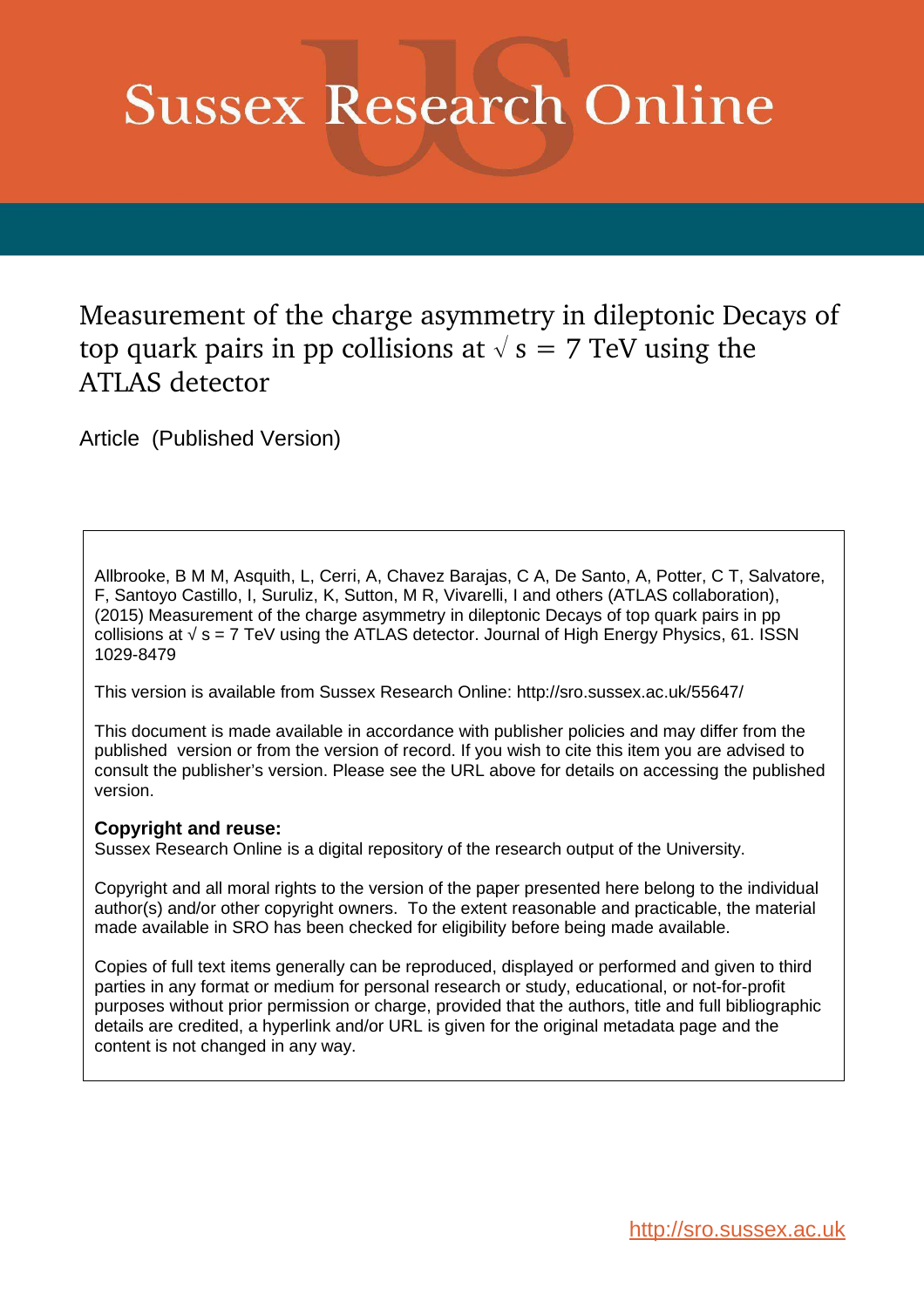PUBLISHED FOR SISSA BY 2 SPRINGER

RECEIVED: January 30, 2015 Revised : March 30, 2015 Accepted : April 20, 2015 PUBLISHED: May 12, 2015

# Measurement of the charge asymmetry in dileptonic decays of top quark pairs in  $pp$  collisions at  $\sqrt{s}$  = 7 TeV using the ATLAS detector



# The ATLAS collaboration

E-mail: [atlas.publications@cern.ch](mailto:atlas.publications@cern.ch)

<span id="page-1-0"></span>ABSTRACT: A measurement of the top-antitop  $(t\bar{t})$  charge asymmetry is presented using data corresponding to an integrated luminosity of  $4.6\,\mathrm{fb}^{-1}$  of LHC pp collisions at a centreof-mass energy of 7 TeV collected by the ATLAS detector. Events with two charged leptons, at least two jets and large missing transverse momentum are selected. Two observables are studied:  $A_C^{\ell\ell}$  based on the identified charged leptons, and  $A_C^{t\bar{t}}$ , based on the reconstructed  $t\bar{t}$  final state. The asymmetries are measured to be

> $A_{\rm C}^{\ell\ell} = 0.024 \pm 0.015 \text{ (stat.)} \pm 0.009 \text{ (syst.)},$  $A_{\rm C}^{t\bar{t}} = 0.021 \pm 0.025 \text{ (stat.)} \pm 0.017 \text{ (syst.)}.$

The measured values are in agreement with the Standard Model predictions.

KEYWORDS: Hadron-Hadron Scattering, Top physics

<span id="page-1-1"></span>ArXiv ePrint: [1501.07383](http://arxiv.org/abs/1501.07383)

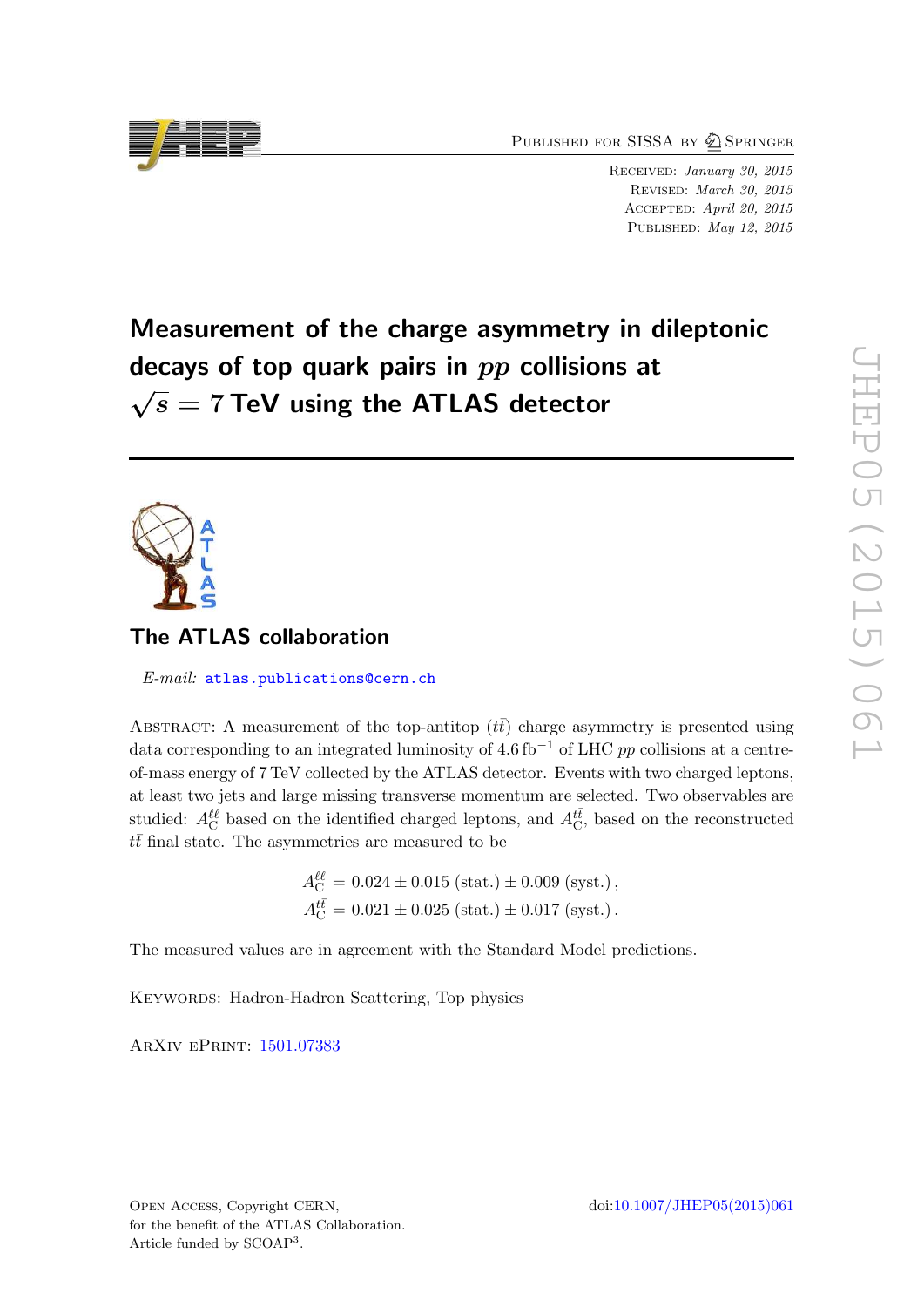## Contents

<span id="page-2-2"></span>

|                | 1 Introduction                                      | $\mathbf{1}$            |
|----------------|-----------------------------------------------------|-------------------------|
|                | 2 The ATLAS detector                                | $\bf{3}$                |
|                | 3 Simulated samples                                 | $\overline{\mathbf{4}}$ |
|                | 4 Object and event selection                        | $\boldsymbol{6}$        |
| 5 <sup>1</sup> | Kinematic reconstruction                            | 10                      |
| 6              | Corrections                                         | 11                      |
|                | Correction of the lepton-based asymmetry<br>$6.1\,$ | 14                      |
|                | 6.2 Unfolding of the $t\bar{t}$ asymmetry           | 15                      |
|                | 7 Systematic uncertainties                          | 16                      |
| 8              | Results                                             | <b>20</b>               |
| 9              | Conclusion                                          | 24                      |
|                | A Additional tables                                 | 25                      |
|                | The ATLAS collaboration                             | 33                      |

#### 1 Introduction

The top quark is the heaviest elementary particle known to date. It was discovered in 1995 at the Tevatron proton-antiproton  $(p\bar{p})$  collider by the CDF and D0 collaborations [[1](#page-28-0), [2\]](#page-28-1). It is the only quark in the Standard Model (SM) that decays before hadronization occurs, and the only quark with Yukawa coupling to the Higgs boson close to unity. A precise study of top quark properties could shed light on possible physics models beyond the SM [[3](#page-28-2)–[9\]](#page-28-3).

<span id="page-2-1"></span><span id="page-2-0"></span>This analysis uses a data set corresponding to an integrated luminosity of  $4.6 \text{ fb}^{-1}$  of Large Hadron Collider (LHC) proton-proton (pp) collisions at a centre-of-mass energy of 7 TeV collected by the ATLAS detector. It is performed in the dilepton channel of the  $t\bar{t}$  pair decay, realized when both W bosons decay to a charged lepton and a neutrino. The measured observables are the lepton-based charge asymmetry  $A_{\rm C}^{\ell\ell}$  and the  $t\bar{t}$  charge asymmetry  $A_C^{t\bar{t}}$ . The observable  $A_C^{\ell\ell}$  is defined as an asymmetry between positively and negatively charged leptons (electrons and muons) in the dilepton decays of the  $t\bar{t}$  pairs,

$$
A_C^{\ell\ell} = \frac{N(\Delta|\eta| > 0) - N(\Delta|\eta| < 0)}{N(\Delta|\eta| > 0) + N(\Delta|\eta| < 0)},
$$
\n(1.1)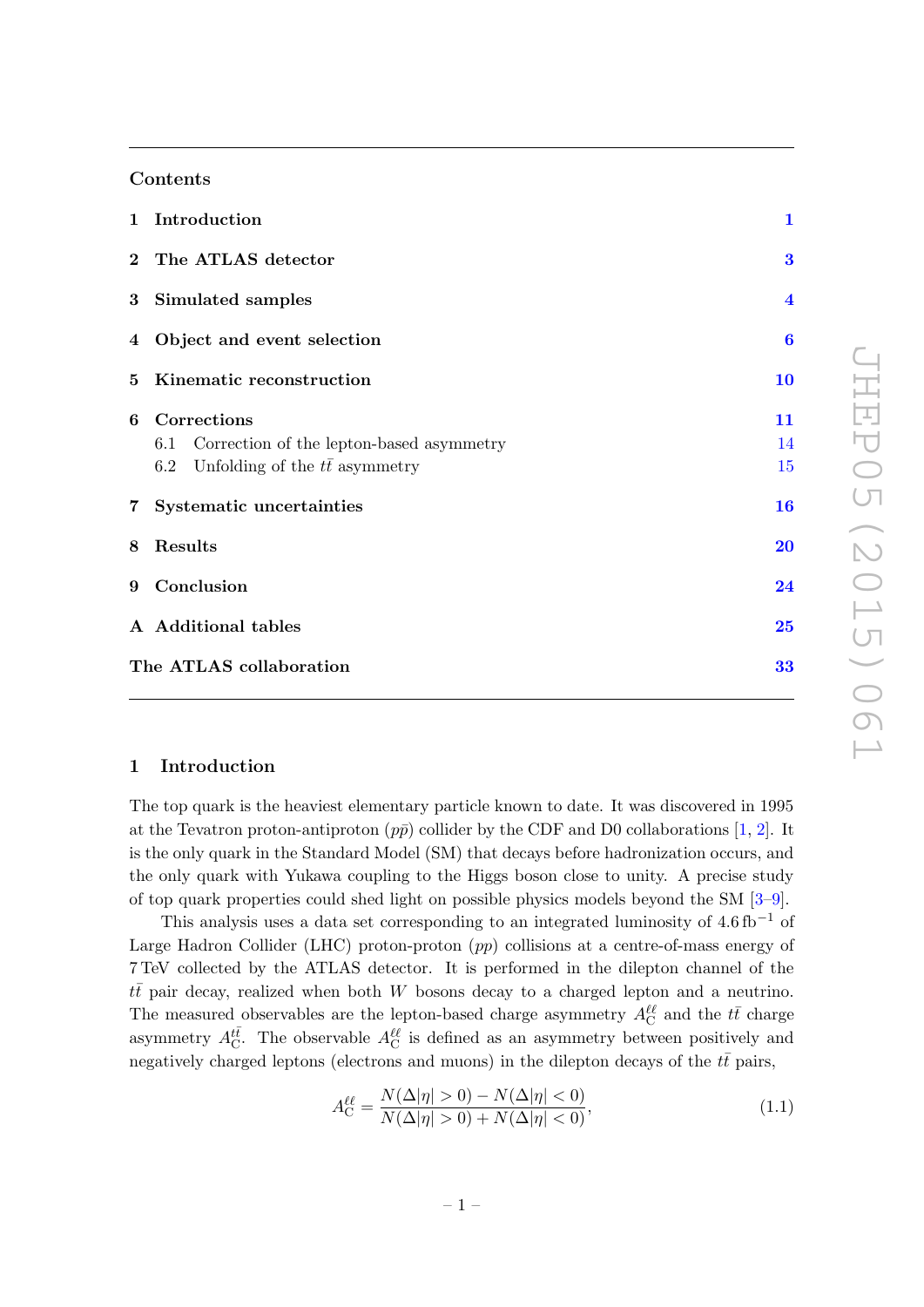where

$$
\Delta |\eta| = |\eta_{\ell^+}| - |\eta_{\ell^-}|,\tag{1.2}
$$

 $\eta_{\ell^+}$  ( $\eta_{\ell^-}$ ) is the pseudorapidity<sup>[1](#page-2-0)</sup> of the positively (negatively) charged lepton and N is the number of events with positive or negative  $\Delta |\eta|$ . While  $A_C^{\ell\ell}$  is defined in eq. [\(1.1](#page-1-1)) as an asymmetry between positively and negatively charged lepton pseudorapidities,  $A_C^{t\bar{t}}$ corresponds to the asymmetry in top quark and antitop quark rapidities,<sup>[2](#page-2-1)</sup>

$$
A_{\rm C}^{t\bar{t}} = \frac{N(\Delta|y| > 0) - N(\Delta|y| < 0)}{N(\Delta|y| > 0) + N(\Delta|y| < 0)},
$$
\n(1.3)

where

$$
\Delta|y| = |y_t| - |y_{\bar{t}}|,\tag{1.4}
$$

 $y_t$  ( $y_{\bar{t}}$ ) is the rapidity of the top (antitop) quark, and N is the number of events with positive or negative  $\Delta |y|$ .

In SM  $t\bar{t}$  production, the asymmetry is absent at leading-order (LO) in Quantum Chromodynamics (QCD) and is introduced by the next-to-leading-order (NLO) QCD contributions to the  $t\bar{t}$  differential cross-sections, which are odd with respect to the exchange of t and  $\bar{t}$ . At the LHC, the contributions to the asymmetries defined in eq. [\(1.1\)](#page-1-1) and eq. [\(1.3\)](#page-2-2) are predominantly from  $q\bar{q}$ -initiated  $t\bar{t}$  production, and qg-initiated production also has a non-negligible contribution. The  $gg$ -initiated processes are symmetric [\[10\]](#page-28-4). The asymmetry predicted in the SM is slightly positive, implying that the top quark is preferentially emitted in the direction of the quark in the initial state. In  $q\bar{q}$  interactions at the LHC, the quark is in most cases a valence quark whereas the antiquark is from the sea. The asymmetry translates to a higher boost along the beam direction for the t-quark than for the  $\bar{t}$ -quark. The rapidity distribution of the t is thus slightly broader than the one of the  $\bar{t}$ .

The SM predictions of  $A_C^{t\bar t}$  and  $A_C^{\ell\ell}$  computed at NLO in QCD and including electroweak corrections (NLO QCD+EW) are [\[10](#page-28-4) ]

$$
A_{\rm C}^{t\bar{t}} = 0.0123 \pm 0.0005 \text{ (scale)},\tag{1.5}
$$

$$
A_C^{\ell\ell} = 0.0070 \pm 0.0003 \text{ (scale)}.
$$
 (1.6)

These asymmetries are evaluated without acceptance cuts. The uncertainties are due to scale variations, estimated by simultaneous variation of the renormalization and factorization scale by a factor of half or two with respect to the reference scale value, which is set to the top quark mass. Recent next-to-next-to-leading order (NNLO) calculations of the forward-backward asymmetry for the Tevatron suggest that varying these scales significantly underestimates the uncertainty due to higher order corrections [\[11\]](#page-28-5), but no NNLO calculation has yet been published for  $pp$  interactions at the LHC energies. There is however a recent calculation obtained with the Principle of Maximum Conformality [\[12\]](#page-29-0) which gives a consistent value of  $A_C^{t\bar{t}} = 0.0115^{+0.0001}_{-0.0003}$  (scale). The predicted value of  $A_C^{\ell\ell}$  is smaller

<span id="page-3-1"></span><span id="page-3-0"></span><sup>&</sup>lt;sup>1</sup>The pseudorapidity is defined in terms of the polar angle  $\theta$  as  $\eta = -\ln \tan(\theta/2)$ .

<sup>&</sup>lt;sup>2</sup>The rapidity is defined as  $y = \frac{1}{2} \ln \frac{E + p_z}{E - p_z}$  where E is the energy of the particle and  $p_z$  is the component of the momentum along the LHC beam axis.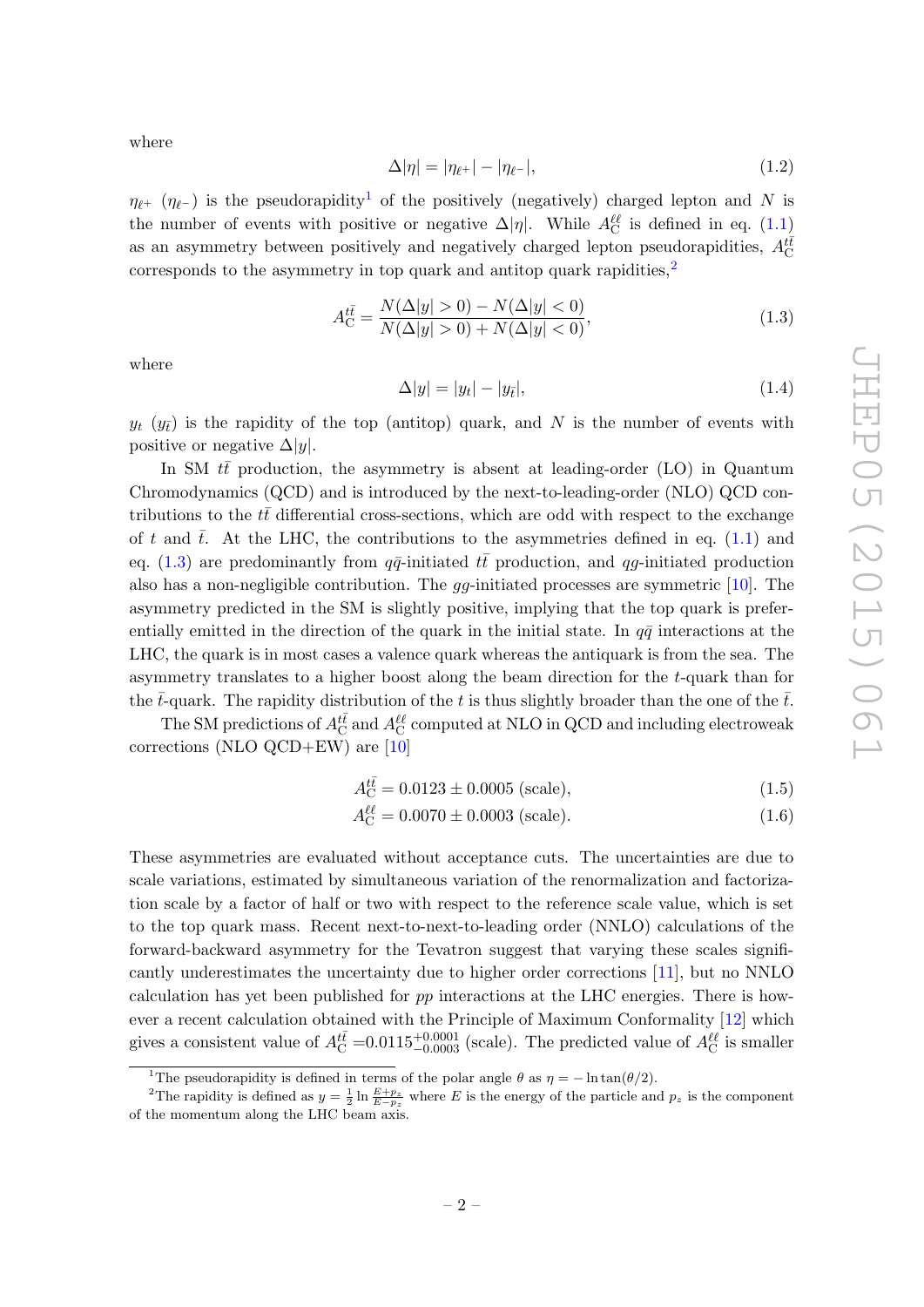than the prediction for  $A_{\text{C}}^{t\bar{t}}$ , since the directions of the leptons do not fully follow the direction of the parent t and  $\bar{t}$  quarks. However,  $A_C^{\ell\ell}$  can be measured more precisely, since it is determined without the need for a full reconstruction of  $t$  and  $\bar{t}$  kinematics, which involves the use of jets and missing transverse momentum that are reconstructed with less precision than the kinematic variables of the leptons. The values of  $A_C^{\ell\ell}$  and  $A_C^{t\bar{t}}$  as well as their correlation can be sensitive to new physics arising in top quark pair production [\[13](#page-29-1) [–17\]](#page-29-2).

The asymmetry  $A_C^{t\bar{t}}$  has been measured in the single-lepton decay channel by the ATLAS [\[18\]](#page-29-3) and CMS [\[19\]](#page-29-4) collaborations at  $\sqrt{s}$  = 7 TeV. The CMS collaboration has reported measurements of  $A_C^{l\ell}$  and  $A_C^{t\bar{t}}$  in the dilepton decay channel at  $\sqrt{s} = 7$  TeV [\[20\]](#page-29-5). The measured asymmetry values as well as those from a combination of ATLAS and CMS  $A_{\rm C}^{t\bar t}$  results in the single-lepton decay channel [\[21\]](#page-29-6) are consistent with the SM predictions.

At the Tevatron collider,  $t\bar{t}$  production has a forward-backward asymmetry with respect to the direction of the proton and antiproton beams. The asymmetry based on t and  $\bar{t}$ quarks,  $A_{\text{FB}}^{t\bar{t}}$ , is defined as

$$
A_{\text{FB}}^{t\bar{t}} = \frac{N(\Delta y > 0) - N(\Delta y < 0)}{N(\Delta y > 0) + N(\Delta y < 0)},
$$
\n(1.7)

where

$$
\Delta y = y_t - y_{\bar{t}},\tag{1.8}
$$

 $y_t$  ( $y_{\bar{t}}$ ) is the rapidity of the  $t$  ( $\bar{t}$ ) quark and N is the number of events with positive or negative  $\Delta y$ . An analogously defined lepton-based forward-backward asymmetry in  $t\bar{t}$  production has been studied as well. At the Tevatron,  $t\bar{t}$  events are predominantly produced by  $q\bar{q}$  annihilation, thus the predicted asymmetries are typically larger than at the LHC, where gg-initiated production dominates. The Tevatron experiments have reported deviations of forward-backward asymmetries from the SM predictions [\[22](#page-29-7) , [23\]](#page-29-8), which have motivated a number of further asymmetry measurements. Comparing the results with the latest NNLO calculations available at the Tevatron [\[11\]](#page-28-5), the deviations reported by the CDF collaboration [\[24](#page-29-9) [–26\]](#page-29-10) are reduced, while the latest measurements by the D0 collaboration [\[27](#page-29-11) , [28\]](#page-30-0) are now in good agreement with the predictions.

<span id="page-4-0"></span>This paper is organized as follows. In section [2](#page-3-0) the main components of the ATLAS detector relevant for this measurement are summarized. In section [3](#page-4-0) the simulated samples used for the analysis are presented. In section [4](#page-6-0) the object and event selection are described. In section [5](#page-10-0) the kinematic reconstruction used for the  $A_C^{t\bar{t}}$  measurement is detailed. For comparison with theory prediction, the measurements are corrected for detector resolution and acceptance effects, as presented in section [6.](#page-11-0) Sections [7](#page-16-0) and [8](#page-20-0) describe the systematic uncertainties and the measurement results, respectively. Finally, the conclusions are given in section [9](#page-24-0) .

#### 2 The ATLAS detector

The ATLAS detector [\[29\]](#page-30-1) at the LHC covers nearly the entire solid angle around the colli-sion point.<sup>[3](#page-3-1)</sup> It consists of an inner tracking detector surrounded by a thin superconducting

<sup>&</sup>lt;sup>3</sup>ATLAS uses a right-handed coordinate system with its origin at the nominal interaction point (IP) in the centre of the detector and the z-axis along the beam pipe. The x-axis points from the IP to the centre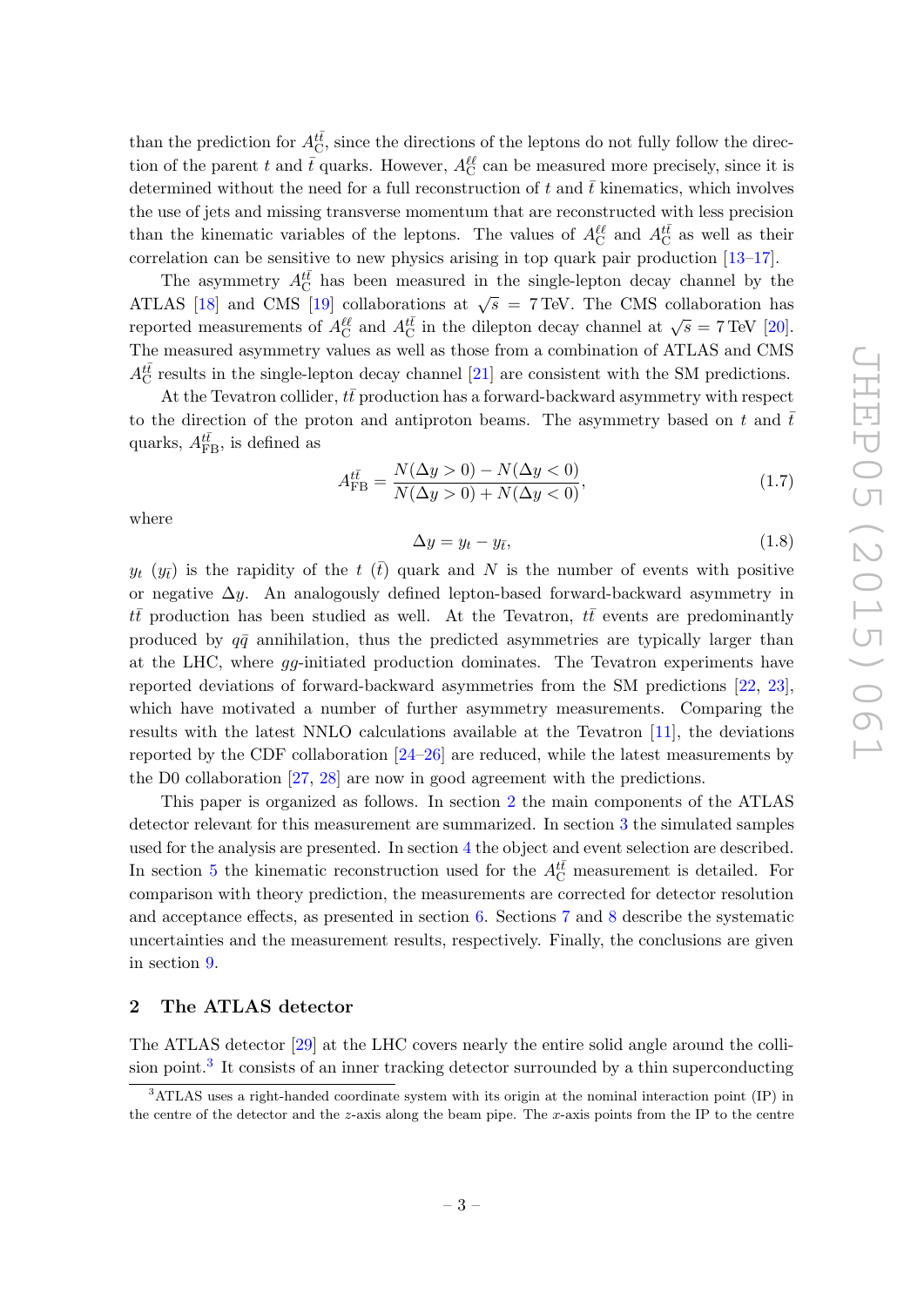solenoid, electromagnetic and hadronic calorimeters, and a muon spectrometer incorporating three large superconducting toroid magnets. The inner-detector system is immersed in a 2 T axial magnetic field and provides charged-particle-tracking in the range  $|\eta| < 2.5$ .

A high-granularity silicon pixel detector covers the interaction region and typically provides three measurements per track. It is surrounded by a silicon microstrip tracker designed to provide four two-dimensional measurement points per track. These silicon detectors are complemented by a transition radiation tracker, which enables radially extended track reconstruction up to  $|\eta| = 2.0$ . The transition radiation tracker also provides electron identification information based on the fraction of hits (typically 30 in total) exceeding an energy-deposit threshold corresponding to transition radiation.

The calorimeter system covers the pseudorapidity range  $|\eta|$  < 4.9. Within the region  $|\eta| < 3.2$ , electromagnetic calorimetry is provided by barrel and end-cap high-granularity lead/liquid-argon (LAr) electromagnetic calorimeters, with an additional thin LAr presampler covering  $|\eta|$  < 1.8 to correct for energy loss in the material upstream of the calorimeters. Hadronic calorimetry is provided by a steel/scintillator-tile calorimeter, segmented into three barrel structures within  $|\eta| < 1.7$ , and two copper/LAr hadronic endcap calorimeters. The solid angle coverage is completed with forward copper/LAr and tungsten/LAr calorimeters used for electromagnetic and hadronic measurements.

The muon spectrometer comprises separate trigger and high-precision tracking chambers measuring the deflection of muons in a magnetic field generated by superconducting air-core toroids. The precision chamber system covers the region  $|\eta| < 2.7$  with three layers of monitored drift tube chambers, complemented by cathode strip chambers in the forward region. The muon trigger system covers the range  $|\eta| < 2.4$  with resistive plate chambers in the barrel, and thin gap chambers in the endcap regions.

A three-level trigger system is used to select interesting events. The Level-1 trigger is implemented in hardware and uses a subset of detector information to reduce the event rate to a design value of at most 75 kHz. This is followed by two software-based trigger levels, which together reduce the event rate to about 300 Hz.

#### 3 Simulated samples

Several Monte Carlo (MC) simulated samples are used in the analysis to model the signal and background processes. The total background, estimated partly from these simulated samples, is subtracted from the data at a later stage of the analysis. The signal sample is used to correct the background subtracted data for detector, resolution and acceptance effects. The MC samples are also used to evaluate the systematic uncertainties of the measurement.

The nominal simulated  $t\bar{t}$  sample is generated using the POWHEG-hvq [\[30](#page-30-2)[–32\]](#page-30-3) (patch4) generator with the CT10 [\[33\]](#page-30-4) parton distribution function (PDF) set. The NLO QCD matrix element is used for the  $t\bar{t}$  hard-scattering process. The parton showers (PS) and the underlying event are simulated using  $PYTHIA6$  [\[34\]](#page-30-5) (v6.425) with the CTEQ6L1 [\[35](#page-30-6)]

of the LHC ring, and the y-axis points upward. Cylindrical coordinates  $(r, \phi)$  are used in the transverse plane, φ being the azimuthal angle around the beam pipe.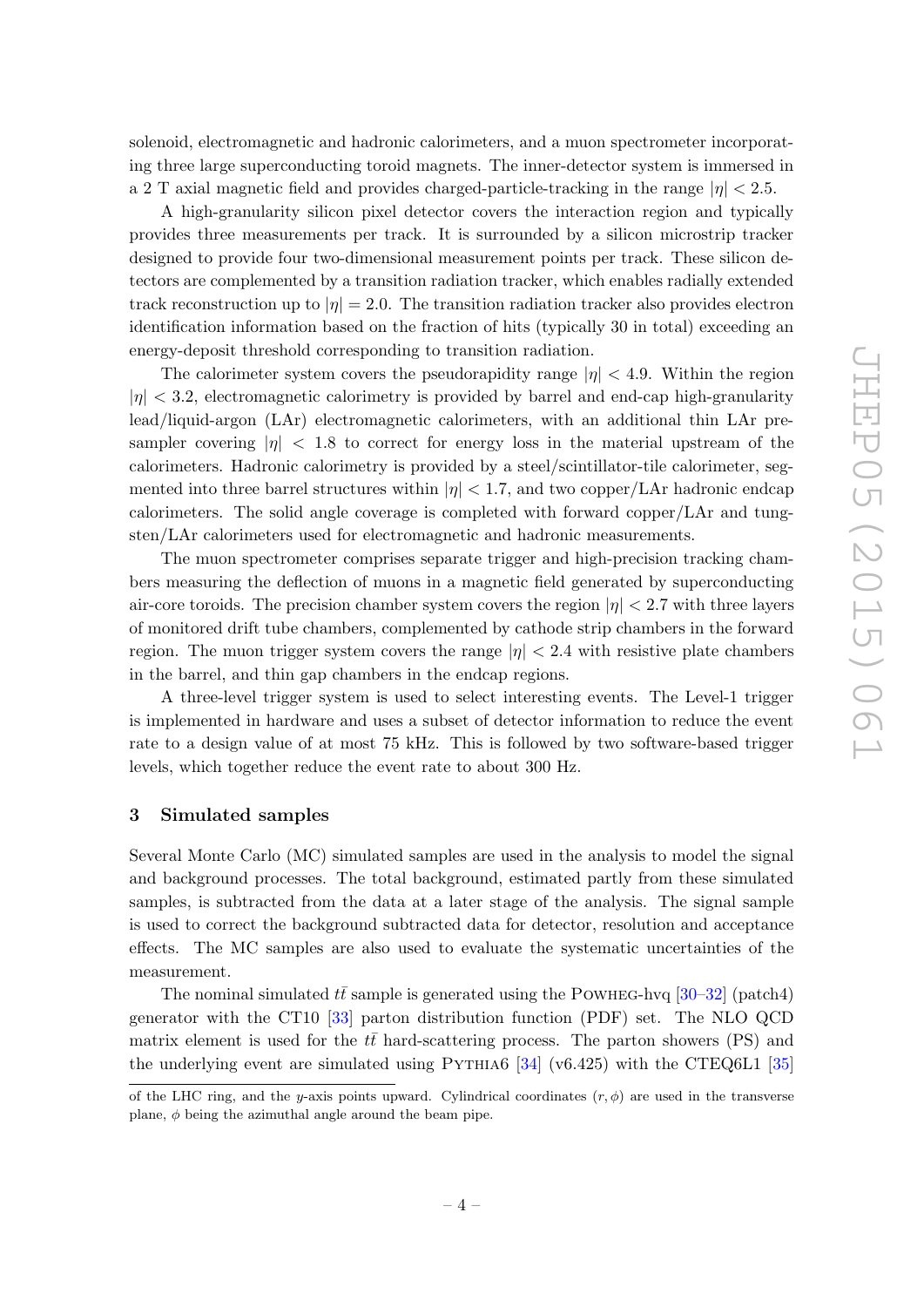<span id="page-6-0"></span>PDF and the corresponding Perugia 2011C set of tunable parameters (tune) [\[36\]](#page-30-7) intended to be used with this PDF. The hard-scattering process renormalization and factorization scales are fixed at the generator default value Q that is defined by

$$
Q = \sqrt{m_t^2 + p_T^2},\tag{3.1}
$$

where  $m_t$  and  $p_T$  are the top quark mass and the top quark transverse momentum, evaluated for the underlying Born configuration (i.e. before radiation). Additional  $t\bar{t}$  samples used to evaluate signal modelling uncertainties are described in section [7.](#page-16-0) Signal samples are normalized to a reference value of  $\sigma_{t\bar{t}} = 177^{+10}_{-11}$  pb for a top quark mass of  $m_t = 172.5$  GeV. The cross-section has been calculated at next-to-next-to-leading-order (NNLO) in QCD including resummation of next-to-next-to-leading logarithmic (NNLL) soft gluon terms  $[37-42]$  with top $++2.0$   $[43]$ . The PDF and strong coupling  $(\alpha_s)$  uncertainties were calculated using the PDF4LHC prescription [\[44\]](#page-30-11) with the MSTW2008 68% CL NNLO [\[45](#page-30-12) , [46\]](#page-30-13), CT10 NNLO [\[33](#page-30-4) , [47\]](#page-31-0) and NNPDF2.3 5f FFN [\[48\]](#page-31-1) PDF sets, and added in quadrature to the scale uncertainty. The NNLO+NNLL cross-section value is about 3% larger than the exact NNLO prediction, as implemented in Hathor 1.5 [\[49\]](#page-31-2).

The MC generators which are utilized to estimate the backgrounds are as follows. Single-top processes in the  $Wt$  channel are generated with the MC@NLO event generator (v4.01) [\[50,](#page-31-3) [51\]](#page-31-4) with the CT10 PDF. The parton showers, hadronization and the underlying event are modelled using the HERWIG  $(v6.520)$   $[52, 53]$  $[52, 53]$  and JIMMY  $(v4.31)$   $[54]$ generators. The CT10 PDF with the corresponding ATLAS AUET2 tune [\[55\]](#page-31-8) is used for parton shower and hadronization settings. For  $Z/\gamma^*$ +jets and diboson events (WW,  $WZ$  and  $ZZ$ ), ALPGEN (v2.13) [\[56\]](#page-31-9) interfaced to HERWIG and JIMMY is used. The CTEQ6L1 PDF and the corresponding ATLAS AUET2 tune is used for the matrix element and parton shower settings. The  $Wt$  background process is normalized to the reference NLO+NNLL QCD [\[57\]](#page-31-10) prediction. Diboson production is normalized to the reference NLO QCD prediction obtained using MCFM [\[58\]](#page-31-11) and MC@NLO generators with the MSTW2008 NLO PDF [\[45\]](#page-30-12). The  $Z/\gamma^* \to ee/\mu\mu + \text{jets cross-section is normalized using a}$ control region in data as detailed in section [4.](#page-6-0) The  $Z/\gamma^* \to \tau\tau + \text{jets}$  events are normalized to a NNLO reference cross-section using the FEWZ [\[59\]](#page-31-12) and ZWPROD [\[60\]](#page-31-13) programs with the MSTW2008 NNLO PDF.

To realistically model the data, the simulated samples are generated with an average of eight additional inelastic pp interactions from the same bunch crossing (referred to as pileup) overlaid on the hard-scatter event. Simulated samples are processed through ATLAS detector simulation. For the majority of the samples, a full detector simulation [\[61](#page-31-14) ] based on GEANT4 [\[62\]](#page-31-15) is used. Some of the samples used for assessment of generator modelling uncertainties are obtained using a faster detector simulation program that relies on parameterized showers in the calorimeters [\[61](#page-31-14) , [63\]](#page-31-16). Simulated events are then processed using the same reconstruction algorithms and analysis chain as the data.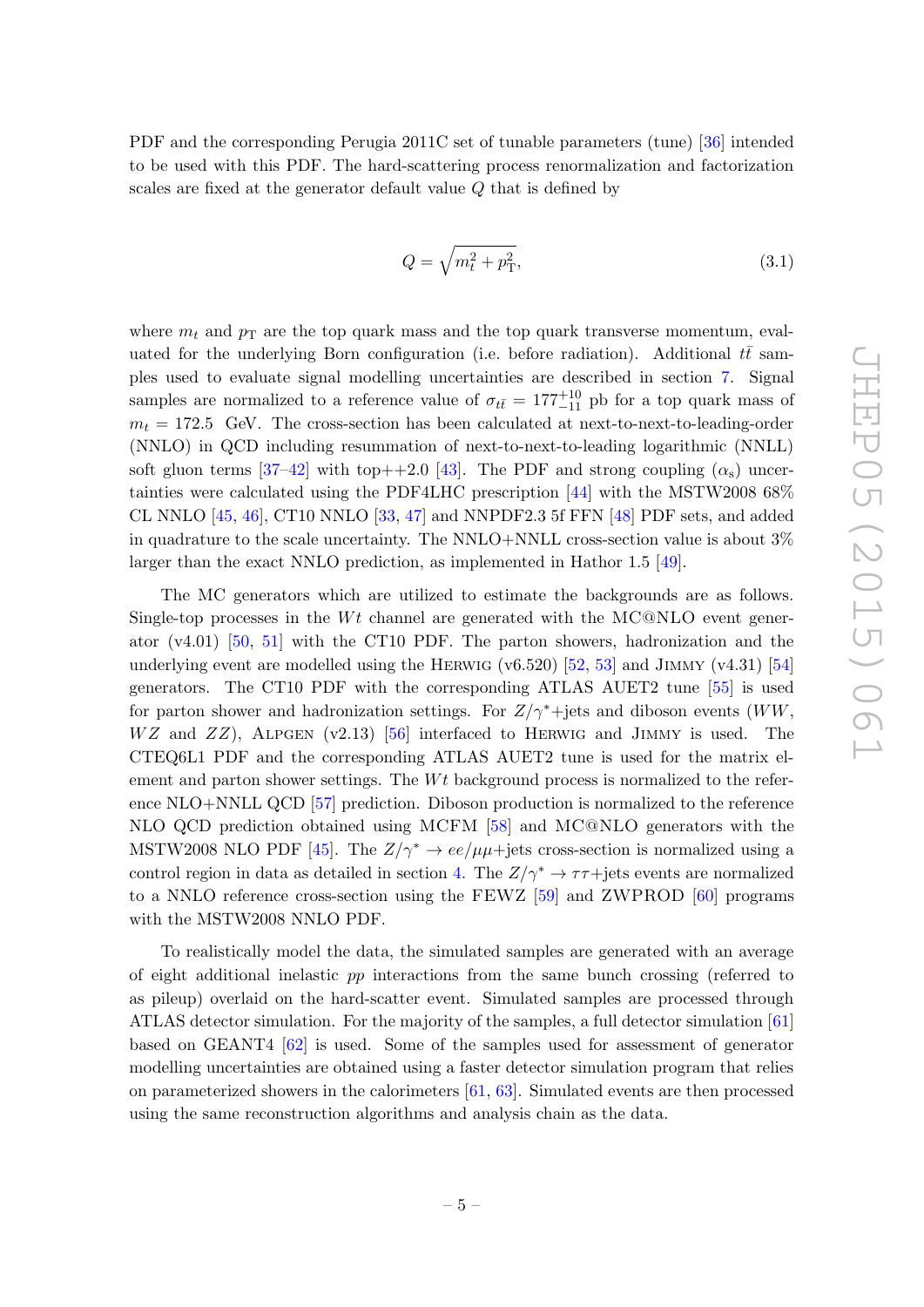#### 4 Object and event selection

The data sample collected by the ATLAS detector in 2011 at a centre-of-mass energy of 7 TeV is used for the analysis. The integrated luminosity of the sample is  $4.6\,\mathrm{fb}^{-1}$  with an overall uncertainty of 1.8% [\[64\]](#page-32-0). The analysis makes use of reconstructed electrons, muons, jets and missing transverse momentum in the detector. Electrons are reconstructed as clusters of energy deposits in the electromagnetic calorimeter, matched to a track in the inner detector. They are required to pass a set of tight selection criteria [\[65\]](#page-32-1). The selected electrons have to satisfy a requirement on their transverse energy  $(E_T)$  and the pseudorapidity of the associated calorimeter cluster ( $|\eta_{\text{cluster}}|$ ):  $E_T > 25 \,\text{GeV}$  and  $|\eta_{\text{cluster}}| < 2.47$ . The electrons in the region  $1.37 < |\eta_{\text{cluster}}| < 1.52$ , which corresponds to a transition between the barrel and endcap electromagnetic calorimeters, are excluded. Electrons are required to be isolated, using the requirements described as follows (excluding calorimeter deposits and tracks from the electrons). The  $E_T$  within a cone of size  $\Delta R = \sqrt{(\Delta \eta)^2 + (\Delta \phi)^2} = 0.2$ and the scalar sum of track  $p_T$  within a cone of  $\Delta R = 0.3$  around the electron are required to be below  $E_T$ - and  $\eta$ -dependent thresholds. The efficiency of this isolation requirement on electrons is 90%, and its goal is to reduce the contribution from hadrons mimicking lepton signatures, as well as leptons produced in heavy-hadron decays or photon conversion. These are referred to as fake and non-prompt leptons (NP) in the following.

Muons are reconstructed by matching a track in the inner detector to a track segment in the muon spectrometer. They are required to pass tight selections [\[66\]](#page-32-2). The selected muons are required to have  $p_T > 20 \,\text{GeV}$  and  $|\eta| < 2.5$ . To reject fake and non-prompt muons, the following isolation requirements are imposed: the calorimeter transverse energy within a cone of  $\Delta R = 0.2$  around the muon is required to be less than 4 GeV and the scalar sum of track  $p_T$  within a cone of  $\Delta R = 0.3$  is required to be less than 2.5 GeV (excluding the calorimeter deposits and tracks from the muons).

Jets are reconstructed from energy deposits in the calorimeter, using the anti- $k_t$  algorithm with a distance parameter  $R = 0.4$  [\[67\]](#page-32-3). The energy of the input clusters [\[68\]](#page-32-4) is corrected to the level of stable particles using calibration factors derived from simulation and data [\[69\]](#page-32-5). The jets are required to have a  $p<sub>T</sub>$  of at least 25 GeV and  $|\eta| < 2.5$ . To suppress the contribution from  $low-p_T$  jets originating from pileup interactions, tracks associated with the jet and emerging from the primary vertex are required to account for at least 75% of the scalar sum of the  $p<sub>T</sub>$  of all tracks associated with the jet. A primary vertex, originating from pp interactions, is a reconstructed vertex required to have at least five associated tracks with  $p_T > 0.4 \text{ GeV}$ . In the cases where more than one primary vertex is reconstructed, the vertex with the highest  $\sum_{\text{trk}} p_{\text{T}}^2$  is chosen and assumed to be associated with the hard-process, and the sum runs over all associated tracks.

The missing transverse momentum  $(E_T^{\text{miss}})$  is a measure of transverse momentum imbalance due to the presence of neutrinos. It is reconstructed from the transverse momenta of jets in the kinematic range of  $p_T > 20$  GeV and  $|\eta| < 4.5$ , electrons, muons, and calorimeter clusters not associated with any of the reconstructed objects, as detailed in ref. [\[70\]](#page-32-6).

Using the objects reconstructed as above, an event selection optimized for signatures corresponding to  $t\bar{t}$  events in which both W bosons from the  $t$  and  $\bar{t}$  quarks decay to leptons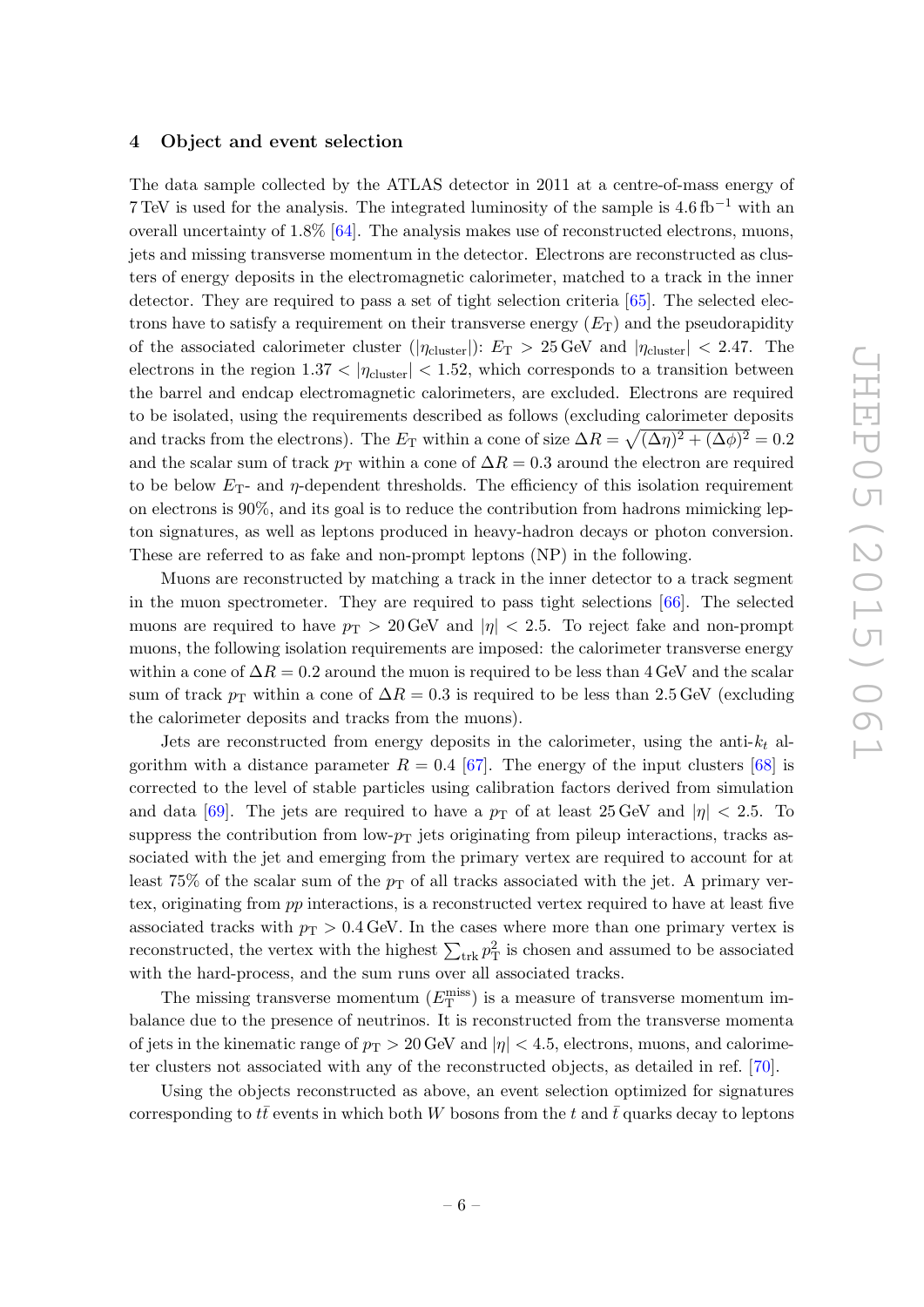<span id="page-8-0"></span>is performed. Events are required to have been selected by a single-electron trigger with a threshold of 20 or 22 GeV (depending on the data-taking period), or a single-muon trigger with a threshold of 18 GeV. They are required to have exactly two isolated, oppositely charged, leptons. Depending on the lepton flavours, the sample is divided into three analysis channels referred to as ee, e $\mu$  and  $\mu\mu$ . To reduce the Drell-Yan production of  $Z/\gamma^*$ +jets background, the invariant mass of the two leptons  $(m_{\ell\ell})$  is required to be above a threshold used to suppress  $\gamma^* \to \ell \ell$  production background and outside a Z boson mass window in the ee and  $\mu\mu$  channel events. The following requirements are used:  $m_{\ell\ell} > 15 \,\text{GeV}$  and  $|m_{\ell\ell}-m_Z| > 10$  GeV. In the ee and  $\mu\mu$  channels the Drell-Yan and diboson backgrounds are further reduced using a requirement on the missing transverse momentum,  $E_{\rm T}^{\rm miss} > 60\,\text{GeV}$ . In the  $e\mu$  channel the  $Z/\gamma^*$ +jets background is smaller and suppressed by requiring the scalar sum of the  $p<sub>T</sub>$  of the two leading jets and leptons  $(H<sub>T</sub>)$  to be larger than 130 GeV.

The background contributions are estimated using a combination of techniques using data and Monte Carlo events. In the case of single-top and diboson processes, both the shape and normalization of the distributions are taken from the simulation. For  $Z/\gamma^* \rightarrow ee/\mu\mu + \text{jets}$  events, simulated MC events are used to model the shape of the distributions, but a data control region is used for normalization. Drell-Yan events with  $E_{\rm T}^{\rm miss} > 60$  GeV are affected by energy mismeasurements, that are difficult to model in simulation. A control region with events with  $m_{\ell\ell}$  in the Z-mass region is defined to study the effect of mismeasured  $E_{\text{T}}^{\text{miss}}$ . The relative  $E_{\text{T}}^{\text{miss}}$ , defined as the projection of the missing transverse momentum onto the direction of the jet or charged lepton with closest  $\phi$ , is used to identify the events with mismeasured objects. Events with energy mismeasurements are characterized by high values of relative  $E_{\rm T}^{\rm miss}$ . A cut is applied to the relative  $E_{\rm T}^{\rm miss}$ , and data and simulation are then compared to derive a normalization correction factor which is applied to the simulated sample. The  $Z/\gamma^* \to \tau\tau$  contribution is estimated from MC simulation. The background stemming from events with at least one non-prompt or fake lepton is estimated from the data, since the lepton misidentification rates are difficult to model in MC simulation. A matrix method technique is used [\[71\]](#page-32-7). It consists of selecting data samples dominated either by real leptons or by fake leptons, and estimating the efficiencies for a real or fake lepton to satisfy the isolation criteria.

After the final selection, the data sample contains more than 8000 events, with an expected signal-to-background ratio of approximately six. The number of events in data and simulation, including statistical and systematic uncertainties, are compared in table [1](#page-10-1) . After selection, the largest number of events is observed in the  $e\mu$  channel, which has the highest branching ratio and the loosest background suppression cuts. The ee channel has the lowest number of events because of the stringent requirements on lepton kinematics. Figure [1](#page-8-0) shows good agreement between the data and the SM predictions for the jet multiplicity, lepton  $p_T$  and lepton pseudorapidity distributions. The  $\Delta |\eta|$  distributions are shown in figure [2](#page-9-0) for the three channels separately.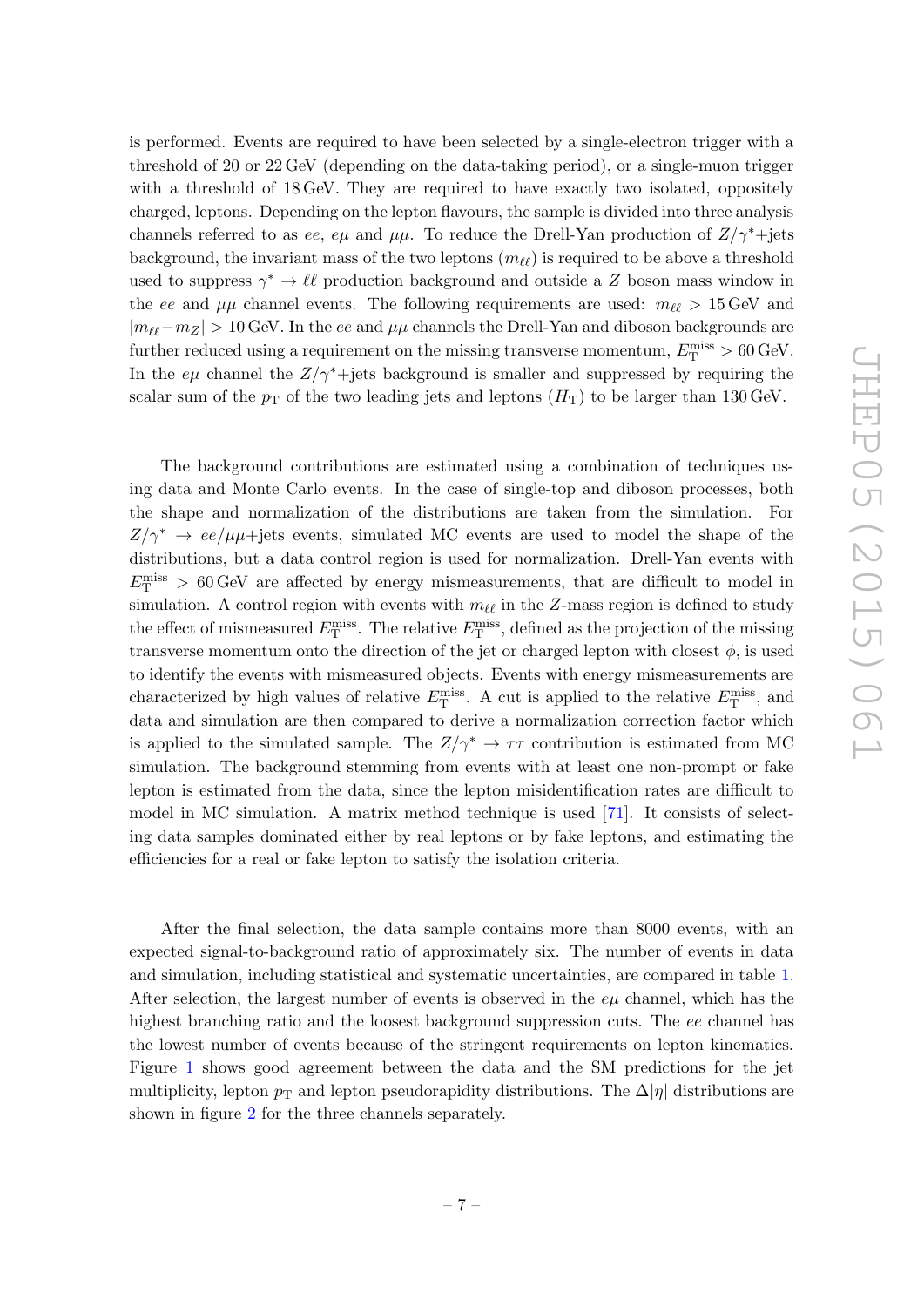<span id="page-9-0"></span>

Figure 1. Comparison of the expected and observed distributions of (a) the jet multiplicity, (b) the lepton transverse momentum  $p_T$ , (c) the lepton pseudorapidity  $\eta$  and (d) the missing transverse momentum  $E_{\rm T}^{\rm miss}$ , shown for the combined ee, e $\mu$  and  $\mu\mu$  channels. Events beyond the range of the horizontal axis of (a), (b) and (d) are included in the last bin. The hatched area corresponds to the combined statistical and systematic uncertainties. Events with one or more non-prompt or fake leptons are referred to as "NP & fake".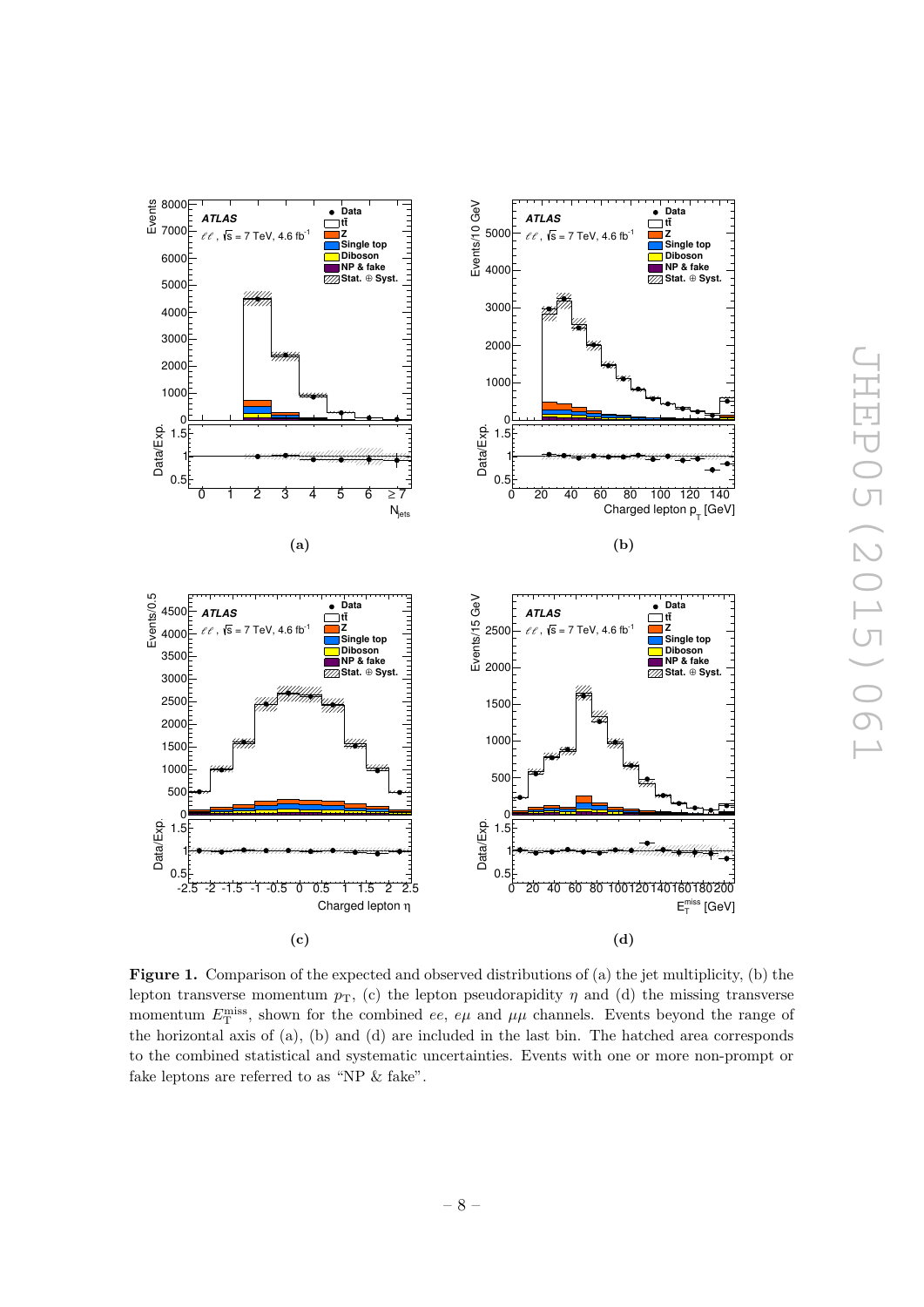<span id="page-10-1"></span>

<span id="page-10-0"></span>**Figure 2.** Comparison of the expected and observed distributions of the  $\Delta |\eta|$  variable for the (a) ee, (b)  $e\mu$  and (c)  $\mu\mu$  channels. The hatched area corresponds to the combined statistical and systematic uncertainties. Events with one or more non-prompt or fake leptons are referred to as "NP & fake".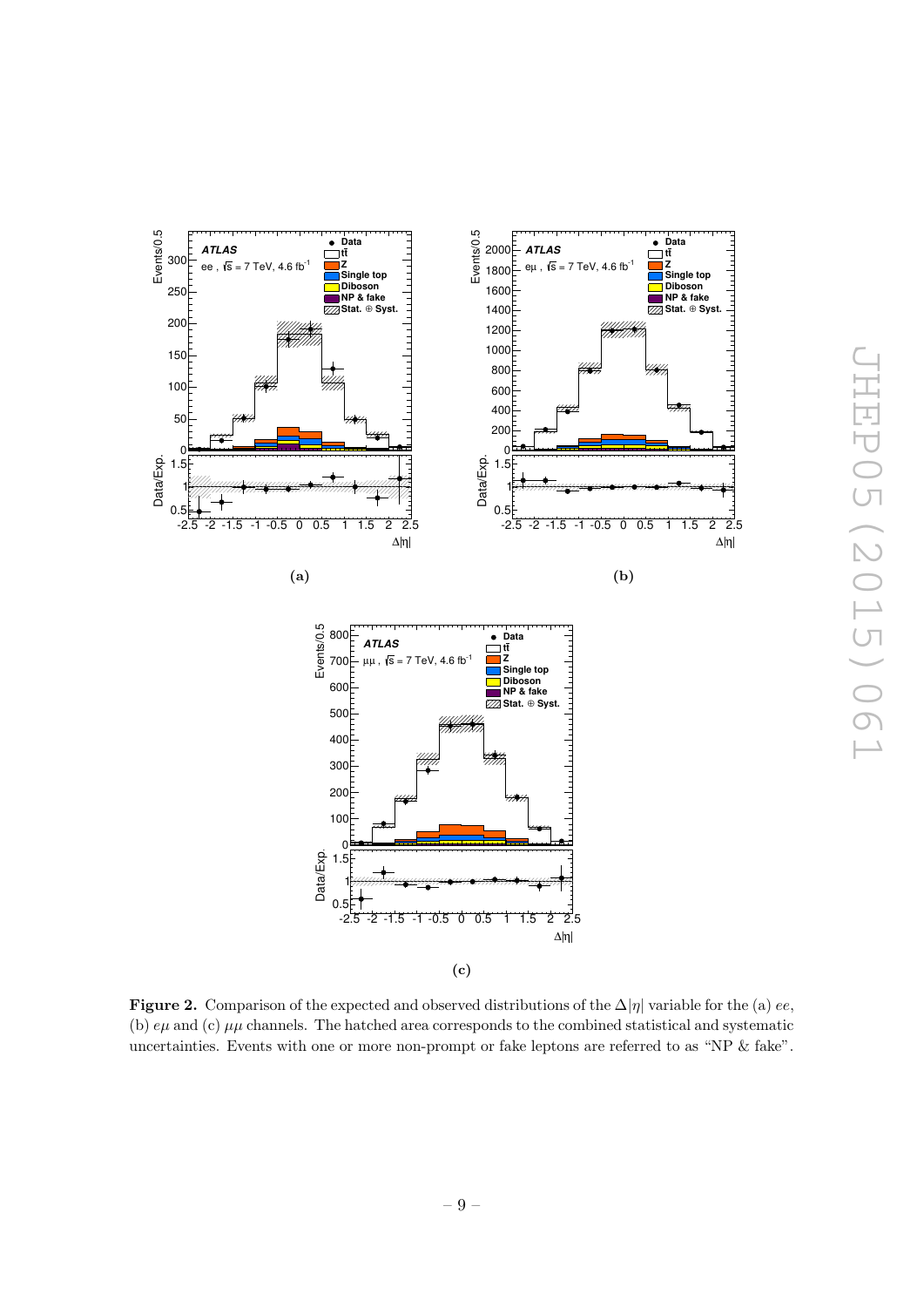| Channel                     |                                | ee        |           |      | $e\mu$    |           |      | $\mu\mu$  |           |
|-----------------------------|--------------------------------|-----------|-----------|------|-----------|-----------|------|-----------|-----------|
| $t\bar{t}$                  | 621                            | $\pm$ 5   | $\pm 59$  | 4670 | $\pm 10$  | $\pm$ 325 | 1780 | $\pm 10$  | $\pm$ 120 |
| Single top                  | 31.6                           | $\pm$ 1.7 | $\pm$ 3.8 | 230  | ± 5       | $\pm 21$  | 83.9 | $\pm 2.7$ | $\pm$ 8.3 |
| <b>Diboson</b>              | 22.8                           | $\pm 0.9$ | $\pm 2.6$ | 177  | $\pm$ 3   | $\pm$ 16  | 61.5 | $\pm$ 1.5 | $\pm$ 6.1 |
| $Z \rightarrow ee$ (DD)     | 20.8<br>$\pm$ 1.7<br>$\pm$ 1.4 |           |           |      |           |           |      |           |           |
| $Z \rightarrow \mu\mu$ (DD) |                                |           |           | 2.1  | $\pm 0.5$ | $\pm 0.7$ | 77   | ±4        | ± 12      |
| $Z \rightarrow \tau \tau$   | 18.6                           | $\pm$ 1.8 | $\pm 7.0$ | 170  | $\pm 6$   | $\pm 60$  | 67   | ±4        | $\pm 25$  |
| $NP \& false (DD)$          | 19                             | ±4        | $\pm$ 19  | 99   | $\pm 10$  | $\pm 63$  | 26.8 | $\pm$ 5.1 | $\pm 1.9$ |
| Total expected              | 734                            | $\pm$ 8   | $\pm 63$  | 5350 | $\pm 20$  | $\pm 340$ | 2100 | $\pm 10$  | $\pm 130$ |
| 740<br>Data                 |                                | 5328      |           |      | 2057      |           |      |           |           |

Table 1. Observed number of data events in comparison to the expected number of signal events and all relevant background contributions after the event selection. The backgrounds are estimated from the MC simulation or from the data-driven methods (DD) described in section [4.](#page-6-0) Events with one or more non-prompt or fake leptons are referred to as "NP & fake". The first uncertainty is statistical, the second corresponds to systematic uncertainties on background normalization and detector modelling described in section [7.](#page-16-0) The values labeled with "—" are estimated to be smaller than 0.5.

#### 5 Kinematic reconstruction

<span id="page-11-0"></span>For the measurement of the  $t\bar{t}$  charge asymmetry, the direction of the top and antitop quarks needs to be determined. The four-momenta of top quarks in selected events are computed with a kinematic reconstruction using the objects observed in the detector. The reconstruction is based on solving the kinematic equations obtained when imposing energy-momentum conservation at each of the decay vertices of the process. In the dilepton channel, at least two neutrinos are produced and escape undetected. Consequently, the system is underconstrained and its kinematics cannot be fully determined without further assumptions (for example on the W boson and top quark masses, and the pseudorapidities of the neutrinos from the W boson decays). Moreover, several ambiguities have to be resolved to find the correct solution. For example, the lepton and jet from the same decay chain have to be associated. In an event with two leptons and two jets, this leads to two possible associations. In this analysis, the neutrino weighting technique [\[72\]](#page-32-8) is used. This procedure steps through different hypotheses for the pseudorapidity of the two neutrinos in the final state. These hypotheses are made independently for the two neutrinos. For each hypothesis, the algorithm calculates the full event kinematics, assuming the W boson and the top quark masses. It then assigns a weight to the resulting solution based on the level of agreement between the calculated and measured missing transverse momentum. The weight is defined as

$$
w = \prod_{d=x,y} \exp\left(\frac{-(E_d^{\text{miss,calc}} - E_d^{\text{miss,obs}})^2}{2(\sigma_{E_{\text{T}}^{\text{miss}}})^2}\right),\tag{5.1}
$$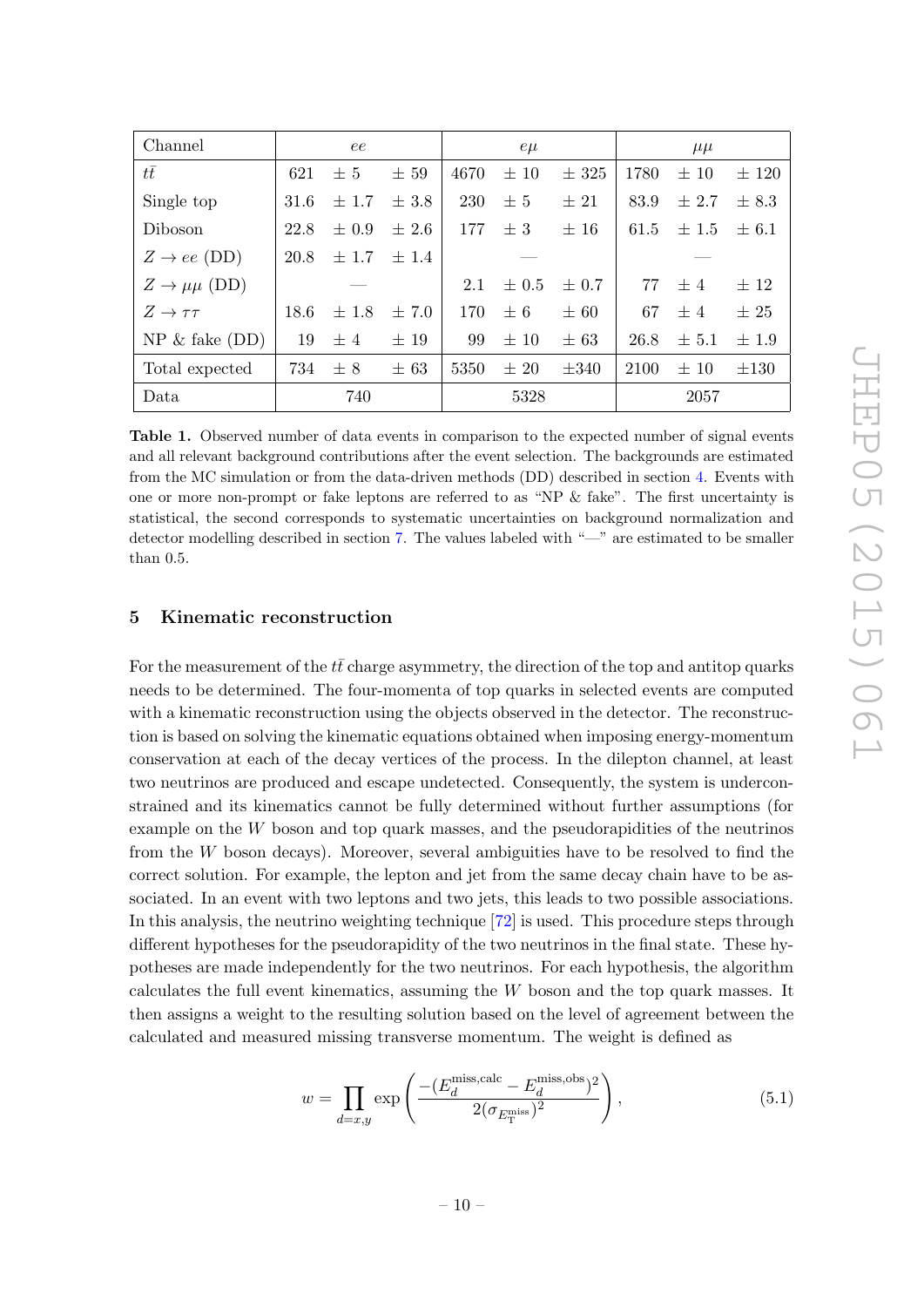<span id="page-12-0"></span>with  $E_d^{\text{miss,obs}}$  $\frac{d}{d}$  being the projection of the measured missing transverse momentum along the axes defining the transverse plane  $(d = x, y)$  and  $E_d^{\text{miss,calc}}$  $\frac{d}{d}$  the projection calculated with the assumed  $\eta$  values of the neutrino pair. The resolution on the missing transverse momentum is denoted  $\sigma_{E_{\rm T}^{\rm miss}}$ , and defined as  $\sigma_{E_{\rm T}^{\rm miss}} = 0.5 \sqrt{\sum E_{\rm T}}$  GeV [\[70\]](#page-32-6). The total transverse energy,  $\sum E_T$  is defined as  $\sum E_T = \sum_{i=1}^{N_{\text{cell}}} E_i \sin \theta_i$  where  $E_i$  and  $\theta_i$  are the energy and the polar angle of calorimeter cells associated with clusters. All possible lepton-jet associations are considered and jet energy mismeasurements are accounted for by random shifts of the jet energies within their resolutions. The solution corresponding to the maximum weight is selected to represent the event.

As a result of the scan over neutrino pseudorapidities and jet energy values, the reconstruction efficiency, corresponding to the fraction of events in which solutions for t and  $\bar{t}$  four-momenta are found, is estimated to be about 80% in the data. In the other 20% of events, no solution to the system of the kinematic equations could be found, and the events are not used for the measurement of  $A_{\text{C}}^{t\bar{t}}$ . The performance of the reconstruction algorithm for key variables, such as the top quark rapidities and  $\Delta|y|$ , is evaluated using the nominal  $t\bar{t}$  simulated sample. The fraction of reconstructed MC events where the sign of  $\Delta |y|$  is determined correctly is about 70%. In the simulated samples, the correct combination of the charged leptons and two jets from  $b(\bar{b})$ -quarks is found in approximately 80% of the events with exactly two reconstructed jets, both of which are matched to the  $b(\bar{b})$ -quarks. In case all events passing the event selection are considered, the correct combination is found in approximately 47% of the events.

In figure [3](#page-12-0) the distributions of the top quark transverse momentum, top quark rapidity and the  $t\bar{t}$  invariant mass are shown for the combined ee, e $\mu$  and  $\mu\mu$  channels. In figure [4](#page-13-0) the  $\Delta|y|$  distribution is shown separately for each of the ee, e $\mu$  and  $\mu\mu$  channels. Good agreement between the observed and expected distributions is found.

#### 6 Corrections

For comparison with theoretical calculations, the measurements are corrected for detector resolution and acceptance effects. The corrections are applied to the observed  $\Delta|\eta|$  and  $\Delta|y|$ spectra. Apart from the corrected inclusive asymmetry values, particle- or parton-level  $\Delta|\eta|$ and  $\Delta|y|$  distributions are obtained and presented as normalized differential cross-sections in section [8.](#page-20-0) Acceptance corrections are included, thus all the results correspond to an extrapolation to the full phase-space for  $t\bar{t}$  production.

In case of the  $A_{\text{C}}^{\ell\ell}$ , the resolution of the measured lepton  $\Delta|\eta|$  is very good. Figure [5a](#page-14-1) shows, for the  $e\mu$  channel, the probability of an event with a generated value  $\Delta |\eta|$  in the j-th bin to be reconstructed in the  $i$ -th bin of the corresponding distribution. This probability distribution is defined to be the response matrix for the observable  $\Delta|\eta|$ . The diagonal bins of the response matrix account for more than 90% of the events. The acceptance and the small migrations are accounted for by the bin-by-bin correction described in subsection [6.1](#page-14-0).

In case of the  $A_{\text{C}}^{t\bar{t}}$ , the top quark direction, which is necessary to determine the  $t\bar{t}$ asymmetry, is evaluated using the kinematic reconstruction of the events, described in section [5.](#page-10-0) In addition to lepton directions and energies measured with very good resolution,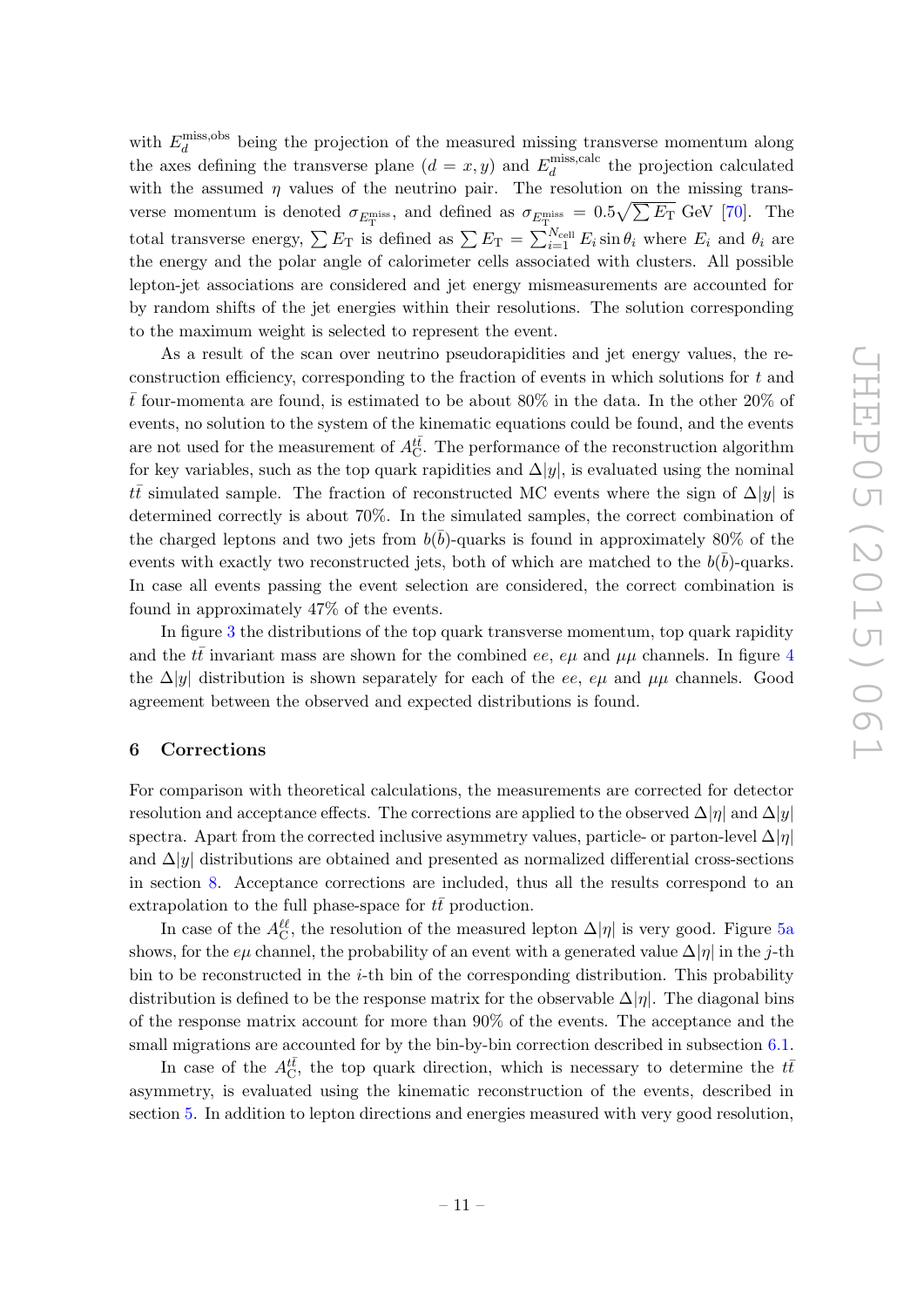<span id="page-13-0"></span>

Figure 3. Comparison of the expected and observed distributions of (a) the top and antitop quark transverse momentum  $p_T$ , (b) top and antitop quark rapidity and (c) the  $t\bar{t}$  invariant mass, shown for the combined ee,  $e\mu$  and  $\mu\mu$  channels. The hatched area corresponds to the combined statistical and systematic uncertainties. Events with one or more non-prompt or fake leptons are referred to as "NP  $\&$  fake".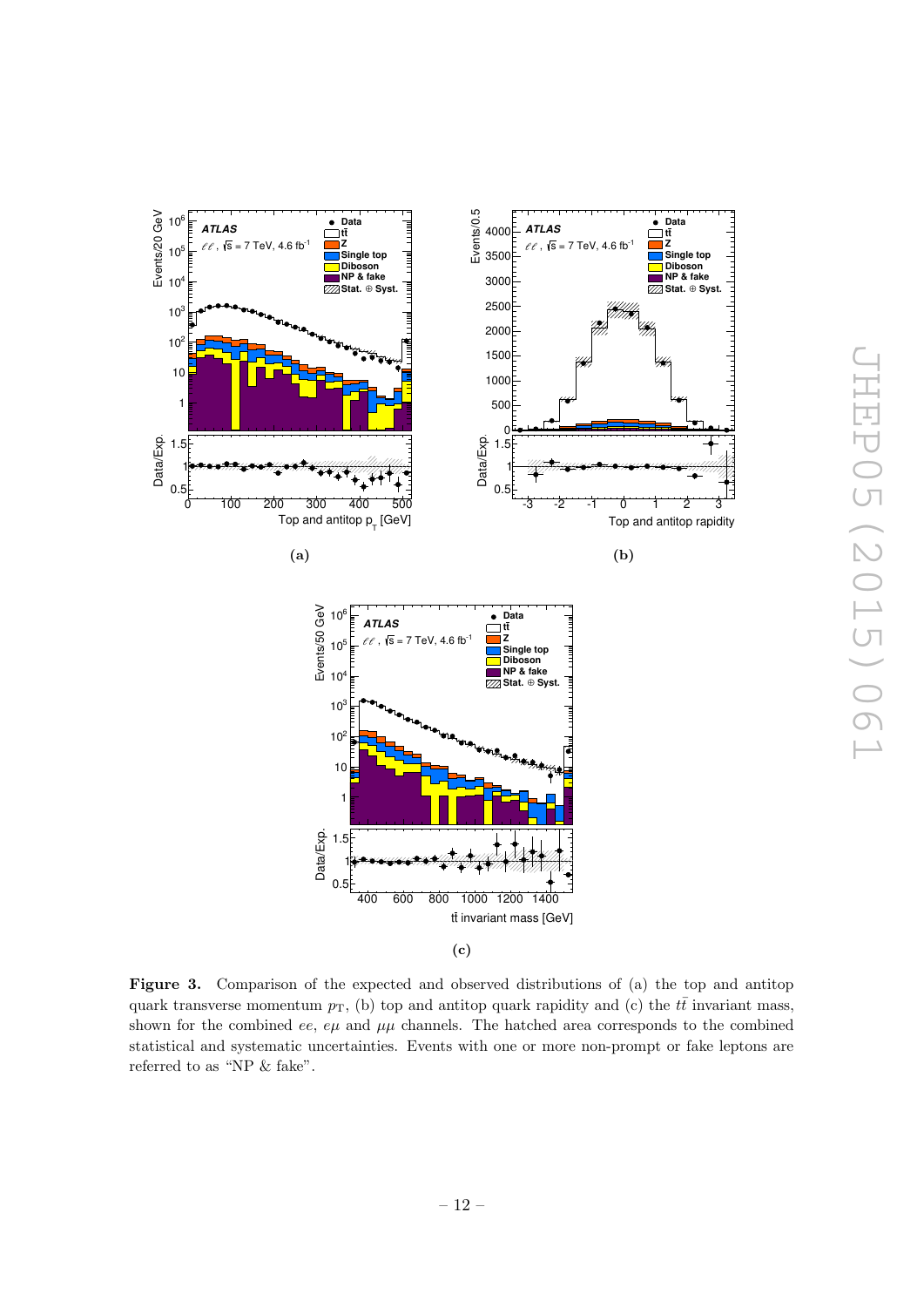<span id="page-14-4"></span><span id="page-14-2"></span><span id="page-14-1"></span>

<span id="page-14-3"></span><span id="page-14-0"></span>**Figure 4.** Comparison of the expected and observed distributions of the  $\Delta|y|$  variable for the (a) ee, (b)  $e\mu$  and (c)  $\mu\mu$  channels. The hatched area corresponds to the combined statistical and systematic uncertainties. Events with one or more non-prompt or fake leptons are referred to as "NP & fake".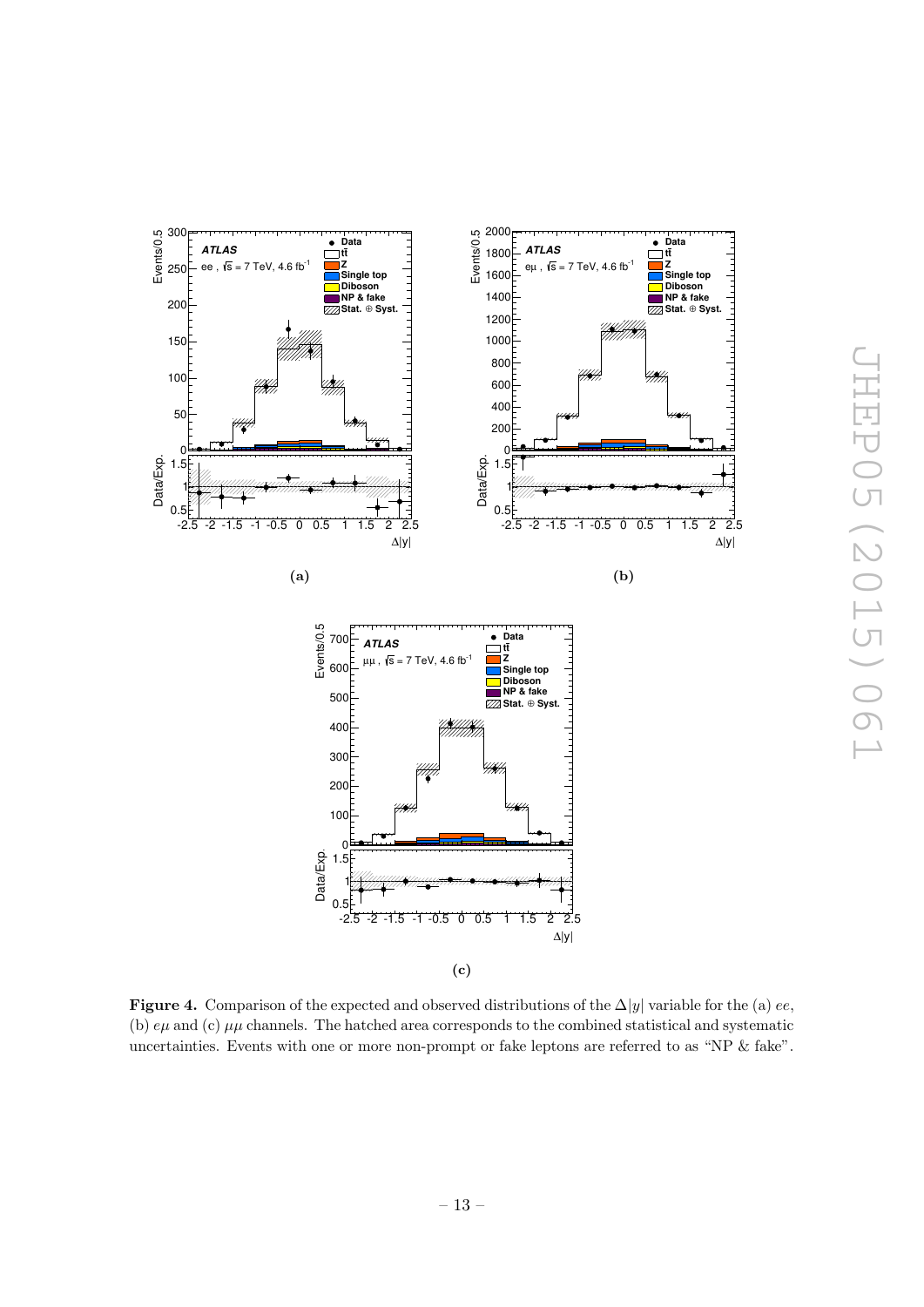

**Figure 5.** Response matrices for (a) the lepton  $\Delta |\eta|$  and (b)  $t\bar{t} \Delta |y|$  observables in the  $e\mu$  channel. Each column of the matrices is normalized to unity and values are reported as percentage (%) units. Values smaller than 0.5% are rounded to 0%.

<span id="page-15-0"></span>jet four-momenta and  $E_{\rm T}^{\rm miss}$  measured with worse resolution are used in reconstructing the t and  $\bar{t}$  four-momenta. The resolution of  $t\bar{t}$   $\Delta|y|$  (figure [5b\)](#page-14-2) is thus much worse than that for the lepton  $\Delta|\eta|$ . In order to correct for detector resolution and acceptance effects in  $A_{\text{C}}^{t\bar{t}}$ , the fully Bayesian unfolding (FBU) technique [\[73\]](#page-32-9) described in subsection [6.2](#page-15-0) is used.

#### 6.1 Correction of the lepton-based asymmetry

For  $A_{\rm C}^{\ell\ell}$ , bin-by-bin correction factors that also extrapolate to the full acceptance for the  $t\bar{t}$  production are used. The goal of this procedure is to find an estimate of the true distribution, given an observed distribution and an expected background distribution. For the lepton-based results, true distributions are obtained at particle level using leptons before Quantum Electrodynamics (QED) final-state radiation. [4](#page-14-3) The following notation is used:  $\mu$  and  $\hat{\mu}$  are vectors of true distribution values and its estimate, respectively. An observed distribution is denoted by  $n$  and its expected value from simulation by  $\nu^{\text{MC}}$ . An expected background distribution is denoted by  $\beta$ . For the *i*-th bin of the asymmetry distribution, the estimate of the true value is obtained by applying a correction factor  $C_i$  to the difference between the observed number of events and the expected number of background events,

$$
\hat{\mu}_i = C_i (n_i - \beta_i) \tag{6.1}
$$

The  $C_i$  are estimated using the  $t\bar{t}$  MC simulated sample as

$$
C_i = \frac{\mu_i^{\text{MC}}}{\nu_i^{\text{MC}}},\tag{6.2}
$$

<span id="page-15-1"></span><sup>&</sup>lt;sup>4</sup>The particle-level definition uses status-code 3 for PYTHIA6 for electrons and muons produced in W boson decays. In addition, electrons and muons produced from status-code  $3 \tau$  leptons are used. These particles are used both for the unfolding and for the predictions of the MC generators.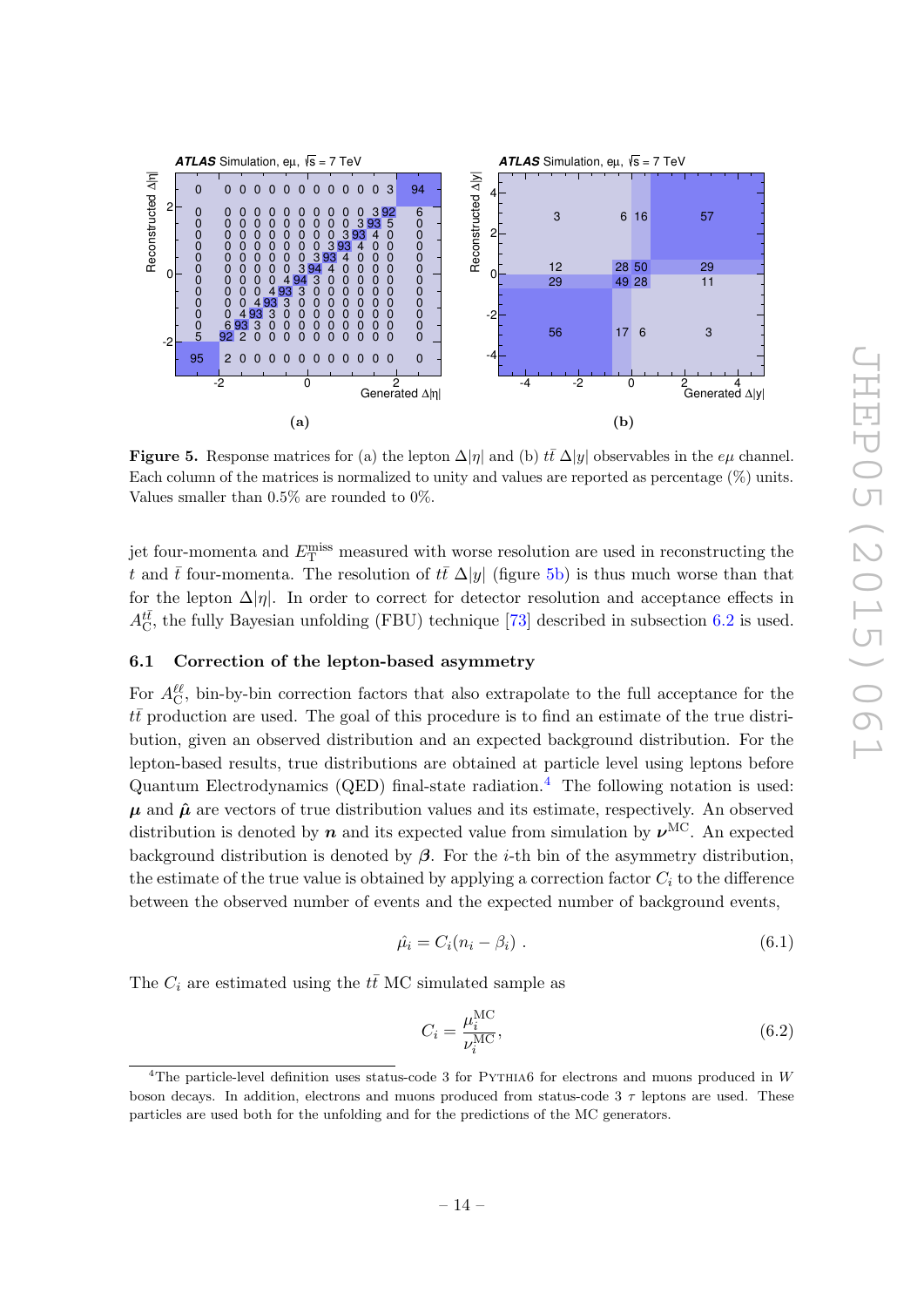where  $\mu_i^{\text{MC}}$  and  $\nu_i^{\text{MC}}$  are the predictions for the number of events in the *i*-th bin of the true and reconstruction-level distributions.

The bin-by-bin correction of  $A_C^{\ell\ell}$  is tested on simulation samples reweighted such that different levels of asymmetry  $\Delta|\eta|$  are introduced. Samples are reweighted according to a linear function of  $\Delta |\eta|$  with a slope between  $-6\%$  and  $6\%$  in steps of 2%. Corrected values obtained from reweighted distributions are found to be in good agreement with the input value, following a linear relationship. The choice of the binning is done by optimizing the linearity of the method and the expected statistical uncertainty of the asymmetry. The results in section [8](#page-20-0) are obtained with  $\Delta |\eta|$  distribution binned in 14 bins in the interval between  $-3$  and 3.

The correction factors depend strongly on the channel and the bin, with the outer bins receiving larger fractional corrections. The ee channel has the lowest acceptance and thus the highest correction factors, reaching values of 500 in the outer bins, in which the events are mostly outside the detector fiducial acceptance. The  $e\mu$  channel has a much higher acceptance, and the correction factors vary between 10 and 60. The dependence of the correction factors on the MC model and PDF is small, up to approximately 5%.

# 6.2 Unfolding of the  $t\bar{t}$  asymmetry

In case of sizeable migrations across the bins of the considered distribution, the migrations need to be taken into account without introducing a significant bias during the correction procedure. Unfolding is better suited for the purpose than the bin-by-bin correction factors described in subsection [6.1.](#page-14-0) Using the response matrix  $(R)$ , the true distribution  $(\mu)$  is related to the expected reconstruction-level distribution  $(\nu)$  and the expected background  $(\beta)$  by

$$
\nu = R\mu + \beta. \tag{6.3}
$$

<span id="page-16-0"></span>In the FBU technique, the maximum likelihood estimator of  $\mu$ ,  $L(\mu)$ , is given by

$$
\log L(\boldsymbol{\mu}) = \sum_{i=1}^{N} \log P(n_i; \nu_i) - \alpha S(\boldsymbol{\mu}) \; ; \quad p(\boldsymbol{\mu}) \propto L(\boldsymbol{\mu}) \,, \tag{6.4}
$$

with P the Poisson distribution,  $n$  the observed distribution, S a regularization function and  $\alpha$  a regularization parameter. The sum in i runs over all N bins of the distributions. The probability density of the unfolded spectra  $p(\mu)$  is proportional to  $L(\mu)$ . The regularization function  $S$  is selected such that the spectra with a desired quality, such as smoothness, are preferred. The regularization parameter  $\alpha$  controls the relative strength of the regularization when evaluating the likelihood. The unfolded spectrum and its associated uncertainty are extracted from the probability density  $p(\mu)$ . The statistical uncertainty corresponds to the width of the shortest interval covering 68% probability, and the unfolded spectrum corresponds to the middle of that interval.

The response matrix is obtained using information from the nominal  $t\bar{t}$  simulated sample and, in particular, using the top quarks before their decay (parton level) and after QCD radiation. [5](#page-15-1)

 $5$ The parton-level definition uses status-code 155 for HERWIG and 3 for PYTHIA6 for both the unfolding and for the predictions of the MC generators.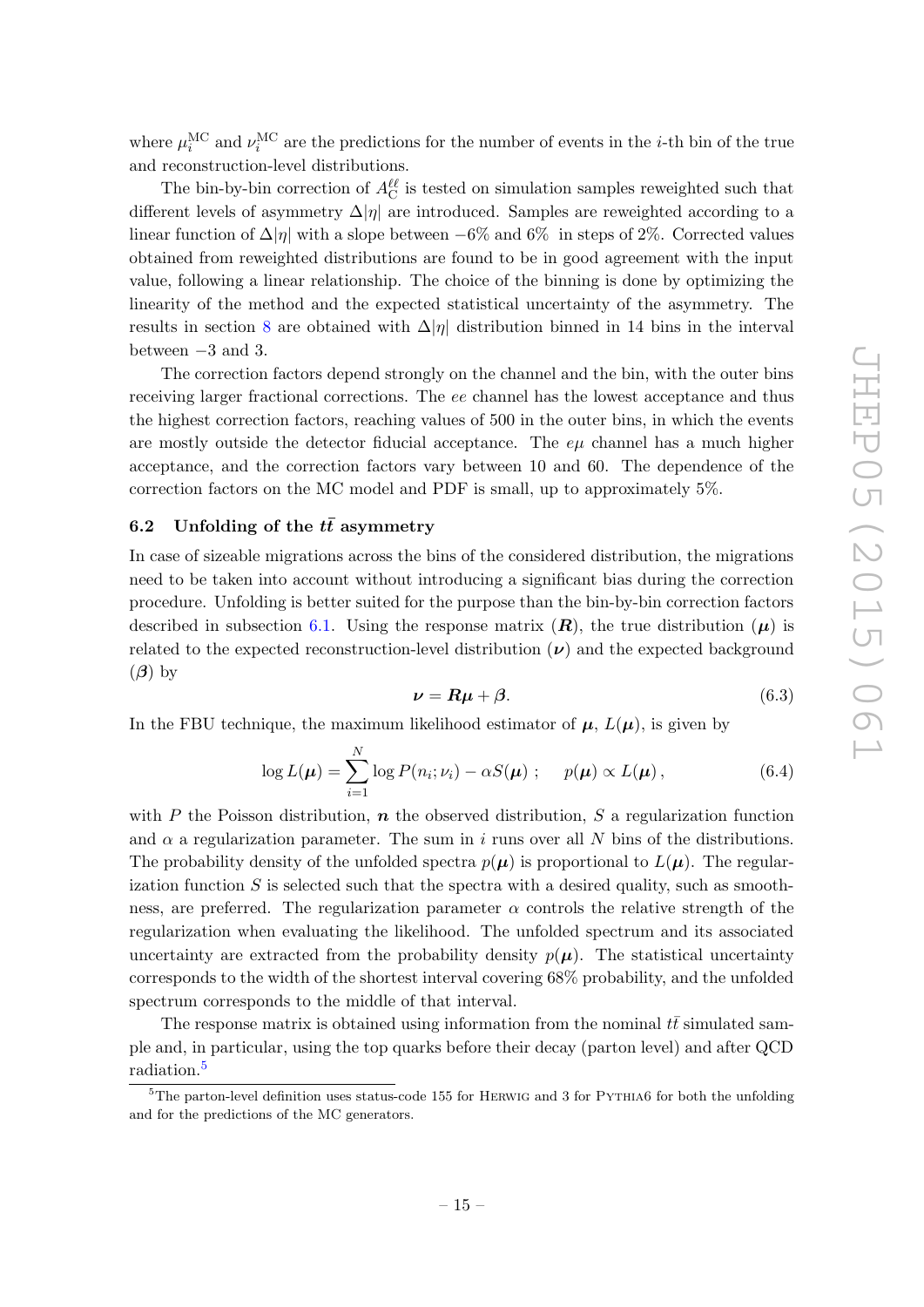<span id="page-17-0"></span>As explained for the lepton-based asymmetry, the correction is done at the level of true dilepton events (where the two top quarks decay to electrons or muons, either from a direct W boson decay or through an intermediate  $\tau$  lepton decay).

Using the vector of the true distribution's estimated values  $\hat{\mu}$ , the regularization function is defined based on the curvature  $S(\mu) = |C(\mu) - C(\hat{\mu})|$ , with

$$
C(\mu) = \sum_{i=2}^{N-1} (\Delta_{i+1,i} - \Delta_{i,i-1})^2, \text{ and } \Delta_{i+1,i} = \mu_{i+1} - \mu_i.
$$
 (6.5)

As in the case of the lepton-based asymmetry, linearity tests are performed. A given asymmetry value is introduced by reweighting the samples according to a linear function of  $t\bar{t} \Delta |y|$  with a slope between -6% and 6% in steps of 2%. Unfolded values obtained from reweighted distributions are observed to be in good agreement with the injected values of  $A_{\text{C}}^{t\bar{t}}$ , following a linear relationship. This linearity test is performed with and without regularization and yields similar performance. The binning used for the  $\Delta|y|$  distribution as well as the regularization parameter are optimized simultaneously to minimise the expected statistical uncertainty while achieving good linearity. The results in section [8](#page-20-0) are obtained with a regularization parameter  $\alpha = 10^{-7}$ . The  $\Delta |y|$  distribution is binned in 4 bins in the interval between −5 and 5. For this binning choice, at least 50% of the events populate the response matrix diagonal bins for each of the ee,  $e\mu$  and  $\mu\mu$  channels (figure [5b\)](#page-14-2).

The overall correction which is applied to the distribution varies between factors of 10 and 100, depending on the channel and the bin. As shown in figure [5](#page-14-4) the bins used for the  $t\bar{t}$   $\Delta|y|$  distribution are wider than the bins used for the lepton  $\Delta|\eta|$  distribution. The acceptance correction applied to the outer bins of  $\Delta|y|$  is thus smaller than the correction obtained for the outer bins of  $\Delta|\eta|$  distribution.

#### <span id="page-17-1"></span>7 Systematic uncertainties

The uncertainties of the  $A_C^{\ell\ell}$  corrections and  $A_C^{t\bar t}$  unfolding method are estimated from the non-closure in the linearity test described in section [6.](#page-11-0) For  $A_C^{ll}$  the uncertainties are  $-0.002$ in ee channel and negligible ( $< 0.001$ ) in the e $\mu$  and  $\mu\mu$  channels. For  $A_C^{t\bar{t}}$  the uncertainties are 0.002 in the ee channel and negligible ( $< 0.001$ ) in the  $e\mu$  and  $\mu\mu$  channels. For both  $A_C^{\ell\ell}$ and  $A_{\text{C}}^{t\bar{t}}$  the uncertainties have a negligible contribution to the measurement uncertainty and are not considered for the evaluation of the total systematic uncertainty of the results.

The systematic uncertainties considered in this analysis are classified into three categories: detector modelling uncertainties, signal modelling uncertainties and uncertainties related to the estimation of the backgrounds. The contributions of these sources of un-certainty are summarized in table [2](#page-17-0) for the lepton-based asymmetry  $A_C^{\ell\ell}$  and in table [3](#page-17-1) for the  $t\bar{t}$  asymmetry  $A_{\text{C}}^{t\bar{t}}$ . The resulting variations are assumed to be of the same size in both directions and are therefore symmetrized. Apart from one-sided uncertainties, as in the case of the comparison of different MC models, the symmetrization does not notably modify the uncertainty values.

Detector modelling uncertainties are evaluated by performing corrections for detector effects for  $A_C^{\ell\ell}$  and  $A_C^{t\bar{t}}$ , with the response matrices corresponding to the systematic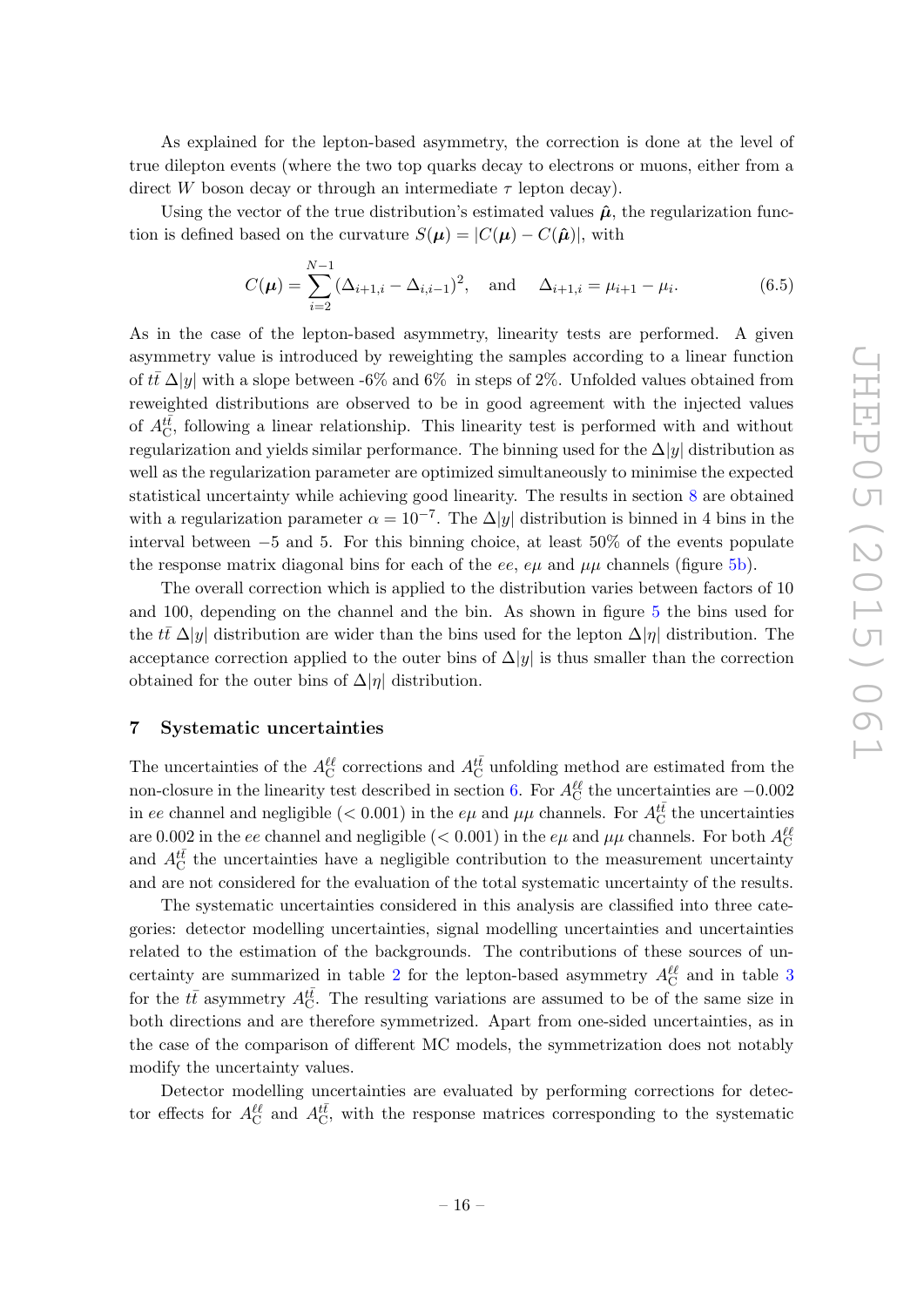|                         | ee          | $e\mu$      | $\mu\mu$    | comb.       |
|-------------------------|-------------|-------------|-------------|-------------|
| Measured value          | 0.101       | 0.009       | 0.047       | 0.024       |
| Statistical uncertainty | $\pm 0.052$ | $\pm 0.019$ | $\pm 0.030$ | $\pm 0.015$ |
| Lepton reconstruction   | $\pm 0.011$ | $\pm 0.008$ | $\pm 0.009$ | $\pm 0.008$ |
| Jet reconstruction      | $\pm 0.006$ | $\pm 0.001$ | $\pm 0.004$ | $\pm 0.001$ |
| $E_{\rm T}^{\rm miss}$  | $\pm 0.001$ | < 0.001     | $\pm 0.002$ | < 0.001     |
| Signal modelling        | $\pm 0.004$ | $\pm 0.003$ | $\pm 0.003$ | $\pm 0.003$ |
| <b>PDF</b>              | $\pm 0.004$ | < 0.001     | < 0.001     | < 0.001     |
| $NP \& false$           | $\pm 0.016$ | $\pm 0.001$ | $\pm 0.001$ | $\pm 0.001$ |
| Background              | $\pm 0.003$ | $\pm 0.002$ | < 0.001     | $\pm 0.001$ |
| Total sys.              | $\pm 0.021$ | $\pm 0.009$ | $\pm 0.012$ | $\pm 0.009$ |

**Table 2.** Measured value and uncertainties for the lepton-based asymmetry  $A_{\rm C}^{\ell\ell}$ . Uncertainties with absolute value below 0.001 are considered negligible for the total uncertainty.

|                         | ee          | $e\mu$      | $\mu\mu$    | comb.       |
|-------------------------|-------------|-------------|-------------|-------------|
| Measured value          | 0.025       | 0.007       | 0.043       | 0.021       |
| Statistical uncertainty | $\pm 0.069$ | $\pm 0.032$ | $\pm 0.045$ | $\pm 0.025$ |
| Lepton reconstruction   | $\pm 0.008$ | $\pm 0.008$ | $\pm 0.004$ | $\pm 0.007$ |
| Jet reconstruction      | $\pm 0.015$ | $\pm 0.009$ | $\pm 0.006$ | $\pm 0.009$ |
| $E_{\rm T}^{\rm miss}$  | $\pm 0.015$ | $\pm 0.005$ | $\pm 0.008$ | $\pm 0.007$ |
| Signal modelling        | $\pm 0.004$ | $\pm 0.004$ | $\pm 0.003$ | $\pm 0.003$ |
| <b>PDF</b>              | $\pm 0.004$ | $\pm 0.005$ | $\pm 0.004$ | $\pm 0.005$ |
| $NP \& false$           | $\pm 0.013$ | $\pm 0.011$ | $\pm 0.003$ | $\pm 0.008$ |
| <b>Background</b>       | $\pm 0.003$ | $\pm 0.002$ | $\pm 0.004$ | $\pm 0.003$ |
| Total sys.              | $\pm 0.027$ | $\pm 0.018$ | $\pm 0.013$ | $\pm 0.017$ |

**Table 3.** Measured value and uncertainties for the  $t\bar{t}$  asymmetry  $A_C^{t\bar{t}}$ .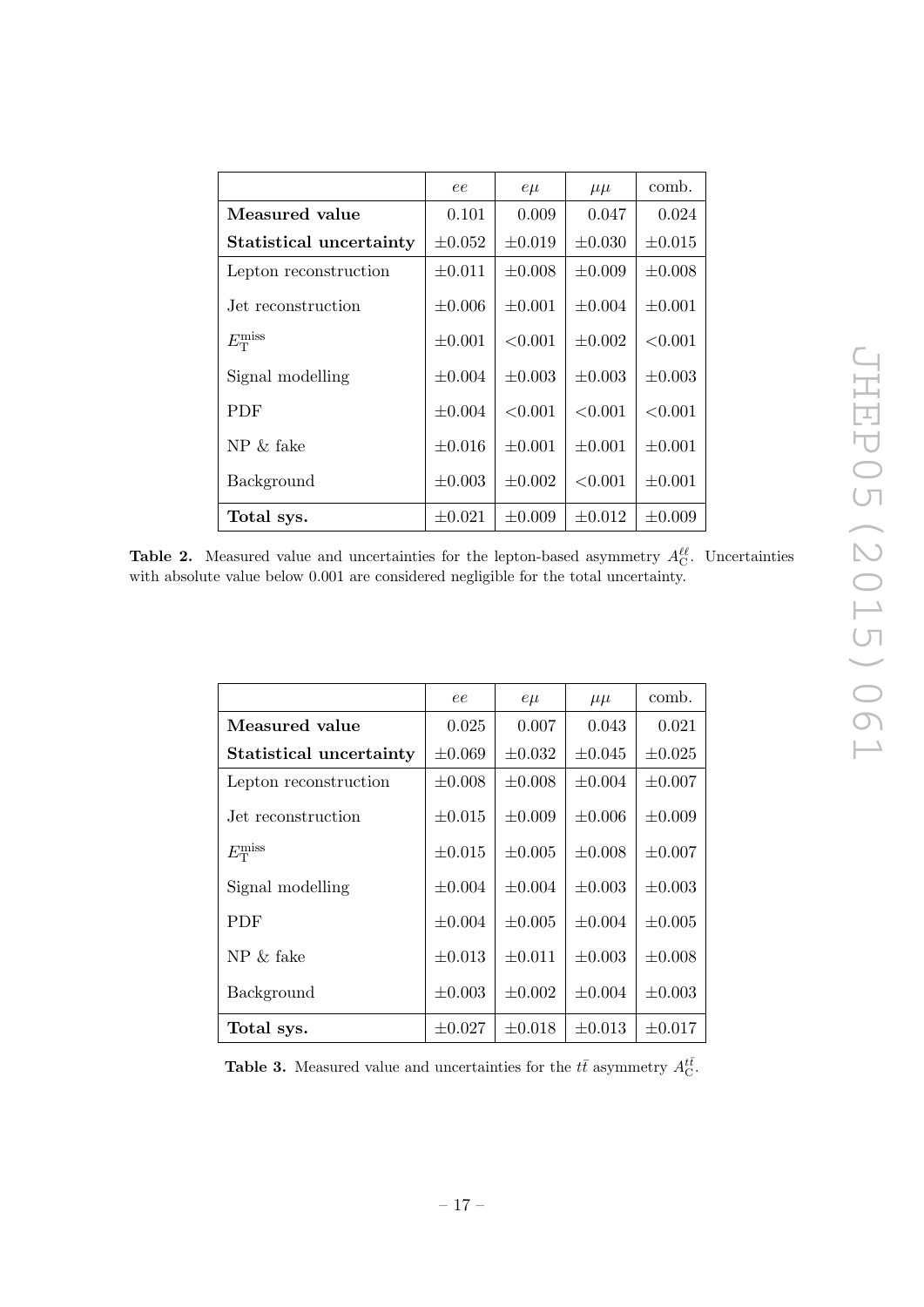variations. Effects of detector modelling uncertainties on the background are included by subtracting the background, varied accordingly, from the data. The following sources are considered.

#### • Lepton reconstruction.

The uncertainty due to lepton reconstruction includes several sources. Lepton momentum scale and resolution modelling correction factors and associated uncertainties are derived from comparisons of data and simulation in  $Z \to \ell \ell$  events [\[65](#page-32-1), [66\]](#page-32-2). Uncertainties in the modelling of trigger, reconstruction and lepton identification efficiencies are also included. Data-to-simulation efficiency corrections, and their uncertainties, are derived from  $J/\psi \to \ell \ell$ ,  $Z \to \ell \ell$  and  $W \to e\nu$  events.

#### • Jet reconstruction.

The effects include the jet energy scale and jet resolution uncertainties. Jet energy scale uncertainty is derived using information from test-beam data, LHC collision data and simulation [\[69\]](#page-32-5). It includes uncertainties in the flavour composition of the samples and mismeasurements due to close-by jets and pileup effects. Jet energy resolution and reconstruction efficiency uncertainties are obtained using minimum bias and QCD dijet events [\[69](#page-32-5) , [74\]](#page-32-10).

# •  $E_{\rm T}^{\rm miss}$ .

The uncertainties from the energy scale and resolution corrections for leptons and jets are propagated to the  $E_{\rm T}^{\rm miss}$ . The category accounts for uncertainties in the energies of calorimeter cells not associated with the reconstructed objects and the uncertainties from cells associated with low- $p<sub>T</sub>$  jets (7 GeV  $p<sub>T</sub>$   $\lt$  20 GeV) [\[70\]](#page-32-6) as well as the dependence of their energy on the number of pileup interactions.

The uncertainties due to the modelling of the signal  $t\bar{t}$  distributions are evaluated by performing the linearity test for signal model samples generated with various assumptions. The following sources are quoted.

#### • Signal modelling.

The uncertainty is evaluated by adding in quadrature the MC generator uncertainties, initial- and final-state radiation (ISR and FSR), underlying event (UE) and colour reconnection (CR) uncertainties described in the following. The systematic uncertainty related to the choice of a MC generator includes the difference between the nominal sample generated with POWHEG-hvq  $+$  PYTHIA6 and samples generated with MC@NLO + HERWIG, POWHEG-hvq + HERWIG and ALPGEN + HERWIG. The effects of renormalization and factorization scale choice are evaluated with a dedicated pair of samples generated with  $MC@NLO + HERWIG$ . In these samples renormalization and factorization scales are varied simultaneously by a factor of two with respect to the reference scale. The reference scale is fixed at the MC@NLO generator default, which is defined as the average of the t and the  $\bar{t}$  transverse masses,  $Q = \sqrt{1/2(p_{\rm T}^2_t + p_{\rm T}^2_t) + m_t^2}$ , where  $p_{\rm Tt(\bar{t})}$  corresponds to the transverse momentum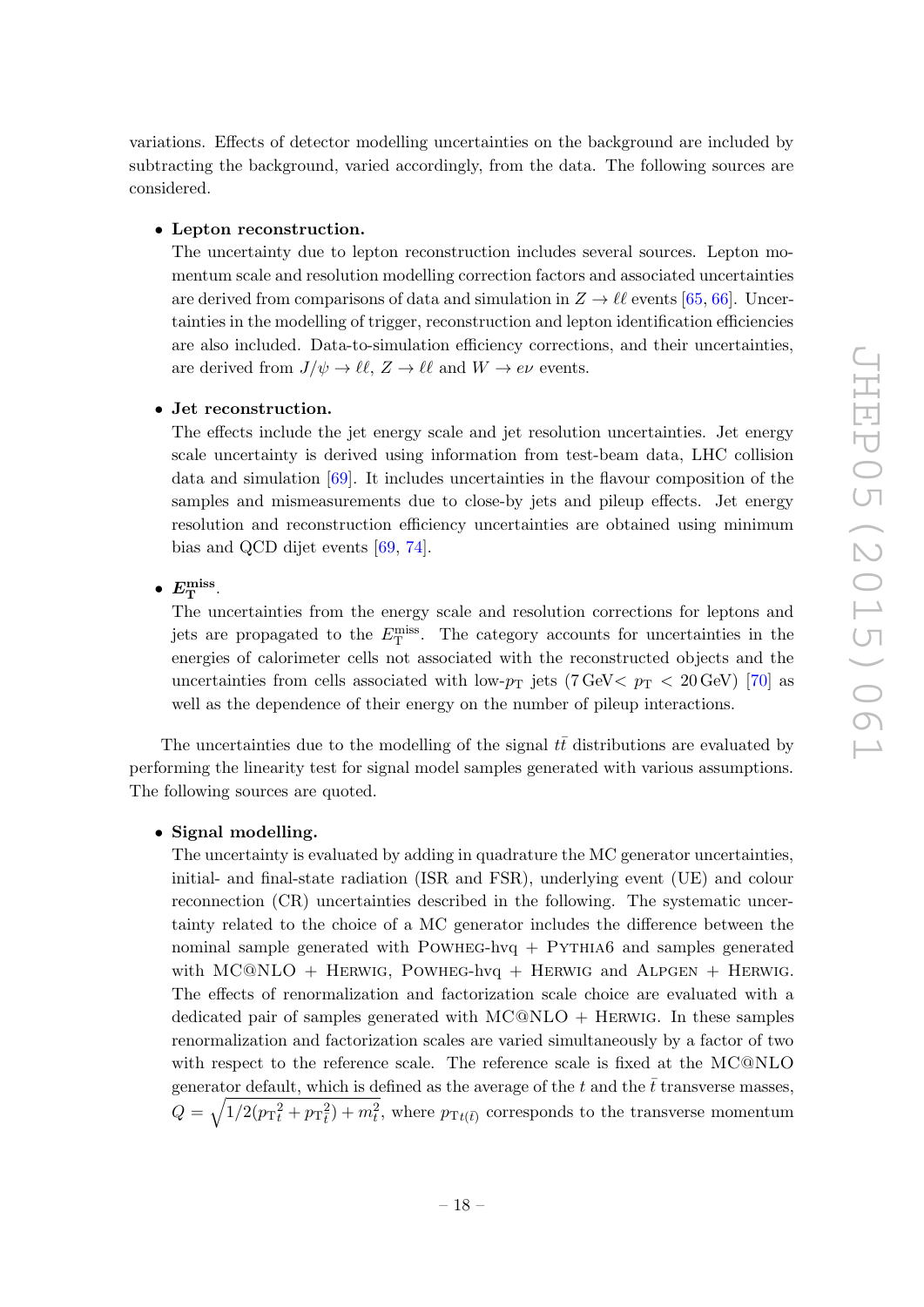of the t or  $\bar{t}$ . Since the effects covered by generator comparisons and scale variations partially overlap, only the largest contribution from all comparisons is used. For the lepton-based asymmetry the dominant contribution was found to stem from the difference between the nominal sample and the sample generated with Alp-GEN + HERWIG. For the  $t\bar{t}$  asymmetry the contributions of the comparison of the baseline sample result to the results obtained with each of  $MCOMLO + HERWIG$ , POWHEG-hvq + HERWIG and ALPGEN + HERWIG samples are of comparable size and significantly larger than the contribution of the renormalization and factorization scale uncertainty. The amount of ISR and FSR are treated as an additional source of signal modelling uncertainty. It is evaluated using samples generated with  $ALPGEN +$ Pythia6 with variations of parameters controlling the renormalization scale used in Alpgen and in the Pythia6 parton shower. The renormalization scale is varied by factors of 0.5 and 2. The PYTHIA6 settings correspond to Perugia radLO and radHi tunes [\[36\]](#page-30-7). Apart from this, the UE and CR uncertainties are evaluated by comparing samples generated with POWHEG-hvq  $+$  PYTHIA6, using Perugia2011, Perugia2011 mpiHi and Perugia2011 noCR tunes [\[36\]](#page-30-7). For  $A_{\rm C}^{\ell\ell}$ , the contributions from the choice of MC generator and from ISR and FSR exceed the non-perturbative UE and CR contributions. For  $A_{\rm C}^{t\bar t}$ , the contributions from the choice of MC generator and from radiation and non-perturbative modelling uncertainties are comparable.

#### <span id="page-20-0"></span>• PDF uncertainty.

The uncertainty due to the PDF is evaluated by performing linearity tests with samples obtained from the nominal signal sample, generated with CT10 PDF, reweighted to other PDFs. The CT10 error set as well as MSTW2008 68% CL NLO [\[45\]](#page-30-12) and NNPDF2.3 NLO ( $\alpha_s = 0.118$ ) [\[48\]](#page-31-1) central predictions are used. For each asymmetry value, the largest value of the three sources is quoted as uncertainty.

The uncertainties on the modelling of the SM backgrounds are divided into two categories described below.

• NP & fake.

This source corresponds to the uncertainty in the estimation of processes fulfilling the event selection due to non-prompt or misidentified leptons. The uncertainties are obtained by varying the efficiencies for a real or fake lepton to pass the tight selection, and are affecting both the normalization of the background and its shape.

#### • Background.

The uncertainties in the modelling of diboson, Z+jets and single-top SM processes are quoted in the background category. They are evaluated by varying the normalization of each of these processes by the uncertainty on its cross-section. The uncertainty on the overall luminosity of 1.8% is also entering this category  $[64]$ .

For both the lepton-based asymmetry  $A_C^{\ell\ell}$  and the  $t\bar{t}$  asymmetry  $A_C^{t\bar{t}}$ , the statistical uncertainty is larger than the total systematic uncertainty. The  $A_{\rm C}^{\ell\ell}$  measurement has a combined statistical uncertainty of 1.5%, whereas the combined systematic uncertainty is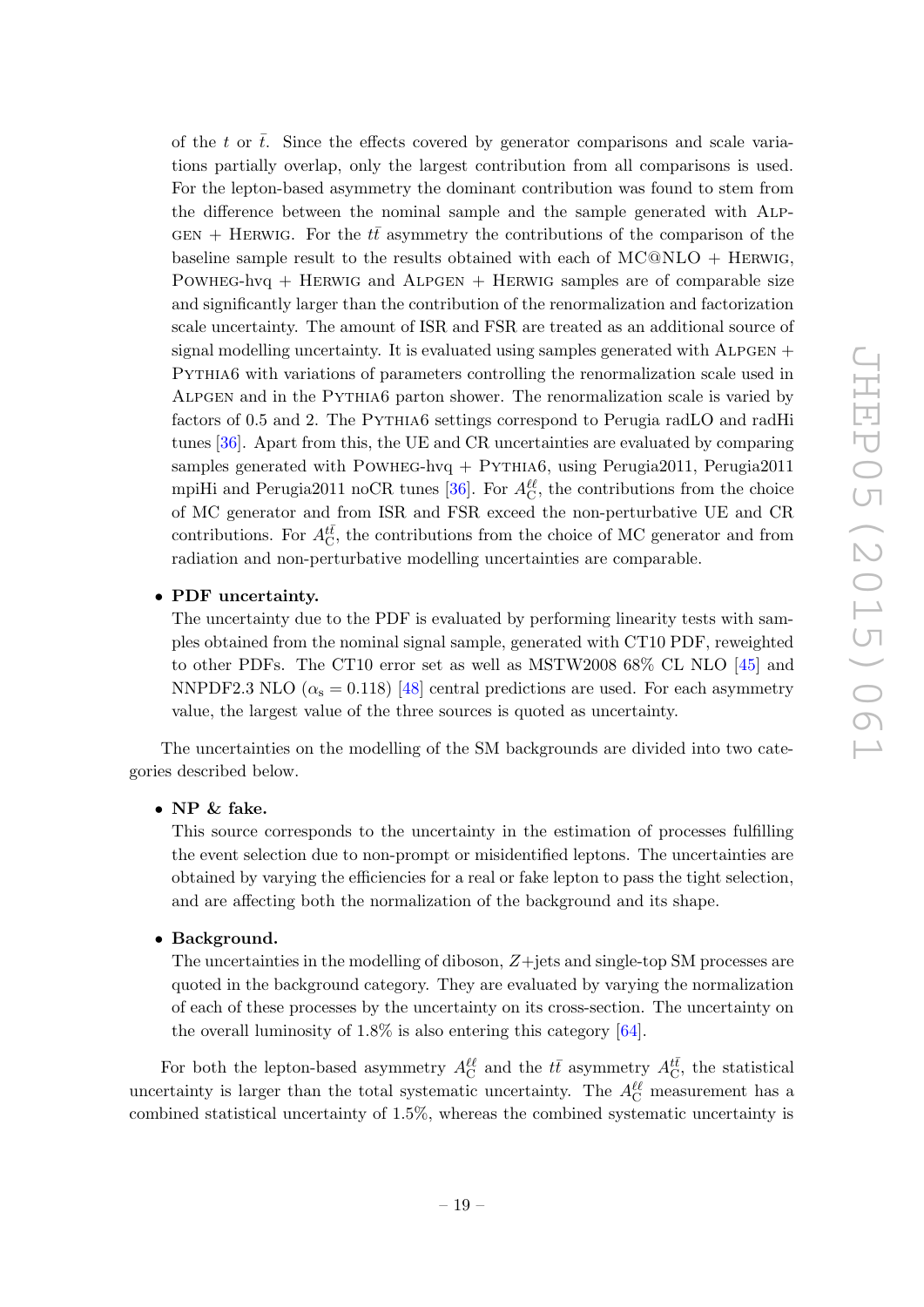<span id="page-21-0"></span>0.9%. The largest source of  $A_{\rm C}^{\ell\ell}$  systematic uncertainty is the lepton reconstruction uncertainty, which accounts for approximately 90% of the total systematic uncertainty. The uncertainty on the asymmetry  $A_C^{\ell\ell}$  measured in the ee channel receives a sizeable contribution from the NP  $\&$  fake leptons category (1.6%). This, however, does not significantly impact the combined systematic uncertainty since the ee channel receives a small weight in the combination, as detailed in section [8.](#page-20-0) The  $t\bar{t}$  asymmetry  $A_C^{t\bar{t}}$  has a combined statistical uncertainty of 2.5% and a combined systematic uncertainty of 1.7%. The detector modelling uncertainties account for approximately 80% of the combined systematic uncertainty, with comparable large contributions from the lepton reconstruction, the  $E_T^{\text{miss}}$  $(0.7\%)$  and the jet reconstruction uncertainty  $(0.9\%)$ . The NP & fake contribution to the  $A_{\rm C}^{t\bar t}$  systematic uncertainty is also sizeable (0.8%).

The uncertainties related to detector and background modelling are evaluated in each bin of the corrected distributions and presented in section [8](#page-20-0) .

#### 8 Results

After the event selection and reconstruction but before the correction described in section [6](#page-11-0) the inclusive lepton and  $t\bar{t}$  asymmetries measured in the data are  $A_C^{\ell\ell} = 0.021 \pm 0.011$  (stat.) and  $A_{\rm C}^{t\bar{t}} = 0.003 \pm 0.012$  (stat.), respectively for the combination of the  $ee, e\mu$  and  $\mu\mu$  channels. After the subtraction of the background contribution, the measured data asymmetries are  $A_C^{\ell\ell} = 0.029 \pm 0.013$  (stat.) and  $A_C^{t\bar{t}} = 0.006 \pm 0.014$  (stat.). The corresponding asymmetry predictions in the nominal simulated  $t\bar{t}$  sample are  $A_C^{\ell\ell} = 0.005 \pm 0.003$  (stat.) and  $A_{\rm C}^{tt} = 0.008 \pm 0.003$  (stat.). This sample is generated with the POWHEG-hvq + PYTHIA6 generator with a particle-level lepton asymmetry of  $A_C^{\ell\ell} = 0.0045 \pm 0.0009$  (stat.) and a parton-level  $t\bar{t}$  asymmetry of  $A_C^{t\bar{t}} = 0.0071 \pm 0.0009$  (stat.), evaluated in the full phase-space.

<span id="page-21-1"></span>After the correction for detector, resolution and acceptance effects, the normalized differential cross-sections corrected to particle and parton level are obtained for  $\Delta|\eta|$  and  $\Delta|y|$  separately for the three channels. From these distributions, the inclusive asymmetry values can be extracted. The inclusive results obtained in the ee,  $e\mu$  and  $\mu\mu$  channels (see tables [2](#page-17-0) and [3\)](#page-17-1) are then combined using the best linear unbiased estimator (BLUE) method [\[75](#page-32-11) , [76\]](#page-32-12). All systematic uncertainties are assumed to be 100% correlated, except for the uncertainties on electrons and muons and on the NP & fake lepton background.

The normalized differential cross-sections for  $\Delta |\eta|$  and  $\Delta |y|$  are presented in figure [6](#page-21-0) for the  $e\mu$  channel. Good agreement is observed between the measured distributions and the ones predicted by  $P$ OWHEG-hvq  $+$  PYTHIA6. The normalized differential cross-sections in that channel are also presented with statistical and systematic uncertainties in tables [4](#page-21-1) and [5.](#page-22-0) The systematic uncertainties for the differential distributions do not include the signal modelling uncertainties, which could not be evaluated with sufficient precision due to the limited statistics of the simulated samples. For both distributions, the statistical uncertainty is somewhat larger than the systematic uncertainty. In appendix [A](#page-25-0) the contributions from each source of systematic uncertainty, described in section [7,](#page-16-0) to the total systematic uncertainty in each bin of the  $\Delta|\eta|$  and  $\Delta|y|$  distributions are provided. The statistical correlations between the different bins of the distributions are also given.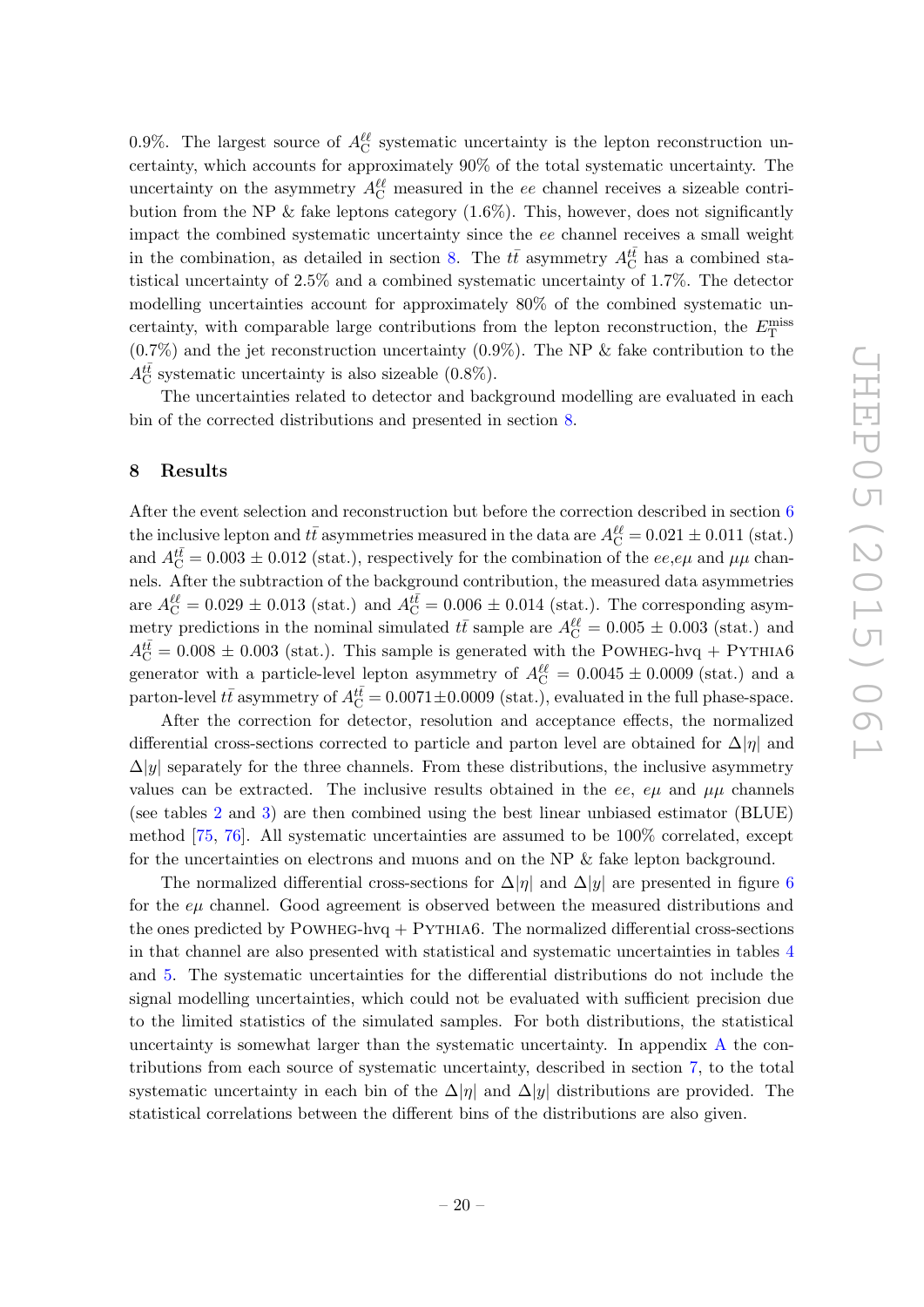<span id="page-22-0"></span>

<span id="page-22-2"></span><span id="page-22-1"></span>**Figure 6.** Normalized differential cross-sections for (a) lepton  $\Delta |\eta|$  and (b)  $t\bar{t} \Delta |y|$  in the  $e\mu$  channel after correcting for detector effects. The distributions predicted by POWHEG-hvq  $+$  PYTHIA6 are compared to the data in the top panels. The bottom panels show the ratio of the corrected data to the predictions. The error bars correspond to the statistical uncertainties and the hatched area to the systematic uncertainties.

| Bin of $\Delta  \eta $ | $rac{1}{\sigma} \frac{d\sigma}{d\Delta  n}$ | $(\pm \text{ stat.} \pm \text{syst.})$ |              |
|------------------------|---------------------------------------------|----------------------------------------|--------------|
| $[-3.00, -2.00]$       | 0.0440                                      | $\pm 0.0077$                           | $\pm 0.0025$ |
| $[-2.00, -1.67]$       | 0.106                                       | $\pm 0.011$                            | $\pm 0.004$  |
| $[-1.67, -1.33]$       | 0.126                                       | $\pm 0.011$                            | $\pm 0.005$  |
| $[-1.33, -1.00]$       | 0.164                                       | $\pm 0.012$                            | $\pm 0.004$  |
| $[-1.00, -0.67]$       | 0.245                                       | $\pm 0.013$                            | $\pm 0.004$  |
| $[-0.67, -0.33]$       | 0.314                                       | $\pm 0.015$                            | $\pm 0.007$  |
| $[-0.33, 0.00]$        | 0.400                                       | $\pm 0.016$                            | $\pm 0.004$  |
| [0.00, 0.33]           | 0.392                                       | $+0.016$                               | $+0.004$     |
| [0.33, 0.67]           | 0.349                                       | $\pm 0.015$                            | $\pm$ 0.009  |
| [0.67, 1.00]           | 0.244                                       | $\pm$ 0.013                            | $\pm 0.010$  |
| [1.00, 1.33]           | 0.209                                       | $\pm 0.013$                            | $\pm$ 0.005  |
| [1.33, 1.67]           | 0.129                                       | $+0.011$                               | $\pm 0.003$  |
| [1.67, 2.00]           | $\, 0.0815\,$                               | $\pm$ 0.0093                           | $\pm$ 0.0028 |
| [2.00, 3.00]           | 0.0361                                      | $\pm$ 0.0076                           | $\pm$ 0.0035 |

Table 4. Normalized differential cross-sections for  $\Delta|\eta|$  in the  $e\mu$  channel presented with statistical and systematic uncertainties.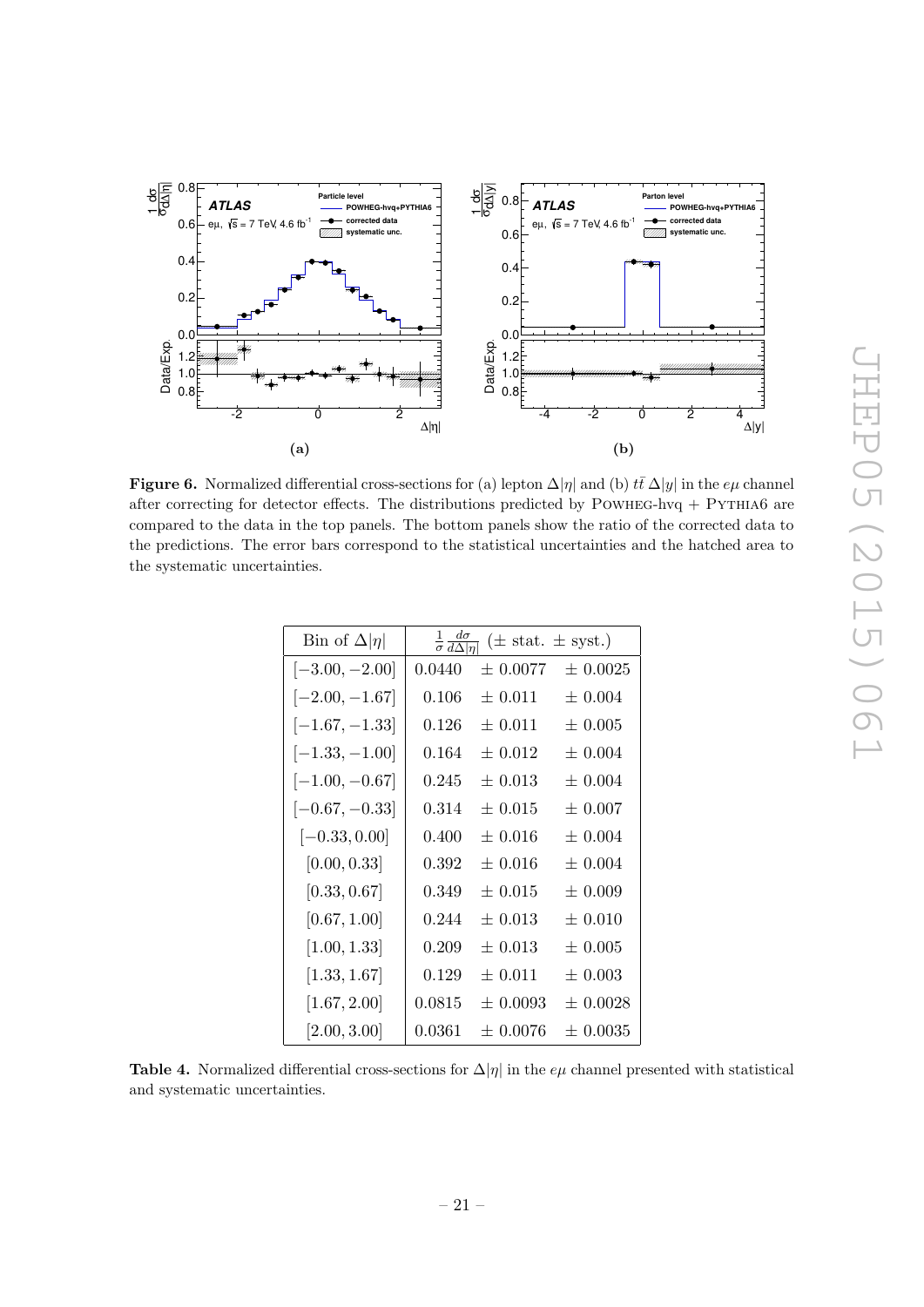<span id="page-23-0"></span>

| Bin of $\Delta  y $ |       | $\frac{1}{\sigma} \frac{d\sigma}{d\Delta y }$ (± stat. ± syst.) |             |
|---------------------|-------|-----------------------------------------------------------------|-------------|
| $[-5.00, -0.71]$    |       | $0.0435 \pm 0.0029 \pm 0.0017$                                  |             |
| $[-0.71, 0.00]$     |       | $0.437 \pm 0.016$                                               | $\pm 0.013$ |
| [0.00, 0.71]        | 0.420 | $\pm$ 0.025                                                     | $\pm$ 0.015 |
| [0.71, 5.00]        |       | $0.0470 \pm 0.0032 \pm 0.0024$                                  |             |

Table 5. Normalized differential cross-sections for  $\Delta|y|$  in the  $e\mu$  channel presented with statistical and systematic uncertainties.

| Channel               | $A^{\ell\ell}_{C}$          | $A_{C}^{tt}$                |
|-----------------------|-----------------------------|-----------------------------|
| ee                    | $0.101 \pm 0.052 \pm 0.021$ | $0.025 \pm 0.069 \pm 0.027$ |
| $e\mu$                | $0.009 \pm 0.019 \pm 0.009$ | $0.007 \pm 0.032 \pm 0.018$ |
| $\mu\mu$              | $0.047 \pm 0.030 \pm 0.012$ | $0.043 \pm 0.045 \pm 0.013$ |
| Combined              | $0.024 \pm 0.015 \pm 0.009$ | $0.021 \pm 0.025 \pm 0.017$ |
| SM, NLO QCD+EW $[10]$ | $0.0070 \pm 0.0003$ (scale) | $0.0123 \pm 0.0005$ (scale) |

**Table 6.** Results for the lepton-based asymmetry  $A_C^{\ell\ell}$  and the  $t\bar{t}$  asymmetry  $A_C^{t\bar{t}}$  after correcting for detector, resolution and acceptance effects. The values in the ee,  $e\mu$  and  $\mu\mu$  channels as well as the combined value are presented with their statistical and systematic uncertainties.

|                                                             | 3.1 | 0.4 |
|-------------------------------------------------------------|-----|-----|
| Probability (in $\%$ )                                      | 21  | 81  |
| Weights $(ee/e\mu/\mu\mu$ in %)   7 / 68 / 25   9 / 57 / 34 |     |     |

Table 7. Information about the combination of the three channels using the best linear unbiased estimator method:  $\chi^2$  and probability of the combination, as well as the weight of each channel.

The results for the inclusive lepton-based asymmetry  $A_C^{\ell\ell}$  and the  $t\bar{t}$  asymmetry  $A_C^{t\bar{t}}$ after corrections for detector and resolution effects are shown in table [6.](#page-22-1) The values in the ee,  $e\mu$  and  $\mu\mu$  channels as well as for their combination are presented, together with statistical and systematic uncertainties.

Detailed information about the combination of the inclusive values is given in table [7](#page-22-2) . The combination probabilities are 21% and 81% for  $A_C^{\ell\ell}$  and  $A_C^{t\bar t}$  respectively, demonstrating the compatibility of the measurements in the three channels (ee,  $e\mu$  and  $\mu\mu$ ). The weight of each channel in the combination is also reported in table [7.](#page-22-2) The  $e\mu$  channel dominates the combination, reflecting the larger data statistics compared to that of the ee and  $\mu\mu$ channels.

The inclusive measurements after the detector and resolution effects corrections can be compared with the state-of-the-art theoretical predictions calculated at NLO QCD, includ-ing the electromagnetic and weak-interaction corrections [\[10\]](#page-28-4):  $A_C^{\ell\ell} = 0.0070 \pm 0.0003$  (scale)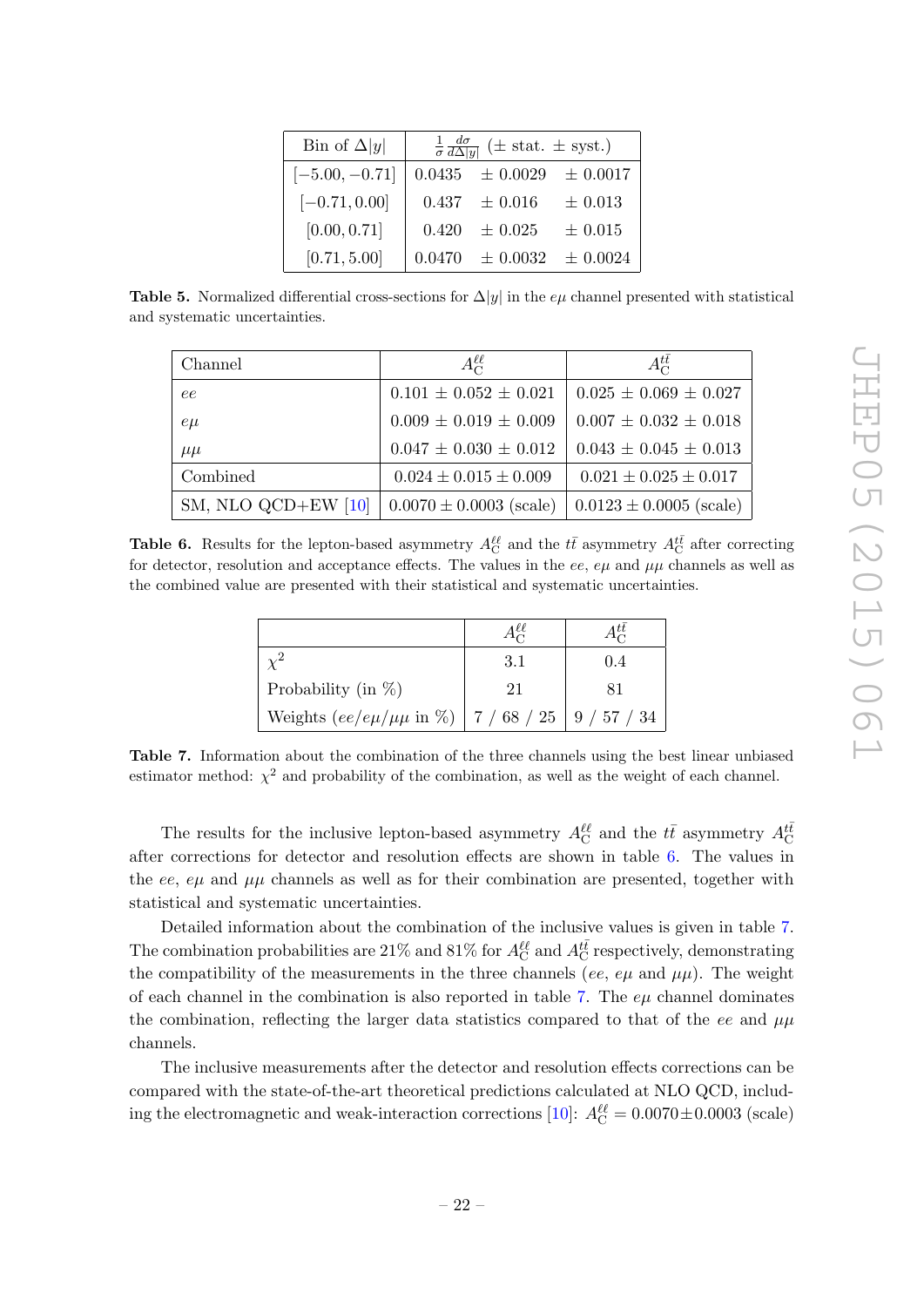<span id="page-24-3"></span><span id="page-24-2"></span><span id="page-24-1"></span>

**Figure 7.** Comparison of the inclusive  $A_C^{\ell\ell}$  and  $A_C^{t\bar{t}}$  measurement values to the theory predictions (SM NLO QCD+EW prediction  $[10]$  and the prediction of the POWHEG-hvq + PYTHIA6 generator). Ellipses corresponding to  $1\sigma$  and  $2\sigma$  combined statistical and systematic uncertainties of the measurement, including the correlation between  $A_C^{\ell\ell}$  and  $A_C^{t\bar t}$ , are also shown.

and  $A_C^{t\bar{t}} = 0.0123 \pm 0.0005$  (scale). In figure [7](#page-23-0) the measured values of  $A_C^{t\ell}$  and  $A_C^{t\bar{t}}$  are compared to these predictions and  $POWHEG-hvq + PYTHIA6$  predictions. In the figure, ellipses corresponding to  $1\sigma$  and  $2\sigma$  combined statistical and systematic uncertainties of the measurement, including the correlation between  $A_C^{\ell\ell}$  and  $A_C^{t\bar{t}}$ , are also shown. The statistical correlation between  $A_C^{\ell\ell}$  and  $A_C^{t\bar t}$  is evaluated to be  $37\pm5\%$  using pseudo-experiments based on simulation. The systematic uncertainties are treated as 100% correlated. The resulting correlation between  $A_C^{\ell\ell}$  and  $A_C^{t\bar{t}}$  is about 55%. The measured values are both consistent with the theory predictions within the uncertainties. The measured  $A_C^{t\bar{t}}$  values are consistent with but less precise than measurements in the single-lepton decay channel by the ATLAS [\[18\]](#page-29-3) and CMS [\[19\]](#page-29-4) collaborations. The measurements of  $A_C^{\ell\ell}$  and  $A_C^{t\bar{t}}$  are also consistent with the CMS collaboration measurements in the dilepton decay channel [\[20\]](#page-29-5).

<span id="page-24-0"></span>The inclusive measurement of  $A_C^{\ell\ell}$  and  $A_C^{t\bar t}$  is furthermore compared to two models of physics beyond the Standard Model (BSM) [ [9\]](#page-28-3) that could be invoked to explain an anomalous forward-backward asymmetry at the Tevatron, such as reported by the CDF experiment [\[24\]](#page-29-9). Two models with a new colour octet particle exchanged in the s-channel are considered. In the model with the light octet, the new particle mass is below the  $t\bar{t}$ production threshold. The model with the heavy octet uses the octet mass beyond the reach of the LHC. The new particles would not be visible as resonances in the  $m_{t\bar{t}}$  spectrum at the Tevatron or at the LHC. The light octet is assumed to have a mass of  $m = 250 \,\text{GeV}$  and a width of  $\Gamma = 0.2m$ . For the heavy octet, the corrections to  $t\bar{t}$  production are independent of the mass but instead depend on the ratio of coupling to mass, which is assumed to be 1/TeV. In figure [8](#page-24-1) the measured  $A_C^{ll}$  and  $A_C^{t\bar{t}}$  values are compared to the light (figure [8a\)](#page-24-2) and heavy (figure [8b\)](#page-24-3) colour octet model predictions in order to assess whether any of the BSM predictions can be excluded. Models with left-handed, right-handed and axial coupling to the up, down and top quarks are shown. The considered couplings to the quarks are such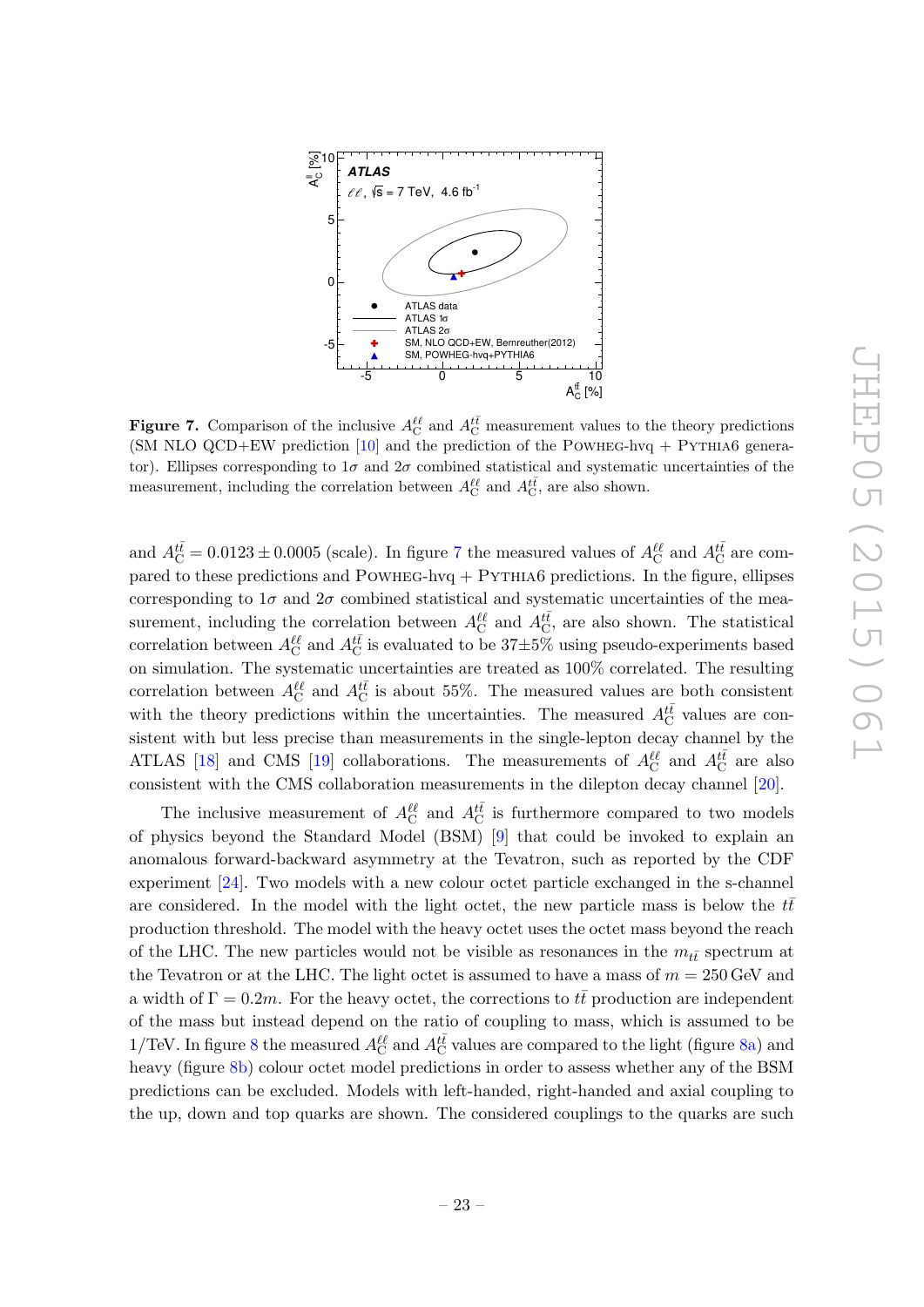

**Figure 8.** Comparison of the measured inclusive  $A_C^{\ell\ell}$  and  $A_C^{t\bar{t}}$  values to two benchmark BSM models, one a light octet with mass below  $t\bar{t}$  production threshold (left) and one with a heavy octet with mass beyond LHC reach (right), for various couplings as described in the legend.

that the global fit to  $t\bar{t}$  observables at the Tevatron and the LHC, including total crosssections, various asymmetries, the top polarisation and spin correlations, is consistent with the measurements within two standard deviations [ [9\]](#page-28-3). The LHC asymmetry measurements in the dilepton decay channel are excluded from the fit. While the models span a sizeable range of values in the  $A_C^{\ell\ell}$  and  $A_C^{t\bar t}$  plane in figure [8,](#page-24-1) their predictions are consistent with the measured value within the present uncertainties. Thus the potential BSM contributions cannot be excluded beyond the reach of the previous Tevatron and LHC measurements. Future  $A_C^{\ell\ell}$  and  $A_C^{t\bar t}$  measurements with a larger dataset could however further constrain the allowed couplings of the colour octet models if both statistical and systematic uncertainties can be reduced further.

#### 9 Conclusion

<span id="page-25-0"></span>Measurements of the  $t\bar{t}$  charge asymmetry in the dilepton channel are presented. The measurements are performed using data corresponding to an integrated luminosity of  $4.6 \text{ fb}^{-1}$ of pp collisions at  $\sqrt{s} = 7$  TeV collected by the ATLAS detector at the LHC. Selected events are required to have exactly two charged leptons (electron or muon), large missing transverse momentum and at least two jets. Both the lepton-based asymmetry  $A_C^{\ell\ell}$  and the  $t\bar{t}$ asymmetry  $A_C^{t\bar t}$  are extracted in three channels: ee, e $\mu$  and  $\mu\mu$ . The measurement of  $A_C^{t\bar t}$  requires the kinematic reconstruction of the  $t\bar{t}$  system, which is performed using the neutrino weighting technique. Agreement between predictions and data is checked after selection and kinematic reconstruction. Good agreement is obtained for all the kinematic observables studied. The  $\ell\ell \Delta |\eta|$  and  $t\bar{t} \Delta |y|$  distributions and inclusive asymmetries are corrected for detector and acceptance effects. Corrections are applied using bin-by-bin corrections for  $A_C^{\ell\ell}$  and fully bayesian unfolding for  $A_C^{t\bar{t}}$ . The distributions of lepton  $\Delta|\eta|$  and  $t\bar{t} \Delta|y|$  after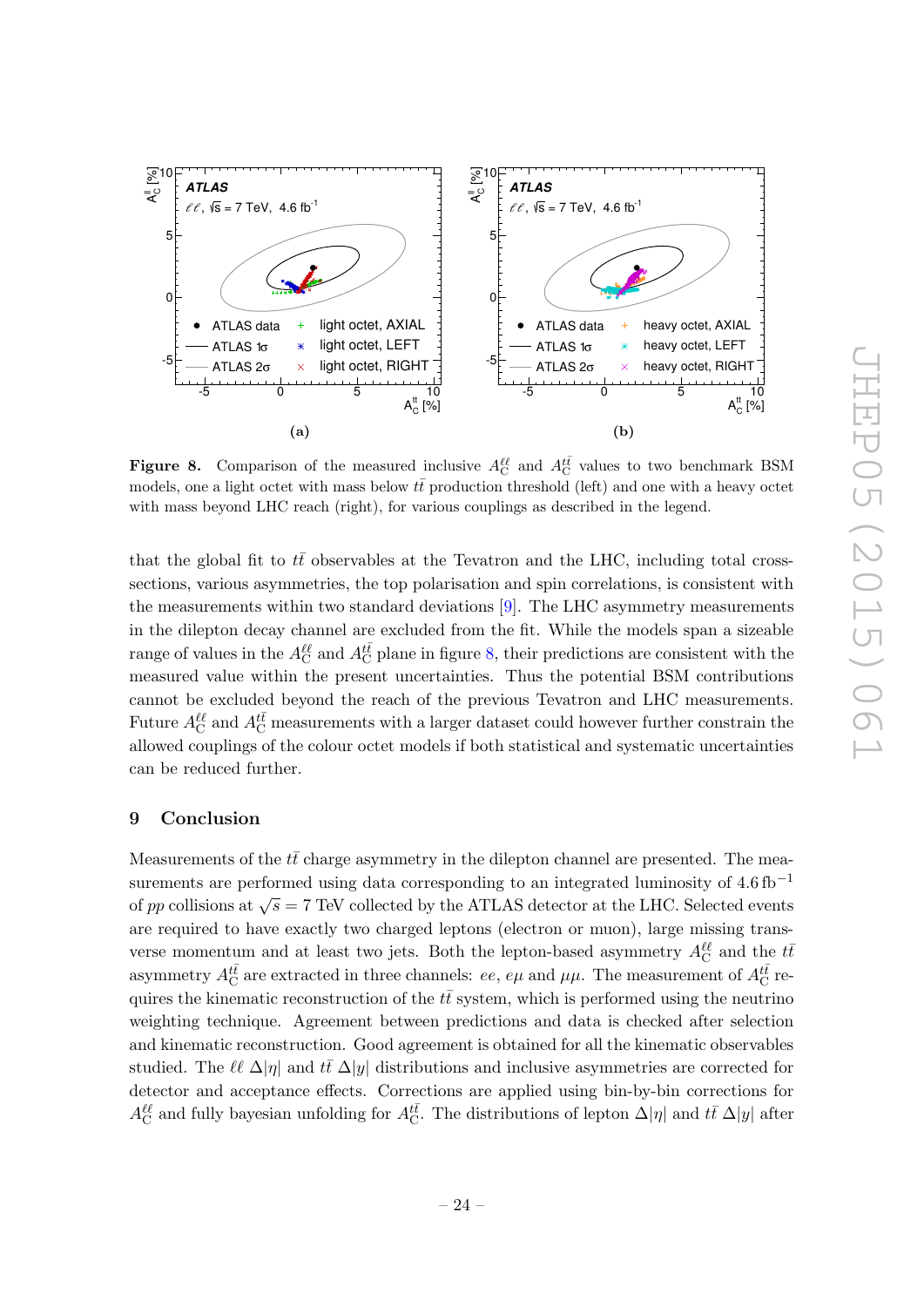<span id="page-26-0"></span>the detector smearing corrections are provided for the  $e\mu$  channel. Good agreement between the corrected values and predictions of the Monte Carlo generator models is observed in these distributions. The combined values of lepton-based inclusive asymmetry  $A_C^{\ell\ell}$  and  $t\bar{t}$  inclusive asymmetry  $A_C^{t\bar{t}}$  are measured to be  $A_C^{l\ell} = 0.024 \pm 0.015$  (stat.)  $\pm 0.009$  (syst.) and  $A_{\rm C}^{t\bar t}=0.021\pm0.025$  (stat.)  $\pm 0.017$  (syst.). The measured values are in agreement with previous LHC measurements and with the Standard Model prediction [\[10\]](#page-28-4):  $A_C^{\ell\ell}$  =  $0.0070 \pm 0.0003$  (scale) and  $A_{\rm C}^{t\bar{t}} = 0.0123 \pm 0.0005$  (scale). The measurements are limited by statistical uncertainties. The predictions of benchmark light and heavy colour octet models with parameters selected such that the models are consistent with previous LHC and Tevatron data [ [9\]](#page-28-3) are found to be consistent with the measured asymmetries.

#### Acknowledgments

We thank CERN for the very successful operation of the LHC, as well as the support staff from our institutions without whom ATLAS could not be operated efficiently.

We acknowledge the support of ANPCyT, Argentina; YerPhI, Armenia; ARC, Australia; BMWFW and FWF, Austria; ANAS, Azerbaijan; SSTC, Belarus; CNPq and FAPESP, Brazil; NSERC, NRC and CFI, Canada; CERN; CONICYT, Chile; CAS, MOST and NSFC, China; COLCIENCIAS, Colombia; MSMT CR, MPO CR and VSC CR, Czech Republic; DNRF, DNSRC and Lundbeck Foundation, Denmark; EPLANET, ERC and NSRF, European Union; IN2P3-CNRS, CEA-DSM/IRFU, France; GNSF, Georgia; BMBF, DFG, HGF, MPG and AvH Foundation, Germany; GSRT and NSRF, Greece; RGC, Hong Kong SAR, China; ISF, MINERVA, GIF, I-CORE and Benoziyo Center, Israel; INFN, Italy; MEXT and JSPS, Japan; CNRST, Morocco; FOM and NWO, Netherlands; BRF and RCN, Norway; MNiSW and NCN, Poland; GRICES and FCT, Portugal; MNE/IFA, Romania; MES of Russia and NRC KI, Russian Federation; JINR; MSTD, Serbia; MSSR, Slovakia; ARRS and MIZŠ, Slovenia; DST/NRF, South Africa; MINECO, Spain; SRC and Wallenberg Foundation, Sweden; SER, SNSF and Cantons of Bern and Geneva, Switzerland; NSC, Taiwan; TAEK, Turkey; STFC, the Royal Society and Leverhulme Trust, United Kingdom; DOE and NSF, United States of America.

The crucial computing support from all WLCG partners is acknowledged gratefully, in particular from CERN and the ATLAS Tier-1 facilities at TRIUMF (Canada), NDGF (Denmark, Norway, Sweden), CC-IN2P3 (France), KIT/GridKA (Germany), INFN-CNAF (Italy), NL-T1 (Netherlands), PIC (Spain), ASGC (Taiwan), RAL (U.K.) and BNL (U.S.A.) and in the Tier-2 facilities worldwide.

## A Additional tables

Additional information about the normalized differential cross-sections in the  $e\mu$  channel are provided in this appendix.

The detail of the systematic uncertainties in each bin of the distributions are reported in tables [8](#page-26-0) and [9](#page-27-0) .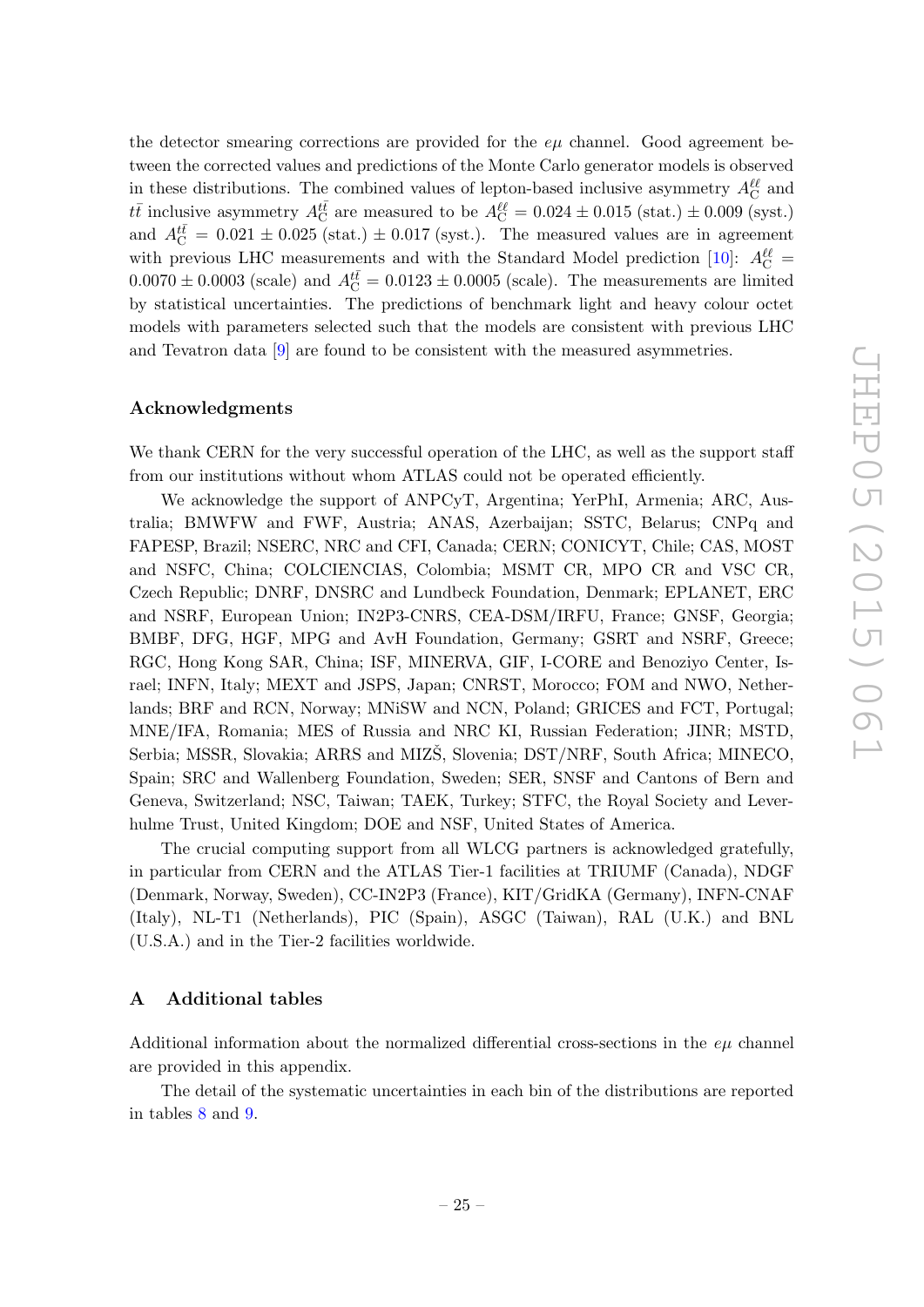<span id="page-27-0"></span>

| Bin of $\Delta  \eta $ |                          |                          | $[-3, -2]$ $[-2, -1.67]$ $[-1.67, -1.33]$ $[-1.33, -1]$ $[-1, -0.67]$ $[-0.67, -0.33]$ |                |              |                          | $[-0.33, 0.]$            |
|------------------------|--------------------------|--------------------------|----------------------------------------------------------------------------------------|----------------|--------------|--------------------------|--------------------------|
| Central value          | 0.0440                   | 0.106                    | 0.126                                                                                  | 0.164          | 0.245        | 0.314                    | 0.400                    |
| Stat.                  | 0.0077                   | 0.011                    | 0.011                                                                                  | 0.012          | 0.013        | 0.015                    | 0.016                    |
| Lepton reconstruction  | 0.0023                   | 0.003                    | 0.005                                                                                  | 0.003          | 0.003        | 0.005                    | 0.003                    |
| Jet reconstruction     | 0.0005                   | 0.001                    |                                                                                        | 0.002          |              | 0.002                    | 0.001                    |
| $E_{\rm T}^{\rm miss}$ | $\overline{\phantom{a}}$ | $\overline{a}$           | $\overline{a}$                                                                         | $\overline{a}$ | ÷            | $\overline{\phantom{a}}$ | $\overline{\phantom{m}}$ |
| Signal modelling       | n/r                      | n/r                      | n/r                                                                                    | n/r            | n/r          | n/r                      | n/r                      |
| PDF                    | n/r                      | n/r                      | n/r                                                                                    | n/r            | n/r          | n/r                      | n/r                      |
| Background             | $\overline{a}$           | 0.001                    | 0.001                                                                                  | ä,             | 0.001        | 0.002                    | 0.002                    |
| NP and fake            | 0.0005                   | $\rm 0.002$              | 0.001                                                                                  |                | 0.001        | 0.004                    | 0.001                    |
| Total systematics      | 0.0025                   | 0.004                    | 0.005                                                                                  | 0.004          | 0.004        | 0.007                    | 0.004                    |
| Total uncertainty      | 0.0081                   | 0.011                    | 0.012                                                                                  | 0.013          | 0.014        | 0.016                    | 0.017                    |
| Bin of $\Delta  \eta $ | [0., 0.33]               | [0.33, 0.67]             | [0.67, 1.]                                                                             | [1., 1.33]     | [1.33, 1.67] | [1.67, 2.]               | [2., 3.]                 |
| Central value          | 0.392                    | 0.349                    | 0.244                                                                                  | 0.209          | 0.129        | 0.0815                   | 0.0361                   |
| Stat.                  | 0.016                    | 0.015                    | 0.013                                                                                  | 0.013          | 0.011        | 0.0093                   | 0.0076                   |
| Lepton reconstruction  | 0.003                    | 0.009                    | 0.009                                                                                  | 0.003          | 0.003        | 0.0019                   | 0.0032                   |
| Jet reconstruction     | 0.001                    | 0.001                    | 0.002                                                                                  | 0.002          | ÷,           | 0.0012                   | 0.0003                   |
| $E_{\rm T}^{\rm miss}$ | $\overline{\phantom{a}}$ | $\overline{\phantom{a}}$ | ÷                                                                                      |                |              |                          |                          |
| Signal modelling       | n/r                      | n/r                      | n/r                                                                                    | n/r            | n/r          | n/r                      | n/r                      |
| PDF                    | n/r                      | n/r                      | n/r                                                                                    | n/r            | n/r          | n/r                      | n/r                      |
| Background             | 0.002                    | $\overline{a}$           |                                                                                        | 0.001          | 0.001        | 0.0009                   |                          |
| NP and fake            | 0.001                    | 0.001                    | 0.002                                                                                  | 0.003          | 0.001        | 0.0012                   | 0.0013                   |
| Total systematics      | 0.004                    | 0.009                    | 0.010                                                                                  | 0.005          | 0.003        | 0.0028                   | 0.0035                   |
| Total uncertainty      | 0.017                    | 0.018                    | 0.017                                                                                  | 0.014          | 0.011        | 0.0097                   | 0.0084                   |

<span id="page-27-1"></span>Table 8. Systematic uncertainties in each bin of the  $\Delta |\eta|$  distribution in the  $e\mu$  channel. Hyphens are used when the uncertainties are lower than 0.0005. The signal modelling and the PDF uncertainty, (labeled as n/r) are limited by the statistical fluctuations in the simulated samples and are thus not reported in the table.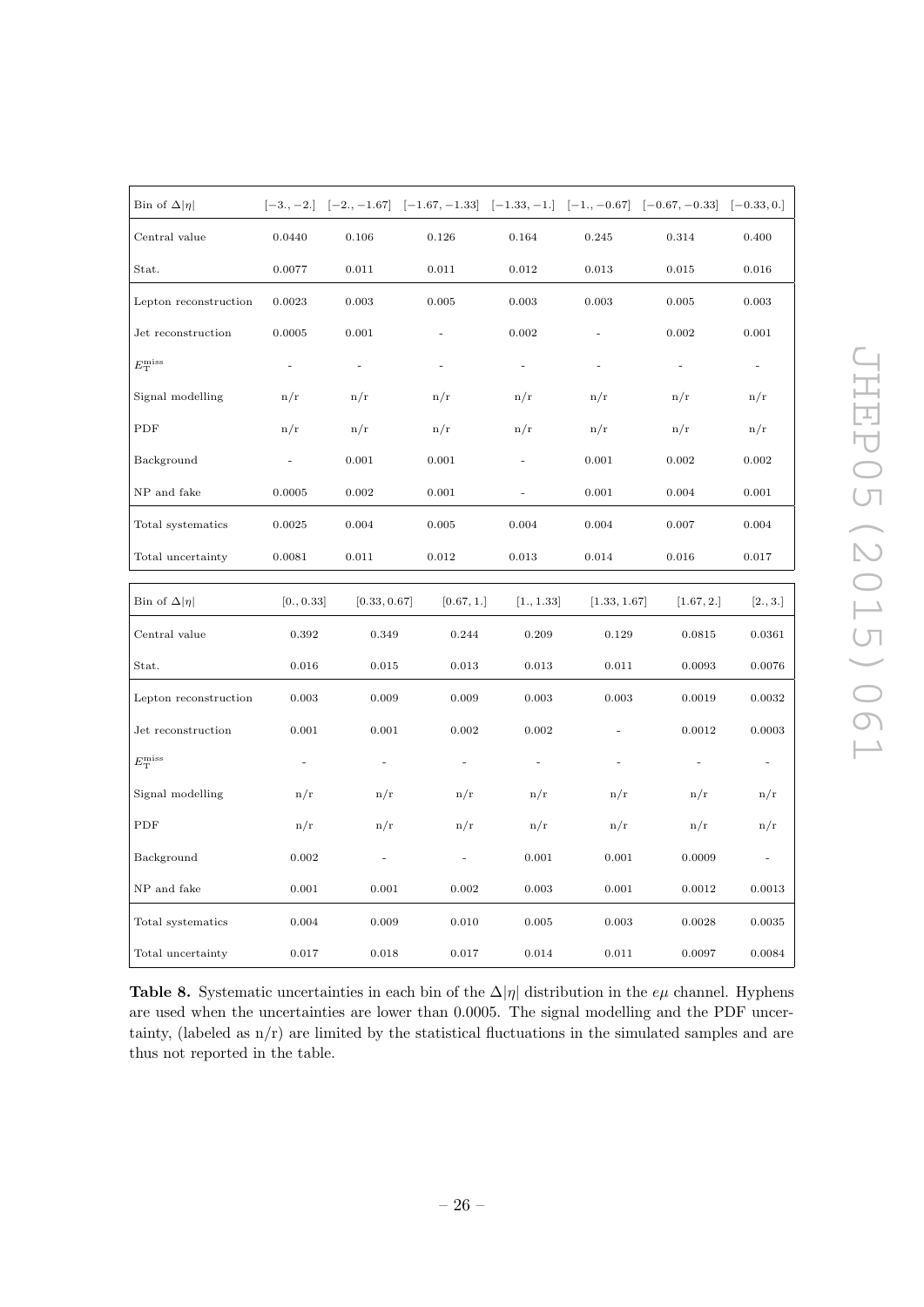<span id="page-28-6"></span>

| Bin of $\Delta  y $    | $[-5.00, -0.71]$ | $[-0.71, 0.00]$ | [0.00, 0.71] | [0.71, 5.00] |
|------------------------|------------------|-----------------|--------------|--------------|
| Central value          | 0.0435           | 0.437           | 0.420        | 0.0470       |
| Stat.                  | 0.0029           | 0.016           | 0.025        | 0.0032       |
| Lepton reconstruction  | 0.0009           | 0.006           | 0.010        | 0.0016       |
| Jet reconstruction     | 0.0007           | 0.011           | 0.009        | 0.0012       |
| $E_{\rm T}^{\rm miss}$ | 0.0002           | 0.003           | 0.007        | 0.0009       |
| Signal modelling       | n/r              | n/r             | n/r          | n/r          |
| <b>PDF</b>             | n/r              | n/r             | n/r          | n/r          |
| Background             | 0.0003           | 0.001           | 0.001        | 0.0002       |
| NP and fake            | 0.0011           | 0.001           | 0.004        | 0.0007       |
| Total systematics      | 0.0017           | 0.013           | 0.015        | 0.0024       |
| Total uncertainty      | 0.0034           | 0.021           | 0.029        | 0.0040       |

<span id="page-28-0"></span>Table 9. Systematic uncertainties in each bin of the  $\Delta|y|$  distribution in the  $e\mu$  channel. The signal modelling and the PDF uncertainty, (labeled as  $n/r$ ) are limited by the statistical fluctuations in the simulated samples and are thus not reported in the table.

<span id="page-28-2"></span><span id="page-28-1"></span>

|                             | 1 | $\mathcal{D}$                                                                                                           | 3 | 4 | $5^{\circ}$ | 6 | 7 | 8 | 9 | 10 | 11 | 12 | 13 | 14 |
|-----------------------------|---|-------------------------------------------------------------------------------------------------------------------------|---|---|-------------|---|---|---|---|----|----|----|----|----|
| $\overline{1}$              |   | $+1.00$ $-0.49$ $-0.02$ $-0.03$ $-0.02$ $+0.01$ $-0.03$ $+0.02$ $+0.06$ $-0.06$ $-0.01$ $+0.03$ $-0.02$ $+0.03$         |   |   |             |   |   |   |   |    |    |    |    |    |
| $\mathcal{D}_{\mathcal{L}}$ |   | $-0.49 + 1.00 - 0.50 - 0.04 + 0.02 + 0.00 + 0.00 + 0.01 - 0.04 + 0.05 - 0.02 - 0.01 + 0.01 - 0.03$                      |   |   |             |   |   |   |   |    |    |    |    |    |
| 3                           |   | $-0.02$ $-0.50$ $+1.00$ $-0.47$ $+0.00$ $+0.02$ $-0.03$ $-0.02$ $-0.03$ $+0.03$ $+0.03$ $+0.01$ $-0.02$ $-0.00$         |   |   |             |   |   |   |   |    |    |    |    |    |
| $\overline{4}$              |   | $-0.03$ $-0.04$ $-0.47$ $+1.00$ $-0.49$ $-0.04$ $-0.00$ $+0.04$ $+0.03$ $-0.05$ $+0.03$ $-0.03$ $+0.03$ $-0.01$         |   |   |             |   |   |   |   |    |    |    |    |    |
| $\mathbf{5}$                |   | $[-0.02 \ +0.02 \ +0.00 \ -0.49 \ +1.00 \ -0.52 \ +0.06 \ -0.04 \ -0.01 \ +0.03 \ -0.05 \ +0.00 \ -0.04 \ +0.06$        |   |   |             |   |   |   |   |    |    |    |    |    |
| 6                           |   | $+0.01$ $+0.00$ $+0.02$ $-0.04$ $-0.52$ $+1.00$ $-0.54$ $+0.04$ $-0.02$ $+0.01$ $+0.01$ $-0.00$ $+0.02$ $-0.01$         |   |   |             |   |   |   |   |    |    |    |    |    |
|                             |   | $ -0.03 $ $+0.00 $ $-0.03 $ $-0.00 $ $+0.06$ $-0.54 $ $+1.00 $ $-0.54$ $-0.00$ $-0.00$ $-0.00 $ $+0.04$ $-0.02$ $+0.01$ |   |   |             |   |   |   |   |    |    |    |    |    |
| 8                           |   | $+0.02$ $+0.01$ $-0.02$ $+0.04$ $-0.04$ $+0.04$ $-0.54$ $+1.00$ $-0.53$ $+0.02$ $+0.02$ $-0.05$ $+0.00$ $-0.02$         |   |   |             |   |   |   |   |    |    |    |    |    |
|                             |   | $9 + 0.06 - 0.04 - 0.03 + 0.03 - 0.01 - 0.02 - 0.00 - 0.53 + 1.00 - 0.52 + 0.01 + 0.00 + 0.03 - 0.02$                   |   |   |             |   |   |   |   |    |    |    |    |    |
|                             |   | $10 -0.06 +0.05 +0.03 $ $-0.05 +0.03 +0.01 $ $-0.00 +0.02 $ $-0.52 +1.00 $ $-0.52 +0.02 $ $-0.02 +0.01 $                |   |   |             |   |   |   |   |    |    |    |    |    |
| 11 <sup>1</sup>             |   | $-0.01$ $-0.02$ $+0.03$ $+0.03$ $-0.05$ $+0.01$ $-0.00$ $+0.02$ $+0.01$ $-0.52$ $+1.00$ $-0.49$ $+0.03$ $-0.03$         |   |   |             |   |   |   |   |    |    |    |    |    |
|                             |   | $12 +0.03$ $-0.01$ $+0.01$ $-0.03$ $+0.00$ $-0.00$ $+0.04$ $-0.05$ $+0.00$ $+0.02$ $-0.49$ $+1.00$ $-0.56$ $+0.02$      |   |   |             |   |   |   |   |    |    |    |    |    |
| 13 <sup>1</sup>             |   | $-0.02$ $+0.01$ $-0.02$ $+0.03$ $-0.04$ $+0.02$ $-0.02$ $+0.00$ $+0.03$ $-0.02$ $+0.03$ $-0.56$ $+1.00$ $-0.54$         |   |   |             |   |   |   |   |    |    |    |    |    |
|                             |   | $14 +0.03$ $-0.03$ $-0.00$ $-0.01$ $+0.06$ $-0.01$ $+0.01$ $-0.02$ $-0.02$ $+0.01$ $-0.03$ $+0.02$ $-0.54$ $+1.00$      |   |   |             |   |   |   |   |    |    |    |    |    |

<span id="page-28-5"></span><span id="page-28-4"></span><span id="page-28-3"></span>**Table 10.** Statistical bin-bin correlations within the  $\Delta |\eta|$  distribution in the eµ channel. The bin numbers are used instead of the bin boundaries. Bin 1 corresponds to  $[-3.00, -2.00]$  and bin 14 to  $[2.00, 3.00].$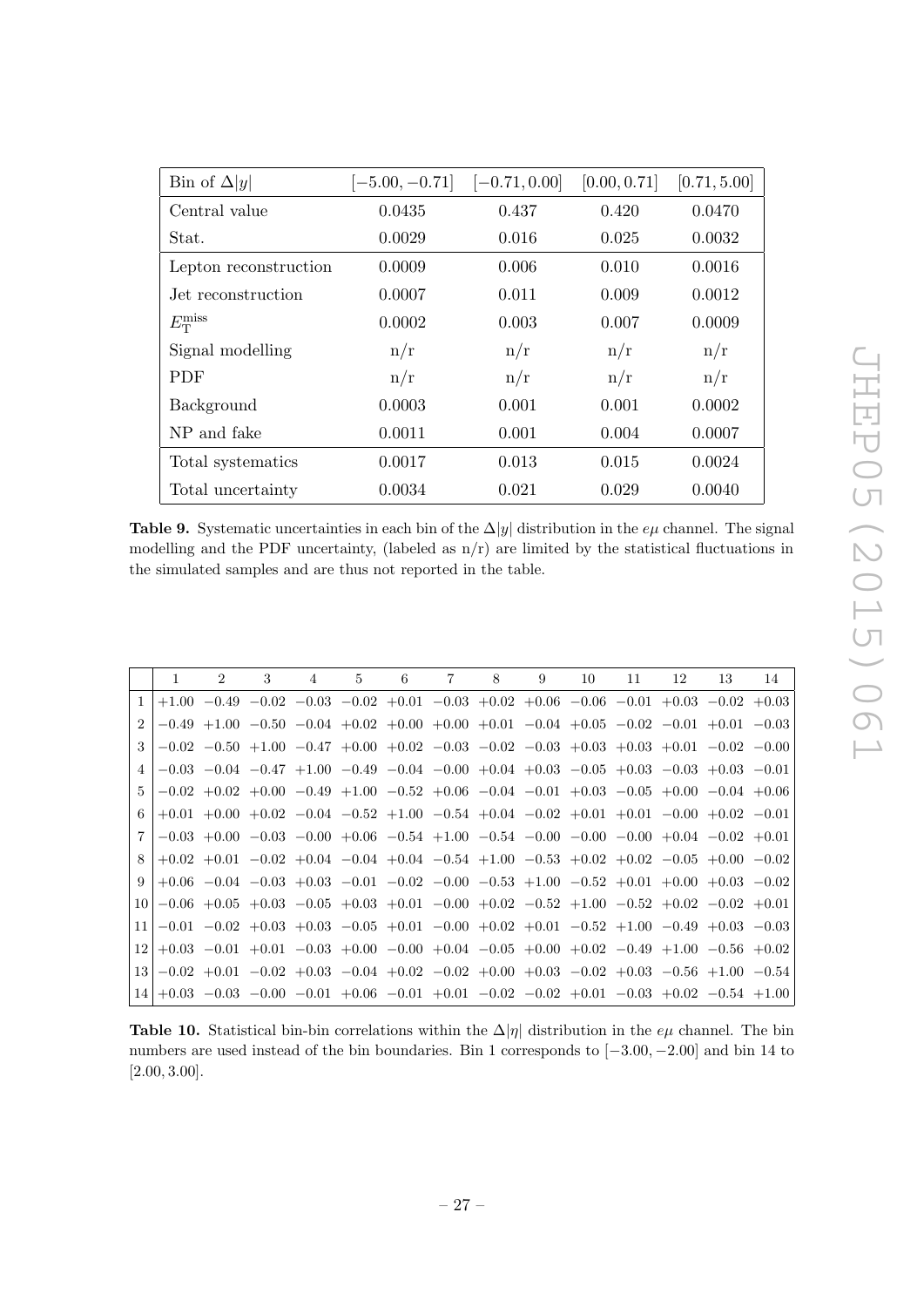|   |         | $\sum_{i=1}^{n} a_i$    | З               |         |
|---|---------|-------------------------|-----------------|---------|
|   | $+1.00$ | $-0.63$                 | $+0.38$ $-0.38$ |         |
|   |         | $-0.63$ $+1.00$ $-0.79$ |                 | $+0.37$ |
| 3 | $+0.38$ | $-0.79$                 | $+1.00$         | $-0.61$ |
|   |         | $-0.38 + 0.37 -0.61$    |                 | $+1.00$ |

<span id="page-29-1"></span><span id="page-29-0"></span>Table 11. Statistical bin-bin correlations within the  $\Delta|y|$  distribution in the  $e\mu$  channel. The bin numbers are used instead of the bin boundaries. Bin 1 corresponds to [-5.00, -0.71] and bin 4 to  $[0.71, 5.00].$ 

The statistical correlations between the different bins of each distribution are reported in tables [10](#page-27-1) and [11.](#page-28-6) They were estimated using bootstrapping.

<span id="page-29-3"></span><span id="page-29-2"></span>Open Access. This article is distributed under the terms of the Creative Commons Attribution License [\(CC-BY 4.0\)](http://creativecommons.org/licenses/by/4.0/), which permits any use, distribution and reproduction in any medium, provided the original author(s) and source are credited.

#### <span id="page-29-4"></span>References

- [1] CDF collaboration, F. Abe et al., Observation of top quark production in  $\bar{p}p$  collisions, [Phys.](http://dx.doi.org/10.1103/PhysRevLett.74.2626) Rev. Lett. 74 [\(1995\) 2626](http://dx.doi.org/10.1103/PhysRevLett.74.2626) [[hep-ex/9503002](http://arxiv.org/abs/hep-ex/9503002)] [IN[SPIRE](http://inspirehep.net/search?p=find+EPRINT+hep-ex/9503002)].
- <span id="page-29-5"></span>[2] D0 collaboration, S. Abachi et al., *Observation of the top quark*, *[Phys. Rev. Lett.](http://dx.doi.org/10.1103/PhysRevLett.74.2632)* **74** (1995) [2632](http://dx.doi.org/10.1103/PhysRevLett.74.2632) [[hep-ex/9503003](http://arxiv.org/abs/hep-ex/9503003)] [IN[SPIRE](http://inspirehep.net/search?p=find+EPRINT+hep-ex/9503003)].
- <span id="page-29-6"></span>[3] R. Frederix and F. Maltoni, Top pair invariant mass distribution: a window on new physics , JHEP 01 [\(2009\) 047](http://dx.doi.org/10.1088/1126-6708/2009/01/047) [arXiv: 0712.2355] [IN[SPIRE](http://inspirehep.net/search?p=find+EPRINT+arXiv:0712.2355)].
- <span id="page-29-7"></span>[4] V. Barger, T. Han and D.G.E. Walker, Top quark pairs at high invariant mass: a model-independent discriminator of new physics at the LHC, [Phys. Rev. Lett.](http://dx.doi.org/10.1103/PhysRevLett.100.031801) 100 (2008) [031801](http://dx.doi.org/10.1103/PhysRevLett.100.031801) [[hep-ph/0612016](http://arxiv.org/abs/hep-ph/0612016)] [IN[SPIRE](http://inspirehep.net/search?p=find+EPRINT+hep-ph/0612016)].
- <span id="page-29-8"></span>[5] J.A. Aguilar-Saavedra, Effective four-fermion operators in top physics: a roadmap , [Nucl.](http://dx.doi.org/10.1016/j.nuclphysb.2010.10.015) Phys. **B 843** [\(2011\) 638](http://dx.doi.org/10.1016/j.nuclphysb.2010.10.015) [*[Erratum ibid.](http://dx.doi.org/10.1016/j.nuclphysb.2011.06.003)* **B 851** (2011) 443] [[arXiv:1008.3562](http://arxiv.org/abs/1008.3562)] [IN[SPIRE](http://inspirehep.net/search?p=find+EPRINT+arXiv:1008.3562)].
- <span id="page-29-9"></span>[6] C. Zhang and S. Willenbrock, Effective-field-theory approach to top-quark production and decay, Phys. Rev. D 83 [\(2011\) 034006](http://dx.doi.org/10.1103/PhysRevD.83.034006) [[arXiv:1008.3869](http://arxiv.org/abs/1008.3869)] [IN[SPIRE](http://inspirehep.net/search?p=find+EPRINT+arXiv:1008.3869)].
- [7] C.T. Hill, *Topcolor assisted technicolor*, *[Phys. Lett.](http://dx.doi.org/10.1016/0370-2693(94)01660-5)* **B 345** (1995) 483 [[hep-ph/9411426](http://arxiv.org/abs/hep-ph/9411426)] [IN[SPIRE](http://inspirehep.net/search?p=find+EPRINT+hep-ph/9411426)].
- [8] J.-J. Cao, G.-L. Liu and J.M. Yang, *Probing topcolor-assisted technicolor from like-sign top* pair production at CERN LHC, Phys. Rev.  $D$  70 [\(2004\) 114035](http://dx.doi.org/10.1103/PhysRevD.70.114035) [[hep-ph/0409334](http://arxiv.org/abs/hep-ph/0409334)] [IN[SPIRE](http://inspirehep.net/search?p=find+EPRINT+hep-ph/0409334)].
- <span id="page-29-10"></span>[9] J.A. Aguilar-Saavedra, *Portrait of a colour octet, JHEP*  $08$  [\(2014\) 172](http://dx.doi.org/10.1007/JHEP08(2014)172) [[arXiv:1405.5826](http://arxiv.org/abs/1405.5826)] [IN[SPIRE](http://inspirehep.net/search?p=find+EPRINT+arXiv:1405.5826)].
- <span id="page-29-11"></span>[10] W. Bernreuther and Z.-G. Si, Top quark and leptonic charge asymmetries for the Tevatron and LHC, Phys. Rev. D 86 [\(2012\) 034026](http://dx.doi.org/10.1103/PhysRevD.86.034026) [[arXiv:1205.6580](http://arxiv.org/abs/1205.6580)] [IN[SPIRE](http://inspirehep.net/search?p=find+EPRINT+arXiv:1205.6580)].
- [11] M. Czakon, P. Fiedler and A. Mitov, Resolving the Tevatron top quark forward-backward asymmetry puzzle,  $arXiv:1411.3007$  [IN[SPIRE](http://inspirehep.net/search?p=find+EPRINT+arXiv:1411.3007)].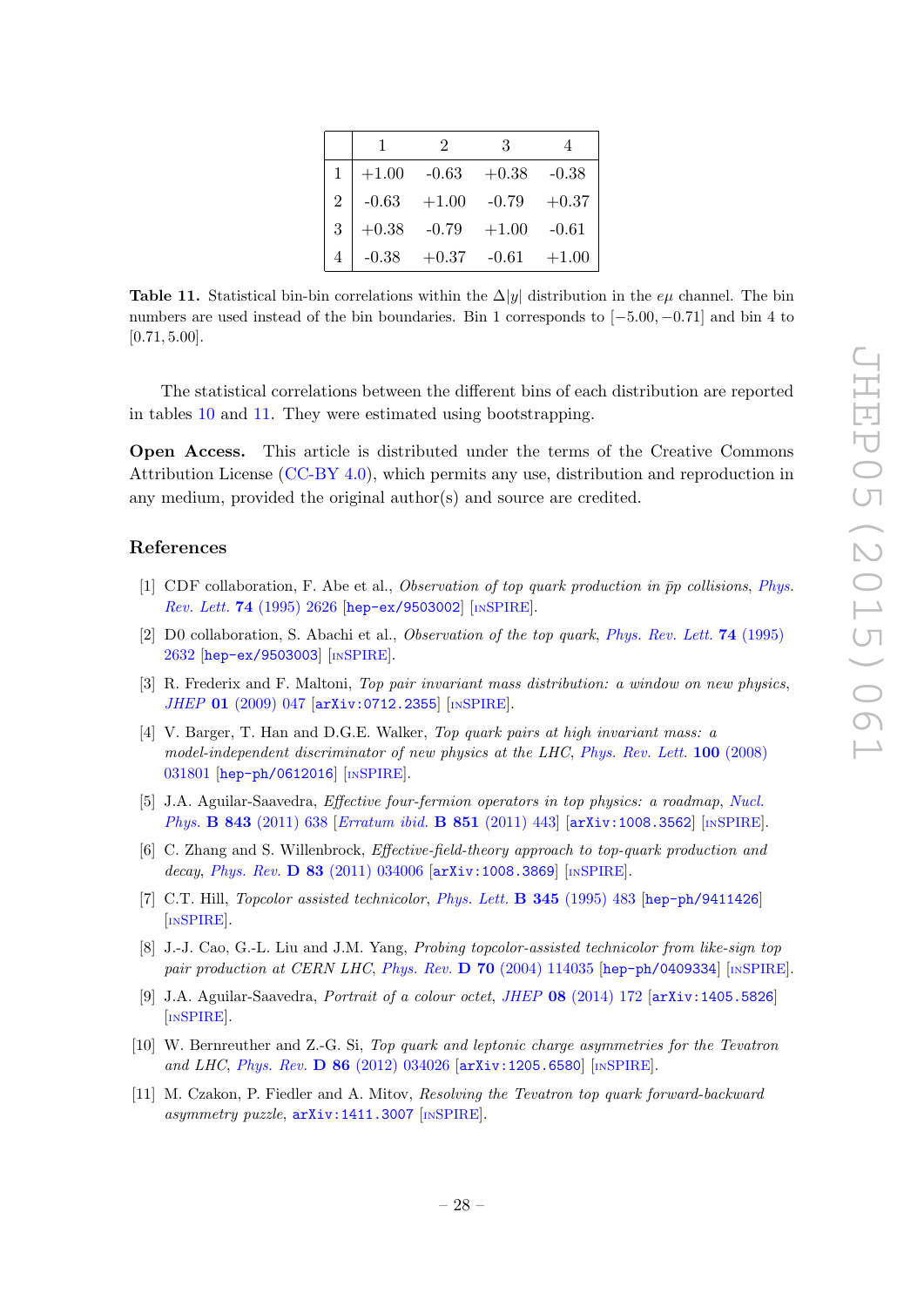- <span id="page-30-0"></span>[12] S.-Q. Wang, X.-G. Wu, Z.-G. Si and S.J. Brodsky, Application of the principle of maximum conformality to the top-quark charge asymmetry at the LHC, Phys. Rev.  $\bf{D}$  90 [\(2014\) 114034](http://dx.doi.org/10.1103/PhysRevD.90.114034) [[arXiv:1410.1607](http://arxiv.org/abs/1410.1607)] [IN[SPIRE](http://inspirehep.net/search?p=find+EPRINT+arXiv:1410.1607)].
- <span id="page-30-1"></span>[13] P.H. Frampton and S.L. Glashow, *Chiral color: an alternative to the standard model*, *[Phys.](http://dx.doi.org/10.1016/0370-2693(87)90859-8)* Lett. **B 190** [\(1987\) 157](http://dx.doi.org/10.1016/0370-2693(87)90859-8) [IN[SPIRE](http://inspirehep.net/search?p=find+J+Phys.Lett.,B190,157)].
- <span id="page-30-2"></span>[14] P. Ferrario and G. Rodrigo, Massive color-octet bosons and the charge asymmetries of top quarks at hadron colliders , Phys. Rev. D 78 [\(2008\) 094018](http://dx.doi.org/10.1103/PhysRevD.78.094018) [[arXiv:0809.3354](http://arxiv.org/abs/0809.3354)] [IN[SPIRE](http://inspirehep.net/search?p=find+EPRINT+arXiv:0809.3354)].
- [15] J.A. Aguilar-Saavedra and M. Pérez-Victoria, Probing the Tevatron  $t\bar{t}$  asymmetry at LHC, JHEP 05 [\(2011\) 034](http://dx.doi.org/10.1007/JHEP05(2011)034) [[arXiv:1103.2765](http://arxiv.org/abs/1103.2765)] [IN[SPIRE](http://inspirehep.net/search?p=find+EPRINT+arXiv:1103.2765)].
- <span id="page-30-4"></span><span id="page-30-3"></span>[16] A. Falkowski, M.L. Mangano, A. Martin, G. Perez and J. Winter, Data driving the top quark forward-backward asymmetry with a lepton-based handle, Phys. Rev. **D 87** [\(2013\) 034039](http://dx.doi.org/10.1103/PhysRevD.87.034039) [[arXiv:1212.4003](http://arxiv.org/abs/1212.4003)] [IN[SPIRE](http://inspirehep.net/search?p=find+EPRINT+arXiv:1212.4003)].
- <span id="page-30-5"></span>[17] J.A. Aguilar-Saavedra, D. Amidei, A. Juste and M. Pérez-Victoria, Asymmetries in top quark pair production at hadron colliders,  $arXiv:1406.1798$  [IN[SPIRE](http://inspirehep.net/search?p=find+EPRINT+arXiv:1406.1798)].
- <span id="page-30-6"></span>[18] ATLAS collaboration, Measurement of the top quark pair production charge asymmetry in proton-proton collisions at  $\sqrt{s} = 7$  TeV using the ATLAS detector, JHEP 02 [\(2014\) 107](http://dx.doi.org/10.1007/JHEP02(2014)107) [[arXiv:1311.6724](http://arxiv.org/abs/1311.6724)] [IN[SPIRE](http://inspirehep.net/search?p=find+EPRINT+arXiv:1311.6724)].
- <span id="page-30-7"></span>[19] CMS collaboration, *Inclusive and differential measurements of the*  $t\bar{t}$  *charge asymmetry in* proton-proton collisions at 7 TeV, [Phys. Lett.](http://dx.doi.org/10.1016/j.physletb.2012.09.028) **B 717** (2012) 129 [[arXiv:1207.0065](http://arxiv.org/abs/1207.0065)] [IN[SPIRE](http://inspirehep.net/search?p=find+EPRINT+arXiv:1207.0065)].
- <span id="page-30-8"></span>[20] CMS collaboration, Measurements of the  $t\bar{t}$  charge asymmetry using the dilepton decay channel in pp collisions at  $\sqrt{s} = 7 \text{ TeV}$ , JHEP 04 [\(2014\) 191](http://dx.doi.org/10.1007/JHEP04(2014)191) [[arXiv:1402.3803](http://arxiv.org/abs/1402.3803)] [IN[SPIRE](http://inspirehep.net/search?p=find+EPRINT+arXiv:1402.3803)].
- [21] ATLAS and CMS collaborations, Combination of ATLAS and CMS  $t\bar{t}$  charge asymmetry measurements using LHC proton-proton collisions at  $\sqrt{s} = 7 \text{ TeV}$ , [ATLAS-CONF-2014-012](http://cds.cern.ch/record/1670535), CERN, Geneva Switzerland (2014) [CMS-PAS-TOP-14-006].
- [22] CDF collaboration, T. Aaltonen et al., Evidence for a mass dependent forward-backward asymmetry in top quark pair production, Phys. Rev.  $D$  83 [\(2011\) 112003](http://dx.doi.org/10.1103/PhysRevD.83.112003) [[arXiv:1101.0034](http://arxiv.org/abs/1101.0034)] [IN[SPIRE](http://inspirehep.net/search?p=find+EPRINT+arXiv:1101.0034)].
- [23] D0 collaboration, V.M. Abazov et al., Forward-backward asymmetry in top quark-antiquark production, *Phys. Rev.* **D 84** [\(2011\) 112005](http://dx.doi.org/10.1103/PhysRevD.84.112005) [[arXiv:1107.4995](http://arxiv.org/abs/1107.4995)] [IN[SPIRE](http://inspirehep.net/search?p=find+EPRINT+arXiv:1107.4995)].
- <span id="page-30-9"></span>[24] CDF collaboration, T. Aaltonen et al., Measurement of the top quark forward-backward production asymmetry and its dependence on event kinematic properties, [Phys. Rev.](http://dx.doi.org/10.1103/PhysRevD.87.092002) D 87 [\(2013\) 092002](http://dx.doi.org/10.1103/PhysRevD.87.092002) [[arXiv:1211.1003](http://arxiv.org/abs/1211.1003)] [IN[SPIRE](http://inspirehep.net/search?p=find+EPRINT+arXiv:1211.1003)].
- <span id="page-30-10"></span>[25] CDF collaboration, T.A. Aaltonen et al., Measurement of the leptonic asymmetry in  $t\bar{t}$ events produced in  $p\bar{p}$  collisions at  $\sqrt{s} = 1.96 \text{ TeV}$ , Phys. Rev. **D** 88 [\(2013\) 072003](http://dx.doi.org/10.1103/PhysRevD.88.072003) [[arXiv:1308.1120](http://arxiv.org/abs/1308.1120)] [IN[SPIRE](http://inspirehep.net/search?p=find+EPRINT+arXiv:1308.1120)].
- <span id="page-30-12"></span><span id="page-30-11"></span>[26] CDF collaboration, T.A. Aaltonen et al., Measurement of the inclusive leptonic asymmetry in top-quark pairs that decay to two charged leptons at CDF, [Phys. Rev. Lett.](http://dx.doi.org/10.1103/PhysRevLett.113.042001) 113 (2014) [042001](http://dx.doi.org/10.1103/PhysRevLett.113.042001) [[arXiv:1404.3698](http://arxiv.org/abs/1404.3698)] [IN[SPIRE](http://inspirehep.net/search?p=find+EPRINT+arXiv:1404.3698)].
- <span id="page-30-13"></span>[27] D0 collaboration, V.M. Abazov et al., Measurement of the forward-backward asymmetry in the distribution of leptons in  $t\bar{t}$  events in the lepton+jets channel, [Phys. Rev.](http://dx.doi.org/10.1103/PhysRevD.90.072001) **D** 90 (2014) [072001](http://dx.doi.org/10.1103/PhysRevD.90.072001) [[arXiv:1403.1294](http://arxiv.org/abs/1403.1294)] [IN[SPIRE](http://inspirehep.net/search?p=find+EPRINT+arXiv:1403.1294)].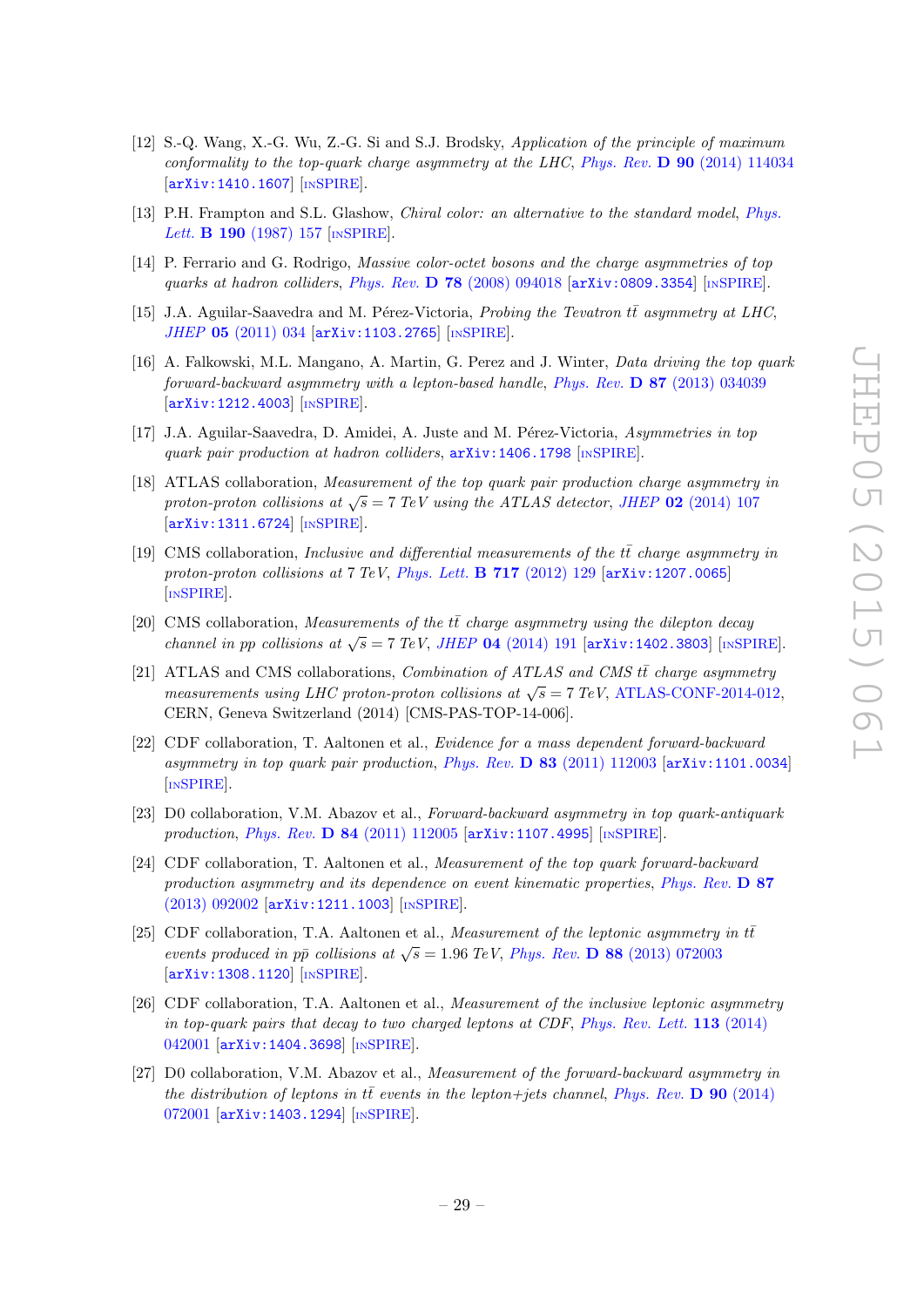- <span id="page-31-0"></span>[28] D0 collaboration, V.M. Abazov et al., Measurement of the forward-backward asymmetry in top quark-antiquark production in  $p\bar{p}$  collisions using the lepton+jets channel, [Phys. Rev.](http://dx.doi.org/10.1103/PhysRevD.90.072011) D 90 [\(2014\) 072011](http://dx.doi.org/10.1103/PhysRevD.90.072011) [[arXiv:1405.0421](http://arxiv.org/abs/1405.0421)] [IN[SPIRE](http://inspirehep.net/search?p=find+EPRINT+arXiv:1405.0421)].
- <span id="page-31-2"></span><span id="page-31-1"></span>[29] ATLAS collaboration, The ATLAS experiment at the CERN Large Hadron Collider, [2008](http://dx.doi.org/10.1088/1748-0221/3/08/S08003) JINST 3 [S08003](http://dx.doi.org/10.1088/1748-0221/3/08/S08003) [IN[SPIRE](http://inspirehep.net/search?p=find+J+JINST,3,S08003)].
- [30] S. Frixione, P. Nason and C. Oleari, Matching NLO QCD computations with parton shower simulations: the POWHEG method, JHEP 11 [\(2007\) 070](http://dx.doi.org/10.1088/1126-6708/2007/11/070) [[arXiv:0709.2092](http://arxiv.org/abs/0709.2092)] [IN[SPIRE](http://inspirehep.net/search?p=find+EPRINT+arXiv:0709.2092)].
- <span id="page-31-3"></span>[31] P. Nason, A new method for combining NLO QCD with shower Monte Carlo algorithms , JHEP 11 [\(2004\) 040](http://dx.doi.org/10.1088/1126-6708/2004/11/040) [[hep-ph/0409146](http://arxiv.org/abs/hep-ph/0409146)] [IN[SPIRE](http://inspirehep.net/search?p=find+J+JHEP,0411,040)].
- <span id="page-31-4"></span>[32] S. Frixione, P. Nason and G. Ridolfi, A positive-weight next-to-leading-order Monte Carlo for heavy flavour hadroproduction, JHEP 09 [\(2007\) 126](http://dx.doi.org/10.1088/1126-6708/2007/09/126) [[arXiv:0707.3088](http://arxiv.org/abs/0707.3088)] [IN[SPIRE](http://inspirehep.net/search?p=find+EPRINT+arXiv:0707.3088)].
- <span id="page-31-5"></span>[33] H.-L. Lai et al., New parton distributions for collider physics, Phys. Rev. D 82 [\(2010\) 074024](http://dx.doi.org/10.1103/PhysRevD.82.074024) [[arXiv:1007.2241](http://arxiv.org/abs/1007.2241)] [IN[SPIRE](http://inspirehep.net/search?p=find+EPRINT+arXiv:1007.2241)].
- [34] T. Sjöstrand, S. Mrenna and P.Z. Skands, PYTHIA 6.4 physics and manual, [JHEP](http://dx.doi.org/10.1088/1126-6708/2006/05/026) 05 [\(2006\) 026](http://dx.doi.org/10.1088/1126-6708/2006/05/026) [[hep-ph/0603175](http://arxiv.org/abs/hep-ph/0603175)] [IN[SPIRE](http://inspirehep.net/search?p=find+EPRINT+hep-ph/0603175)].
- <span id="page-31-6"></span>[35] J. Pumplin et al., New generation of parton distributions with uncertainties from global QCD analysis , JHEP 07 [\(2002\) 012](http://dx.doi.org/10.1088/1126-6708/2002/07/012) [[hep-ph/0201195](http://arxiv.org/abs/hep-ph/0201195)] [IN[SPIRE](http://inspirehep.net/search?p=find+EPRINT+hep-ph/0201195)].
- <span id="page-31-7"></span>[36] P.Z. Skands, Tuning Monte Carlo generators: the Perugia tunes, [Phys. Rev.](http://dx.doi.org/10.1103/PhysRevD.82.074018) D 82 (2010) [074018](http://dx.doi.org/10.1103/PhysRevD.82.074018) [[arXiv:1005.3457](http://arxiv.org/abs/1005.3457)] [IN[SPIRE](http://inspirehep.net/search?p=find+EPRINT+arXiv:1005.3457)].
- <span id="page-31-8"></span>[37] M. Cacciari, M. Czakon, M. Mangano, A. Mitov and P. Nason, Top-pair production at hadron colliders with next-to-next-to-leading logarithmic soft-gluon resummation, [Phys. Lett.](http://dx.doi.org/10.1016/j.physletb.2012.03.013) B 710 [\(2012\) 612](http://dx.doi.org/10.1016/j.physletb.2012.03.013) [[arXiv:1111.5869](http://arxiv.org/abs/1111.5869)] [IN[SPIRE](http://inspirehep.net/search?p=find+EPRINT+arXiv:1111.5869)].
- <span id="page-31-9"></span>[38] P. Bärnreuther, M. Czakon and A. Mitov, Percent level precision physics at the Tevatron: first genuine NNLO QCD corrections to  $q\bar{q} \to t\bar{t} + X$ , [Phys. Rev. Lett.](http://dx.doi.org/10.1103/PhysRevLett.109.132001) 109 (2012) 132001 [[arXiv:1204.5201](http://arxiv.org/abs/1204.5201)] [IN[SPIRE](http://inspirehep.net/search?p=find+EPRINT+arXiv:1204.5201)].
- <span id="page-31-10"></span>[39] M. Czakon and A. Mitov, NNLO corrections to top-pair production at hadron colliders: the all-fermionic scattering channels, JHEP 12 [\(2012\) 054](http://dx.doi.org/10.1007/JHEP12(2012)054) [[arXiv:1207.0236](http://arxiv.org/abs/1207.0236)] [IN[SPIRE](http://inspirehep.net/search?p=find+EPRINT+arXiv:1207.0236)].
- <span id="page-31-11"></span>[40] M. Czakon and A. Mitov, NNLO corrections to top pair production at hadron colliders: the quark-gluon reaction , JHEP 01 [\(2013\) 080](http://dx.doi.org/10.1007/JHEP01(2013)080) [[arXiv:1210.6832](http://arxiv.org/abs/1210.6832)] [IN[SPIRE](http://inspirehep.net/search?p=find+EPRINT+arXiv:1210.6832)].
- <span id="page-31-12"></span>[41] M. Czakon, P. Fiedler and A. Mitov, Total top-quark pair-production cross section at hadron colliders through  $O(\alpha_s^4)$ , [Phys. Rev. Lett.](http://dx.doi.org/10.1103/PhysRevLett.110.252004) 110 (2013) 252004 [[arXiv:1303.6254](http://arxiv.org/abs/1303.6254)] [IN[SPIRE](http://inspirehep.net/search?p=find+EPRINT+arXiv:1303.6254)].
- <span id="page-31-13"></span>[42] M. Beneke, P. Falgari, S. Klein and C. Schwinn, Hadronic top-quark pair production with  $NNLL$  threshold resummation, [Nucl. Phys.](http://dx.doi.org/10.1016/j.nuclphysb.2011.10.021) **B** 855 (2012) 695  $arXiv:1109.1536$  [IN[SPIRE](http://inspirehep.net/search?p=find+EPRINT+arXiv:1109.1536)].
- [43] M. Czakon and A. Mitov,  $Top++: a program for the calculation of the top-pair cross-section$ at hadron colliders , [Comput. Phys. Commun.](http://dx.doi.org/10.1016/j.cpc.2014.06.021) 185 (2014) 2930 [[arXiv:1112.5675](http://arxiv.org/abs/1112.5675)] [IN[SPIRE](http://inspirehep.net/search?p=find+EPRINT+arXiv:1112.5675)].
- <span id="page-31-14"></span>[44] M. Botje et al., *The PDF4LHC working group interim recommendations*,  $arXiv:1101.0538$ [IN[SPIRE](http://inspirehep.net/search?p=find+EPRINT+arXiv:1101.0538)].
- <span id="page-31-15"></span>[45] A.D. Martin, W.J. Stirling, R.S. Thorne and G. Watt, Parton distributions for the LHC, [Eur. Phys. J.](http://dx.doi.org/10.1140/epjc/s10052-009-1072-5) C 63 (2009) 189 [[arXiv:0901.0002](http://arxiv.org/abs/0901.0002)] [IN[SPIRE](http://inspirehep.net/search?p=find+EPRINT+arXiv:0901.0002)].
- <span id="page-31-16"></span>[46] A.D. Martin, W.J. Stirling, R.S. Thorne and G. Watt, Uncertainties on  $\alpha_s$  in global PDF analyses and implications for predicted hadronic cross sections, [Eur. Phys. J.](http://dx.doi.org/10.1140/epjc/s10052-009-1164-2)  $\bf{C}$  64 (2009) [653](http://dx.doi.org/10.1140/epjc/s10052-009-1164-2) [[arXiv:0905.3531](http://arxiv.org/abs/0905.3531)] [IN[SPIRE](http://inspirehep.net/search?p=find+EPRINT+arXiv:0905.3531)].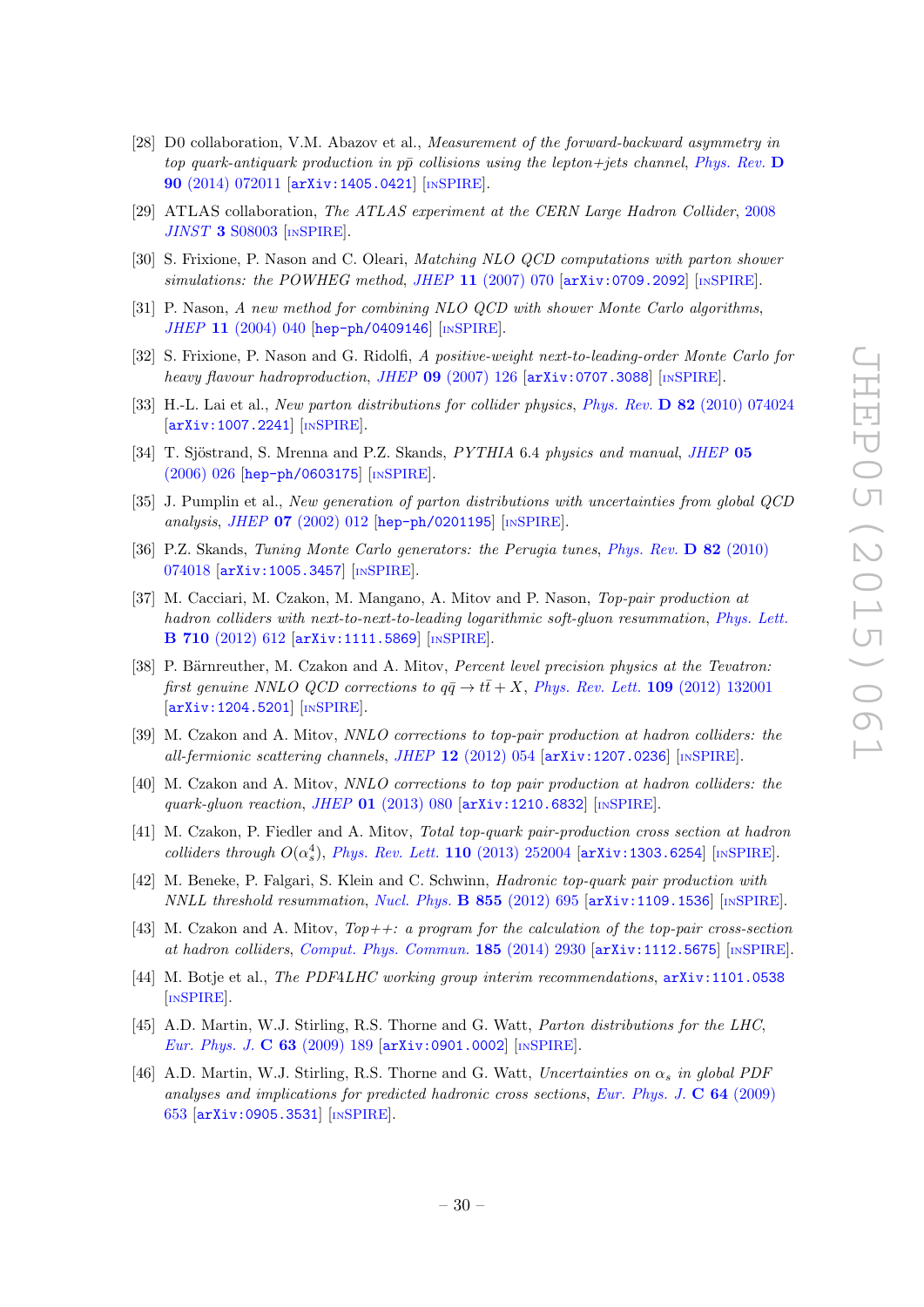- <span id="page-32-0"></span>[47] J. Gao et al., CT10 next-to-next-to-leading order global analysis of QCD, [Phys. Rev.](http://dx.doi.org/10.1103/PhysRevD.89.033009) D 89 [\(2014\) 033009](http://dx.doi.org/10.1103/PhysRevD.89.033009) [[arXiv:1302.6246](http://arxiv.org/abs/1302.6246)] [IN[SPIRE](http://inspirehep.net/search?p=find+EPRINT+arXiv:1302.6246)].
- <span id="page-32-1"></span>[48] R.D. Ball et al., *Parton distributions with LHC data, [Nucl. Phys.](http://dx.doi.org/10.1016/j.nuclphysb.2012.10.003)* **B 867** (2013) 244 [[arXiv:1207.1303](http://arxiv.org/abs/1207.1303)] [IN[SPIRE](http://inspirehep.net/search?p=find+EPRINT+arXiv:1207.1303)].
- [49] M. Aliev et al., HATHOR: HAdronic Top and Heavy quarks crOss section calculatoR, [Comput. Phys. Commun.](http://dx.doi.org/10.1016/j.cpc.2010.12.040) 182 (2011) 1034 [[arXiv:1007.1327](http://arxiv.org/abs/1007.1327)] [IN[SPIRE](http://inspirehep.net/search?p=find+EPRINT+arXiv:1007.1327)].
- <span id="page-32-2"></span>[50] S. Frixione and B.R. Webber, Matching NLO QCD computations and parton shower simulations, JHEP 06 [\(2002\) 029](http://dx.doi.org/10.1088/1126-6708/2002/06/029) [[hep-ph/0204244](http://arxiv.org/abs/hep-ph/0204244)] [IN[SPIRE](http://inspirehep.net/search?p=find+EPRINT+hep-ph/0204244)].
- <span id="page-32-3"></span>[51] S. Frixione, E. Laenen, P. Motylinski, B.R. Webber and C.D. White, Single-top hadroproduction in association with a W boson, JHEP  $07$  [\(2008\) 029](http://dx.doi.org/10.1088/1126-6708/2008/07/029) [[arXiv:0805.3067](http://arxiv.org/abs/0805.3067)] [IN[SPIRE](http://inspirehep.net/search?p=find+EPRINT+arXiv:0805.3067)].
- <span id="page-32-5"></span><span id="page-32-4"></span>[52] G. Marchesini et al., HERWIG: a Monte Carlo event generator for simulating hadron emission reactions with interfering gluons. Version  $5.1 - April 1991$ , [Comput. Phys.](http://dx.doi.org/10.1016/0010-4655(92)90055-4) Commun. 67 [\(1992\) 465](http://dx.doi.org/10.1016/0010-4655(92)90055-4) [IN[SPIRE](http://inspirehep.net/search?p=find+J+Comput.Phys.Commun.,67,465)].
- <span id="page-32-6"></span>[53] G. Corcella et al., HERWIG 6: an event generator for hadron emission reactions with interfering gluons (including supersymmetric processes), JHEP 01 [\(2001\) 010](http://dx.doi.org/10.1088/1126-6708/2001/01/010) [[hep-ph/0011363](http://arxiv.org/abs/hep-ph/0011363)] [IN[SPIRE](http://inspirehep.net/search?p=find+EPRINT+hep-ph/0011363)].
- <span id="page-32-7"></span>[54] J.M. Butterworth, J.R. Forshaw and M.H. Seymour, Multiparton interactions in photoproduction at HERA, Z. Phys.  $C$  72 [\(1996\) 637](http://dx.doi.org/10.1007/s002880050286) [[hep-ph/9601371](http://arxiv.org/abs/hep-ph/9601371)] [IN[SPIRE](http://inspirehep.net/search?p=find+EPRINT+hep-ph/9601371)].
- [55] ATLAS collaboration, New ATLAS event generator tunes to 2010 data, [ATL-PHYS-PUB-2011-008,](http://cds.cern.ch/record/1345343) CERN, Geneva Switzerland (2011).
- <span id="page-32-9"></span><span id="page-32-8"></span>[56] M.L. Mangano, M. Moretti, F. Piccinini, R. Pittau and A.D. Polosa, ALPGEN, a generator for hard multiparton processes in hadronic collisions, JHEP 07 [\(2003\) 001](http://dx.doi.org/10.1088/1126-6708/2003/07/001) [[hep-ph/0206293](http://arxiv.org/abs/hep-ph/0206293)] [IN[SPIRE](http://inspirehep.net/search?p=find+J+JHEP,0307,001)].
- <span id="page-32-10"></span>[57] N. Kidonakis, Two-loop soft anomalous dimensions for single top quark associated production with a  $W^-$  or  $H^-$ , Phys. Rev. D 82 [\(2010\) 054018](http://dx.doi.org/10.1103/PhysRevD.82.054018) [[arXiv:1005.4451](http://arxiv.org/abs/1005.4451)] [IN[SPIRE](http://inspirehep.net/search?p=find+EPRINT+arXiv:1005.4451)].
- <span id="page-32-11"></span>[58] J.M. Campbell and R.K. Ellis, An update on vector boson pair production at hadron colliders, Phys. Rev. D 60 [\(1999\) 113006](http://dx.doi.org/10.1103/PhysRevD.60.113006) [[hep-ph/9905386](http://arxiv.org/abs/hep-ph/9905386)] [IN[SPIRE](http://inspirehep.net/search?p=find+EPRINT+hep-ph/9905386)].
- <span id="page-32-12"></span>[59] C. Anastasiou, L.J. Dixon, K. Melnikov and F. Petriello, High precision QCD at hadron colliders: electroweak gauge boson rapidity distributions at NNLO , [Phys. Rev.](http://dx.doi.org/10.1103/PhysRevD.69.094008) D 69 (2004) [094008](http://dx.doi.org/10.1103/PhysRevD.69.094008) [[hep-ph/0312266](http://arxiv.org/abs/hep-ph/0312266)] [IN[SPIRE](http://inspirehep.net/search?p=find+EPRINT+hep-ph/0312266)].
- [60] R. Hamberg, W.L. van Neerven and T. Matsuura, A complete calculation of the order  $\alpha_s^2$ correction to the Drell-Yan K factor, [Nucl. Phys.](http://dx.doi.org/10.1016/0550-3213(91)90064-5) **B 359** (1991) 343 [Erratum ibid. **B 644** (2002) 403] [IN[SPIRE](http://inspirehep.net/search?p=find+J+Nucl.Phys.,B359,343)].
- [61] ATLAS collaboration, The ATLAS simulation infrastructure, [Eur. Phys. J.](http://dx.doi.org/10.1140/epjc/s10052-010-1429-9) C 70 (2010) 823 [[arXiv:1005.4568](http://arxiv.org/abs/1005.4568)] [IN[SPIRE](http://inspirehep.net/search?p=find+EPRINT+arXiv:1005.4568)].
- [62] GEANT4 collaboration, S. Agostinelli et al., *GEANT4: a simulation toolkit, [Nucl. Instrum.](http://dx.doi.org/10.1016/S0168-9002(03)01368-8)* Meth. **A 506** [\(2003\) 250](http://dx.doi.org/10.1016/S0168-9002(03)01368-8) [IN[SPIRE](http://inspirehep.net/search?p=find+J+Nucl.Instrum.Meth.,A506,250)].
- [63] ATLAS collaboration, The simulation principle and performance of the ATLAS fast calorimeter simulation FastCaloSim , [ATL-PHYS-PUB-2010-013,](http://cds.cern.ch/record/1300517) CERN, Geneva Switzerland (2010).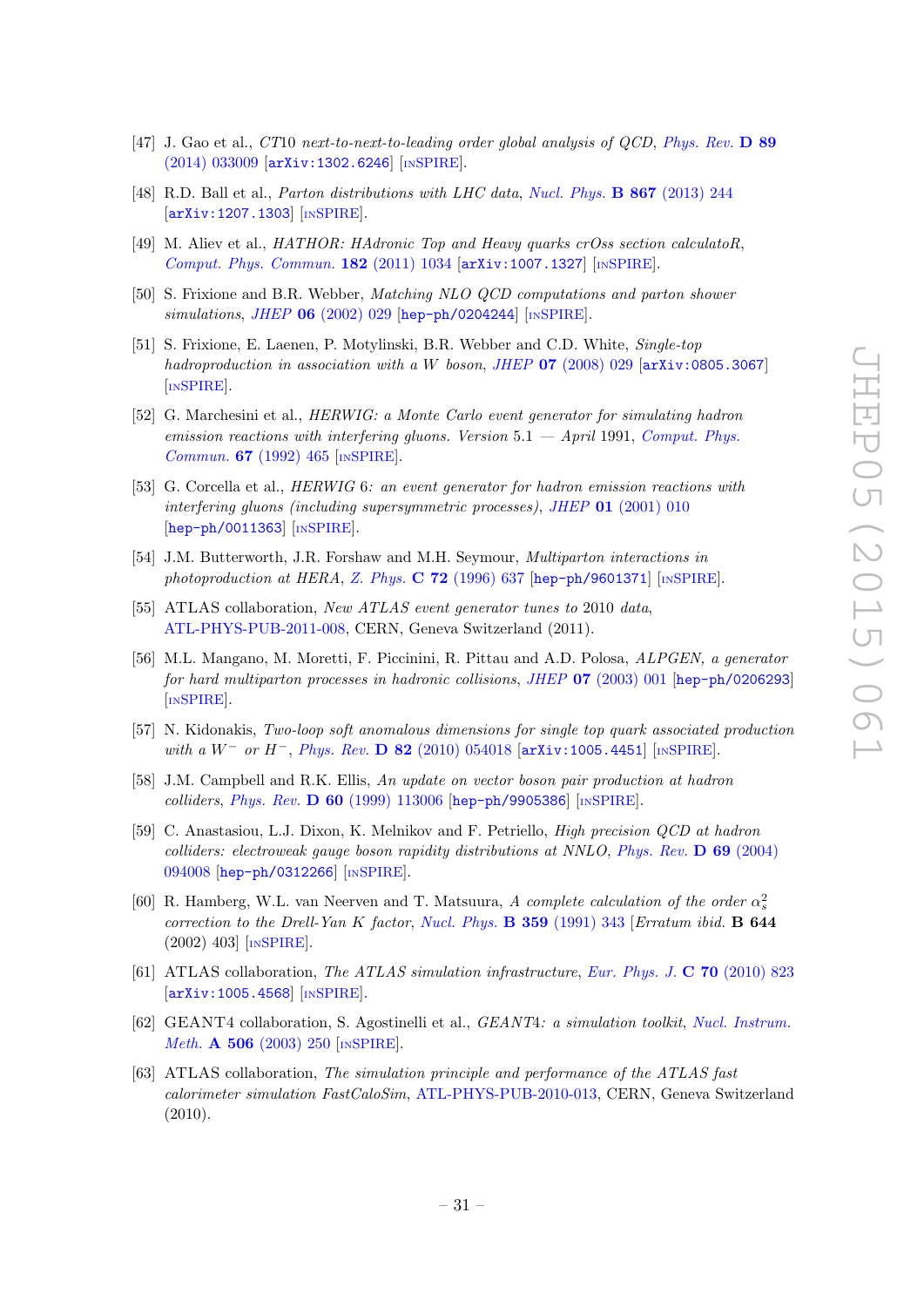- [64] ATLAS collaboration, *Improved luminosity determination in pp collisions at*  $\sqrt{s} = 7 \text{ TeV}$ using the ATLAS detector at the LHC, [Eur. Phys. J.](http://dx.doi.org/10.1140/epjc/s10052-013-2518-3)  $C$  73 (2013) 2518 [[arXiv:1302.4393](http://arxiv.org/abs/1302.4393)] [IN[SPIRE](http://inspirehep.net/search?p=find+EPRINT+arXiv:1302.4393)].
- <span id="page-33-0"></span>[65] ATLAS collaboration, Electron reconstruction and identification efficiency measurements with the ATLAS detector using the 2011 LHC proton-proton collision data, [Eur. Phys. J.](http://dx.doi.org/10.1140/epjc/s10052-014-2941-0) C 74 [\(2014\) 2941](http://dx.doi.org/10.1140/epjc/s10052-014-2941-0) [[arXiv:1404.2240](http://arxiv.org/abs/1404.2240)] [IN[SPIRE](http://inspirehep.net/search?p=find+EPRINT+arXiv:1404.2240)].
- [66] ATLAS collaboration, Measurement of the muon reconstruction performance of the ATLAS detector using 2011 and 2012 LHC proton-proton collision data, [Eur. Phys. J.](http://dx.doi.org/10.1140/epjc/s10052-014-3130-x)  $\bf{C}$  **74** (2014) [3130](http://dx.doi.org/10.1140/epjc/s10052-014-3130-x) [[arXiv:1407.3935](http://arxiv.org/abs/1407.3935)] [IN[SPIRE](http://inspirehep.net/search?p=find+EPRINT+arXiv:1407.3935)].
- [67] M. Cacciari, G.P. Salam and G. Soyez, *The anti-k<sub>t</sub>* jet clustering algorithm, *JHEP* **04** [\(2008\)](http://dx.doi.org/10.1088/1126-6708/2008/04/063) [063](http://dx.doi.org/10.1088/1126-6708/2008/04/063) [[arXiv:0802.1189](http://arxiv.org/abs/0802.1189)] [IN[SPIRE](http://inspirehep.net/search?p=find+EPRINT+arXiv:0802.1189)].
- [68] ATLAS collaboration, *Calorimeter clustering algorithms: description and performance*, [ATL-LARG-PUB-2008-002,](http://cds.cern.ch/record/1099735) CERN, Geneva Switzerland (2008).
- [69] ATLAS collaboration, Jet energy measurement and its systematic uncertainty in proton-proton collisions at  $\sqrt{s} = 7$  TeV with the ATLAS detector, [Eur. Phys. J.](http://dx.doi.org/10.1140/epjc/s10052-014-3190-y) C 75 (2015) [17](http://dx.doi.org/10.1140/epjc/s10052-014-3190-y) [[arXiv:1406.0076](http://arxiv.org/abs/1406.0076)] [IN[SPIRE](http://inspirehep.net/search?p=find+EPRINT+arXiv:1406.0076)].
- [70] ATLAS collaboration, Performance of missing transverse momentum reconstruction in proton-proton collisions at  $7 \text{ TeV}$  with ATLAS, [Eur. Phys. J.](http://dx.doi.org/10.1140/epjc/s10052-011-1844-6)  $\bf{C}$  72 (2012) 1844 [[arXiv:1108.5602](http://arxiv.org/abs/1108.5602)] [IN[SPIRE](http://inspirehep.net/search?p=find+EPRINT+arXiv:1108.5602)].
- [71] ATLAS collaboration, Measurement of the top quark-pair production cross section with ATLAS in pp collisions at  $\sqrt{s} = 7$  TeV, [Eur. Phys. J.](http://dx.doi.org/10.1140/epjc/s10052-011-1577-6) C 71 (2011) 1577 [[arXiv:1012.1792](http://arxiv.org/abs/1012.1792)] [IN[SPIRE](http://inspirehep.net/search?p=find+EPRINT+arXiv:1012.1792)].
- [72] D0 collaboration, B. Abbott et al., Measurement of the top quark mass using dilepton events, [Phys. Rev. Lett.](http://dx.doi.org/10.1103/PhysRevLett.80.2063) 80 (1998) 2063 [[hep-ex/9706014](http://arxiv.org/abs/hep-ex/9706014)] [IN[SPIRE](http://inspirehep.net/search?p=find+EPRINT+hep-ex/9706014)].
- [73] G. Choudalakis, Fully bayesian unfolding,  $arXiv:1201.4612$  [IN[SPIRE](http://inspirehep.net/search?p=find+EPRINT+arXiv:1201.4612)].
- [74] ATLAS collaboration, *Jet energy resolution in proton-proton collisions at*  $\sqrt{s} = 7 \text{ TeV}$ recorded in 2010 with the ATLAS detector, [Eur. Phys. J.](http://dx.doi.org/10.1140/epjc/s10052-013-2306-0)  $\bf{C}$  **73** (2013) 2306 [[arXiv:1210.6210](http://arxiv.org/abs/1210.6210)] [IN[SPIRE](http://inspirehep.net/search?p=find+EPRINT+arXiv:1210.6210)].
- [75] L. Lyons, D. Gibaut and P. Clifford, How to combine correlated estimates of a single physical quantity, [Nucl. Instrum. Meth.](http://dx.doi.org/10.1016/0168-9002(88)90018-6)  $\bf{A}$  270 (1988) 110 [IN[SPIRE](http://inspirehep.net/search?p=find+J+Nucl.Instrum.Meth.,A270,110)].
- [76] A. Valassi, *Combining correlated measurements of several different physical quantities*, *[Nucl.](http://dx.doi.org/10.1016/S0168-9002(03)00329-2) [Instrum. Meth.](http://dx.doi.org/10.1016/S0168-9002(03)00329-2)* **A 500** (2003) 391 [IN[SPIRE](http://inspirehep.net/search?p=find+J+Nucl.Instrum.Meth.,A500,391)].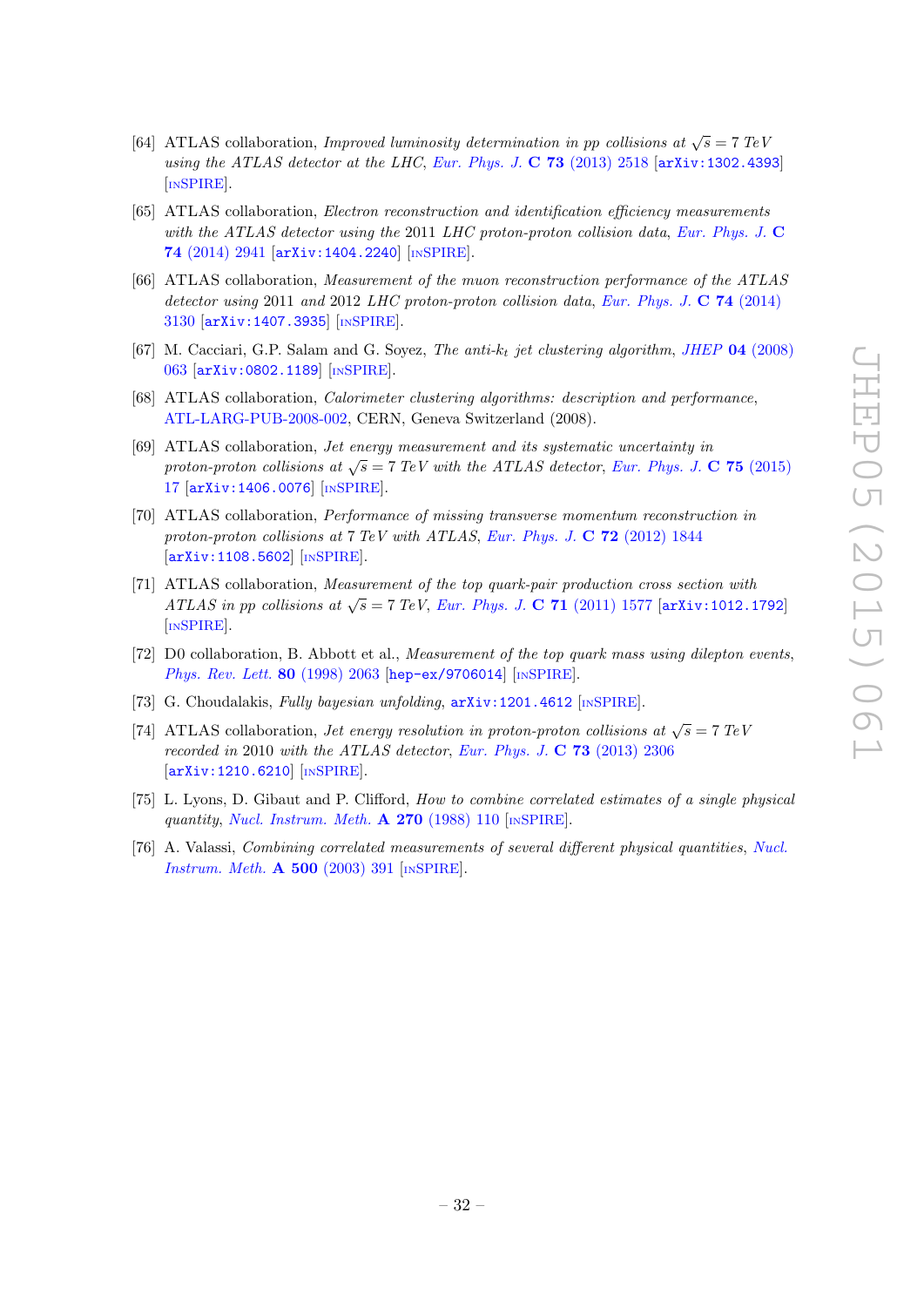## The ATLAS collaboration

G. Aad<sup>85</sup>, B. Abbott<sup>113</sup>, J. Abdallah<sup>152</sup>, S. Abdel Khalek<sup>117</sup>, O. Abdinov<sup>11</sup>, R. Aben<sup>107</sup>, B. Abi $^{114}$ , M. Abolins<sup>90</sup>, O.S. AbouZeid<sup>159</sup>, H. Abramowicz<sup>154</sup>, H. Abreu<sup>153</sup>, R. Abreu<sup>30</sup>, Y. Abulaiti<sup>147a,147b</sup>, B.S. Acharya<sup>165a,165b,a</sup>, L. Adamczyk<sup>38a</sup>, D.L. Adams<sup>25</sup>, J. Adelman<sup>177</sup>, S. Adomeit<sup>100</sup>, T. Adye<sup>131</sup>, T. Agatonovic-Jovin<sup>13a</sup>, J.A. Aguilar-Saavedra<sup>126a,126f</sup>, M. Agustoni<sup>17</sup>, S.P. Ahlen<sup>22</sup>, F. Ahmadov<sup>65,b</sup>, G. Aielli<sup>134a,134b</sup>, H. Akerstedt<sup>147a,147b</sup>, T.P.A. Åkesson<sup>81</sup>, G. Akimoto<sup>156</sup>, A.V. Akimov<sup>96</sup>, G.L. Alberghi<sup>20a,20b</sup>, J. Albert<sup>170</sup>, S. Albrand<sup>55</sup>, M.J. Alconada Verzini<sup>71</sup>, M. Aleksa<sup>30</sup>, I.N. Aleksandrov<sup>65</sup>, C. Alexa<sup>26a</sup>, G. Alexander<sup>154</sup>, G. Alexandre<sup>49</sup>, T. Alexopoulos<sup>10</sup>, M. Alhroob<sup>113</sup>, G. Alimonti<sup>91a</sup>, L. Alio<sup>85</sup>, J. Alison<sup>31</sup>, B.M.M. Allbrooke<sup>18</sup>, L.J. Allison<sup>72</sup>, P.P. Allport<sup>74</sup>, A. Aloisio<sup>104a,104b</sup>, A. Alonso<sup>36</sup>, F. Alonso<sup>71</sup>, C. Alpigiani<sup>76</sup>, A. Altheimer<sup>35</sup>, B. Alvarez Gonzalez<sup>90</sup>, M.G. Alviggi<sup>104a,104b</sup>, K. Amako<sup>66</sup>, Y. Amaral Coutinho<sup>24a</sup>, C. Amelung<sup>23</sup>, D. Amidei<sup>89</sup>, S.P. Amor Dos Santos<sup>126a,126c</sup>, A. Amorim<sup>126a,126b</sup>, S. Amoroso<sup>48</sup>, N. Amram<sup>154</sup>, G. Amundsen<sup>23</sup>, C. Anastopoulos<sup>140</sup>, L.S. Ancu<sup>49</sup>, N. Andari<sup>30</sup>, T. Andeen<sup>35</sup>, C.F. Anders<sup>58b</sup>, G. Anders<sup>30</sup>, K.J. Anderson<sup>31</sup>, A. Andreazza<sup>91a,91b</sup>, V. Andrei<sup>58a</sup>, X.S. Anduaga<sup>71</sup>, S. Angelidakis<sup>9</sup>, I. Angelozzi<sup>107</sup>, P. Anger<sup>44</sup>, A. Angerami<sup>35</sup>, F. Anghinolfi<sup>30</sup>, A.V. Anisenkov<sup>109,*c*</sup>, N. Anjos<sup>12</sup>, A. Annovi<sup>47</sup>, A. Antonaki<sup>9</sup>, M. Antonelli<sup>47</sup>, A. Antonov<sup>98</sup>, J. Antos<sup>145b</sup>, F. Anulli<sup>133a</sup>, M. Aoki<sup>66</sup>, L. Aperio Bella<sup>18</sup>, R. Apolle<sup>120,d</sup>, G. Arabidze<sup>90</sup>, I. Aracena<sup>144</sup>, Y. Arai<sup>66</sup>, J.P. Araque<sup>126a</sup>, A.T.H. Arce<sup>45</sup>, F.A. Arduh<sup>71</sup>, J-F. Arguin<sup>95</sup>, S. Argyropoulos<sup>42</sup>, M. Arik<sup>19a</sup>, A.J. Armbruster<sup>30</sup>, O. Arnaez<sup>30</sup>, V. Arnal<sup>82</sup>, H. Arnold<sup>48</sup>, M. Arratia<sup>28</sup>, O. Arslan<sup>21</sup>, A. Artamonov<sup>97</sup>, G. Artoni<sup>23</sup>, S. Asai<sup>156</sup>, N. Asbah<sup>42</sup>, A. Ashkenazi<sup>154</sup>, B. Åsman<sup>147a,147b</sup>, L. Asquith<sup>6</sup>, K. Assamagan<sup>25</sup>, R. Astalos<sup>145a</sup>, M. Atkinson<sup>166</sup>, N.B. Atlay<sup>142</sup>, B. Auerbach<sup>6</sup>, K. Augsten<sup>128</sup>, M. Aurousseau<sup>146b</sup>, G. Avolio<sup>30</sup>, B. Axen<sup>15</sup>, G. Azuelos<sup>95,e</sup>, Y. Azuma<sup>156</sup>, M.A. Baak<sup>30</sup>, A.E. Baas<sup>58a</sup>, C. Bacci<sup>135a,135b</sup>, H. Bachacou<sup>137</sup>, K. Bachas<sup>155</sup>, M. Backes<sup>30</sup>, M. Backhaus<sup>30</sup>, J. Backus Mayes<sup>144</sup>, E. Badescu<sup>26a</sup>, P. Bagiacchi<sup>133a,133b</sup>, P. Bagnaia<sup>133a,133b</sup>, Y. Bai<sup>33a</sup>, T. Bain<sup>35</sup>, J.T. Baines<sup>131</sup>, O.K. Baker<sup>177</sup>, P. Balek<sup>129</sup>, F. Balli<sup>137</sup>, E. Banas<sup>39</sup>, Sw. Banerjee<sup>174</sup>, A.A.E. Bannoura<sup>176</sup>, H.S. Bansil<sup>18</sup>, L. Barak<sup>173</sup>, S.P. Baranov<sup>96</sup>, E.L. Barberio<sup>88</sup>, D. Barberis<sup>50a,50b</sup>, M. Barbero<sup>85</sup>, T. Barillari<sup>101</sup>, M. Barisonzi<sup>176</sup>, T. Barklow<sup>144</sup>, N. Barlow<sup>28</sup>, S.L. Barnes<sup>84</sup>, B.M. Barnett<sup>131</sup>, R.M. Barnett<sup>15</sup>, Z. Barnovska<sup>5</sup>, A. Baroncelli<sup>135a</sup>, G. Barone<sup>49</sup>, A.J. Barr<sup>120</sup>, F. Barreiro<sup>82</sup>, J. Barreiro Guimarães da Costa<sup>57</sup>, R. Bartoldus<sup>144</sup>, A.E. Barton<sup>72</sup>, P. Bartos<sup>145a</sup>, V. Bartsch<sup>150</sup>, A. Bassalat<sup>117</sup>, A. Basye<sup>166</sup>, R.L. Bates<sup>53</sup>, S.J. Batista<sup>159</sup>, J.R. Batley<sup>28</sup>, M. Battaglia<sup>138</sup>, M. Battistin<sup>30</sup>, F. Bauer<sup>137</sup>, H.S. Bawa<sup>144,f</sup>, M.D. Beattie<sup>72</sup>, T. Beau<sup>80</sup>, P.H. Beauchemin<sup>162</sup>, R. Beccherle<sup>124a,124b</sup>, P. Bechtle<sup>21</sup>, H.P. Beck<sup>17</sup>, K. Becker<sup>176</sup>, S. Becker<sup>100</sup>, M. Beckingham<sup>171</sup>, C. Becot<sup>117</sup>, A.J. Beddall<sup>19c</sup>, A. Beddall<sup>19c</sup>, S. Bedikian<sup>177</sup>, V.A. Bednyakov<sup>65</sup>, C.P. Bee<sup>149</sup>, L.J. Beemster<sup>107</sup>, T.A. Beermann<sup>176</sup>, M. Begel<sup>25</sup>, K. Behr<sup>120</sup>, C. Belanger-Champagne<sup>87</sup>, P.J. Bell<sup>49</sup>, W.H. Bell<sup>49</sup>, G. Bella<sup>154</sup>, L. Bellagamba<sup>20a</sup>, A. Bellerive<sup>29</sup>, M. Bellomo<sup>86</sup>, K. Belotskiy<sup>98</sup>, O. Beltramello<sup>30</sup>, O. Benary<sup>154</sup>, D. Benchekroun<sup>136a</sup>, K. Bendtz<sup>147a,147b</sup>, N. Benekos<sup>166</sup>, Y. Benhammou<sup>154</sup>, E. Benhar Noccioli<sup>49</sup>, J.A. Benitez Garcia<sup>160b</sup>, D.P. Benjamin<sup>45</sup>, J.R. Bensinger<sup>23</sup>, S. Bentvelsen<sup>107</sup>, D. Berge<sup>107</sup>, E. Bergeaas Kuutmann<sup>167</sup>, N. Berger<sup>5</sup>, F. Berghaus<sup>170</sup>, J. Beringer<sup>15</sup>, C. Bernard<sup>22</sup>, P. Bernat<sup>78</sup>, C. Bernius<sup>110</sup>, F.U. Bernlochner<sup>21</sup>, T. Berry<sup>77</sup>, P. Berta<sup>129</sup>, C. Bertella<sup>83</sup>, G. Bertoli<sup>147a,147b</sup>, F. Bertolucci<sup>124a,124b</sup>, C. Bertsche<sup>113</sup>, D. Bertsche<sup>113</sup>, M.I. Besana<sup>91a</sup>, G.J. Besjes<sup>106</sup>, O. Bessidskaia Bylund<sup>147a,147b</sup>, M. Bessner<sup>42</sup>, N. Besson<sup>137</sup>, C. Betancourt<sup>48</sup>, S. Bethke<sup>101</sup>, W. Bhimji<sup>46</sup>, R.M. Bianchi<sup>125</sup>, L. Bianchini<sup>23</sup>, M. Bianco<sup>30</sup>, O. Biebel<sup>100</sup>, S.P. Bieniek<sup>78</sup>, K. Bierwagen<sup>54</sup>, J. Biesiada<sup>15</sup>, M. Biglietti<sup>135a</sup>, J. Bilbao De Mendizabal<sup>49</sup>, H. Bilokon<sup>47</sup>, M. Bindi<sup>54</sup>, S. Binet<sup>117</sup>, A. Bingul<sup>19c</sup>, C. Bini<sup>133a,133b</sup>, C.W. Black<sup>151</sup>, J.E. Black<sup>144</sup>,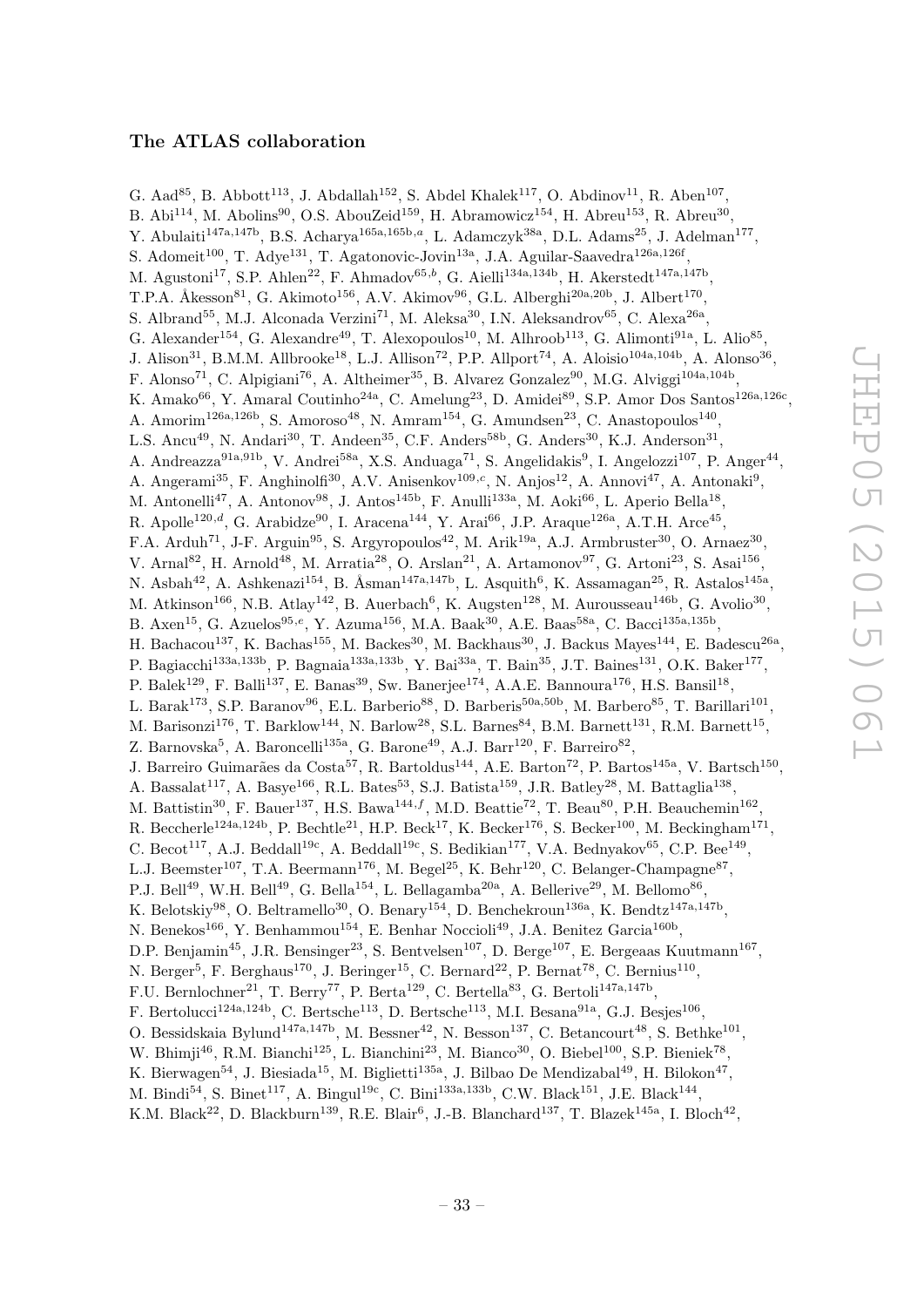C. Blocker<sup>23</sup>, W. Blum<sup>83,\*</sup>, U. Blumenschein<sup>54</sup>, G.J. Bobbink<sup>107</sup>, V.S. Bobrovnikov<sup>109,c</sup>, S.S. Bocchetta<sup>81</sup>, A. Bocci<sup>45</sup>, C. Bock<sup>100</sup>, C.R. Boddy<sup>120</sup>, M. Boehler<sup>48</sup>, T.T. Boek<sup>176</sup>, J.A. Bogaerts<sup>30</sup>, A.G. Bogdanchikov<sup>109</sup>, A. Bogouch<sup>92,\*</sup>, C. Bohm<sup>147a</sup>, V. Boisvert<sup>77</sup>, T. Bold<sup>38a</sup>, V. Boldea<sup>26a</sup>, A.S. Boldyrev<sup>99</sup>, M. Bomben<sup>80</sup>, M. Bona<sup>76</sup>, M. Boonekamp<sup>137</sup>, A. Borisov<sup>130</sup>, G. Borissov<sup>72</sup>, M. Borri<sup>84</sup>, S. Borroni<sup>42</sup>, J. Bortfeldt<sup>100</sup>, V. Bortolotto<sup>60a</sup>, K. Bos<sup>107</sup>, D. Boscherini<sup>20a</sup>, M. Bosman<sup>12</sup>, H. Boterenbrood<sup>107</sup>, J. Boudreau<sup>125</sup>, J. Bouffard<sup>2</sup>, E.V. Bouhova-Thacker<sup>72</sup>, D. Boumediene<sup>34</sup>, C. Bourdarios<sup>117</sup>, N. Bousson<sup>114</sup>, S. Boutouil<sup>136d</sup>, A. Boveia<sup>31</sup>, J. Boyd<sup>30</sup>, I.R. Boyko<sup>65</sup>, I. Bozic<sup>13a</sup>, J. Bracinik<sup>18</sup>, A. Brandt<sup>8</sup>, G. Brandt<sup>15</sup>, O. Brandt<sup>58a</sup>, U. Bratzler<sup>157</sup>, B. Brau<sup>86</sup>, J.E. Brau<sup>116</sup>, H.M. Braun<sup>176,\*</sup>, S.F. Brazzale<sup>165a,165c</sup>, B. Brelier<sup>159</sup>, K. Brendlinger<sup>122</sup>, A.J. Brennan<sup>88</sup>, R. Brenner<sup>167</sup>, S. Bressler<sup>173</sup>, K. Bristow<sup>146c</sup>, T.M. Bristow<sup>46</sup>, D. Britton<sup>53</sup>, F.M. Brochu<sup>28</sup>, I. Brock<sup>21</sup>, R. Brock<sup>90</sup>, J. Bronner<sup>101</sup>, G. Brooijmans<sup>35</sup>, T. Brooks<sup>77</sup>, W.K. Brooks<sup>32b</sup>, J. Brosamer<sup>15</sup>, E. Brost<sup>116</sup>, J. Brown<sup>55</sup>, P.A. Bruckman de Renstrom<sup>39</sup>, D. Bruncko<sup>145b</sup>, R. Bruneliere<sup>48</sup>, S. Brunet<sup>61</sup>, A. Bruni<sup>20a</sup>, G. Bruni<sup>20a</sup>, M. Bruschi<sup>20a</sup>, L. Bryngemark<sup>81</sup>, T. Buanes<sup>14</sup>, Q. Buat<sup>143</sup>, F. Bucci<sup>49</sup>, P. Buchholz<sup>142</sup>, A.G. Buckley<sup>53</sup>, S.I. Buda<sup>26a</sup>, I.A. Budagov<sup>65</sup>, F. Buehrer<sup>48</sup>, L. Bugge<sup>119</sup>, M.K. Bugge<sup>119</sup>, O. Bulekov<sup>98</sup>, A.C. Bundock<sup>74</sup>, H. Burckhart<sup>30</sup>, S. Burdin<sup>74</sup>, B. Burghgrave<sup>108</sup>, S. Burke<sup>131</sup>, I. Burmeister<sup>43</sup>, E. Busato<sup>34</sup>, D. Büscher<sup>48</sup>, V. Büscher<sup>83</sup>, P. Bussey<sup>53</sup>, C.P. Buszello<sup>167</sup>, B. Butler<sup>57</sup>, J.M. Butler<sup>22</sup>, A.I. Butt<sup>3</sup>, C.M. Buttar<sup>53</sup>, J.M. Butterworth<sup>78</sup>, P. Butti<sup>107</sup>, W. Buttinger<sup>28</sup>, A. Buzatu<sup>53</sup>, M. Byszewski<sup>10</sup>, S. Cabrera Urbán<sup>168</sup>, D. Caforio<sup>20a,20b</sup>, O. Cakir<sup>4a</sup>, P. Calafiura<sup>15</sup>, A. Calandri<sup>137</sup>, G. Calderini<sup>80</sup>, P. Calfayan<sup>100</sup>, R. Calkins<sup>108</sup>, L.P. Caloba<sup>24a</sup>, D. Calvet<sup>34</sup>, S. Calvet<sup>34</sup>, R. Camacho Toro<sup>49</sup>, S. Camarda<sup>42</sup>, D. Cameron<sup>119</sup>, L.M. Caminada<sup>15</sup>, R. Caminal Armadans<sup>12</sup>, S. Campana<sup>30</sup>, M. Campanelli<sup>78</sup>, A. Campoverde<sup>149</sup>, V. Canale<sup>104a,104b</sup>, A. Canepa<sup>160a</sup>, M. Cano Bret<sup>76</sup>, J. Cantero<sup>82</sup>, R. Cantrill<sup>126a</sup>, T. Cao<sup>40</sup>, M.D.M. Capeans Garrido<sup>30</sup>, I. Caprini<sup>26a</sup>, M. Caprini<sup>26a</sup>, M. Capua<sup>37a,37b</sup>, R. Caputo<sup>83</sup>, R. Cardarelli<sup>134a</sup>, T. Carli<sup>30</sup>, G. Carlino<sup>104a</sup>, L. Carminati<sup>91a,91b</sup>, S. Caron<sup>106</sup>, E. Carquin<sup>32a</sup>, G.D. Carrillo-Montoya<sup>146c</sup>, J.R. Carter<sup>28</sup>, J. Carvalho<sup>126a,126c</sup>, D. Casadei<sup>78</sup>, M.P. Casado<sup>12</sup>, M. Casolino<sup>12</sup>, E. Castaneda-Miranda<sup>146b</sup>, A. Castelli<sup>107</sup>, V. Castillo Gimenez<sup>168</sup>, N.F. Castro<sup>126a</sup>, P. Catastini<sup>57</sup>, A. Catinaccio<sup>30</sup>, J.R. Catmore<sup>119</sup>, A. Cattai<sup>30</sup>, G. Cattani<sup>134a,134b</sup>, J. Caudron<sup>83</sup>, V. Cavaliere<sup>166</sup>, D. Cavalli<sup>91a</sup>, M. Cavalli-Sforza<sup>12</sup>, V. Cavasinni<sup>124a,124b</sup>, F. Ceradini<sup>135a,135b</sup>, B.C. Cerio<sup>45</sup>, K. Cerny<sup>129</sup>, A.S. Cerqueira<sup>24b</sup>, A. Cerri<sup>150</sup>, L. Cerrito<sup>76</sup>, F. Cerutti<sup>15</sup>, M. Cerv<sup>30</sup>, A. Cervelli<sup>17</sup>, S.A. Cetin<sup>19b</sup>, A. Chafaq<sup>136a</sup>, D. Chakraborty<sup>108</sup>, I. Chalupkova<sup>129</sup>, P. Chang<sup>166</sup>, B. Chapleau<sup>87</sup>, J.D. Chapman<sup>28</sup>, D. Charfeddine<sup>117</sup>, D.G. Charlton<sup>18</sup>, C.C. Chau<sup>159</sup>, C.A. Chavez Barajas<sup>150</sup>, S. Cheatham<sup>153</sup>, A. Chegwidden<sup>90</sup>, S. Chekanov<sup>6</sup>, S.V. Chekulaev<sup>160a</sup>, G.A. Chelkov<sup>65,g</sup>, M.A. Chelstowska<sup>89</sup>, C. Chen<sup>64</sup>, H. Chen<sup>25</sup>, K. Chen<sup>149</sup>, L. Chen<sup>33d,h</sup>, S. Chen<sup>33c</sup>, X. Chen<sup>33f</sup>, Y. Chen<sup>67</sup>, H.C. Cheng<sup>89</sup>, Y. Cheng<sup>31</sup>, A. Cheplakov<sup>65</sup>, R. Cherkaoui El Moursli<sup>136e</sup>, V. Chernyatin<sup>25,\*</sup>, E. Cheu<sup>7</sup>, L. Chevalier<sup>137</sup>, V. Chiarella<sup>47</sup>, G. Chiefari<sup>104a,104b</sup>, J.T. Childers<sup>6</sup>, A. Chilingarov<sup>72</sup>, G. Chiodini<sup>73a</sup>, A.S. Chisholm<sup>18</sup>, R.T. Chislett<sup>78</sup>, A. Chitan<sup>26a</sup>, M.V. Chizhov<sup>65</sup>, S. Chouridou<sup>9</sup>, B.K.B. Chow<sup>100</sup>, D. Chromek-Burckhart<sup>30</sup>, M.L. Chu<sup>152</sup>, J. Chudoba<sup>127</sup>, J.J. Chwastowski<sup>39</sup>, L. Chytka<sup>115</sup>, G. Ciapetti<sup>133a, 133b</sup>, A.K. Ciftci<sup>4a</sup>, R. Ciftci<sup>4a</sup>, D. Cinca<sup>53</sup>, V. Cindro<sup>75</sup>, A. Ciocio<sup>15</sup>, Z.H. Citron<sup>173</sup>, M. Citterio<sup>91a</sup>, M. Ciubancan<sup>26a</sup>, A. Clark<sup>49</sup>, P.J. Clark<sup>46</sup>, R.N. Clarke<sup>15</sup>, W. Cleland<sup>125</sup>, J.C. Clemens<sup>85</sup>, C. Clement<sup>147a,147b</sup>, Y. Coadou<sup>85</sup>, M. Cobal<sup>165a,165c</sup>, A. Coccaro<sup>139</sup>, J. Cochran<sup>64</sup>, L. Coffey<sup>23</sup>, J.G. Cogan<sup>144</sup>, B. Cole<sup>35</sup>, S. Cole<sup>108</sup>, A.P. Colijn<sup>107</sup>, J. Collot<sup>55</sup>, T. Colombo<sup>58c</sup>, G. Compostella<sup>101</sup>, P. Conde Muiño<sup>126a,126b</sup>, E. Coniavitis<sup>48</sup>, S.H. Connell<sup>146b</sup>, I.A. Connelly<sup>77</sup>, S.M. Consonni<sup>91a,91b</sup>, V. Consorti<sup>48</sup>, S. Constantinescu<sup>26a</sup>, C. Conta<sup>121a,121b</sup>, G. Conti<sup>57</sup>, F. Conventi<sup>104a,i</sup>, M. Cooke<sup>15</sup>, B.D. Cooper<sup>78</sup>, A.M. Cooper-Sarkar<sup>120</sup>, N.J. Cooper-Smith<sup>77</sup>, K. Copic<sup>15</sup>, T. Cornelissen<sup>176</sup>, M. Corradi<sup>20a</sup>,

F. Corriveau<sup>87,j</sup>, A. Corso-Radu<sup>164</sup>, A. Cortes-Gonzalez<sup>12</sup>, G. Cortiana<sup>101</sup>, G. Costa<sup>91a</sup>,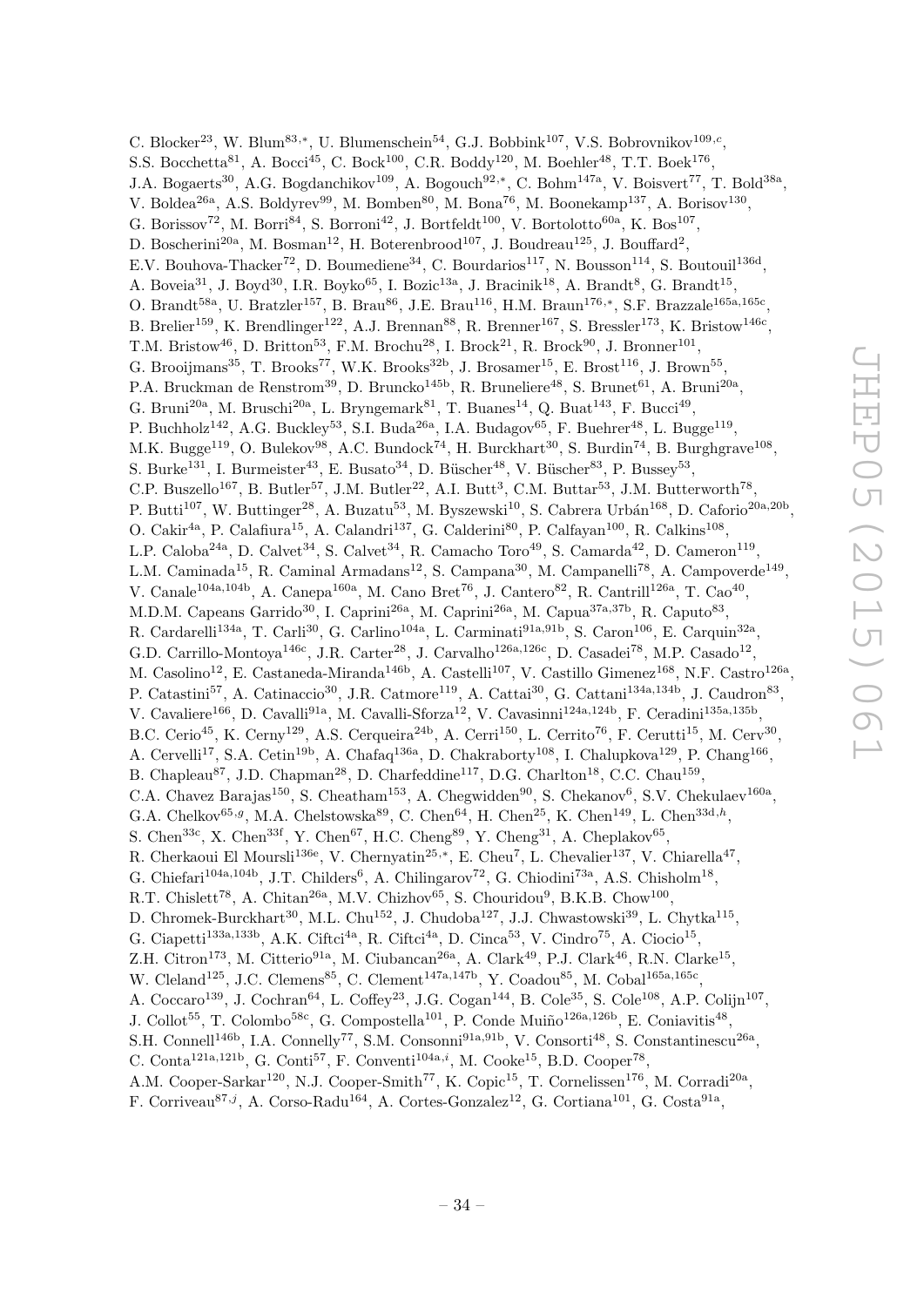M.J. Costa<sup>168</sup>, D. Costanzo<sup>140</sup>, D. Côté<sup>8</sup>, G. Cottin<sup>28</sup>, G. Cowan<sup>77</sup>, B.E. Cox<sup>84</sup>, K. Cranmer<sup>110</sup>, G. Cree<sup>29</sup>, S. Crépé-Renaudin<sup>55</sup>, F. Crescioli<sup>80</sup>, W.A. Cribbs<sup>147a,147b</sup>, M. Crispin Ortuzar<sup>120</sup>, M. Cristinziani<sup>21</sup>, V. Croft<sup>106</sup>, G. Crosetti<sup>37a,37b</sup>, T. Cuhadar Donszelmann<sup>140</sup>, J. Cummings<sup>177</sup>, M. Curatolo<sup>47</sup>, C. Cuthbert<sup>151</sup>, H. Czirr<sup>142</sup>, P. Czodrowski<sup>3</sup>, S. D'Auria<sup>53</sup>, M. D'Onofrio<sup>74</sup>, M.J. Da Cunha Sargedas De Sousa<sup>126a,126b</sup>, C. Da Via<sup>84</sup>, W. Dabrowski<sup>38a</sup>, A. Dafinca<sup>120</sup>, T. Dai<sup>89</sup>, O. Dale<sup>14</sup>, F. Dallaire<sup>95</sup>, C. Dallapiccola<sup>86</sup>, M. Dam<sup>36</sup>, A.C. Daniells<sup>18</sup>, M. Dano Hoffmann<sup>137</sup>, V. Dao<sup>48</sup>, G. Darbo<sup>50a</sup>, S. Darmora<sup>8</sup>, J. Dassoulas<sup>74</sup>, A. Dattagupta<sup>61</sup>, W. Davey<sup>21</sup>, C. David<sup>170</sup>, T. Davidek<sup>129</sup>, E. Davies<sup>120,d</sup>, M. Davies<sup>154</sup>, O. Davignon<sup>80</sup>, A.R. Davison<sup>78</sup>, P. Davison<sup>78</sup>, Y. Davygora<sup>58a</sup>, E. Dawe<sup>143</sup>, I. Dawson<sup>140</sup>, R.K. Daya-Ishmukhametova<sup>86</sup>, K. De<sup>8</sup>, R. de Asmundis<sup>104a</sup>, S. De Castro<sup>20a, 20b</sup>, S. De Cecco<sup>80</sup>, N. De Groot<sup>106</sup>, P. de Jong<sup>107</sup>, H. De la Torre<sup>82</sup>, F. De Lorenzi<sup>64</sup>, L. De Nooij<sup>107</sup>, D. De Pedis<sup>133a</sup>, A. De Salvo<sup>133a</sup>, U. De Sanctis<sup>150</sup>, A. De Santo<sup>150</sup>, J.B. De Vivie De Regie<sup>117</sup>, W.J. Dearnaley<sup>72</sup>, R. Debbe<sup>25</sup>, C. Debenedetti<sup>138</sup>, B. Dechenaux<sup>55</sup>, D.V. Dedovich<sup>65</sup>, I. Deigaard<sup>107</sup>, J. Del Peso<sup>82</sup>, T. Del Prete<sup>124a,124b</sup>, F. Deliot<sup>137</sup>, C.M. Delitzsch<sup>49</sup>, M. Deliyergiyev<sup>75</sup>, A. Dell'Acqua<sup>30</sup>, L. Dell'Asta<sup>22</sup>, M. Dell'Orso<sup>124a,124b</sup>, M. Della Pietra<sup>104a, $i$ , D. della Volpe<sup>49</sup>, M. Delmastro<sup>5</sup>,</sup> P.A. Delsart<sup>55</sup>, C. Deluca<sup>107</sup>, D.A. DeMarco<sup>159</sup>, S. Demers<sup>177</sup>, M. Demichev<sup>65</sup>, A. Demilly<sup>80</sup>, S.P. Denisov<sup>130</sup>, D. Derendarz<sup>39</sup>, J.E. Derkaoui<sup>136d</sup>, F. Derue<sup>80</sup>, P. Dervan<sup>74</sup>, K. Desch<sup>21</sup>, C. Deterre<sup>42</sup>, P.O. Deviveiros<sup>30</sup>, A. Dewhurst<sup>131</sup>, S. Dhaliwal<sup>107</sup>, A. Di Ciaccio<sup>134a,134b</sup>, L. Di Ciaccio<sup>5</sup>, A. Di Domenico<sup>133a,133b</sup>, C. Di Donato<sup>104a,104b</sup>, A. Di Girolamo<sup>30</sup>, B. Di Girolamo<sup>30</sup>, A. Di Mattia<sup>153</sup>, B. Di Micco<sup>135a,135b</sup>, R. Di Nardo<sup>47</sup>, A. Di Simone<sup>48</sup>, R. Di Sipio<sup>20a, 20b</sup>, D. Di Valentino<sup>29</sup>, F.A. Dias<sup>46</sup>, M.A. Diaz<sup>32a</sup>, E.B. Diehl<sup>89</sup>, J. Dietrich<sup>16</sup>, T.A. Dietzsch<sup>58a</sup>, S. Diglio<sup>85</sup>, A. Dimitrievska<sup>13a</sup>, J. Dingfelder<sup>21</sup>, P. Dita<sup>26a</sup>, S. Dita<sup>26a</sup>, F. Dittus<sup>30</sup>, F. Djama<sup>85</sup>, T. Djobava<sup>51b</sup>, J.I. Djuvsland<sup>58a</sup>, M.A.B. do Vale<sup>24c</sup>, D. Dobos<sup>30</sup>, C. Doglioni<sup>49</sup>, T. Doherty<sup>53</sup>, T. Dohmae<sup>156</sup>, J. Dolejsi<sup>129</sup>, Z. Dolezal<sup>129</sup>, B.A. Dolgoshein<sup>98,\*</sup>, M. Donadelli<sup>24d</sup>, S. Donati<sup>124a,124b</sup>, P. Dondero<sup>121a,121b</sup>, J. Donini<sup>34</sup>, J. Dopke<sup>131</sup>, A. Doria<sup>104a</sup>, M.T. Dova<sup>71</sup>, A.T. Doyle<sup>53</sup>, M. Dris<sup>10</sup>, J. Dubbert<sup>89</sup>, S. Dube<sup>15</sup>, E. Dubreuil<sup>34</sup>, E. Duchovni<sup>173</sup>, G. Duckeck<sup>100</sup>, O.A. Ducu<sup>26a</sup>, D. Duda<sup>176</sup>, A. Dudarev<sup>30</sup>, F. Dudziak<sup>64</sup>, L. Duflot<sup>117</sup>, L. Duguid<sup>77</sup>, M. Dührssen<sup>30</sup>, M. Dunford<sup>58a</sup>, H. Duran Yildiz<sup>4a</sup>, M. Düren<sup>52</sup>, A. Durglishvili<sup>51b</sup>, D. Duschinger<sup>44</sup>, M. Dwuznik<sup>38a</sup>, M. Dyndal<sup>38a</sup>, J. Ebke<sup>100</sup>, W. Edson<sup>2</sup>, N.C. Edwards<sup>46</sup>, W. Ehrenfeld<sup>21</sup>, T. Eifert<sup>30</sup>, G. Eigen<sup>14</sup>, K. Einsweiler<sup>15</sup>, T. Ekelof<sup>167</sup>, M. El Kacimi<sup>136c</sup>, M. Ellert<sup>167</sup>, S. Elles<sup>5</sup>, F. Ellinghaus<sup>83</sup>, N. Ellis<sup>30</sup>, J. Elmsheuser<sup>100</sup>, M. Elsing<sup>30</sup>, D. Emeliyanov<sup>131</sup>, Y. Enari<sup>156</sup>, O.C. Endner<sup>83</sup>, M. Endo<sup>118</sup>, R. Engelmann<sup>149</sup>, J. Erdmann<sup>177</sup>, A. Ereditato<sup>17</sup>, D. Eriksson<sup>147a</sup>, G. Ernis<sup>176</sup>, J. Ernst<sup>2</sup>, M. Ernst<sup>25</sup>, J. Ernwein<sup>137</sup>, D. Errede<sup>166</sup>, S. Errede<sup>166</sup>, E. Ertel<sup>83</sup>, M. Escalier<sup>117</sup>, H. Esch<sup>43</sup>, C. Escobar<sup>125</sup>, B. Esposito<sup>47</sup>, A.I. Etienvre<sup>137</sup>, E. Etzion<sup>154</sup>, H. Evans<sup>61</sup>, A. Ezhilov<sup>123</sup>, L. Fabbri<sup>20a, 20b</sup>, G. Facini<sup>31</sup>, R.M. Fakhrutdinov<sup>130</sup>, S. Falciano<sup>133a</sup>, R.J. Falla<sup>78</sup>, J. Faltova<sup>129</sup>, Y. Fang<sup>33a</sup>, M. Fanti<sup>91a,91b</sup>, A. Farbin<sup>8</sup>, A. Farilla<sup>135a</sup>, T. Farooque<sup>12</sup>, S. Farrell<sup>15</sup>, S.M. Farrington<sup>171</sup>, P. Farthouat<sup>30</sup>, F. Fassi<sup>136e</sup>, P. Fassnacht<sup>30</sup>, D. Fassouliotis<sup>9</sup>, A. Favareto<sup>50a,50b</sup>, L. Fayard<sup>117</sup>, P. Federic<sup>145a</sup>, O.L. Fedin<sup>123,k</sup>, W. Fedorko<sup>169</sup>, S. Feigl<sup>30</sup>, L. Feligioni<sup>85</sup>, C. Feng<sup>33d</sup>, E.J. Feng<sup>6</sup>, H. Feng<sup>89</sup>, A.B. Fenyuk<sup>130</sup>, S. Fernandez Perez<sup>30</sup>, S. Ferrag<sup>53</sup>, J. Ferrando<sup>53</sup>, A. Ferrari<sup>167</sup>, P. Ferrari<sup>107</sup>, R. Ferrari<sup>121a</sup>, D.E. Ferreira de Lima<sup>53</sup>, A. Ferrer<sup>168</sup>, D. Ferrere<sup>49</sup>, C. Ferretti<sup>89</sup>, A. Ferretto Parodi<sup>50a,50b</sup>, M. Fiascaris<sup>31</sup>, F. Fiedler<sup>83</sup>, A. Filipčič<sup>75</sup>, M. Filipuzzi<sup>42</sup>, F. Filthaut<sup>106</sup>, M. Fincke-Keeler<sup>170</sup>, K.D. Finelli<sup>151</sup>, M.C.N. Fiolhais<sup>126a,126c</sup>, L. Fiorini<sup>168</sup>, A. Firan<sup>40</sup>, A. Fischer<sup>2</sup>, J. Fischer<sup>176</sup>, W.C. Fisher<sup>90</sup>, E.A. Fitzgerald<sup>23</sup>, M. Flech<sup>148</sup>, I. Fleck<sup>142</sup>, P. Fleischmann<sup>89</sup>, S. Fleischmann<sup>176</sup>, G.T. Fletcher<sup>140</sup>, G. Fletcher<sup>76</sup>, T. Flick<sup>176</sup>, A. Floderus<sup>81</sup>, L.R. Flores Castillo<sup>60a</sup>, M.J. Flowerdew<sup>101</sup>, A. Formica<sup>137</sup>, A. Forti<sup>84</sup>, D. Fortin<sup>160a</sup>, D. Fournier<sup>117</sup>, H. Fox<sup>72</sup>, S. Fracchia<sup>12</sup>, P. Francavilla<sup>80</sup>, M. Franchini<sup>20a,20b</sup>, S. Franchino<sup>30</sup>, D. Francis<sup>30</sup>, L. Franconi<sup>119</sup>,

M. Franklin<sup>57</sup>, M. Fraternali<sup>121a,121b</sup>, S.T. French<sup>28</sup>, C. Friedrich<sup>42</sup>, F. Friedrich<sup>44</sup>,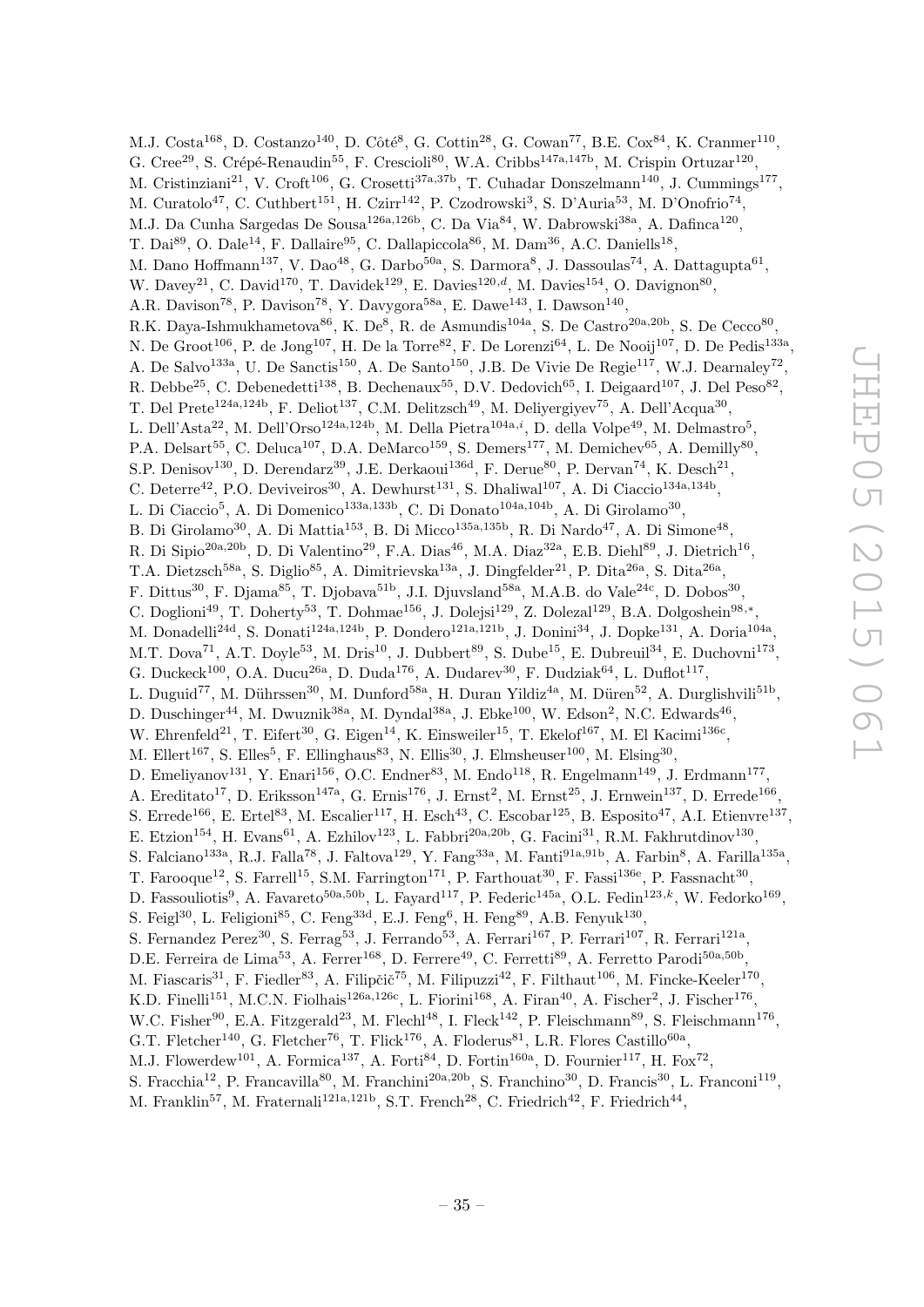D. Froidevaux $^{30}$ , J.A. Frost $^{28}$ , C. Fukunaga $^{157}$ , E. Fullana Torregrosa $^{83}$ , B.G. Fulsom $^{144}$ , J. Fuster<sup>168</sup>, C. Gabaldon<sup>55</sup>, O. Gabizon<sup>176</sup>, A. Gabrielli<sup>20a,20b</sup>, A. Gabrielli<sup>133a,133b</sup>, S. Gadatsch<sup>107</sup>, S. Gadomski<sup>49</sup>, G. Gagliardi<sup>50a,50b</sup>, P. Gagnon<sup>61</sup>, C. Galea<sup>106</sup>, B. Galhardo<sup>126a,126c</sup>, E.J. Gallas<sup>120</sup>, B.J. Gallop<sup>131</sup>, P. Gallus<sup>128</sup>, G. Galster<sup>36</sup>, K.K. Gan<sup>111</sup>, J. Gao<sup>33b,h</sup>, Y.S. Gao<sup>144,f</sup>, F.M. Garay Walls<sup>46</sup>, F. Garberson<sup>177</sup>, C. García<sup>168</sup>, J.E. García Navarro<sup>168</sup>, M. Garcia-Sciveres<sup>15</sup>, R.W. Gardner<sup>31</sup>, N. Garelli<sup>144</sup>, V. Garonne<sup>30</sup>, C. Gatti<sup>47</sup>, G. Gaudio<sup>121a</sup>, B. Gaur<sup>142</sup>, L. Gauthier<sup>95</sup>, P. Gauzzi<sup>133a,133b</sup>, I.L. Gavrilenko<sup>96</sup>, C. Gay<sup>169</sup>, G. Gaycken<sup>21</sup>, E.N. Gazis<sup>10</sup>, P. Ge<sup>33d</sup>, Z. Gecse<sup>169</sup>, C.N.P. Gee<sup>131</sup>, D.A.A. Geerts<sup>107</sup>, Ch. Geich-Gimbel<sup>21</sup>, K. Gellerstedt<sup>147a,147b</sup>, C. Gemme<sup>50a</sup>, A. Gemmell<sup>53</sup>, M.H. Genest<sup>55</sup>, S. Gentile<sup>133a,133b</sup>, M. George<sup>54</sup>, S. George<sup>77</sup>, D. Gerbaudo<sup>164</sup>, A. Gershon<sup>154</sup>, H. Ghazlane<sup>136b</sup>, N. Ghodbane<sup>34</sup>, B. Giacobbe<sup>20a</sup>, S. Giagu<sup>133a,133b</sup>, V. Giangiobbe<sup>12</sup>, P. Giannetti<sup>124a,124b</sup>, F. Gianotti<sup>30</sup>, B. Gibbard<sup>25</sup>, S.M. Gibson<sup>77</sup>, M. Gilchriese<sup>15</sup>, T.P.S. Gillam<sup>28</sup>, D. Gillberg<sup>30</sup>, G. Gilles<sup>34</sup>, D.M. Gingrich<sup>3,e</sup>, N. Giokaris<sup>9</sup>, M.P. Giordani<sup>165a,165c</sup>, R. Giordano<sup>104a,104b</sup>, F.M. Giorgi<sup>20a</sup>, F.M. Giorgi<sup>16</sup>, P.F. Giraud<sup>137</sup>, D. Giugni<sup>91a</sup>, C. Giuliani<sup>48</sup>, M. Giulini<sup>58b</sup>, B.K. Gjelsten<sup>119</sup>, S. Gkaitatzis<sup>155</sup>, I. Gkialas<sup>155,*l*</sup>, E.L. Gkougkousis<sup>117</sup>, L.K. Gladilin<sup>99</sup>, C. Glasman<sup>82</sup>, J. Glatzer<sup>30</sup>, P.C.F. Glaysher<sup>46</sup>, A. Glazov<sup>42</sup>, G.L. Glonti<sup>62</sup>, M. Goblirsch-Kolb<sup>101</sup>, J.R. Goddard<sup>76</sup>, J. Godlewski<sup>30</sup>, C. Goeringer<sup>83</sup>, S. Goldfarb<sup>89</sup>, T. Golling<sup>177</sup>, D. Golubkov<sup>130</sup>, A. Gomes<sup>126a,126b,126d</sup>, L.S. Gomez Fajardo<sup>42</sup>, R. Gonçalo<sup>126a</sup>, J. Goncalves Pinto Firmino Da Costa<sup>137</sup>, L. Gonella<sup>21</sup>, S. González de la Hoz<sup>168</sup>, G. Gonzalez Parra<sup>12</sup>, S. Gonzalez-Sevilla<sup>49</sup>, L. Goossens<sup>30</sup>, P.A. Gorbounov<sup>97</sup>, H.A. Gordon<sup>25</sup>, I. Gorelov<sup>105</sup>, B. Gorini<sup>30</sup>, E. Gorini<sup>73a,73b</sup>, A. Gorišek<sup>75</sup>, E. Gornicki<sup>39</sup>, A.T. Goshaw<sup>45</sup>, C. Gössling<sup>43</sup>, M.I. Gostkin<sup>65</sup>, M. Gouighri<sup>136a</sup>, D. Goujdami<sup>136c</sup>, M.P. Goulette<sup>49</sup>, A.G. Goussiou<sup>139</sup>, C. Goy<sup>5</sup>, H.M.X. Grabas<sup>138</sup>, L. Graber<sup>54</sup>, I. Grabowska-Bold<sup>38a</sup>, P. Grafström<sup>20a, 20b</sup>, K-J. Grahn<sup>42</sup>, J. Gramling<sup>49</sup>, E. Gramstad<sup>119</sup>, S. Grancagnolo<sup>16</sup>, V. Grassi<sup>149</sup>, V. Gratchev<sup>123</sup>, H.M. Gray<sup>30</sup>, E. Graziani<sup>135a</sup>, O.G. Grebenyuk<sup>123</sup>, Z.D. Greenwood<sup>79,*m*</sup>, K. Gregersen<sup>78</sup>, I.M. Gregor<sup>42</sup>, P. Grenier<sup>144</sup>, J. Griffiths<sup>8</sup>, A.A. Grillo<sup>138</sup>, K. Grimm<sup>72</sup>, S. Grinstein<sup>12,n</sup>, Ph. Gris<sup>34</sup>, Y.V. Grishkevich<sup>99</sup>, J.-F. Grivaz<sup>117</sup>, J.P. Grohs<sup>44</sup>, A. Grohsjean<sup>42</sup>, E. Gross<sup>173</sup>, J. Grosse-Knetter<sup>54</sup>, G.C. Grossi<sup>134a,134b</sup>, Z.J. Grout<sup>150</sup>, L. Guan<sup>33b</sup>, J. Guenther<sup>128</sup>, F. Guescini<sup>49</sup>, D. Guest<sup>177</sup>, O. Gueta<sup>154</sup>, C. Guicheney<sup>34</sup>, E. Guido<sup>50a,50b</sup>, T. Guillemin<sup>117</sup>, S. Guindon<sup>2</sup>, U. Gul<sup>53</sup>, C. Gumpert<sup>44</sup>, J. Guo<sup>35</sup>, S. Gupta<sup>120</sup>, P. Gutierrez<sup>113</sup>, N.G. Gutierrez Ortiz<sup>53</sup>, C. Gutschow<sup>78</sup>, N. Guttman<sup>154</sup>, C. Guyot<sup>137</sup>, C. Gwenlan<sup>120</sup>, C.B. Gwilliam<sup>74</sup>, A. Haas<sup>110</sup>, C. Haber<sup>15</sup>, H.K. Hadavand<sup>8</sup>, N. Haddad<sup>136e</sup>, P. Haefner<sup>21</sup>, S. Hageböck<sup>21</sup>, Z. Hajduk<sup>39</sup>, H. Hakobyan<sup>178</sup>, M. Haleem<sup>42</sup>, D. Hall<sup>120</sup>, G. Halladjian<sup>90</sup>, G.D. Hallewell<sup>85</sup>, K. Hamacher<sup>176</sup>, P. Hamal<sup>115</sup>, K. Hamano<sup>170</sup>, M. Hamer<sup>54</sup>, A. Hamilton<sup>146a</sup>, S. Hamilton<sup>162</sup>, G.N. Hamity<sup>146c</sup>, P.G. Hamnett<sup>42</sup>, L. Han<sup>33b</sup>, K. Hanagaki<sup>118</sup>, K. Hanawa<sup>156</sup>, M. Hance<sup>15</sup>, P. Hanke<sup>58a</sup>, R. Hanna<sup>137</sup>, J.B. Hansen<sup>36</sup>, J.D. Hansen<sup>36</sup>, P.H. Hansen<sup>36</sup>, K. Hara<sup>161</sup>, A.S. Hard<sup>174</sup>, T. Harenberg<sup>176</sup>, F. Hariri<sup>117</sup>, S. Harkusha<sup>92</sup>, D. Harper<sup>89</sup>, R.D. Harrington<sup>46</sup>, O.M. Harris<sup>139</sup>, P.F. Harrison<sup>171</sup>, F. Hartjes<sup>107</sup>, M. Hasegawa<sup>67</sup>, S. Hasegawa<sup>103</sup>, Y. Hasegawa<sup>141</sup>, A. Hasib<sup>113</sup>, S. Hassani<sup>137</sup>, S. Haug<sup>17</sup>, M. Hauschild<sup>30</sup>, R. Hauser<sup>90</sup>, M. Havranek<sup>127</sup>, C.M. Hawkes<sup>18</sup>, R.J. Hawkings<sup>30</sup>, A.D. Hawkins<sup>81</sup>, T. Hayashi<sup>161</sup>, D. Hayden<sup>90</sup>, C.P. Hays<sup>120</sup>, J.M. Hays<sup>76</sup>, H.S. Hayward<sup>74</sup>, S.J. Haywood<sup>131</sup>, S.J. Head<sup>18</sup>, T. Heck<sup>83</sup>, V. Hedberg<sup>81</sup>, L. Heelan<sup>8</sup>, S. Heim<sup>122</sup>, T. Heim<sup>176</sup>, B. Heinemann<sup>15</sup>, L. Heinrich<sup>110</sup>, J. Hejbal<sup>127</sup>, L. Helary<sup>22</sup>, C. Heller<sup>100</sup>, M. Heller<sup>30</sup>, S. Hellman<sup>147a,147b</sup>, D. Hellmich<sup>21</sup>, C. Helsens<sup>30</sup>, J. Henderson<sup>120</sup>, R.C.W. Henderson<sup>72</sup>, Y. Heng<sup>174</sup>, C. Hengler<sup>42</sup>, A. Henrichs<sup>177</sup>, A.M. Henriques Correia<sup>30</sup>, S. Henrot-Versille<sup>117</sup>, G.H. Herbert<sup>16</sup>, Y. Hernández Jiménez<sup>168</sup>, R. Herrberg-Schubert<sup>16</sup>, G. Herten<sup>48</sup>, R. Hertenberger<sup>100</sup>, L. Hervas<sup>30</sup>, G.G. Hesketh<sup>78</sup>, N.P. Hessey<sup>107</sup>, R. Hickling<sup>76</sup>,

E. Higón-Rodriguez<sup>168</sup>, E. Hill<sup>170</sup>, J.C. Hill<sup>28</sup>, K.H. Hiller<sup>42</sup>, S.J. Hillier<sup>18</sup>, I. Hinchliffe<sup>15</sup>, E. Hines<sup>122</sup>, M. Hirose<sup>158</sup>, D. Hirschbuehl<sup>176</sup>, J. Hobbs<sup>149</sup>, N. Hod<sup>107</sup>, M.C. Hodgkinson<sup>140</sup>,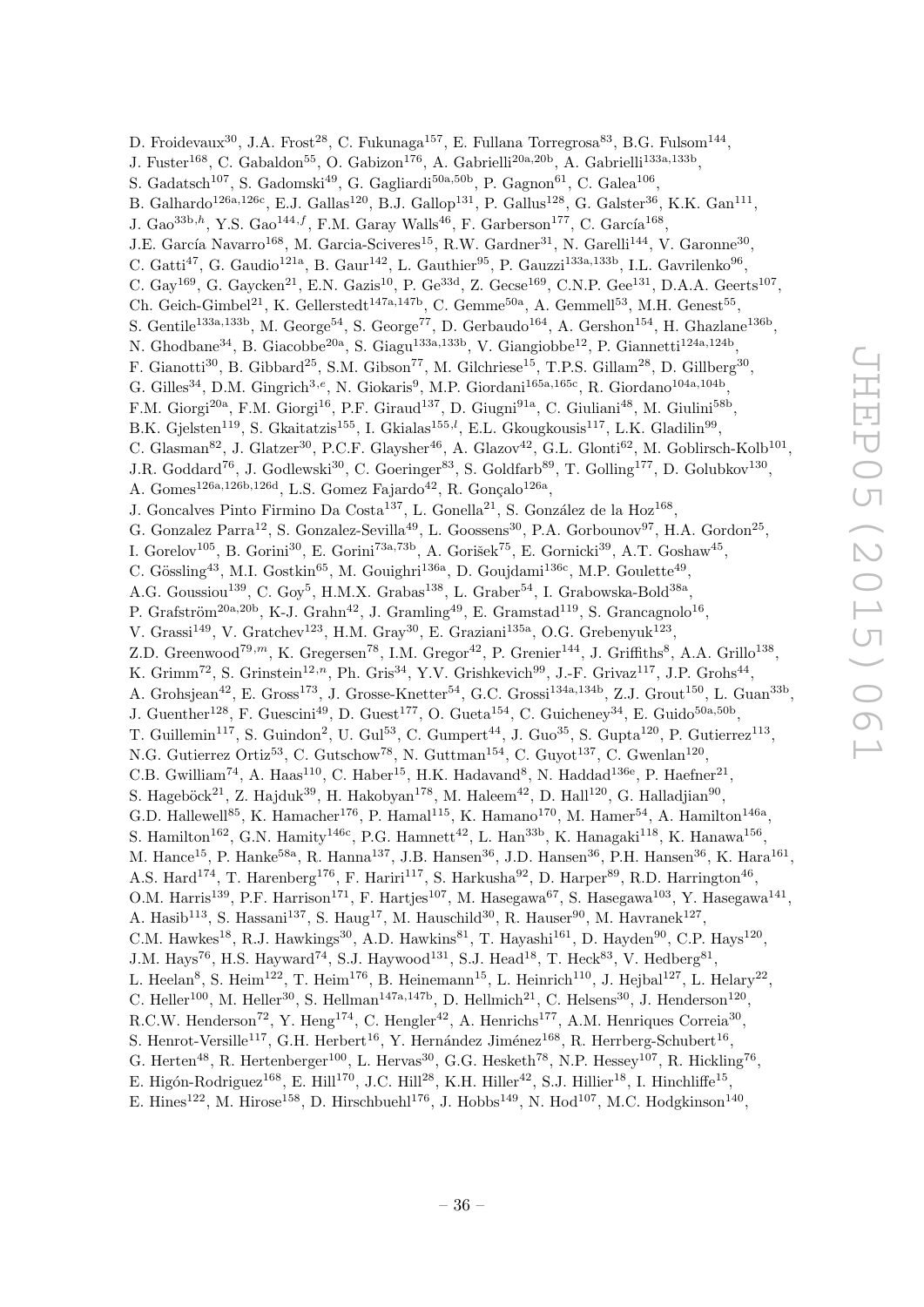P. Hodgson<sup>140</sup>, A. Hoecker<sup>30</sup>, M.R. Hoeferkamp<sup>105</sup>, F. Hoenig<sup>100</sup>, D. Hoffmann<sup>85</sup>, M. Hohlfeld<sup>83</sup>, T.R. Holmes<sup>15</sup>, T.M. Hong<sup>122</sup>, L. Hooft van Huysduynen<sup>110</sup>, W.H. Hopkins<sup>116</sup>, Y. Horii<sup>103</sup>, A.J. Horton<sup>143</sup>, J-Y. Hostachy<sup>55</sup>, S. Hou<sup>152</sup>, A. Hoummada<sup>136a</sup>, J. Howard<sup>120</sup>, J. Howarth<sup>42</sup>, M. Hrabovsky<sup>115</sup>, I. Hristova<sup>16</sup>, J. Hrivnac<sup>117</sup>, T. Hryn'ova<sup>5</sup>, A. Hrynevich<sup>93</sup>, C. Hsu<sup>146c</sup>, P.J. Hsu<sup>83</sup>, S.-C. Hsu<sup>139</sup>, D. Hu<sup>35</sup>, X. Hu<sup>89</sup>, Y. Huang<sup>42</sup>, Z. Hubacek<sup>30</sup>, F. Hubaut<sup>85</sup>, F. Huegging<sup>21</sup>, T.B. Huffman<sup>120</sup>, E.W. Hughes<sup>35</sup>, G. Hughes<sup>72</sup>, M. Huhtinen<sup>30</sup>, T.A. Hülsing<sup>83</sup>, M. Hurwitz<sup>15</sup>, N. Huseynov<sup>65,b</sup>, J. Huston<sup>90</sup>, J. Huth<sup>57</sup>, G. Iacobucci<sup>49</sup>, G. Iakovidis<sup>10</sup>, I. Ibragimov<sup>142</sup>, L. Iconomidou-Fayard<sup>117</sup>, E. Ideal<sup>177</sup>, Z. Idrissi<sup>136e</sup>, P. Iengo<sup>104a</sup>, O. Igonkina<sup>107</sup>, T. Iizawa<sup>172</sup>, Y. Ikegami<sup>66</sup>, K. Ikematsu<sup>142</sup>, M. Ikeno<sup>66</sup>, Y. Ilchenko<sup>31,0</sup>, D. Iliadis<sup>155</sup>, N. Ilic<sup>159</sup>, Y. Inamaru<sup>67</sup>, T. Ince<sup>101</sup>, P. Ioannou<sup>9</sup>, M. Iodice<sup>135a</sup>, K. Iordanidou<sup>9</sup>, V. Ippolito<sup>57</sup>, A. Irles Quiles<sup>168</sup>, C. Isaksson<sup>167</sup>, M. Ishino<sup>68</sup>, M. Ishitsuka<sup>158</sup>, R. Ishmukhametov<sup>111</sup>, C. Issever<sup>120</sup>, S. Istin<sup>19a</sup>, J.M. Iturbe Ponce<sup>84</sup>, R. Iuppa<sup>134a,134b</sup>, J. Ivarsson<sup>81</sup>, W. Iwanski<sup>39</sup>, H. Iwasaki $^{66}$ , J.M. Izen $^{41}$ , V. Izzo $^{104a}$ , B. Jackson $^{122}$ , M. Jackson $^{74}$ , P. Jackson $^1$ , M.R. Jaekel $^{30}$ , V. Jain<sup>2</sup>, K. Jakobs<sup>48</sup>, S. Jakobsen<sup>30</sup>, T. Jakoubek<sup>127</sup>, J. Jakubek<sup>128</sup>, D.O. Jamin<sup>152</sup>, D.K. Jana<sup>79</sup>, E. Jansen<sup>78</sup>, H. Jansen<sup>30</sup>, J. Janssen<sup>21</sup>, M. Janus<sup>171</sup>, G. Jarlskog<sup>81</sup>, N. Javadov<sup>65,b</sup>, T. Javůrek<sup>48</sup>, L. Jeanty<sup>15</sup>, J. Jejelava<sup>51a,p</sup>, G.-Y. Jeng<sup>151</sup>, D. Jennens<sup>88</sup>, P. Jenni<sup>48,q</sup>, J. Jentzsch<sup>43</sup>, C. Jeske<sup>171</sup>, S. Jézéquel<sup>5</sup>, H. Ji<sup>174</sup>, J. Jia<sup>149</sup>, Y. Jiang<sup>33b</sup>, M. Jimenez Belenguer<sup>42</sup>, S. Jin<sup>33a</sup>, A. Jinaru<sup>26a</sup>, O. Jinnouchi<sup>158</sup>, M.D. Joergensen<sup>36</sup>, K.E. Johansson<sup>147a,147b</sup>, P. Johansson<sup>140</sup>, K.A. Johns<sup>7</sup>, K. Jon-And<sup>147a,147b</sup>, G. Jones<sup>171</sup>, R.W.L. Jones<sup>72</sup>, T.J. Jones<sup>74</sup>, J. Jongmanns<sup>58a</sup>, P.M. Jorge<sup>126a,126b</sup>, K.D. Joshi<sup>84</sup>, J. Jovicevic<sup>148</sup>, X. Ju<sup>174</sup>, C.A. Jung<sup>43</sup>, P. Jussel<sup>62</sup>, A. Juste Rozas<sup>12,n</sup>, M. Kaci<sup>168</sup>, A. Kaczmarska<sup>39</sup>, M. Kado<sup>117</sup>, H. Kagan<sup>111</sup>, M. Kagan<sup>144</sup>, E. Kajomovitz<sup>45</sup>, C.W. Kalderon<sup>120</sup>, S. Kama<sup>40</sup>, A. Kamenshchikov<sup>130</sup>, N. Kanaya<sup>156</sup>, M. Kaneda<sup>30</sup>, S. Kaneti<sup>28</sup>, V.A. Kantserov<sup>98</sup>, J. Kanzaki<sup>66</sup>, B. Kaplan<sup>110</sup>, A. Kapliy<sup>31</sup>, D. Kar<sup>53</sup>, K. Karakostas<sup>10</sup>, N. Karastathis<sup>10</sup>, M.J. Kareem<sup>54</sup>, M. Karnevskiy<sup>83</sup>, S.N. Karpov<sup>65</sup>, Z.M. Karpova<sup>65</sup>, K. Karthik<sup>110</sup>, V. Kartvelishvili<sup>72</sup>, A.N. Karyukhin<sup>130</sup>, L. Kashif<sup>174</sup>, G. Kasieczka<sup>58b</sup>, R.D. Kass<sup>111</sup>, A. Kastanas<sup>14</sup>, Y. Kataoka<sup>156</sup>, A. Katre<sup>49</sup>, J. Katzy<sup>42</sup>, V. Kaushik<sup>7</sup>, K. Kawagoe<sup>70</sup>, T. Kawamoto<sup>156</sup>, G. Kawamura<sup>54</sup>, S. Kazama<sup>156</sup>, V.F. Kazanin<sup>109</sup>, M.Y. Kazarinov $^{65}$ , R. Keeler<sup>170</sup>, R. Kehoe<sup>40</sup>, M. Keil<sup>54</sup>, J.S. Keller<sup>42</sup>, J.J. Kempster<sup>77</sup>, H. Keoshkerian<sup>5</sup>, O. Kepka<sup>127</sup>, B.P. Kerševan<sup>75</sup>, S. Kersten<sup>176</sup>, K. Kessoku<sup>156</sup>, J. Keung<sup>159</sup>, R.A. Keyes<sup>87</sup>, F. Khalil-zada<sup>11</sup>, H. Khandanyan<sup>147a,147b</sup>, A. Khanov<sup>114</sup>, A. Kharlamov<sup>109</sup>, A. Khodinov<sup>98</sup>, A. Khomich<sup>58a</sup>, T.J. Khoo<sup>28</sup>, G. Khoriauli<sup>21</sup>, V. Khovanskiy<sup>97</sup>, E. Khramov<sup>65</sup>, J. Khubua<sup>51b</sup>, H.Y. Kim<sup>8</sup>, H. Kim<sup>147a,147b</sup>, S.H. Kim<sup>161</sup>, N. Kimura<sup>172</sup>, O. Kind<sup>16</sup>, B.T. King<sup>74</sup>, M. King<sup>168</sup>, R.S.B. King<sup>120</sup>, S.B. King<sup>169</sup>, J. Kirk<sup>131</sup>, A.E. Kiryunin<sup>101</sup>, T. Kishimoto<sup>67</sup>, D. Kisielewska<sup>38a</sup>, F. Kiss<sup>48</sup>, K. Kiuchi<sup>161</sup>, E. Kladiva<sup>145b</sup>, M. Klein<sup>74</sup>, U. Klein<sup>74</sup>, K. Kleinknecht<sup>83</sup>, P. Klimek<sup>147a,147b</sup>, A. Klimentov<sup>25</sup>, R. Klingenberg<sup>43</sup>, J.A. Klinger<sup>84</sup>, T. Klioutchnikova<sup>30</sup>, P.F. Klok<sup>106</sup>, E.-E. Kluge<sup>58a</sup>, P. Kluit<sup>107</sup>, S. Kluth<sup>101</sup>, E. Kneringer<sup>62</sup>, E.B.F.G. Knoops<sup>85</sup>, A. Knue<sup>53</sup>, D. Kobayashi<sup>158</sup>, T. Kobayashi<sup>156</sup>, M. Kobel<sup>44</sup>, M. Kocian<sup>144</sup>, P. Kodys<sup>129</sup>, T. Koffas<sup>29</sup>, E. Koffeman<sup>107</sup>, L.A. Kogan<sup>120</sup>, S. Kohlmann<sup>176</sup>, Z. Kohout<sup>128</sup>, T. Kohriki $^{66}$ , T. Koi $^{144}$ , H. Kolanoski $^{16}$ , I. Koletsou<sup>5</sup>, J. Koll<sup>90</sup>, A.A. Komar<sup>96,\*</sup>, Y. Komori $^{156}$ , T. Kondo<sup>66</sup>, N. Kondrashova<sup>42</sup>, K. Köneke<sup>48</sup>, A.C. König<sup>106</sup>, S. König<sup>83</sup>, T. Kono<sup>66,r</sup>, R. Konoplich<sup>110,s</sup>, N. Konstantinidis<sup>78</sup>, R. Kopeliansky<sup>153</sup>, S. Koperny<sup>38a</sup>, L. Köpke<sup>83</sup>, A.K. Kopp<sup>48</sup>, K. Korcyl<sup>39</sup>, K. Kordas<sup>155</sup>, A. Korn<sup>78</sup>, A.A. Korol<sup>109,c</sup>, I. Korolkov<sup>12</sup>, E.V. Korolkova<sup>140</sup>, V.A. Korotkov<sup>130</sup>, O. Kortner<sup>101</sup>, S. Kortner<sup>101</sup>, V.V. Kostyukhin<sup>21</sup>, V.M. Kotov<sup>65</sup>, A. Kotwal<sup>45</sup>, A. Kourkoumeli-Charalampidi<sup>155</sup>, C. Kourkoumelis<sup>9</sup>, V. Kouskoura<sup>25</sup>, A. Koutsman<sup>160a</sup>, R. Kowalewski<sup>170</sup>, T.Z. Kowalski<sup>38a</sup>, W. Kozanecki<sup>137</sup>, A.S. Kozhin<sup>130</sup>, V.A. Kramarenko<sup>99</sup>, G. Kramberger<sup>75</sup>, D. Krasnopevtsev<sup>98</sup>, M.W. Krasny<sup>80</sup>, A. Krasznahorkay<sup>30</sup>, J.K. Kraus<sup>21</sup>, A. Kravchenko<sup>25</sup>, S. Kreiss<sup>110</sup>, M. Kretz<sup>58c</sup>, J. Kretzschmar<sup>74</sup>,

K. Kreutzfeldt<sup>52</sup>, P. Krieger<sup>159</sup>, K. Kroeninger<sup>54</sup>, H. Kroha<sup>101</sup>, J. Kroll<sup>122</sup>, J. Kroseberg<sup>21</sup>,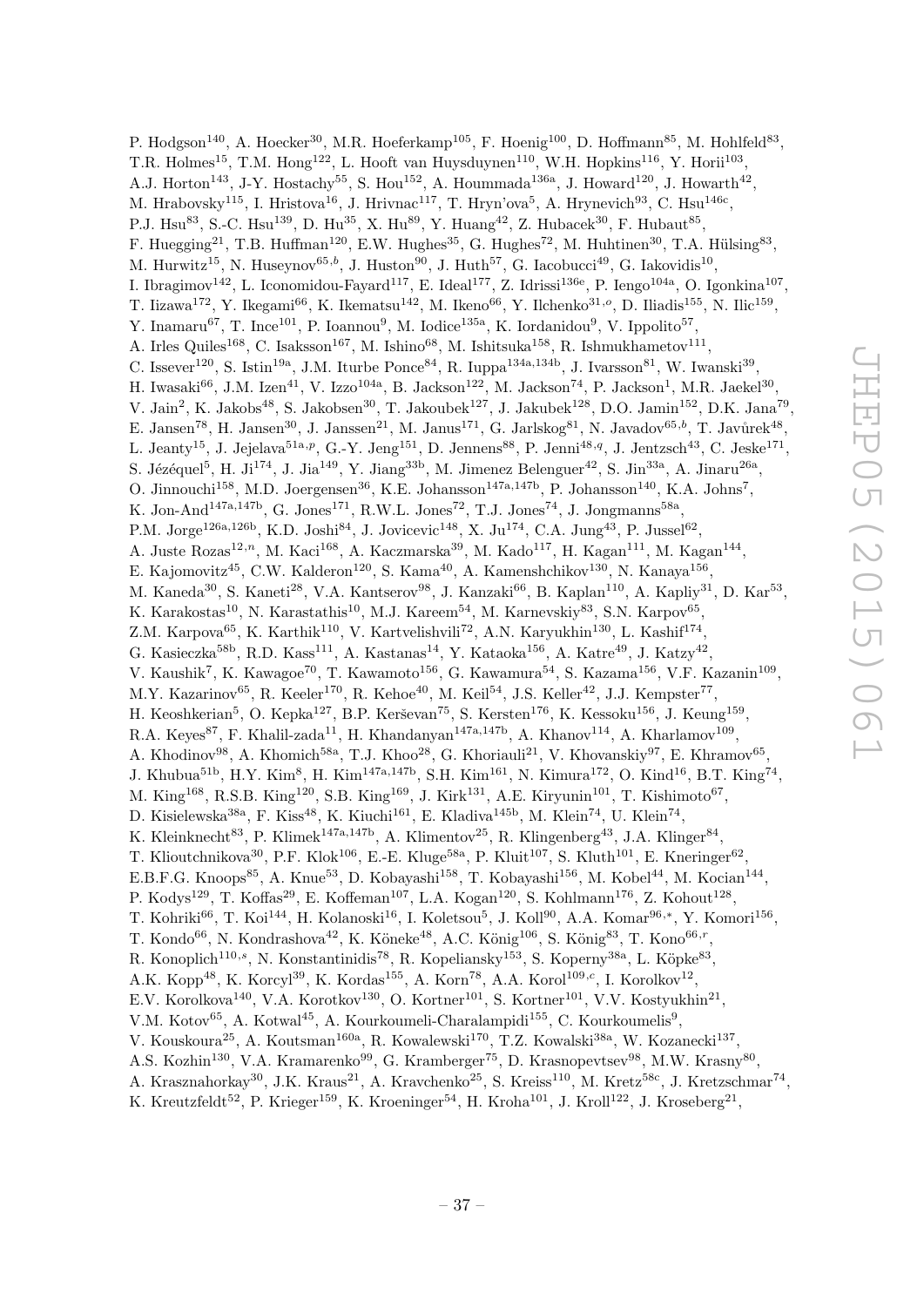J. Krstic<sup>13a</sup>, U. Kruchonak<sup>65</sup>, H. Krüger<sup>21</sup>, T. Kruker<sup>17</sup>, N. Krumnack<sup>64</sup>, Z.V. Krumshteyn<sup>65</sup>, A. Kruse<sup>174</sup>, M.C. Kruse<sup>45</sup>, M. Kruskal<sup>22</sup>, T. Kubota<sup>88</sup>, H. Kucuk<sup>78</sup>, S. Kuday<sup>4c</sup>, S. Kuehn<sup>48</sup>, A. Kugel<sup>58c</sup>, A. Kuhl<sup>138</sup>, T. Kuhl<sup>42</sup>, V. Kukhtin<sup>65</sup>, Y. Kulchitsky<sup>92</sup>, S. Kuleshov<sup>32b</sup>, M. Kuna<sup>133a,133b</sup>, T. Kunigo<sup>68</sup>, A. Kupco<sup>127</sup>, H. Kurashige<sup>67</sup>, Y.A. Kurochkin<sup>92</sup>, R. Kurumida<sup>67</sup>, V. Kus<sup>127</sup>, E.S. Kuwertz<sup>148</sup>, M. Kuze<sup>158</sup>, J. Kvita<sup>115</sup>, D. Kyriazopoulos<sup>140</sup>, A. La Rosa<sup>49</sup>, L. La Rotonda<sup>37a,37b</sup>, C. Lacasta<sup>168</sup>, F. Lacava<sup>133a,133b</sup>, J. Lacey<sup>29</sup>, H. Lacker<sup>16</sup>, D. Lacour<sup>80</sup>, V.R. Lacuesta<sup>168</sup>, E. Ladygin<sup>65</sup>, R. Lafaye<sup>5</sup>, B. Laforge<sup>80</sup>, T. Lagouri<sup>177</sup>, S. Lai<sup>48</sup>, H. Laier<sup>58a</sup>, L. Lambourne<sup>78</sup>, S. Lammers<sup>61</sup>, C.L. Lampen<sup>7</sup>, W. Lampl<sup>7</sup>, E. Lançon<sup>137</sup>, U. Landgraf<sup>48</sup>, M.P.J. Landon<sup>76</sup>, V.S. Lang<sup>58a</sup>, A.J. Lankford<sup>164</sup>, F. Lanni<sup>25</sup>, K. Lantzsch<sup>30</sup>, S. Laplace<sup>80</sup>, C. Lapoire<sup>21</sup>, J.F. Laporte<sup>137</sup>, T. Lari<sup>91a</sup>, F. Lasagni Manghi<sup>20a,20b</sup>, M. Lassnig<sup>30</sup>, P. Laurelli<sup>47</sup>, W. Lavrijsen<sup>15</sup>, A.T. Law<sup>138</sup>, P. Laycock<sup>74</sup>, O. Le Dortz<sup>80</sup>, E. Le Guirriec<sup>85</sup>, E. Le Menedeu<sup>12</sup>, T. LeCompte<sup>6</sup>, F. Ledroit-Guillon<sup>55</sup>, C.A. Lee<sup>146b</sup>, H. Lee<sup>107</sup>, S.C. Lee<sup>152</sup>, L. Lee<sup>1</sup>, G. Lefebvre<sup>80</sup>, M. Lefebvre<sup>170</sup>, F. Legger<sup>100</sup>, C. Leggett<sup>15</sup>, A. Lehan<sup>74</sup>, G. Lehmann Miotto<sup>30</sup>, X. Lei<sup>7</sup>, W.A. Leight<sup>29</sup>, A. Leisos<sup>155</sup>, A.G. Leister<sup>177</sup>, M.A.L. Leite<sup>24d</sup>, R. Leitner<sup>129</sup>, D. Lellouch<sup>173</sup>, B. Lemmer<sup>54</sup>, K.J.C. Leney<sup>78</sup>, T. Lenz<sup>21</sup>, G. Lenzen<sup>176</sup>, B. Lenzi<sup>30</sup>, R. Leone<sup>7</sup>, S. Leone<sup>124a,124b</sup>, C. Leonidopoulos<sup>46</sup>, S. Leontsinis<sup>10</sup>, C. Leroy<sup>95</sup>, C.G. Lester<sup>28</sup>, C.M. Lester<sup>122</sup>, M. Levchenko<sup>123</sup>, J. Levêque<sup>5</sup>, D. Levin<sup>89</sup>, L.J. Levinson<sup>173</sup>, M. Levy<sup>18</sup>, A. Lewis<sup>120</sup>, G.H. Lewis<sup>110</sup>, A.M. Leyko<sup>21</sup>, M. Leyton<sup>41</sup>, B. Li<sup>33b,t</sup>, B. Li<sup>85</sup>, H. Li<sup>149</sup>, H.L. Li<sup>31</sup>, L. Li<sup>45</sup>, L. Li<sup>33e</sup>, S. Li<sup>45</sup>, Y. Li<sup>33c,u</sup>, Z. Liang<sup>138</sup>, H. Liao<sup>34</sup>, B. Liberti<sup>134a</sup>, P. Lichard<sup>30</sup>, K. Lie<sup>166</sup>, J. Liebal<sup>21</sup>, W. Liebig<sup>14</sup>, C. Limbach<sup>21</sup>, A. Limosani<sup>151</sup>, S.C. Lin<sup>152,*v*</sup>, T.H. Lin<sup>83</sup>, F. Linde<sup>107</sup>, B.E. Lindquist<sup>149</sup>, J.T. Linnemann<sup>90</sup>, E. Lipeles<sup>122</sup>, A. Lipniacka<sup>14</sup>, M. Lisovyi<sup>42</sup>, T.M. Liss<sup>166</sup>, D. Lissauer<sup>25</sup>, A. Lister<sup>169</sup>, A.M. Litke<sup>138</sup>, B. Liu<sup>152</sup>, D. Liu<sup>152</sup>, J.B. Liu<sup>33b</sup>, K. Liu<sup>33b,w</sup>, L. Liu<sup>89</sup>, M. Liu<sup>45</sup>, M. Liu<sup>33b</sup>, Y. Liu<sup>33b</sup>, M. Livan<sup>121a,121b</sup>, A. Lleres<sup>55</sup>, J. Llorente Merino<sup>82</sup>, S.L. Lloyd<sup>76</sup>, F. Lo Sterzo<sup>152</sup>, E. Lobodzinska<sup>42</sup>, P. Loch<sup>7</sup>, W.S. Lockman<sup>138</sup>, F.K. Loebinger<sup>84</sup>, A.E. Loevschall-Jensen<sup>36</sup>, A. Loginov<sup>177</sup>, T. Lohse<sup>16</sup>, K. Lohwasser<sup>42</sup>, M. Lokajicek<sup>127</sup>, V.P. Lombardo<sup>5</sup>, B.A. Long<sup>22</sup>, J.D. Long<sup>89</sup>, R.E. Long<sup>72</sup>, L. Lopes<sup>126a</sup>, D. Lopez Mateos<sup>57</sup>, B. Lopez Paredes<sup>140</sup>, I. Lopez Paz<sup>12</sup>, J. Lorenz<sup>100</sup>, N. Lorenzo Martinez<sup>61</sup>, M. Losada<sup>163</sup>, P. Loscutoff<sup>15</sup>, X. Lou<sup>41</sup>, A. Lounis<sup>117</sup>, J. Love<sup>6</sup>, P.A. Love<sup>72</sup>, A.J. Lowe<sup>144,f</sup>, F. Lu<sup>33a</sup>, N. Lu<sup>89</sup>, H.J. Lubatti<sup>139</sup>, C. Luci<sup>133a,133b</sup>, A. Lucotte<sup>55</sup>, F. Luehring<sup>61</sup>, W. Lukas<sup>62</sup>, L. Luminari<sup>133a</sup>, O. Lundberg<sup>147a,147b</sup>, B. Lund-Jensen<sup>148</sup>, M. Lungwitz<sup>83</sup>, D. Lynn<sup>25</sup>, R. Lysak<sup>127</sup>, E. Lytken<sup>81</sup>, H. Ma<sup>25</sup>, L.L. Ma<sup>33d</sup>, G. Maccarrone<sup>47</sup>, A. Macchiolo<sup>101</sup>, J. Machado Miguens<sup>126a,126b</sup>, D. Macina<sup>30</sup>, D. Madaffari<sup>85</sup>, R. Madar<sup>48</sup>, H.J. Maddocks<sup>72</sup>, W.F. Mader<sup>44</sup>, A. Madsen<sup>167</sup>, M. Maeno<sup>8</sup>, T. Maeno<sup>25</sup>, A. Maevskiy<sup>99</sup>, E. Magradze<sup>54</sup>, K. Mahboubi<sup>48</sup>, J. Mahlstedt<sup>107</sup>, S. Mahmoud<sup>74</sup>, C. Maiani<sup>137</sup>, C. Maidantchik<sup>24a</sup>, A.A. Maier<sup>101</sup>, A. Maio<sup>126a,126b,126d</sup>, S. Majewski $^{116}$ , Y. Makida $^{66}$ , N. Makovec $^{117}$ , P. Mal $^{137,x}$ , B. Malaescu $^{80}$ , Pa. Malecki $^{39}$ , V.P. Maleev<sup>123</sup>, F. Malek<sup>55</sup>, U. Mallik<sup>63</sup>, D. Malon<sup>6</sup>, C. Malone<sup>144</sup>, S. Maltezos<sup>10</sup>, V.M. Malyshev<sup>109</sup>, S. Malyukov<sup>30</sup>, J. Mamuzic<sup>13b</sup>, B. Mandelli<sup>30</sup>, L. Mandelli<sup>91a</sup>, I. Mandić<sup>75</sup>, R. Mandrysch<sup>63</sup>, J. Maneira<sup>126a,126b</sup>, A. Manfredini<sup>101</sup>, L. Manhaes de Andrade Filho<sup>24b</sup>, J.A. Manjarres Ramos<sup>160b</sup>, A. Mann<sup>100</sup>, P.M. Manning<sup>138</sup>, A. Manousakis-Katsikakis<sup>9</sup>, B. Mansoulie<sup>137</sup>, R. Mantifel<sup>87</sup>, L. Mapelli<sup>30</sup>, L. March<sup>146c</sup>, J.F. Marchand<sup>29</sup>, G. Marchiori<sup>80</sup>, M. Marcisovsky<sup>127</sup>, C.P. Marino<sup>170</sup>, M. Marjanovic<sup>13a</sup>, F. Marroquim<sup>24a</sup>, S.P. Marsden<sup>84</sup>, Z. Marshall<sup>15</sup>, L.F. Marti<sup>17</sup>, S. Marti-Garcia<sup>168</sup>, B. Martin<sup>30</sup>, B. Martin<sup>90</sup>, T.A. Martin<sup>171</sup>, V.J. Martin<sup>46</sup>, B. Martin dit Latour<sup>14</sup>, H. Martinez<sup>137</sup>, M. Martinez<sup>12,n</sup>, S. Martin-Haugh<sup>131</sup>, A.C. Martyniuk<sup>78</sup>, M. Marx<sup>139</sup>, F. Marzano<sup>133a</sup>, A. Marzin<sup>30</sup>, L. Masetti<sup>83</sup>, T. Mashimo<sup>156</sup>, R. Mashinistov<sup>96</sup>, J. Masik<sup>84</sup>, A.L. Maslennikov<sup>109,*c*</sup>, I. Massa<sup>20a,20b</sup>, L. Massa<sup>20a,20b</sup>, N. Massol<sup>5</sup>, P. Mastrandrea<sup>149</sup>, A. Mastroberardino<sup>37a,37b</sup>, T. Masubuchi<sup>156</sup>, P. Mättig<sup>176</sup>, J. Mattmann<sup>83</sup>, J. Maurer<sup>26a</sup>, S.J. Maxfield<sup>74</sup>, D.A. Maximov<sup>109,c</sup>, R. Mazini<sup>152</sup>, L. Mazzaferro<sup>134a,134b</sup>,

G. Mc Goldrick<sup>159</sup>, S.P. Mc Kee<sup>89</sup>, A. McCarn<sup>89</sup>, R.L. McCarthy<sup>149</sup>, T.G. McCarthy<sup>29</sup>,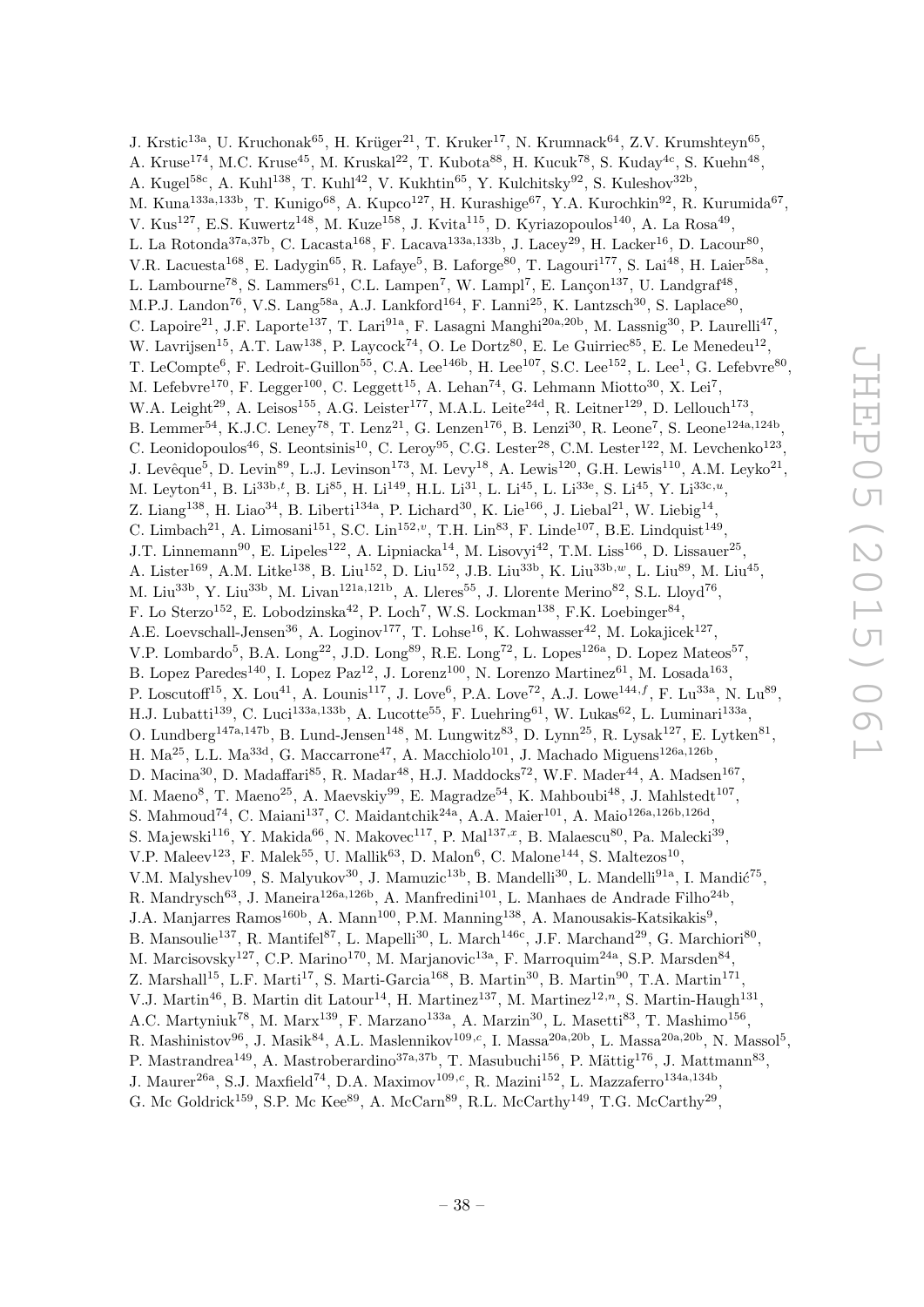N.A. McCubbin<sup>131</sup>, K.W. McFarlane<sup>56,\*</sup>, J.A. Mcfayden<sup>78</sup>, G. Mchedlidze<sup>54</sup>, S.J. McMahon<sup>131</sup>, R.A. McPherson<sup>170,j</sup>, J. Mechnich<sup>107</sup>, M. Medinnis<sup>42</sup>, S. Meehan<sup>31</sup>, S. Mehlhase<sup>100</sup>, A. Mehta<sup>74</sup>, K. Meier $^{58a}$ , C. Meineck $^{100}$ , B. Meirose $^{41}$ , C. Melachrinos $^{31}$ , B.R. Mellado Garcia $^{146c}$ , F. Meloni<sup>17</sup>, A. Mengarelli<sup>20a, 20b</sup>, S. Menke<sup>101</sup>, E. Meoni<sup>162</sup>, K.M. Mercurio<sup>57</sup>, S. Mergelmeyer<sup>21</sup>, N. Meric<sup>137</sup>, P. Mermod<sup>49</sup>, L. Merola<sup>104a,104b</sup>, C. Meroni<sup>91a</sup>, F.S. Merritt<sup>31</sup>, H. Merritt<sup>111</sup>, A. Messina<sup>30, y</sup>, J. Metcalfe<sup>25</sup>, A.S. Mete<sup>164</sup>, C. Meyer<sup>83</sup>, C. Meyer<sup>122</sup>, J-P. Meyer<sup>137</sup>, J. Meyer<sup>30</sup>, R.P. Middleton<sup>131</sup>, S. Migas<sup>74</sup>, S. Miglioranzi<sup>165a,165c</sup>, L. Mijović<sup>21</sup>, G. Mikenberg<sup>173</sup>, M. Mikestikova<sup>127</sup>, M. Mikuž<sup>75</sup>, A. Milic<sup>30</sup>, D.W. Miller<sup>31</sup>, C. Mills<sup>46</sup>, A. Milov<sup>173</sup>, D.A. Milstead<sup>147a,147b</sup>, A.A. Minaenko<sup>130</sup>, Y. Minami<sup>156</sup>, I.A. Minashvili<sup>65</sup>, A.I. Mincer<sup>110</sup>, B. Mindur<sup>38a</sup>, M. Mineev<sup>65</sup>, Y. Ming<sup>174</sup>, L.M. Mir<sup>12</sup>, G. Mirabelli<sup>133a</sup>, T. Mitani<sup>172</sup>, J. Mitrevski $^{100}$ , V.A. Mitsou $^{168}$ , A. Miucci $^{49}$ , P.S. Miyagawa $^{140}$ , J.U. Mjörnmark $^{81}$ , T. Moa<sup>147a,147b</sup>, K. Mochizuki<sup>85</sup>, S. Mohapatra<sup>35</sup>, W. Mohr<sup>48</sup>, S. Molander<sup>147a,147b</sup>, R. Moles-Valls<sup>168</sup>, K. Mönig<sup>42</sup>, C. Monini<sup>55</sup>, J. Monk<sup>36</sup>, E. Monnier<sup>85</sup>, J. Montejo Berlingen<sup>12</sup>, F. Monticelli<sup>71</sup>, S. Monzani<sup>133a,133b</sup>, R.W. Moore<sup>3</sup>, N. Morange<sup>63</sup>, D. Moreno<sup>163</sup>, M. Moreno Llácer<sup>54</sup>, P. Morettini<sup>50a</sup>, M. Morgenstern<sup>44</sup>, M. Morii<sup>57</sup>, V. Morisbak<sup>119</sup>, S. Moritz<sup>83</sup>, A.K. Morley<sup>148</sup>, G. Mornacchi<sup>30</sup>, J.D. Morris<sup>76</sup>, A. Morton<sup>42</sup>, L. Morvaj<sup>103</sup>, H.G. Moser<sup>101</sup>, M. Mosidze<sup>51b</sup>, J. Moss<sup>111</sup>, K. Motohashi<sup>158</sup>, R. Mount<sup>144</sup>, E. Mountricha<sup>25</sup>, S.V. Mouraviev<sup>96,\*</sup>, E.J.W. Moyse<sup>86</sup>, S. Muanza<sup>85</sup>, R.D. Mudd<sup>18</sup>, F. Mueller<sup>58a</sup>, J. Mueller<sup>125</sup>, K. Mueller<sup>21</sup>, T. Mueller<sup>28</sup>, T. Mueller<sup>83</sup>, D. Muenstermann<sup>49</sup>, Y. Munwes<sup>154</sup>, J.A. Murillo Quijada<sup>18</sup>, W.J. Murray<sup>171,131</sup>, H. Musheghyan<sup>54</sup>, E. Musto<sup>153</sup>, A.G. Myagkov<sup>130,z</sup>, M. Myska<sup>128</sup>, O. Nackenhorst $^{54}$ , J. Nadal $^{54}$ , K. Nagai $^{120}$ , R. Nagai $^{158}$ , Y. Nagai $^{85}$ , K. Nagano $^{66}$ , A. Nagarkar $^{111}$ , Y. Nagasaka $^{59}$ , K. Nagata $^{161}$ , M. Nagel $^{101}$ , A.M. Nairz $^{30}$ , Y. Nakahama $^{30}$ , K. Nakamura $^{66}$ , T. Nakamura<sup>156</sup>, I. Nakano<sup>112</sup>, H. Namasivayam<sup>41</sup>, G. Nanava<sup>21</sup>, R.F. Naranjo Garcia<sup>42</sup>, R. Narayan<sup>58b</sup>, T. Nattermann<sup>21</sup>, T. Naumann<sup>42</sup>, G. Navarro<sup>163</sup>, R. Nayyar<sup>7</sup>, H.A. Neal<sup>89</sup>, P.Yu. Nechaeva<sup>96</sup>, T.J. Neep<sup>84</sup>, P.D. Nef<sup>144</sup>, A. Negri<sup>121a,121b</sup>, G. Negri<sup>30</sup>, M. Negrini<sup>20a</sup>, S. Nektarijevic<sup>49</sup>, C. Nellist<sup>117</sup>, A. Nelson<sup>164</sup>, T.K. Nelson<sup>144</sup>, S. Nemecek<sup>127</sup>, P. Nemethy<sup>110</sup>, A.A. Nepomuceno<sup>24a</sup>, M. Nessi<sup>30,aa</sup>, M.S. Neubauer<sup>166</sup>, M. Neumann<sup>176</sup>, R.M. Neves<sup>110</sup>, P. Nevski $^{25}$ , P.R. Newman<sup>18</sup>, D.H. Nguyen $^6$ , R.B. Nickerson<sup>120</sup>, R. Nicolaidou<sup>137</sup>, B. Nicquevert<sup>30</sup>, J. Nielsen<sup>138</sup>, N. Nikiforou<sup>35</sup>, A. Nikiforov<sup>16</sup>, V. Nikolaenko<sup>130,z</sup>, I. Nikolic-Audit<sup>80</sup>, K. Nikolics<sup>49</sup>, K. Nikolopoulos<sup>18</sup>, P. Nilsson<sup>25</sup>, Y. Ninomiya<sup>156</sup>, A. Nisati<sup>133a</sup>, R. Nisius<sup>101</sup>, T. Nobe<sup>158</sup>, L. Nodulman<sup>6</sup>, M. Nomachi<sup>118</sup>, I. Nomidis<sup>29</sup>, S. Norberg<sup>113</sup>, M. Nordberg<sup>30</sup>, O. Novgorodova<sup>44</sup>, S. Nowak<sup>101</sup>, M. Nozaki<sup>66</sup>, L. Nozka<sup>115</sup>, K. Ntekas<sup>10</sup>, G. Nunes Hanninger<sup>88</sup>, T. Nunnemann<sup>100</sup>, E. Nurse<sup>78</sup>, F. Nuti<sup>88</sup>, B.J. O'Brien<sup>46</sup>, F. O'grady<sup>7</sup>, D.C. O'Neil<sup>143</sup>, V. O'Shea<sup>53</sup>, F.G. Oakham<sup>29,e</sup>, H. Oberlack<sup>101</sup>, T. Obermann<sup>21</sup>, J. Ocariz<sup>80</sup>, A. Ochi<sup>67</sup>, M.I. Ochoa<sup>78</sup>, S. Oda<sup>70</sup>, S. Odaka<sup>66</sup>, H. Ogren<sup>61</sup>, A. Oh<sup>84</sup>, S.H. Oh<sup>45</sup>, C.C. Ohm<sup>15</sup>, H. Ohman<sup>167</sup>, H. Oide<sup>30</sup>, W. Okamura<sup>118</sup>, H. Okawa<sup>161</sup>, Y. Okumura<sup>31</sup>, T. Okuyama<sup>156</sup>, A. Olariu<sup>26a</sup>, A.G. Olchevski<sup>65</sup>, S.A. Olivares Pino<sup>46</sup>, D. Oliveira Damazio<sup>25</sup>, E. Oliver Garcia<sup>168</sup>, A. Olszewski<sup>39</sup>, J. Olszowska<sup>39</sup>, A. Onofre<sup>126a, 126e</sup>, P.U.E. Onyisi<sup>31,o</sup>, C.J. Oram<sup>160a</sup>, M.J. Oreglia<sup>31</sup>, Y. Oren<sup>154</sup>, D. Orestano<sup>135a,135b</sup>, N. Orlando<sup>73a,73b</sup>, C. Oropeza Barrera<sup>53</sup>, R.S. Orr<sup>159</sup>, B. Osculati<sup>50a,50b</sup>, R. Ospanov<sup>122</sup>, G. Otero y Garzon<sup>27</sup>, H. Otono<sup>70</sup>, M. Ouchrif<sup>136d</sup>, E.A. Ouellette<sup>170</sup>, F. Ould-Saada<sup>119</sup>, A. Ouraou<sup>137</sup>, K.P. Oussoren<sup>107</sup>, Q. Ouyang<sup>33a</sup>, A. Ovcharova<sup>15</sup>, M. Owen<sup>84</sup>, V.E. Ozcan<sup>19a</sup>, N. Ozturk<sup>8</sup>, K. Pachal<sup>120</sup>, A. Pacheco Pages<sup>12</sup>, C. Padilla Aranda<sup>12</sup>, M. Pagáčová $^{48}$ , S. Pagan Griso<sup>15</sup>, E. Paganis<sup>140</sup>, C. Pahl<sup>101</sup>, F. Paige<sup>25</sup>, P. Pais<sup>86</sup>, K. Pajchel<sup>119</sup>, G. Palacino<sup>160b</sup>, S. Palestini<sup>30</sup>, M. Palka<sup>38b</sup>, D. Pallin<sup>34</sup>, A. Palma<sup>126a,126b</sup>, J.D. Palmer<sup>18</sup>, Y.B. Pan<sup>174</sup>, E. Panagiotopoulou<sup>10</sup>, J.G. Panduro Vazquez<sup>77</sup>, P. Pani<sup>107</sup>, N. Panikashvili<sup>89</sup>, S. Panitkin<sup>25</sup>, D. Pantea<sup>26a</sup>, L. Paolozzi<sup>134a, 134b</sup>, Th.D. Papadopoulou<sup>10</sup>, K. Papageorgiou<sup>155,*l*</sup>, A. Paramonov<sup>6</sup>, D. Paredes Hernandez<sup>155</sup>, M.A. Parker<sup>28</sup>, F. Parodi<sup>50a,50b</sup>, J.A. Parsons<sup>35</sup>,

U. Parzefall<sup>48</sup>, E. Pasqualucci<sup>133a</sup>, S. Passaggio<sup>50a</sup>, A. Passeri<sup>135a</sup>, F. Pastore<sup>135a,135b,\*</sup>,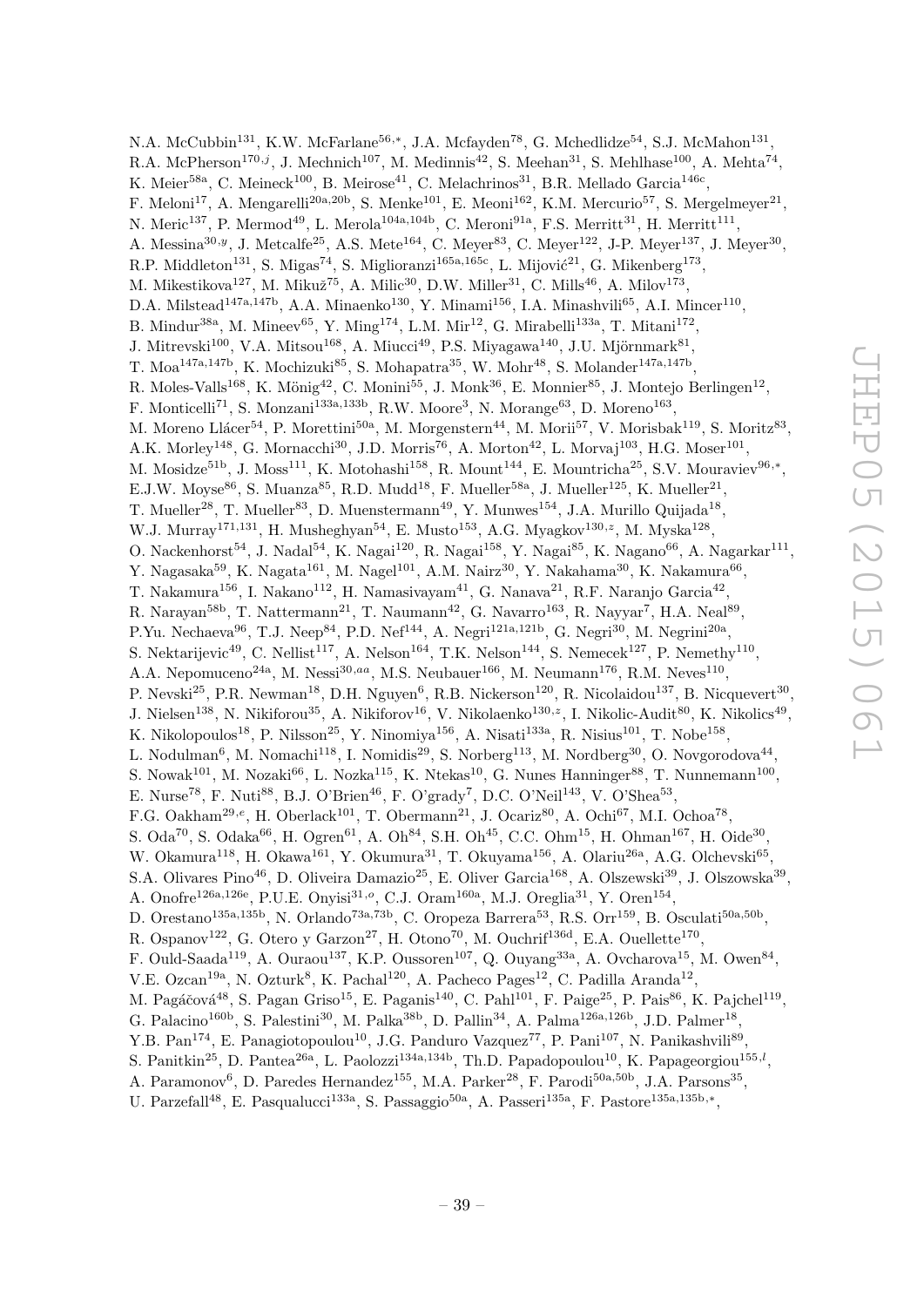Fr. Pastore<sup>77</sup>, G. Pásztor<sup>29</sup>, S. Pataraia<sup>176</sup>, N.D. Patel<sup>151</sup>, J.R. Pater<sup>84</sup>, S. Patricelli<sup>104a,104b</sup>, T. Pauly<sup>30</sup>, J. Pearce<sup>170</sup>, L.E. Pedersen<sup>36</sup>, M. Pedersen<sup>119</sup>, S. Pedraza Lopez<sup>168</sup>, R. Pedro<sup>126a,126b</sup>, S.V. Peleganchuk<sup>109</sup>, D. Pelikan<sup>167</sup>, H. Peng<sup>33b</sup>, B. Penning<sup>31</sup>, J. Penwell<sup>61</sup>, D.V. Perepelitsa<sup>25</sup>, E. Perez Codina<sup>160a</sup>, M.T. Pérez García-Estañ<sup>168</sup>, L. Perini<sup>91a,91b</sup>, H. Pernegger<sup>30</sup>, S. Perrella<sup>104a,104b</sup>, R. Perrino<sup>73a</sup>, R. Peschke<sup>42</sup>, V.D. Peshekhonov<sup>65</sup>, K. Peters<sup>30</sup>, R.F.Y. Peters<sup>84</sup>, B.A. Petersen<sup>30</sup>, T.C. Petersen<sup>36</sup>, E. Petit<sup>42</sup>, A. Petridis<sup>147a,147b</sup>, C. Petridou<sup>155</sup>, E. Petrolo<sup>133a</sup>, F. Petrucci<sup>135a,135b</sup>, N.E. Pettersson<sup>158</sup>, R. Pezoa<sup>32b</sup>, P.W. Phillips<sup>131</sup>, G. Piacquadio<sup>144</sup>, E. Pianori<sup>171</sup>, A. Picazio<sup>49</sup>, E. Piccaro<sup>76</sup>, M. Piccinini<sup>20a,20b</sup>, R. Piegaia<sup>27</sup>, D.T. Pignotti<sup>111</sup>, J.E. Pilcher<sup>31</sup>, A.D. Pilkington<sup>78</sup>, J. Pina<sup>126a,126b,126d</sup>, M. Pinamonti<sup>165a,165c,ab</sup>, A. Pinder<sup>120</sup>, J.L. Pinfold<sup>3</sup>, A. Pingel<sup>36</sup>, B. Pinto<sup>126a</sup>, S. Pires<sup>80</sup>, M. Pitt<sup>173</sup>, C. Pizio<sup>91a,91b</sup>, L. Plazak<sup>145a</sup>, M.-A. Pleier<sup>25</sup>, V. Pleskot<sup>129</sup>, E. Plotnikova<sup>65</sup>, P. Plucinski<sup>147a,147b</sup>, D. Pluth<sup>64</sup>, S. Poddar<sup>58a</sup>, F. Podlyski<sup>34</sup>, R. Poettgen<sup>83</sup>, L. Poggioli<sup>117</sup>, D. Pohl<sup>21</sup>, M. Pohl<sup>49</sup>, G. Polesello<sup>121a</sup>, A. Policicchio<sup>37a,37b</sup>, R. Polifka<sup>159</sup>, A. Polini<sup>20a</sup>, C.S. Pollard<sup>45</sup>, V. Polychronakos<sup>25</sup>, K. Pommès<sup>30</sup>, L. Pontecorvo<sup>133a</sup>, B.G. Pope<sup>90</sup>, G.A. Popeneciu<sup>26b</sup>, D.S. Popovic<sup>13a</sup>, A. Poppleton<sup>30</sup>, X. Portell Bueso<sup>12</sup>, S. Pospisil<sup>128</sup>, K. Potamianos<sup>15</sup>, I.N. Potrap<sup>65</sup>, C.J. Potter<sup>150</sup>, C.T. Potter<sup>116</sup>, G. Poulard<sup>30</sup>, J. Poveda<sup>61</sup>, V. Pozdnyakov<sup>65</sup>, P. Pralavorio<sup>85</sup>, A. Pranko<sup>15</sup>, S. Prasad<sup>30</sup>, R. Pravahan<sup>8</sup>, S. Prell<sup>64</sup>, D. Price<sup>84</sup>, J. Price<sup>74</sup>, L.E. Price<sup>6</sup>, D. Prieur<sup>125</sup>, M. Primavera<sup>73a</sup>, M. Proissl<sup>46</sup>, K. Prokofiev<sup>47</sup>, F. Prokoshin<sup>32b</sup>, E. Protopapadaki<sup>137</sup>, S. Protopopescu<sup>25</sup>, J. Proudfoot<sup>6</sup>, M. Przybycien<sup>38a</sup>, H. Przysiezniak<sup>5</sup>, E. Ptacek<sup>116</sup>, D. Puddu<sup>135a,135b</sup>, E. Pueschel<sup>86</sup>, D. Puldon<sup>149</sup>, M. Purohit<sup>25,ac</sup>, P. Puzo<sup>117</sup>, J. Qian<sup>89</sup>, G. Qin<sup>53</sup>, Y. Qin<sup>84</sup>, A. Quadt<sup>54</sup>, D.R. Quarrie<sup>15</sup>, W.B. Quayle<sup>165a, 165b</sup>, M. Queitsch-Maitland<sup>84</sup>, D. Quilty<sup>53</sup>, A. Qureshi<sup>160b</sup>, V. Radeka<sup>25</sup>, V. Radescu<sup>42</sup>, S.K. Radhakrishnan<sup>149</sup>, P. Radloff<sup>116</sup>, P. Rados $^{88}$ , F. Ragusa $^{91a,91b}$ , G. Rahal<sup>179</sup>, S. Rajagopalan<sup>25</sup>, M. Rammensee<sup>30</sup>, C. Rangel-Smith<sup>167</sup>, K. Rao<sup>164</sup>, F. Rauscher<sup>100</sup>, T.C. Rave<sup>48</sup>, T. Ravenscroft<sup>53</sup>, M. Raymond<sup>30</sup>, A.L. Read<sup>119</sup>, N.P. Readioff<sup>74</sup>, D.M. Rebuzzi<sup>121a,121b</sup>, A. Redelbach<sup>175</sup>, G. Redlinger<sup>25</sup>, R. Reece<sup>138</sup>, K. Reeves<sup>41</sup>, L. Rehnisch<sup>16</sup>, H. Reisin<sup>27</sup>, M. Relich<sup>164</sup>, C. Rembser<sup>30</sup>, H. Ren<sup>33a</sup>, Z.L. Ren<sup>152</sup>, A. Renaud<sup>117</sup>, M. Rescigno<sup>133a</sup>, S. Resconi<sup>91a</sup>, O.L. Rezanova<sup>109,c</sup>, P. Reznicek<sup>129</sup>, R. Rezvani $^{95}$ , R. Richter $^{101}$ , M. Ridel $^{80}$ , P. Rieck $^{16}$ , J. Rieger $^{54}$ , M. Rijssenbeek $^{149}$ , A. Rimoldi<sup>121a,121b</sup>, L. Rinaldi<sup>20a</sup>, E. Ritsch<sup>62</sup>, I. Riu<sup>12</sup>, F. Rizatdinova<sup>114</sup>, E. Rizvi<sup>76</sup>, S.H. Robertson<sup>87,j</sup>, A. Robichaud-Veronneau<sup>87</sup>, D. Robinson<sup>28</sup>, J.E.M. Robinson<sup>84</sup>, A. Robson<sup>53</sup>, C. Roda<sup>124a,124b</sup>, L. Rodrigues<sup>30</sup>, S. Roe<sup>30</sup>, O. Røhne<sup>119</sup>, S. Rolli<sup>162</sup>, A. Romaniouk<sup>98</sup>, M. Romano<sup>20a, 20b</sup>, E. Romero Adam<sup>168</sup>, N. Rompotis<sup>139</sup>, M. Ronzani<sup>48</sup>, L. Roos<sup>80</sup>, E. Ros<sup>168</sup>, S. Rosati<sup>133a</sup>, K. Rosbach<sup>49</sup>, M. Rose<sup>77</sup>, P. Rose<sup>138</sup>, P.L. Rosendahl<sup>14</sup>, O. Rosenthal<sup>142</sup>, V. Rossetti<sup>147a,147b</sup>, E. Rossi<sup>104a,104b</sup>, L.P. Rossi<sup>50a</sup>, R. Rosten<sup>139</sup>, M. Rotaru<sup>26a</sup>, I. Roth<sup>173</sup>, J. Rothberg<sup>139</sup>, D. Rousseau<sup>117</sup>, C.R. Royon<sup>137</sup>, A. Rozanov<sup>85</sup>, Y. Rozen<sup>153</sup>, X. Ruan<sup>146c</sup>, F. Rubbo<sup>12</sup>, I. Rubinskiy<sup>42</sup>, V.I. Rud<sup>99</sup>, C. Rudolph<sup>44</sup>, M.S. Rudolph<sup>159</sup>, F. Rühr<sup>48</sup>, A. Ruiz-Martinez<sup>30</sup>, Z. Rurikova<sup>48</sup>, N.A. Rusakovich<sup>65</sup>, A. Ruschke<sup>100</sup>, H.L. Russell<sup>139</sup>, J.P. Rutherfoord<sup>7</sup>, N. Ruthmann<sup>48</sup>, Y.F. Ryabov<sup>123</sup>, M. Rybar<sup>129</sup>, G. Rybkin<sup>117</sup>, N.C. Ryder<sup>120</sup>, A.F. Saavedra<sup>151</sup>, G. Sabato<sup>107</sup>, S. Sacerdoti<sup>27</sup>, A. Saddique<sup>3</sup>, I. Sadeh<sup>154</sup>, H.F-W. Sadrozinski<sup>138</sup>, R. Sadykov<sup>65</sup>, F. Safai Tehrani<sup>133a</sup>, H. Sakamoto<sup>156</sup>, Y. Sakurai<sup>172</sup>, G. Salamanna<sup>135a,135b</sup>, A. Salamon<sup>134a</sup>, M. Saleem<sup>113</sup>, D. Salek<sup>107</sup>, P.H. Sales De Bruin<sup>139</sup>, D. Salihagic<sup>101</sup>, A. Salnikov<sup>144</sup>, J. Salt<sup>168</sup>, D. Salvatore<sup>37a,37b</sup>, F. Salvatore<sup>150</sup>, A. Salvucci<sup>106</sup>, A. Salzburger<sup>30</sup>, D. Sampsonidis<sup>155</sup>, A. Sanchez<sup>104a,104b</sup>, J. Sánchez<sup>168</sup>, V. Sanchez Martinez<sup>168</sup>, H. Sandaker<sup>14</sup>, R.L. Sandbach<sup>76</sup>, H.G. Sander<sup>83</sup>, M.P. Sanders<sup>100</sup>, M. Sandhoff<sup>176</sup>, T. Sandoval<sup>28</sup>, C. Sandoval<sup>163</sup>, R. Sandstroem<sup>101</sup>, D.P.C. Sankey<sup>131</sup>, A. Sansoni<sup>47</sup>, C. Santoni<sup>34</sup>, R. Santonico<sup>134a,134b</sup>, H. Santos<sup>126a</sup>, I. Santoyo Castillo<sup>150</sup>, K. Sapp<sup>125</sup>, A. Sapronov<sup>65</sup>, J.G. Saraiva<sup>126a,126d</sup>,

B. Sarrazin<sup>21</sup>, G. Sartisohn<sup>176</sup>, O. Sasaki<sup>66</sup>, Y. Sasaki<sup>156</sup>, G. Sauvage<sup>5,\*</sup>, E. Sauvan<sup>5</sup>,

P. Savard<sup>159,e</sup>, D.O. Savu<sup>30</sup>, C. Sawyer<sup>120</sup>, L. Sawyer<sup>79,m</sup>, D.H. Saxon<sup>53</sup>, J. Saxon<sup>122</sup>,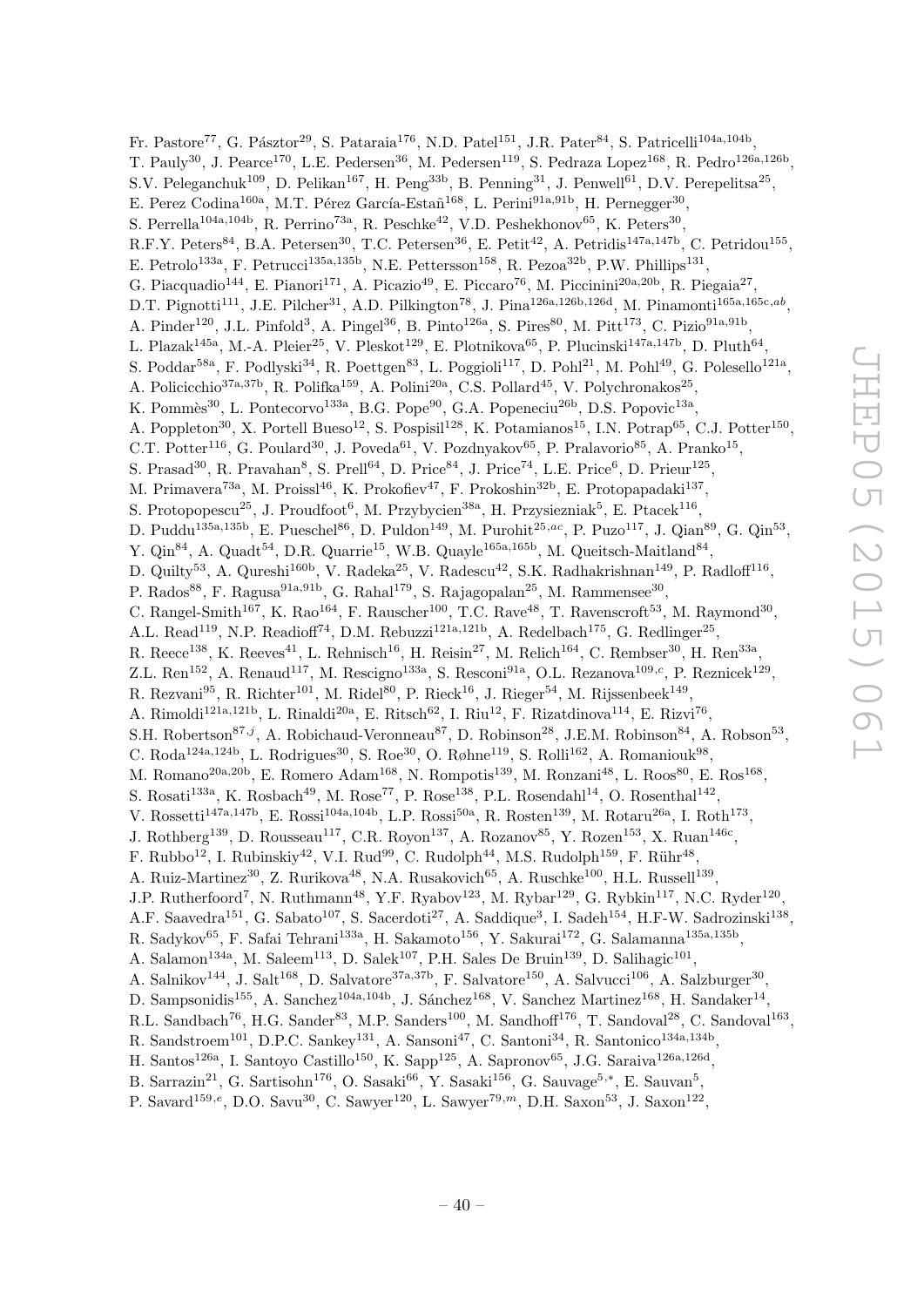C. Sbarra<sup>20a</sup>, A. Sbrizzi<sup>20a, 20b</sup>, T. Scanlon<sup>78</sup>, D.A. Scannicchio<sup>164</sup>, M. Scarcella<sup>151</sup>, V. Scarfone<sup>37a,37b</sup>, J. Schaarschmidt<sup>173</sup>, P. Schacht<sup>101</sup>, D. Schaefer<sup>30</sup>, R. Schaefer<sup>42</sup>, S. Schaepe<sup>21</sup>, S. Schaetzel<sup>58b</sup>, U. Schäfer<sup>83</sup>, A.C. Schaffer<sup>117</sup>, D. Schaile<sup>100</sup>, R.D. Schamberger<sup>149</sup>, V. Scharf<sup>58a</sup>, V.A. Schegelsky<sup>123</sup>, D. Scheirich<sup>129</sup>, M. Schernau<sup>164</sup>, M.I. Scherzer<sup>35</sup>, C. Schiavi<sup>50a,50b</sup>, J. Schieck<sup>100</sup>, C. Schillo<sup>48</sup>, M. Schioppa<sup>37a,37b</sup>, S. Schlenker<sup>30</sup>, E. Schmidt<sup>48</sup>, K. Schmieden<sup>30</sup>, C. Schmitt<sup>83</sup>, S. Schmitt<sup>58b</sup>, B. Schneider<sup>17</sup>, Y.J. Schnellbach<sup>74</sup>, U. Schnoor<sup>44</sup>, L. Schoeffel<sup>137</sup>, A. Schoening<sup>58b</sup>, B.D. Schoenrock<sup>90</sup>, A.L.S. Schorlemmer<sup>54</sup>, M. Schott<sup>83</sup>, D. Schouten<sup>160a</sup>, J. Schovancova<sup>25</sup>, S. Schramm<sup>159</sup>, M. Schreyer<sup>175</sup>, C. Schroeder<sup>83</sup>, N. Schuh<sup>83</sup>, M.J. Schultens<sup>21</sup>, H.-C. Schultz-Coulon<sup>58a</sup>, H. Schulz<sup>16</sup>, M. Schumacher<sup>48</sup>, B.A. Schumm<sup>138</sup>, Ph. Schune<sup>137</sup>, C. Schwanenberger<sup>84</sup>, A. Schwartzman<sup>144</sup>, T.A. Schwarz<sup>89</sup>, Ph. Schwegler<sup>101</sup>, Ph. Schwemling<sup>137</sup>, R. Schwienhorst<sup>90</sup>, J. Schwindling<sup>137</sup>, T. Schwindt<sup>21</sup>, M. Schwoerer<sup>5</sup>, F.G. Sciacca<sup>17</sup>, E. Scifo<sup>117</sup>, G. Sciolla<sup>23</sup>, F. Scuri<sup>124a,124b</sup>, F. Scutti<sup>21</sup>, J. Searcy<sup>89</sup>, G. Sedov<sup>42</sup>, E. Sedykh<sup>123</sup>, P. Seema<sup>21</sup>, S.C. Seidel<sup>105</sup>, A. Seiden<sup>138</sup>, F. Seifert<sup>128</sup>, J.M. Seixas<sup>24a</sup>, G. Sekhniaidze<sup>104a</sup>, S.J. Sekula<sup>40</sup>, K.E. Selbach<sup>46</sup>, D.M. Seliverstov<sup>123,\*</sup>, G. Sellers<sup>74</sup>, N. Semprini-Cesari<sup>20a,20b</sup>, C. Serfon<sup>30</sup>, L. Serin<sup>117</sup>, L. Serkin<sup>54</sup>, T. Serre<sup>85</sup>, R. Seuster<sup>160a</sup>, H. Severini<sup>113</sup>, T. Sfiligoj<sup>75</sup>, F. Sforza<sup>101</sup>, A. Sfyrla<sup>30</sup>, E. Shabalina<sup>54</sup>, M. Shamim<sup>116</sup>, L.Y. Shan<sup>33a</sup>, R. Shang<sup>166</sup>, J.T. Shank<sup>22</sup>, M. Shapiro<sup>15</sup>, P.B. Shatalov<sup>97</sup>, K. Shaw<sup>165a,165b</sup>, C.Y. Shehu<sup>150</sup>, P. Sherwood<sup>78</sup>, L. Shi<sup>152,ad</sup>, S. Shimizu<sup>67</sup>, C.O. Shimmin<sup>164</sup>, M. Shimojima<sup>102</sup>, M. Shiyakova<sup>65</sup>, A. Shmeleva<sup>96</sup>, D. Shoaleh Saadi $^{95}$ , M.J. Shochet<sup>31</sup>, D. Short<sup>120</sup>, S. Shrestha<sup>64</sup>, E. Shulga<sup>98</sup>, M.A. Shupe<sup>7</sup>, S. Shushkevich<sup>42</sup>, P. Sicho<sup>127</sup>, O. Sidiropoulou<sup>155</sup>, D. Sidorov<sup>114</sup>, A. Sidoti<sup>133a</sup>, F. Siegert<sup>44</sup>, Dj. Sijacki<sup>13a</sup>, J. Silva<sup>126a,126d</sup>, Y. Silver<sup>154</sup>, D. Silverstein<sup>144</sup>, S.B. Silverstein<sup>147a</sup>, V. Simak<sup>128</sup>, O. Simard<sup>5</sup>, Lj. Simic<sup>13a</sup>, S. Simion<sup>117</sup>, E. Simioni<sup>83</sup>, B. Simmons<sup>78</sup>, D. Simon<sup>34</sup>, R. Simoniello<sup>91a,91b</sup>, P. Sinervo<sup>159</sup>, N.B. Sinev<sup>116</sup>, G. Siragusa<sup>175</sup>, A. Sircar<sup>79</sup>, A.N. Sisakyan<sup>65,\*</sup>, S.Yu. Sivoklokov<sup>99</sup>, J. Sjölin<sup>147a,147b</sup>, T.B. Sjursen<sup>14</sup>, H.P. Skottowe<sup>57</sup>, P. Skubic<sup>113</sup>, M. Slater<sup>18</sup>, T. Slavicek<sup>128</sup>, M. Slawinska<sup>107</sup>, K. Sliwa<sup>162</sup>, V. Smakhtin<sup>173</sup>, B.H. Smart<sup>46</sup>, L. Smestad<sup>14</sup>, S.Yu. Smirnov<sup>98</sup>, Y. Smirnov<sup>98</sup>, L.N. Smirnova<sup>99,ae</sup>, O. Smirnova<sup>81</sup>, K.M. Smith<sup>53</sup>, M. Smizanska<sup>72</sup>, K. Smolek<sup>128</sup>, A.A. Snesarev<sup>96</sup>, G. Snidero<sup>76</sup>, S. Snyder<sup>25</sup>, R. Sobie<sup>170,j</sup>, F. Socher<sup>44</sup>, A. Soffer<sup>154</sup>, D.A. Soh<sup>152,ad</sup>, C.A. Solans<sup>30</sup>, M. Solar<sup>128</sup>, J. Solc<sup>128</sup>, E.Yu. Soldatov<sup>98</sup>, U. Soldevila<sup>168</sup>, A.A. Solodkov<sup>130</sup>, A. Soloshenko<sup>65</sup>, O.V. Solovyanov<sup>130</sup>, V. Solovyev<sup>123</sup>, P. Sommer<sup>48</sup>, H.Y. Song<sup>33b</sup>, N. Soni<sup>1</sup>, A. Sood<sup>15</sup>, A. Sopczak<sup>128</sup>, B. Sopko<sup>128</sup>, V. Sopko<sup>128</sup>, V. Sorin<sup>12</sup>, M. Sosebee<sup>8</sup>, R. Soualah<sup>165a,165c</sup>, P. Soueid<sup>95</sup>, A.M. Soukharev<sup>109,c</sup>, D. South<sup>42</sup>, S. Spagnolo<sup>73a,73b</sup>, F. Spanò<sup>77</sup>, W.R. Spearman<sup>57</sup>, F. Spettel<sup>101</sup>, R. Spighi<sup>20a</sup>, G. Spigo<sup>30</sup>, L.A. Spiller<sup>88</sup>, M. Spousta<sup>129</sup>, T. Spreitzer<sup>159</sup>, R.D. St. Denis<sup>53,\*</sup>, S. Staerz<sup>44</sup>, J. Stahlman<sup>122</sup>, R. Stamen<sup>58a</sup>, S. Stamm<sup>16</sup>, E. Stanecka<sup>39</sup>, R.W. Stanek<sup>6</sup>, C. Stanescu<sup>135a</sup>, M. Stanescu-Bellu<sup>42</sup>, M.M. Stanitzki<sup>42</sup>, S. Stapnes<sup>119</sup>, E.A. Starchenko<sup>130</sup>, J. Stark<sup>55</sup>, P. Staroba<sup>127</sup>, P. Starovoitov<sup>42</sup>, R. Staszewski<sup>39</sup>, P. Stavina<sup>145a,\*</sup>, P. Steinberg<sup>25</sup>, B. Stelzer<sup>143</sup>, H.J. Stelzer<sup>30</sup>, O. Stelzer-Chilton<sup>160a</sup>, H. Stenzel<sup>52</sup>, S. Stern<sup>101</sup>, G.A. Stewart<sup>53</sup>, J.A. Stillings<sup>21</sup>, M.C. Stockton<sup>87</sup>, M. Stoebe<sup>87</sup>, G. Stoicea<sup>26a</sup>, P. Stolte<sup>54</sup>, S. Stonjek<sup>101</sup>, A.R. Stradling<sup>8</sup>, A. Straessner<sup>44</sup>, M.E. Stramaglia<sup>17</sup>, J. Strandberg<sup>148</sup>, S. Strandberg<sup>147a,147b</sup>, A. Strandlie<sup>119</sup>, E. Strauss<sup>144</sup>, M. Strauss<sup>113</sup>, P. Strizenec<sup>145b</sup>, R. Ströhmer<sup>175</sup>, D.M. Strom<sup>116</sup>, R. Stroynowski<sup>40</sup>, A. Strubig<sup>106</sup>, S.A. Stucci<sup>17</sup>, B. Stugu<sup>14</sup>, N.A. Styles<sup>42</sup>, D. Su<sup>144</sup>, J. Su<sup>125</sup>, R. Subramaniam<sup>79</sup>, A. Succurro<sup>12</sup>, Y. Sugaya<sup>118</sup>, C. Suhr<sup>108</sup>, M. Suk<sup>128</sup>, V.V. Sulin<sup>96</sup>, S. Sultansoy<sup>4d</sup>, T. Sumida<sup>68</sup>, S. Sun<sup>57</sup>, X. Sun<sup>33a</sup>, J.E. Sundermann<sup>48</sup>, K. Suruliz<sup>150</sup>, G. Susinno<sup>37a,37b</sup>, M.R. Sutton<sup>150</sup>, Y. Suzuki<sup>66</sup>, M. Svatos<sup>127</sup>, S. Swedish<sup>169</sup>, M. Swiatlowski<sup>144</sup>, I. Sykora<sup>145a</sup>, T. Sykora<sup>129</sup>, D. Ta<sup>90</sup>, C. Taccini<sup>135a,135b</sup>, K. Tackmann<sup>42</sup>, J. Taenzer<sup>159</sup>, A. Taffard<sup>164</sup>, R. Tafirout<sup>160a</sup>, N. Taiblum<sup>154</sup>, H. Takai $^{25}$ , R. Takashima $^{69}$ , H. Takeda $^{67}$ , T. Takeshita<sup>141</sup>, Y. Takubo $^{66}$ , M. Talby $^{85}$ , A.A. Talyshev<sup>109,c</sup>, J.Y.C. Tam<sup>175</sup>, K.G. Tan<sup>88</sup>, J. Tanaka<sup>156</sup>, R. Tanaka<sup>117</sup>, S. Tanaka<sup>132</sup>,

S. Tanaka $^{66}$ , A.J. Tanasijczuk<sup>143</sup>, B.B. Tannenwald<sup>111</sup>, N. Tannoury<sup>21</sup>, S. Tapprogge<sup>83</sup>,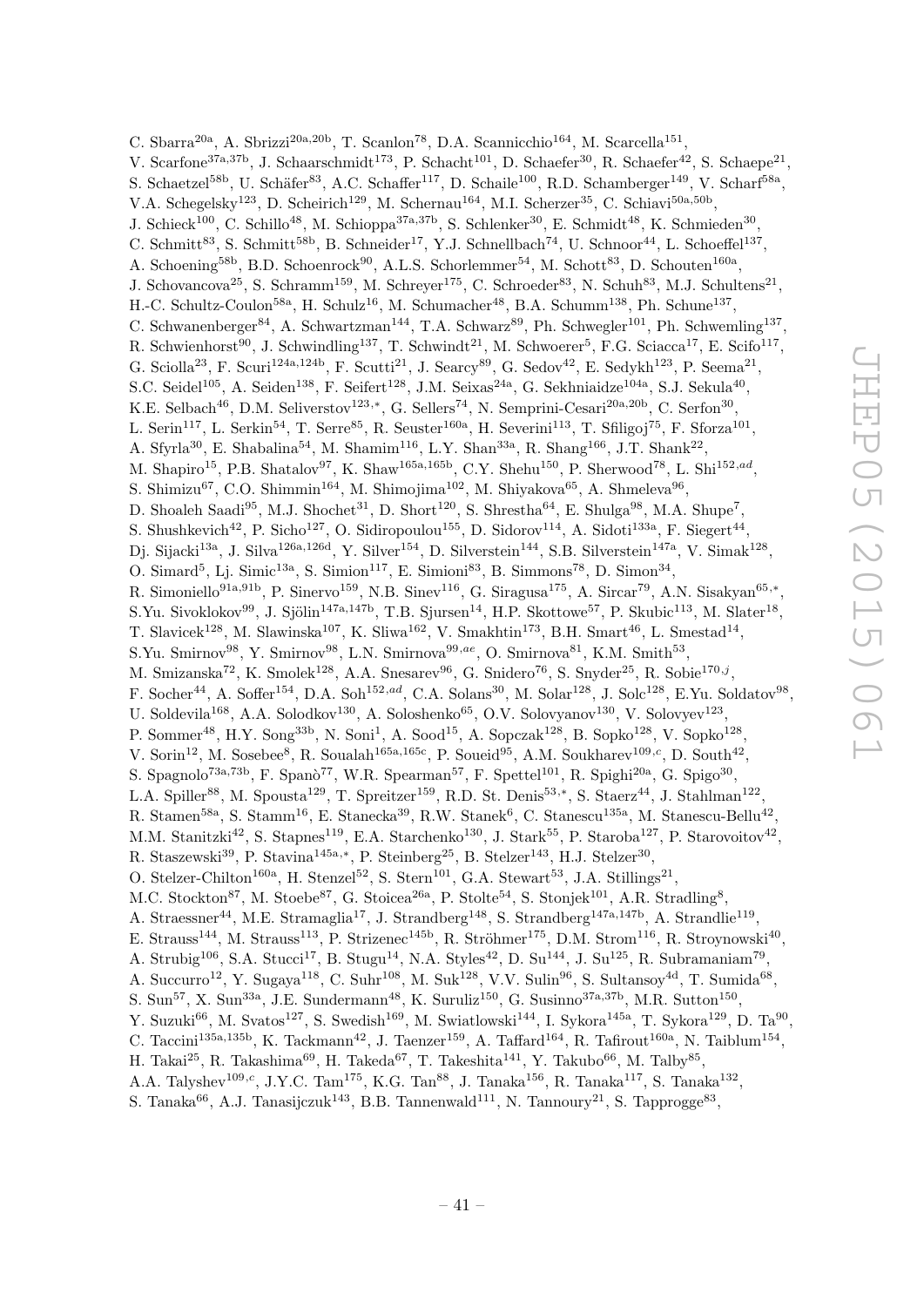S. Tarem<sup>153</sup>, F. Tarrade<sup>29</sup>, G.F. Tartarelli<sup>91a</sup>, P. Tas<sup>129</sup>, M. Tasevsky<sup>127</sup>, T. Tashiro<sup>68</sup>, E. Tassi<sup>37a,37b</sup>, A. Tavares Delgado<sup>126a,126b</sup>, Y. Tayalati<sup>136d</sup>, F.E. Taylor<sup>94</sup>, G.N. Taylor<sup>88</sup>, W. Taylor<sup>160b</sup>, F.A. Teischinger<sup>30</sup>, M. Teixeira Dias Castanheira<sup>76</sup>, P. Teixeira-Dias<sup>77</sup>, K.K. Temming<sup>48</sup>, H. Ten Kate<sup>30</sup>, P.K. Teng<sup>152</sup>, J.J. Teoh<sup>118</sup>, S. Terada<sup>66</sup>, K. Terashi<sup>156</sup>, J. Terron<sup>82</sup>, S. Terzo<sup>101</sup>, M. Testa<sup>47</sup>, R.J. Teuscher<sup>159,j</sup>, J. Therhaag<sup>21</sup>, T. Theveneaux-Pelzer<sup>34</sup>, J.P. Thomas<sup>18</sup>, J. Thomas-Wilsker<sup>77</sup>, E.N. Thompson<sup>35</sup>, P.D. Thompson<sup>18</sup>, P.D. Thompson<sup>159</sup>, R.J. Thompson<sup>84</sup>, A.S. Thompson<sup>53</sup>, L.A. Thomsen<sup>36</sup>, E. Thomson<sup>122</sup>, M. Thomson<sup>28</sup>, W.M. Thong<sup>88</sup>, R.P. Thun<sup>89,\*</sup>, F. Tian<sup>35</sup>, M.J. Tibbetts<sup>15</sup>, V.O. Tikhomirov<sup>96,af</sup>, Yu.A. Tikhonov<sup>109,c</sup>, S. Timoshenko<sup>98</sup>, E. Tiouchichine<sup>85</sup>, P. Tipton<sup>177</sup>, S. Tisserant<sup>85</sup>, T. Todorov<sup>5</sup>, S. Todorova-Nova<sup>129</sup>, J. Tojo<sup>70</sup>, S. Tokár<sup>145a</sup>, K. Tokushuku<sup>66</sup>, K. Tollefson<sup>90</sup>, E. Tolley<sup>57</sup>, L. Tomlinson<sup>84</sup>, M. Tomoto<sup>103</sup>, L. Tompkins<sup>31</sup>, K. Toms<sup>105</sup>, N.D. Topilin<sup>65</sup>, E. Torrence<sup>116</sup>, H. Torres<sup>143</sup>, E. Torró Pastor<sup>168</sup>, J. Toth<sup>85,ag</sup>, F. Touchard<sup>85</sup>, D.R. Tovey<sup>140</sup>, H.L. Tran<sup>117</sup>, T. Trefzger<sup>175</sup>, L. Tremblet<sup>30</sup>, A. Tricoli<sup>30</sup>, I.M. Trigger<sup>160a</sup>, S. Trincaz-Duvoid<sup>80</sup>, M.F. Tripiana<sup>12</sup>, W. Trischuk<sup>159</sup>, B. Trocmé<sup>55</sup>, C. Troncon<sup>91a</sup>, M. Trottier-McDonald<sup>15</sup>, M. Trovatelli<sup>135a,135b</sup>, P. True<sup>90</sup>, M. Trzebinski<sup>39</sup>, A. Trzupek<sup>39</sup>, C. Tsarouchas<sup>30</sup>, J.C-L. Tseng<sup>120</sup>, P.V. Tsiareshka<sup>92</sup>, D. Tsionou<sup>137</sup>, G. Tsipolitis<sup>10</sup>, N. Tsirintanis<sup>9</sup>, S. Tsiskaridze<sup>12</sup>, V. Tsiskaridze<sup>48</sup>, E.G. Tskhadadze<sup>51a</sup>, I.I. Tsukerman<sup>97</sup>, V. Tsulaia<sup>15</sup>, S. Tsuno<sup>66</sup>, D. Tsybychev<sup>149</sup>, A. Tudorache<sup>26a</sup>, V. Tudorache<sup>26a</sup>, A.N. Tuna<sup>122</sup>, S.A. Tupputi<sup>20a,20b</sup>, S. Turchikhin<sup>99,ae</sup>, D. Turecek<sup>128</sup>, I. Turk Cakir<sup>4c</sup>, R. Turra<sup>91a,91b</sup>, A.J. Turvey<sup>40</sup>, P.M. Tuts<sup>35</sup>, A. Tykhonov<sup>49</sup>, M. Tylmad<sup>147a,147b</sup>, M. Tyndel<sup>131</sup>, K. Uchida<sup>21</sup>, I. Ueda<sup>156</sup>, R. Ueno<sup>29</sup>, M. Ughetto<sup>85</sup>, M. Ugland<sup>14</sup>, M. Uhlenbrock<sup>21</sup>, F. Ukegawa<sup>161</sup>, G. Unal<sup>30</sup>, A. Undrus<sup>25</sup>, G. Unel<sup>164</sup>, F.C. Ungaro<sup>48</sup>, Y. Unno<sup>66</sup>, C. Unverdorben<sup>100</sup>, J. Urban<sup>145b</sup>, D. Urbaniec<sup>35</sup>, P. Urquijo<sup>88</sup>, G. Usai<sup>8</sup>, A. Usanova<sup>62</sup>, L. Vacavant<sup>85</sup>, V. Vacek<sup>128</sup>, B. Vachon<sup>87</sup>, N. Valencic<sup>107</sup>, S. Valentinetti<sup>20a,20b</sup>, A. Valero<sup>168</sup>, L. Valery<sup>34</sup>, S. Valkar<sup>129</sup>, E. Valladolid Gallego<sup>168</sup>, S. Vallecorsa<sup>49</sup>, J.A. Valls Ferrer<sup>168</sup>, W. Van Den Wollenberg<sup>107</sup>, P.C. Van Der Deijl<sup>107</sup>, R. van der Geer<sup>107</sup>, H. van der Graaf<sup>107</sup>, R. Van Der Leeuw<sup>107</sup>, D. van der Ster<sup>30</sup>, N. van Eldik<sup>30</sup>, P. van Gemmeren<sup>6</sup>, J. Van Nieuwkoop<sup>143</sup>, I. van Vulpen<sup>107</sup>, M.C. van Woerden<sup>30</sup>, M. Vanadia<sup>133a,133b</sup>, W. Vandelli<sup>30</sup>, R. Vanguri<sup>122</sup>, A. Vaniachine<sup>6</sup>, P. Vankov<sup>42</sup>, F. Vannucci<sup>80</sup>, G. Vardanyan<sup>178</sup>, R. Vari<sup>133a</sup>, E.W. Varnes<sup>7</sup>, T. Varol<sup>86</sup>, D. Varouchas<sup>80</sup>, A. Vartapetian<sup>8</sup>, K.E. Varvell<sup>151</sup>, F. Vazeille<sup>34</sup>, T. Vazquez Schroeder<sup>54</sup>, J. Veatch<sup>7</sup>, F. Veloso<sup>126a,126c</sup>, T. Velz<sup>21</sup>, S. Veneziano<sup>133a</sup>, A. Ventura<sup>73a,73b</sup>, D. Ventura<sup>86</sup>, M. Venturi<sup>170</sup>, N. Venturi<sup>159</sup>, A. Venturini<sup>23</sup>, V. Vercesi<sup>121a</sup>, M. Verducci<sup>133a,133b</sup>, W. Verkerke<sup>107</sup>, J.C. Vermeulen<sup>107</sup>, A. Vest<sup>44</sup>, M.C. Vetterli<sup>143,e</sup>, O. Viazlo<sup>81</sup>, I. Vichou<sup>166</sup>, T. Vickey<sup>146c,ah</sup>, O.E. Vickey Boeriu<sup>146c</sup>, G.H.A. Viehhauser<sup>120</sup>, S. Viel<sup>169</sup>, R. Vigne<sup>30</sup>, M. Villa<sup>20a,20b</sup>, M. Villaplana Perez<sup>91a,91b</sup>, E. Vilucchi<sup>47</sup>, M.G. Vincter<sup>29</sup>, V.B. Vinogradov<sup>65</sup>, J. Virzi<sup>15</sup>, I. Vivarelli<sup>150</sup>, F. Vives Vaque<sup>3</sup>, S. Vlachos<sup>10</sup>, D. Vladoiu<sup>100</sup>, M. Vlasak<sup>128</sup>, A. Vogel<sup>21</sup>, M. Vogel<sup>32a</sup>, P. Vokac<sup>128</sup>, G. Volpi<sup>124a,124b</sup>, M. Volpi<sup>88</sup>, H. von der Schmitt<sup>101</sup>, H. von Radziewski<sup>48</sup>, E. von Toerne<sup>21</sup>, V. Vorobel<sup>129</sup>, K. Vorobev<sup>98</sup>, M. Vos<sup>168</sup>, R. Voss<sup>30</sup>, J.H. Vossebeld<sup>74</sup>, N. Vranjes<sup>137</sup>, M. Vranjes Milosavljevic<sup>13a</sup>, V. Vrba<sup>127</sup>, M. Vreeswijk<sup>107</sup>, T. Vu Anh<sup>48</sup>, R. Vuillermet<sup>30</sup>, I. Vukotic<sup>31</sup>, Z. Vykydal<sup>128</sup>, P. Wagner<sup>21</sup>, W. Wagner<sup>176</sup>, H. Wahlberg<sup>71</sup>, S. Wahrmund<sup>44</sup>, J. Wakabayashi<sup>103</sup>, J. Walder<sup>72</sup>, R. Walker<sup>100</sup>, W. Walkowiak<sup>142</sup>, R. Wall<sup>177</sup>, P. Waller<sup>74</sup>, B. Walsh<sup>177</sup>, C. Wang<sup>152,ai</sup>, C. Wang<sup>45</sup>, F. Wang<sup>174</sup>, H. Wang<sup>15</sup>, H. Wang<sup>40</sup>, J. Wang<sup>42</sup>, J. Wang<sup>33a</sup>, K. Wang<sup>87</sup>, R. Wang<sup>105</sup>, S.M. Wang<sup>152</sup>, T. Wang<sup>21</sup>, X. Wang<sup>177</sup>, C. Wanotayaroj<sup>116</sup>, A. Warburton<sup>87</sup>, C.P. Ward<sup>28</sup>, D.R. Wardrope<sup>78</sup>, M. Warsinsky<sup>48</sup>, A. Washbrook<sup>46</sup>, C. Wasicki<sup>42</sup>, P.M. Watkins<sup>18</sup>, A.T. Watson<sup>18</sup>, I.J. Watson<sup>151</sup>, M.F. Watson<sup>18</sup>, G. Watts<sup>139</sup>, S. Watts<sup>84</sup>, B.M. Waugh<sup>78</sup>, S. Webb<sup>84</sup>, M.S. Weber<sup>17</sup>, S.W. Weber<sup>175</sup>, J.S. Webster<sup>31</sup>, A.R. Weidberg<sup>120</sup>, B. Weinert<sup>61</sup>,

- J. Weingarten<sup>54</sup>, C. Weiser<sup>48</sup>, H. Weits<sup>107</sup>, P.S. Wells<sup>30</sup>, T. Wenaus<sup>25</sup>, D. Wendland<sup>16</sup>,
- Z. Weng<sup>152,ad</sup>, T. Wengler<sup>30</sup>, S. Wenig<sup>30</sup>, N. Wermes<sup>21</sup>, M. Werner<sup>48</sup>, P. Werner<sup>30</sup>, M. Wessels<sup>58a</sup>,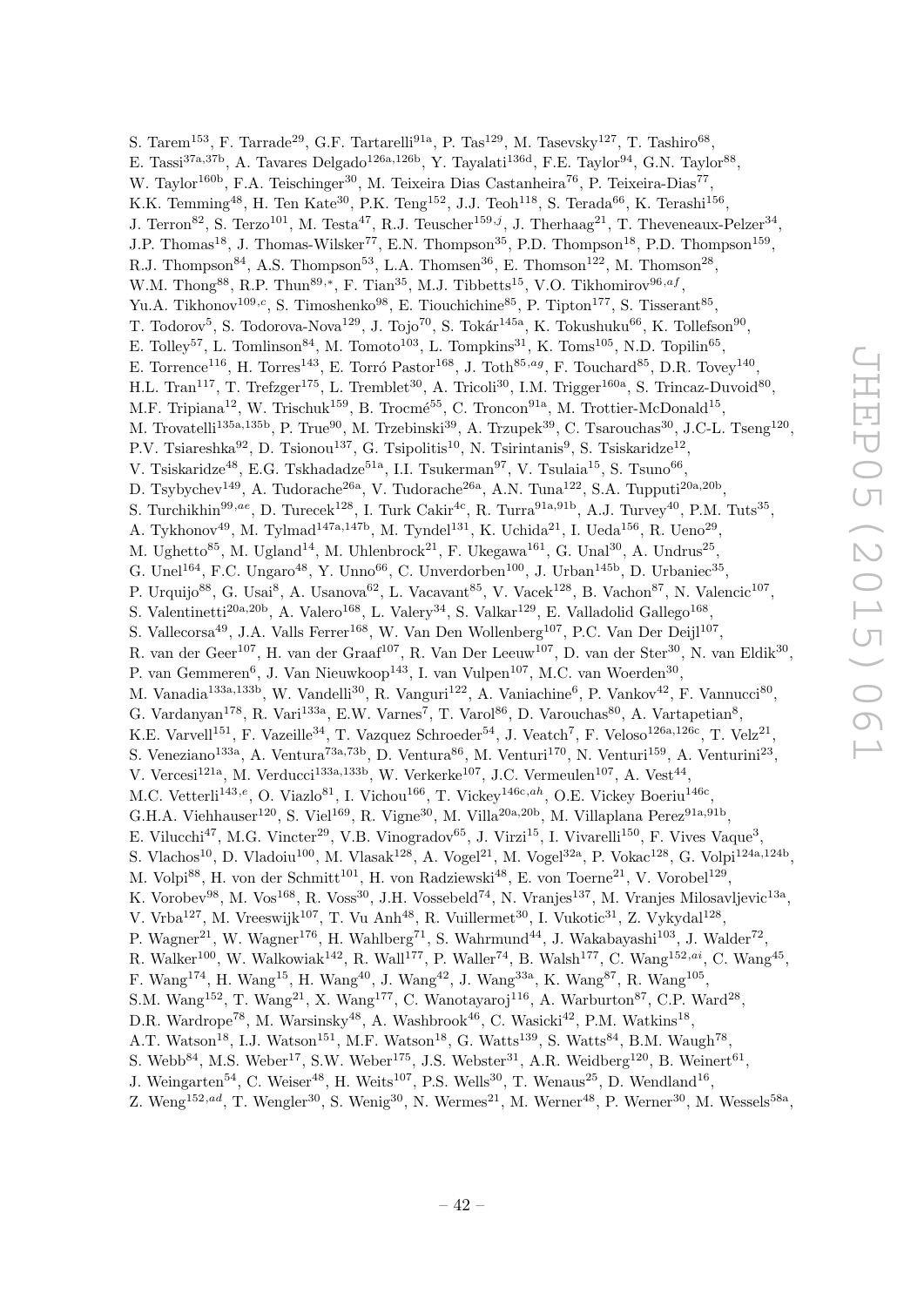J. Wetter<sup>162</sup>, K. Whalen<sup>29</sup>, A. White<sup>8</sup>, M.J. White<sup>1</sup>, R. White<sup>32b</sup>, S. White<sup>124a,124b</sup>,

D. Whiteson<sup>164</sup>, D. Wicke<sup>176</sup>, F.J. Wickens<sup>131</sup>, W. Wiedenmann<sup>174</sup>, M. Wielers<sup>131</sup>,

- P. Wienemann<sup>21</sup>, C. Wiglesworth<sup>36</sup>, L.A.M. Wiik-Fuchs<sup>21</sup>, P.A. Wijeratne<sup>78</sup>, A. Wildauer<sup>101</sup>,
- M.A. Wildt<sup>42,aj</sup>, H.G. Wilkens<sup>30</sup>, H.H. Williams<sup>122</sup>, S. Williams<sup>28</sup>, C. Willis<sup>90</sup>, S. Willocq<sup>86</sup>,
- A. Wilson<sup>89</sup>, J.A. Wilson<sup>18</sup>, I. Wingerter-Seez<sup>5</sup>, F. Winklmeier<sup>116</sup>, B.T. Winter<sup>21</sup>, M. Wittgen<sup>144</sup>,
- T. Wittig<sup>43</sup>, J. Wittkowski<sup>100</sup>, S.J. Wollstadt<sup>83</sup>, M.W. Wolter<sup>39</sup>, H. Wolters<sup>126a,126c</sup>,
- B.K. Wosiek<sup>39</sup>, J. Wotschack<sup>30</sup>, M.J. Woudstra<sup>84</sup>, K.W. Wozniak<sup>39</sup>, M. Wright<sup>53</sup>, M. Wu<sup>55</sup>,
- $S.L. Wu<sup>174</sup>, X. Wu<sup>49</sup>, Y. Wu<sup>89</sup>, E. Wulf<sup>35</sup>, T.R. Wyatt<sup>84</sup>, B.M. Wynne<sup>46</sup>, S. Xella<sup>36</sup>, M. Xiao<sup>137</sup>,$
- D.  $Xu^{33a}$ , L.  $Xu^{33b,ak}$ , B. Yabsley<sup>151</sup>, S. Yacoob<sup>146b,al</sup>, R. Yakabe<sup>67</sup>, M. Yamada<sup>66</sup>,
- H. Yamaguchi<sup>156</sup>, Y. Yamaguchi<sup>118</sup>, A. Yamamoto<sup>66</sup>, S. Yamamoto<sup>156</sup>, T. Yamamura<sup>156</sup>,
- T. Yamanaka<sup>156</sup>, K. Yamauchi<sup>103</sup>, Y. Yamazaki<sup>67</sup>, Z. Yan<sup>22</sup>, H. Yang<sup>33e</sup>, H. Yang<sup>174</sup>, Y. Yang<sup>111</sup>,
- S. Yanush<sup>93</sup>, L. Yao<sup>33a</sup>, W-M. Yao<sup>15</sup>, Y. Yasu<sup>66</sup>, E. Yatsenko<sup>42</sup>, K.H. Yau Wong<sup>21</sup>, J. Ye<sup>40</sup>,
- S. Ye<sup>25</sup>, I. Yeletskikh<sup>65</sup>, A.L. Yen<sup>57</sup>, E. Yildirim<sup>42</sup>, M. Yilmaz<sup>4b</sup>, R. Yoosoofmiya<sup>125</sup>, K. Yorita<sup>172</sup>,
- R. Yoshida<sup>6</sup>, K. Yoshihara<sup>156</sup>, C. Young<sup>144</sup>, C.J.S. Young<sup>30</sup>, S. Youssef<sup>22</sup>, D.R. Yu<sup>15</sup>, J. Yu<sup>8</sup>,
- J.M. Yu<sup>89</sup>, J. Yu<sup>114</sup>, L. Yuan<sup>67</sup>, A. Yurkewicz<sup>108</sup>, I. Yusuff<sup>28,am</sup>, B. Zabinski<sup>39</sup>, R. Zaidan<sup>63</sup>,
- A.M. Zaitsev<sup>130,z</sup>, A. Zaman<sup>149</sup>, S. Zambito<sup>23</sup>, L. Zanello<sup>133a,133b</sup>, D. Zanzi<sup>88</sup>, C. Zeitnitz<sup>176</sup>,
- M. Zeman<sup>128</sup>, A. Zemla<sup>38a</sup>, K. Zengel<sup>23</sup>, O. Zenin<sup>130</sup>, T. Ženiš<sup>145a</sup>, D. Zerwas<sup>117</sup>,
- G. Zevi della Porta<sup>57</sup>, D. Zhang<sup>89</sup>, F. Zhang<sup>174</sup>, H. Zhang<sup>90</sup>, J. Zhang<sup>6</sup>, L. Zhang<sup>152</sup>, R. Zhang<sup>33b</sup>,
- X. Zhang<sup>33d</sup>, Z. Zhang<sup>117</sup>, Y. Zhao<sup>33d</sup>, Z. Zhao<sup>33b</sup>, A. Zhemchugov<sup>65</sup>, J. Zhong<sup>120</sup>, B. Zhou<sup>89</sup>,
- L. Zhou $^{35}$ , N. Zhou $^{164}$ , C.G. Zhu $^{33d}$ , H. Zhu $^{33a}$ , J. Zhu $^{89}$ , Y. Zhu $^{33b}$ , X. Zhuang $^{33a}$ , K. Zhukov $^{96}$ ,
- A. Zibell<sup>175</sup>, D. Zieminska<sup>61</sup>, N.I. Zimine<sup>65</sup>, C. Zimmermann<sup>83</sup>, R. Zimmermann<sup>21</sup>,
- S. Zimmermann<sup>21</sup>, S. Zimmermann<sup>48</sup>, Z. Zinonos<sup>54</sup>, M. Ziolkowski<sup>142</sup>, G. Zobernig<sup>174</sup>,
- A. Zoccoli<sup>20a, 20b</sup>, M. zur Nedden<sup>16</sup>, G. Zurzolo<sup>104a, 104b</sup>, V. Zutshi<sup>108</sup> and L. Zwalinski<sup>30</sup>.
	- <sup>1</sup> Department of Physics, University of Adelaide, Adelaide, Australia
	- <sup>2</sup> Physics Department, SUNY Albany, Albany NY, United States of America
	- <sup>3</sup> Department of Physics, University of Alberta, Edmonton AB, Canada
	- <sup>4</sup> <sup>(a)</sup> Department of Physics, Ankara University, Ankara; <sup>(b)</sup> Department of Physics, Gazi University, Ankara; <sup>(c)</sup> Istanbul Aydin University, Istanbul; <sup>(d)</sup> Division of Physics, TOBB University of Economics and Technology, Ankara, Turkey
	- $5$  LAPP, CNRS/IN2P3 and Université de Savoie, Annecy-le-Vieux, France
	- <sup>6</sup> High Energy Physics Division, Argonne National Laboratory, Argonne IL, United States of America
	- <sup>7</sup> Department of Physics, University of Arizona, Tucson AZ, United States of America
	- <sup>8</sup> Department of Physics, The University of Texas at Arlington, Arlington TX, United States of America
	- <sup>9</sup> Physics Department, University of Athens, Athens, Greece
	- <sup>10</sup> Physics Department, National Technical University of Athens, Zografou, Greece
	- <sup>11</sup> Institute of Physics, Azerbaijan Academy of Sciences, Baku, Azerbaijan
	- $12$  Institut de Física d'Altes Energies and Departament de Física de la Universitat Autònoma de Barcelona, Barcelona, Spain
	- <sup>13</sup> <sup>(a)</sup> Institute of Physics, University of Belgrade, Belgrade; <sup>(b)</sup> Vinca Institute of Nuclear Sciences, University of Belgrade, Belgrade, Serbia
	- <sup>14</sup> Department for Physics and Technology, University of Bergen, Bergen, Norway
	- <sup>15</sup> Physics Division, Lawrence Berkeley National Laboratory and University of California, Berkeley CA, United States of America
	- <sup>16</sup> Department of Physics, Humboldt University, Berlin, Germany
	- Albert Einstein Center for Fundamental Physics and Laboratory for High Energy Physics, University of Bern, Bern, Switzerland
	- <sup>18</sup> School of Physics and Astronomy, University of Birmingham, Birmingham, United Kingdom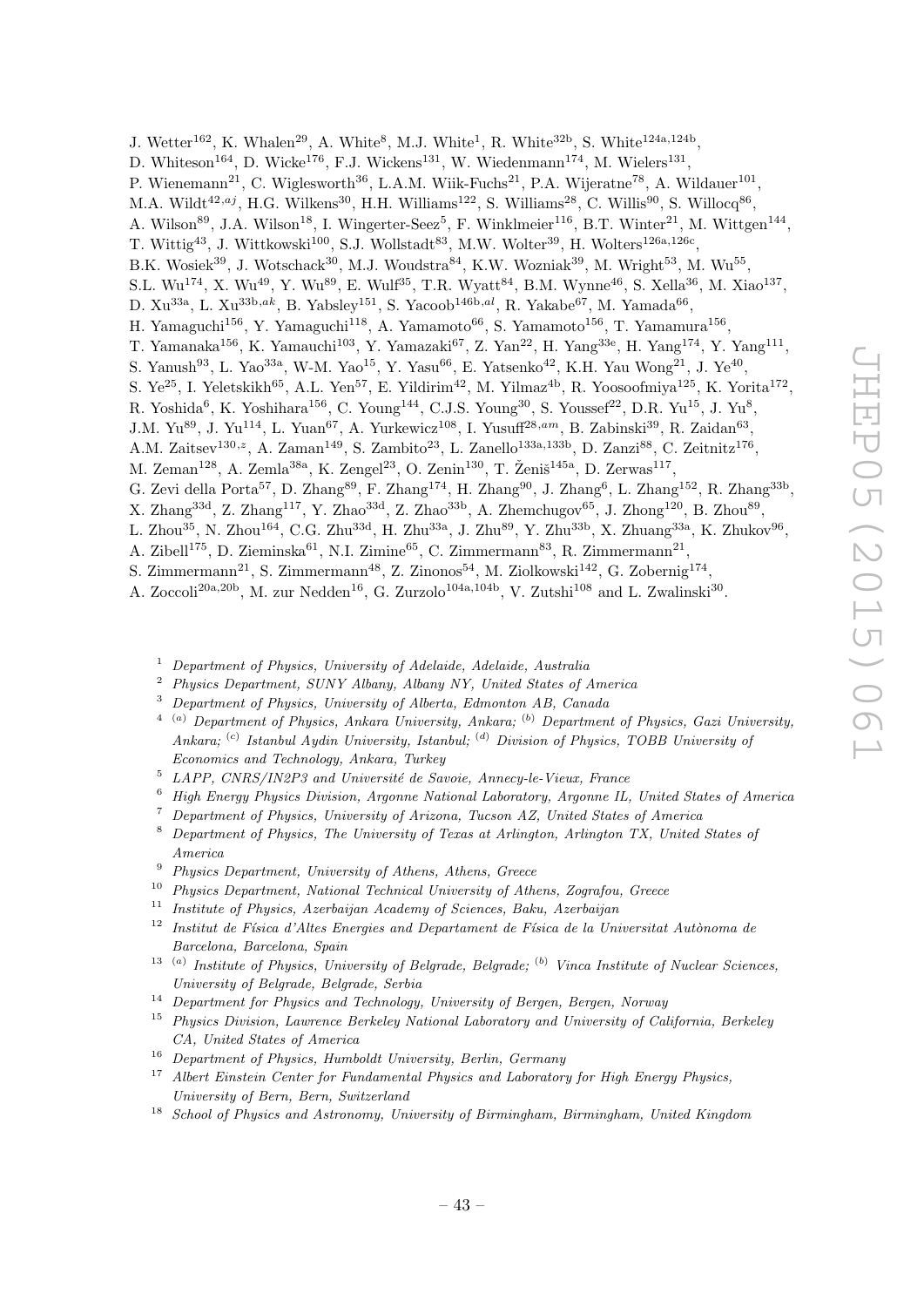- <sup>19</sup> (a) Department of Physics, Bogazici University, Istanbul; <sup>(b)</sup> Department of Physics, Dogus University, Istanbul; <sup>(c)</sup> Department of Physics Engineering, Gaziantep University, Gaziantep, Turkey
- <sup>20 (a</sup>) INFN Sezione di Bologna; <sup>(b</sup>) Dipartimento di Fisica e Astronomia, Università di Bologna, Bologna, Italy
- <sup>21</sup> Physikalisches Institut, University of Bonn, Bonn, Germany<br><sup>22</sup> Penertment of Physics, Boston University, Boston MA, University
- <sup>22</sup> Department of Physics, Boston University, Boston MA, United States of America<sup>23</sup> Department of Physics, Boston University, Welther MA, United States of America
- <sup>23</sup> Department of Physics, Brandeis University, Waltham MA, United States of America
- <sup>24 (a)</sup> Universidade Federal do Rio De Janeiro COPPE/EE/IF, Rio de Janeiro; <sup>(b)</sup> Electrical Circuits Department, Federal University of Juiz de Fora (UFJF), Juiz de Fora; <sup>(c)</sup> Federal University of Sao Joao del Rei (UFSJ), Sao Joao del Rei; <sup>(d)</sup> Instituto de Fisica, Universidade de Sao Paulo, Sao Paulo, Brazil
- <sup>25</sup> Physics Department, Brookhaven National Laboratory, Upton NY, United States of America
- $2^{6}$ <sup>(a)</sup> National Institute of Physics and Nuclear Engineering, Bucharest; <sup>(b)</sup> National Institute for Research and Development of Isotopic and Molecular Technologies, Physics Department, Cluj Napoca; <sup>(c)</sup> University Politehnica Bucharest, Bucharest; <sup>(d)</sup> West University in Timisoara, Timisoara, Romania
- <sup>27</sup> Departamento de Física, Universidad de Buenos Aires, Buenos Aires, Argentina
- <sup>28</sup> Cavendish Laboratory, University of Cambridge, Cambridge, United Kingdom
- <sup>29</sup> Department of Physics, Carleton University, Ottawa ON, Canada
- <sup>30</sup> CERN, Geneva, Switzerland
- <sup>31</sup> Enrico Fermi Institute, University of Chicago, Chicago IL, United States of America
- $32$ <sup>(a)</sup> Departamento de Física, Pontificia Universidad Católica de Chile, Santiago; <sup>(b)</sup> Departamento de Física, Universidad Técnica Federico Santa María, Valparaíso, Chile
- <sup>33</sup><sup>(a)</sup> Institute of High Energy Physics, Chinese Academy of Sciences, Beijing;<sup>(b)</sup> Department of Modern Physics, University of Science and Technology of China, Anhui;  $\binom{c}{r}$  Department of Physics, Nanjing University, Jiangsu;<sup>(d)</sup> School of Physics, Shandong University, Shandong;<sup>(e)</sup> Physics Department, Shanghai Jiao Tong University, Shanghai; <sup>(f)</sup> Physics Department, Tsinghua University, Beijing 100084, China
- $34$  Laboratoire de Physique Corpusculaire, Clermont Université and Université Blaise Pascal and CNRS/IN2P3, Clermont-Ferrand, France
- <sup>35</sup> Nevis Laboratory, Columbia University, Irvington NY, United States of America
- <sup>36</sup> Niels Bohr Institute, University of Copenhagen, Kobenhavn, Denmark
- <sup>37 (a)</sup> INFN Gruppo Collegato di Cosenza, Laboratori Nazionali di Frascati; <sup>(b)</sup> Dipartimento di Fisica, Università della Calabria, Rende, Italy
- <sup>38 (a)</sup> AGH University of Science and Technology, Faculty of Physics and Applied Computer Science, Krakow; <sup>(b)</sup> Marian Smoluchowski Institute of Physics, Jagiellonian University, Krakow, Polana
- <sup>39</sup> The Henryk Niewodniczanski Institute of Nuclear Physics, Polish Academy of Sciences, Krakow, Poland
- <sup>40</sup> Physics Department, Southern Methodist University, Dallas TX, United States of America<br><sup>41</sup> Physics Department, University of Texas at Dallas, Bichardson TX, United States of Amer
- <sup>41</sup> Physics Department, University of Texas at Dallas, Richardson TX, United States of America<br><sup>42</sup> DESY Hamburg and Zouthan Company
- <sup>42</sup> DESY, Hamburg and Zeuthen, Germany<br><sup>43</sup> Leatitut für Emanimentalla Physik IV, T
- $^{43}$  Institut für Experimentelle Physik IV, Technische Universität Dortmund, Dortmund, Germany
- $Institut$  für Kern- und Teilchenphysik, Technische Universität Dresden, Dresden, Germany
- <sup>45</sup> Department of Physics, Duke University, Durham NC, United States of America
- <sup>46</sup> SUPA School of Physics and Astronomy, University of Edinburgh, Edinburgh, United Kingdom
- <sup>47</sup> INFN Laboratori Nazionali di Frascati, Frascati, Italy
- $48$  Fakultät für Mathematik und Physik, Albert-Ludwigs-Universität, Freiburg, Germany
- $49$  Section de Physique, Université de Genève, Geneva, Switzerland
- <sup>50 (a)</sup> INFN Sezione di Genova; <sup>(b)</sup> Dipartimento di Fisica, Università di Genova, Genova, Italy
- $51$ <sup>(a)</sup> E. Andronikashvili Institute of Physics, Iv. Javakhishvili Tbilisi State University, Tbilisi; <sup>(b)</sup> High Energy Physics Institute, Tbilisi State University, Tbilisi, Georgia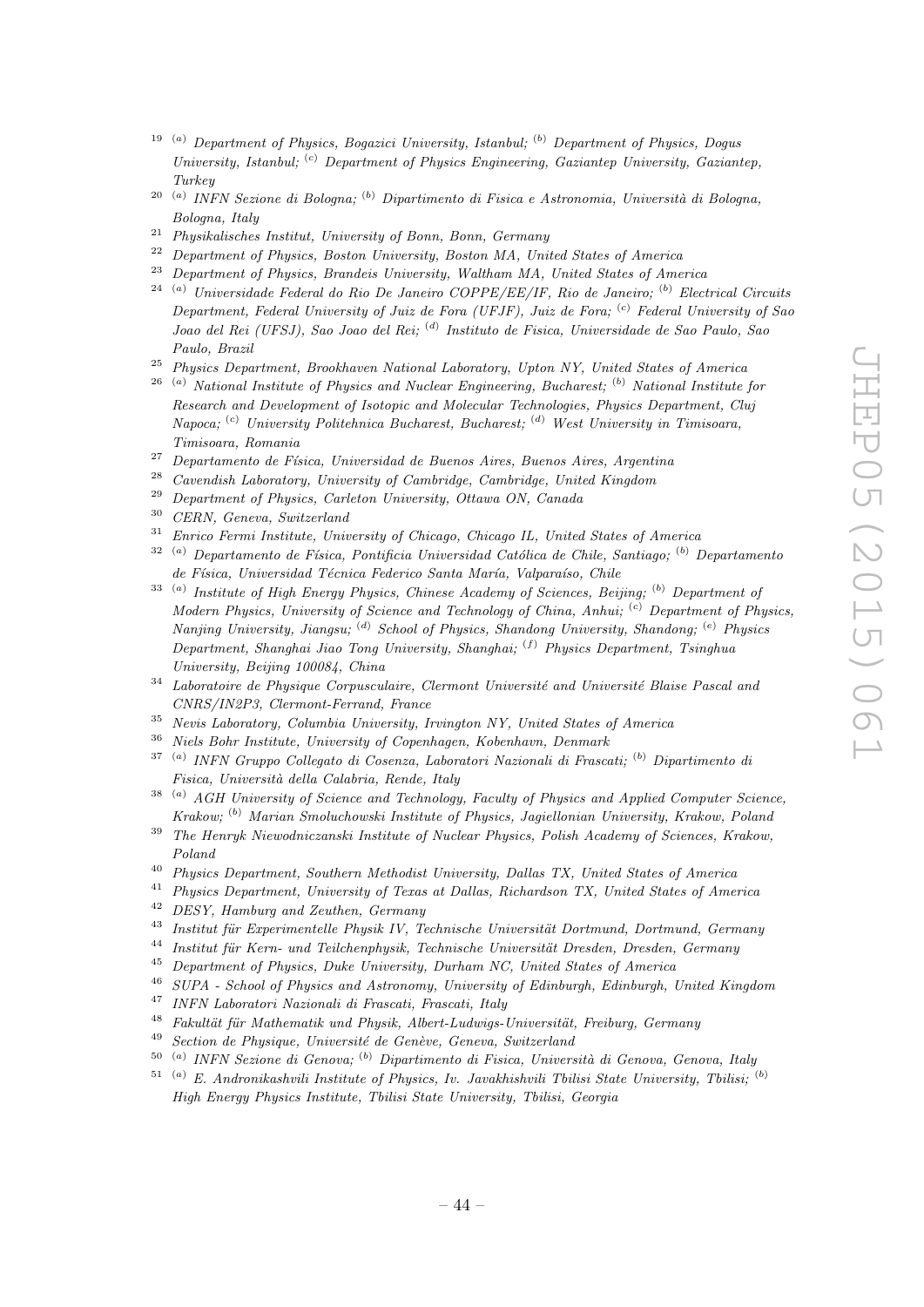- <sup>52</sup> II Physikalisches Institut, Justus-Liebig-Universität Giessen, Giessen, Germany<br><sup>53</sup> SUDA School of Physics and Astronomy, University of Glassey, Glassey, University
- <sup>53</sup> SUPA School of Physics and Astronomy, University of Glasgow, Glasgow, United Kingdom
- $54$  II Physikalisches Institut, Georg-August-Universität, Göttingen, Germany
- $55$  Laboratoire de Physique Subatomique et de Cosmologie, Université Grenoble-Alpes, CNRS/IN2P3, Grenoble, France
- <sup>56</sup> Department of Physics, Hampton University, Hampton VA, United States of America
- <sup>57</sup> Laboratory for Particle Physics and Cosmology, Harvard University, Cambridge MA, United States of America
- <sup>58 (a)</sup> Kirchhoff-Institut für Physik, Ruprecht-Karls-Universität Heidelberg, Heidelberg; <sup>(b)</sup> Physikalisches Institut, Ruprecht-Karls-Universität Heidelberg, Heidelberg; <sup>(c)</sup> ZITI Institut für technische Informatik, Ruprecht-Karls-Universität Heidelberg, Mannheim, Germany
- <sup>59</sup> Faculty of Applied Information Science, Hiroshima Institute of Technology, Hiroshima, Japan
- $\alpha^{(a)}$  Department of Physics, The Chinese University of Hong Kong, Shatin, N.T., Hong Kong;  $\alpha^{(b)}$ Department of Physics, The University of Hong Kong, Hong Kong; <sup>(c)</sup> Department of Physics, The Hong Kong University of Science and Technology, Clear Water Bay, Kowloon, Hong Kong, China
- <sup>61</sup> Department of Physics, Indiana University, Bloomington IN, United States of America
- <sup>62</sup> Institut für Astro- und Teilchenphysik, Leopold-Franzens-Universität, Innsbruck, Austria<br><sup>63</sup> Italianus (Leonolds Leonolds Leonolds Chatea of Austria)
- <sup>63</sup> University of Iowa, Iowa City IA, United States of America<br><sup>64</sup> Punctuated of Physics and Astronomy, Iowa State University
- <sup>64</sup> Department of Physics and Astronomy, Iowa State University, Ames IA, United States of America
- <sup>65</sup> Joint Institute for Nuclear Research, JINR Dubna, Dubna, Russia
- <sup>66</sup> KEK, High Energy Accelerator Research Organization, Tsukuba, Japan
- <sup>67</sup> Graduate School of Science, Kobe University, Kobe, Japan
- <sup>68</sup> Faculty of Science, Kyoto University, Kyoto, Japan
- <sup>69</sup> Kyoto University of Education, Kyoto, Japan<br><sup>70</sup> Department of Physics Kyushu University F
- <sup>70</sup> Department of Physics, Kyushu University, Fukuoka, Japan<br><sup>71</sup> Institute de Eksiss La Plata, Universidad Nasional de La Pl
- Instituto de Física La Plata, Universidad Nacional de La Plata and CONICET, La Plata. Argentina
- <sup>72</sup> Physics Department, Lancaster University, Lancaster, United Kingdom
- 73 ( <sup>a)</sup> INFN Sezione di Lecce; <sup>(b)</sup> Dipartimento di Matematica e Fisica, Università del Salento, Lecce, Italy
- <sup>74</sup> Oliver Lodge Laboratory, University of Liverpool, Liverpool, United Kingdom<br><sup>75</sup> Department of Physics Jožef Stefan Institute and University of Liveliana, L
- <sup>75</sup> Department of Physics, Jožef Stefan Institute and University of Ljubljana, Ljubljana, Slovenia<br><sup>76</sup> School of Physics and Actuaryna Orang Many University of Lyden Lyden, United Kingha
- <sup>76</sup> School of Physics and Astronomy, Queen Mary University of London, London, United Kingdom<br><sup>77</sup> Purpote ant of Physics Paul Hellyway University of London, Segment With *Kingdom*
- <sup>77</sup> Department of Physics, Royal Holloway University of London, Surrey, United Kingdom<br><sup>78</sup> Department of Physics and Astronomy, University College London, London, United Kin
- <sup>78</sup> Department of Physics and Astronomy, University College London, London, United Kingdom
- <sup>79</sup> Louisiana Tech University, Ruston LA, United States of America
- $80$  Laboratoire de Physique Nucléaire et de Hautes Energies, UPMC and Université Paris-Diderot and CNRS/IN2P3, Paris, France
- <sup>81</sup> Fysiska institutionen, Lunds universitet, Lund, Sweden
- <sup>82</sup> Departamento de Fisica Teorica C-15, Universidad Autonoma de Madrid, Madrid, Spain
- <sup>83</sup> Institut für Physik, Universität Mainz, Mainz, Germany<br><sup>84</sup> School of Physics and Astronomy, University of Manche
- <sup>84</sup> School of Physics and Astronomy, University of Manchester, Manchester, United Kingdom<br><sup>85</sup> CDDM, Air Manceille University and CNDS (IN0D2, Manceille, France
- <sup>85</sup> CPPM, Aix-Marseille Université and CNRS/IN2P3, Marseille, France<br><sup>86</sup> Department of Physics, University of Marsechusetts, Australia MA, Un
- <sup>86</sup> Department of Physics, University of Massachusetts, Amherst MA, United States of America<br><sup>87</sup> Department of Physics, McCill University, Mentreal OC Canada
- $87$  Department of Physics, McGill University, Montreal QC, Canada<br> $88$  Sebeck of Physics, University of Melbeurne, Victoria, Australia
- <sup>88</sup> School of Physics, University of Melbourne, Victoria, Australia
- <sup>89</sup> Department of Physics, The University of Michigan, Ann Arbor MI, United States of America
- <sup>90</sup> Department of Physics and Astronomy, Michigan State University, East Lansing MI, United States of America
- <sup>91 (a)</sup> INFN Sezione di Milano; <sup>(b)</sup> Dipartimento di Fisica, Università di Milano, Milano, Italy
- $92$  B.I. Stepanov Institute of Physics, National Academy of Sciences of Belarus, Minsk, Republic of Belarus
- $93$  National Scientific and Educational Centre for Particle and High Energy Physics, Minsk, Republic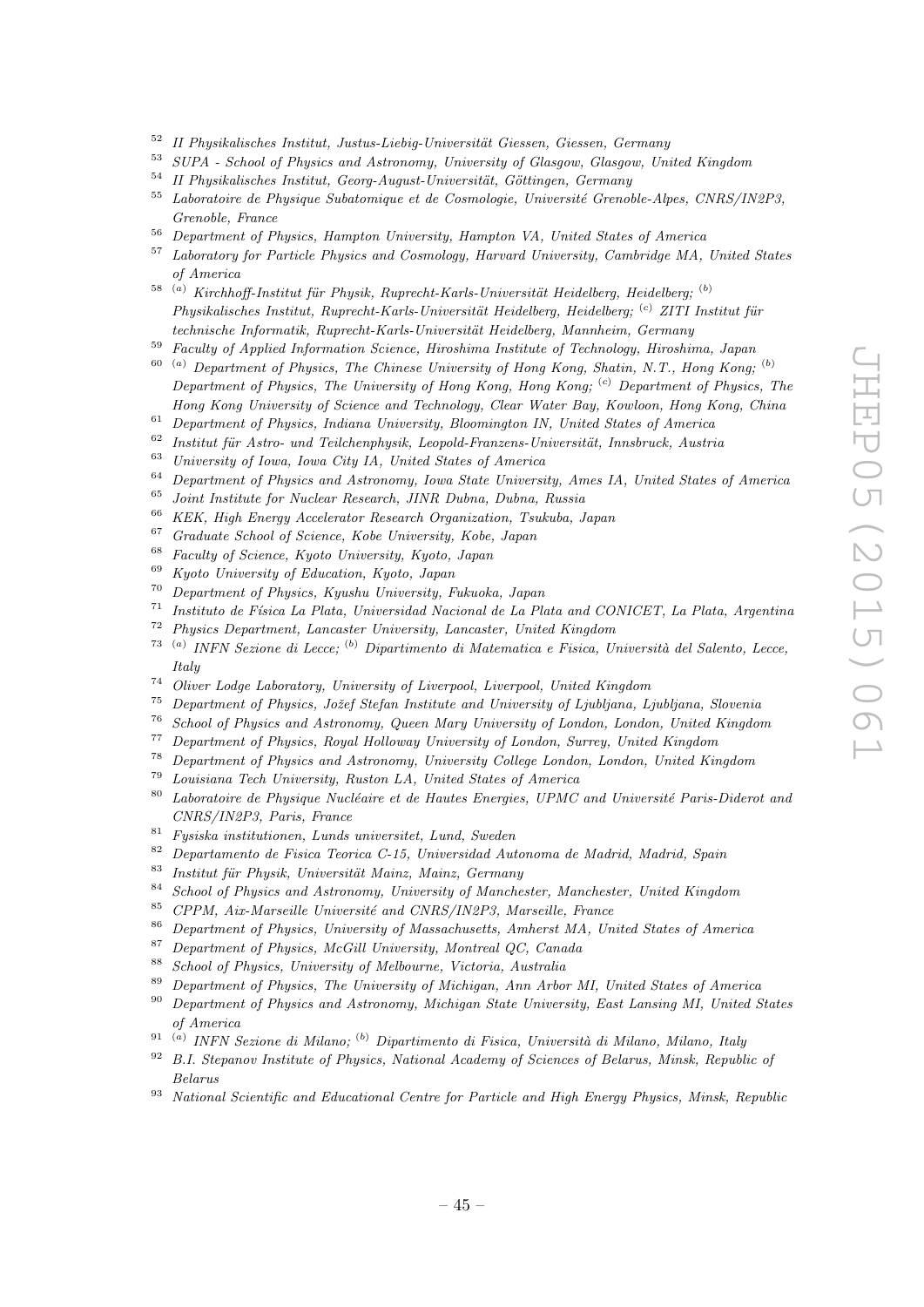of Belarus

- $94$  Department of Physics, Massachusetts Institute of Technology, Cambridge MA, United States of America
- <sup>95</sup> Group of Particle Physics, University of Montreal, Montreal QC, Canada<br><sup>96</sup> P.N. Lebeden Institute of Physics, Academy of Sciences, Moscow, Bussia
- <sup>96</sup> P.N. Lebedev Institute of Physics, Academy of Sciences, Moscow, Russia
- <sup>97</sup> Institute for Theoretical and Experimental Physics (ITEP), Moscow, Russia
- <sup>98</sup> National Research Nuclear University MEPhI, Moscow, Russia
- <sup>99</sup> D.V.Skobeltsyn Institute of Nuclear Physics, M.V.Lomonosov Moscow State University, Moscow, Russia
- $100$  Fakultät für Physik, Ludwig-Maximilians-Universität München, München, Germany
- $101$  Max-Planck-Institut für Physik (Werner-Heisenberg-Institut), München, Germany<br> $102$  Magazeli Institute of Anglied Science, Nagazeli, Japan
- <sup>102</sup> Nagasaki Institute of Applied Science, Nagasaki, Japan
- <sup>103</sup> Graduate School of Science and Kobayashi-Maskawa Institute, Nagoya University, Nagoya, Japan
- 104 ( <sup>a)</sup> INFN Sezione di Napoli; <sup>(b)</sup> Dipartimento di Fisica, Università di Napoli, Napoli, Italy
- <sup>105</sup> Department of Physics and Astronomy, University of New Mexico, Albuquerque NM, United States of America
- <sup>106</sup> Institute for Mathematics, Astrophysics and Particle Physics, Radboud University Nijmegen/Nikhef, Nijmegen, Netherlands
- <sup>107</sup> Nikhef National Institute for Subatomic Physics and University of Amsterdam, Amsterdam, Netherlands
- <sup>108</sup> Department of Physics, Northern Illinois University, DeKalb IL, United States of America
- <sup>109</sup> Budker Institute of Nuclear Physics, SB RAS, Novosibirsk, Russia
- <sup>110</sup> Department of Physics, New York University, New York NY, United States of America
- <sup>111</sup> Ohio State University, Columbus OH, United States of America<br><sup>112</sup> Example of Science Obsusme University Obsusme Jense
- <sup>112</sup> Faculty of Science, Okayama University, Okayama, Japan<br><sup>113</sup> Haman L. Dedas Department of Physics and Astronomy
- <sup>113</sup> Homer L. Dodge Department of Physics and Astronomy, University of Oklahoma, Norman OK, United States of America
- <sup>114</sup> Department of Physics, Oklahoma State University, Stillwater OK, United States of America<br><sup>115</sup> Palaský University, DCDTM, Olamous, Creek Penullie,
- Palacký University, RCPTM, Olomouc, Czech Republic
- <sup>116</sup> Center for High Energy Physics, University of Oregon, Eugene OR, United States of America<br><sup>117</sup> *LAL*, Université Paris Sud and CNBS/IN<sup>9</sup>P? Orsey, France
- <sup>117</sup> LAL, Université Paris-Sud and CNRS/IN2P3, Orsay, France
- <sup>118</sup> Graduate School of Science, Osaka University, Osaka, Japan<br><sup>119</sup> Danasty and Charles Huise History of Othe Orle Namura
- <sup>119</sup> Department of Physics, University of Oslo, Oslo, Norway<br><sup>120</sup> Department of Physics, Orford University, Orford United
- <sup>120</sup> Department of Physics, Oxford University, Oxford, United Kingdom
- <sup>121 (a)</sup> INFN Sezione di Pavia; <sup>(b)</sup> Dipartimento di Fisica, Università di Pavia, Pavia, Italy
- <sup>122</sup> Department of Physics, University of Pennsylvania, Philadelphia PA, United States of America
- <sup>123</sup> Petersburg Nuclear Physics Institute, Gatchina, Russia
- <sup>124 (a)</sup> INFN Sezione di Pisa; <sup>(b)</sup> Dipartimento di Fisica E. Fermi, Università di Pisa, Pisa, Italy
- <sup>125</sup> Department of Physics and Astronomy, University of Pittsburgh, Pittsburgh PA, United States of America
- 126 ( <sup>a)</sup> Laboratorio de Instrumentacao e Fisica Experimental de Particulas - LIP, Lisboa; <sup>(b)</sup> Faculdade de Ciências, Universidade de Lisboa, Lisboa; <sup>(c)</sup> Department of Physics, University of Coimbra, Coimbra; <sup>(d)</sup> Centro de Física Nuclear da Universidade de Lisboa, Lisboa; <sup>(e)</sup> Departamento de Fisica, Universidade do Minho, Braga;  $(f)$  Departamento de Fisica Teorica y del Cosmos and CAFPE, Universidad de Granada, Granada (Spain); <sup>(g)</sup> Dep Fisica and CEFITEC of Faculdade de Ciencias e Tecnologia, Universidade Nova de Lisboa, Caparica, Portugal
- <sup>127</sup> Institute of Physics, Academy of Sciences of the Czech Republic, Praha, Czech Republic
- <sup>128</sup> Czech Technical University in Prague, Praha, Czech Republic
- <sup>129</sup> Faculty of Mathematics and Physics, Charles University in Prague, Praha, Czech Republic
- <sup>130</sup> State Research Center Institute for High Energy Physics, Protvino, Russia
- <sup>131</sup> Particle Physics Department, Rutherford Appleton Laboratory, Didcot, United Kingdom
- <sup>132</sup> Ritsumeikan University, Kusatsu, Shiga, Japan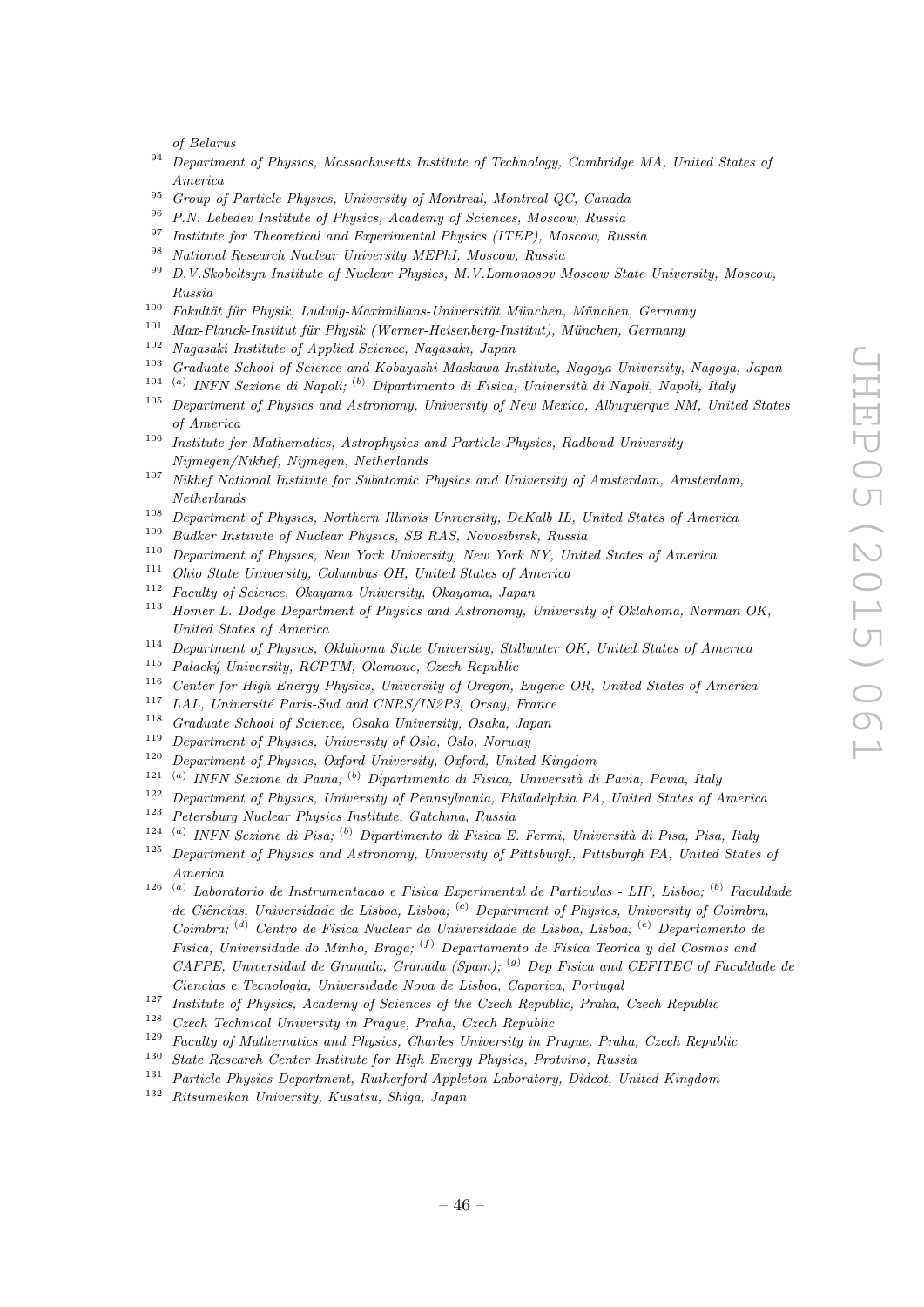- <sup>133 (a)</sup> INFN Sezione di Roma; <sup>(b)</sup> Dipartimento di Fisica, Sapienza Università di Roma, Roma, Italy
- $134$ <sup>(a)</sup> INFN Sezione di Roma Tor Vergata; <sup>(b)</sup> Dipartimento di Fisica, Università di Roma Tor Vergata, Roma, Italy
- <sup>135 (a)</sup> INFN Sezione di Roma Tre; <sup>(b)</sup> Dipartimento di Matematica e Fisica, Università Roma Tre, Roma, Italy
- <sup>136 (a)</sup> Faculté des Sciences Ain Chock, Réseau Universitaire de Physique des Hautes Energies -Université Hassan II, Casablanca; <sup>(b)</sup> Centre National de l'Energie des Sciences Techniques Nucleaires, Rabat; <sup>(c)</sup> Faculté des Sciences Semlalia, Université Cadi Ayyad, LPHEA-Marrakech; (d) Faculté des Sciences, Université Mohamed Premier and LPTPM, Oujda;  $(e)$  Faculté des sciences, Université Mohammed V-Agdal, Rabat, Morocco
- <sup>137</sup> DSM/IRFU (Institut de Recherches sur les Lois Fondamentales de l'Univers), CEA Saclay (Commissariat `a l'Energie Atomique et aux Energies Alternatives), Gif-sur-Yvette, France
- <sup>138</sup> Santa Cruz Institute for Particle Physics, University of California Santa Cruz, Santa Cruz CA, United States of America
- <sup>139</sup> Department of Physics, University of Washington, Seattle WA, United States of America
- <sup>140</sup> Department of Physics and Astronomy, University of Sheffield, Sheffield, United Kingdom<br><sup>141</sup> Department of Physics Shinghy University Negation Income
- <sup>141</sup> Department of Physics, Shinshu University, Nagano, Japan<br><sup>142</sup> Euclebearth Physics University Circus Circus Company
- Fachbereich Physik, Universität Siegen, Siegen, Germany
- <sup>143</sup> Department of Physics, Simon Fraser University, Burnaby BC, Canada<br><sup>144</sup> SLAC National Accelerator Laboratory, Stanford CA, United States of A
- <sup>144</sup> SLAC National Accelerator Laboratory, Stanford CA, United States of America
- <sup>145</sup><sup>(a)</sup> Faculty of Mathematics, Physics & Informatics, Comenius University, Bratislava; <sup>(b)</sup> Department of Subnuclear Physics, Institute of Experimental Physics of the Slovak Academy of Sciences, Kosice, Slovak Republic
- <sup>146</sup><sup>(a)</sup> Department of Physics, University of Cape Town, Cape Town;<sup>(b)</sup> Department of Physics, University of Johannesburg, Johannesburg;  $\left( \text{c} \right)$  School of Physics, University of the Witwatersrand, Johannesburg, South Africa
- 147 ( <sup>a)</sup> Department of Physics, Stockholm University; <sup>(b)</sup> The Oskar Klein Centre, Stockholm, Sweden
- <sup>148</sup> Physics Department, Royal Institute of Technology, Stockholm, Sweden<br><sup>149</sup> Departments of Physics  $\mathcal{C}'$  Astronomy and Chamistay, Stockholm, Presh Uni
- <sup>149</sup> Departments of Physics & Astronomy and Chemistry, Stony Brook University, Stony Brook NY, United States of America
- <sup>150</sup> Department of Physics and Astronomy, University of Sussex, Brighton, United Kingdom
- <sup>151</sup> School of Physics, University of Sydney, Sydney, Australia
- <sup>152</sup> Institute of Physics, Academia Sinica, Taipei, Taiwan<br><sup>153</sup> Department of Physics, Technica, Israel Institute of 2
- <sup>153</sup> Department of Physics, Technion: Israel Institute of Technology, Haifa, Israel
- <sup>154</sup> Raymond and Beverly Sackler School of Physics and Astronomy, Tel Aviv University, Tel Aviv, Israel
- <sup>155</sup> Department of Physics, Aristotle University of Thessaloniki, Thessaloniki, Greece
- <sup>156</sup> International Center for Elementary Particle Physics and Department of Physics, The University of Tokyo, Tokyo, Japan
- <sup>157</sup> Graduate School of Science and Technology, Tokyo Metropolitan University, Tokyo, Japan<br><sup>158</sup> Department of Physics, Tokyo Institute of Technology, Tokyo, Japan
- <sup>158</sup> Department of Physics, Tokyo Institute of Technology, Tokyo, Japan<br><sup>159</sup> Department of Physics, University of Tenents, Tenents ON, Capado
- Department of Physics, University of Toronto, Toronto ON, Canada
- 160 ( <sup>a)</sup> TRIUMF, Vancouver BC; <sup>(b)</sup> Department of Physics and Astronomy, York University, Toronto ON, Canada
- <sup>161</sup> Faculty of Pure and Applied Sciences, University of Tsukuba, Tsukuba, Japan
- <sup>162</sup> Department of Physics and Astronomy, Tufts University, Medford MA, United States of America
- <sup>163</sup> Centro de Investigaciones, Universidad Antonio Narino, Bogota, Colombia<br><sup>164</sup> Department of Physics and Astronomy University of California Irvine, Irv
- <sup>164</sup> Department of Physics and Astronomy, University of California Irvine, Irvine CA, United States of America
- <sup>165 (a)</sup> INFN Gruppo Collegato di Udine, Sezione di Trieste, Udine; <sup>(b)</sup> ICTP, Trieste; <sup>(c)</sup> Dipartimento di Chimica, Fisica e Ambiente, Universit`a di Udine, Udine, Italy
- <sup>166</sup> Department of Physics, University of Illinois, Urbana IL, United States of America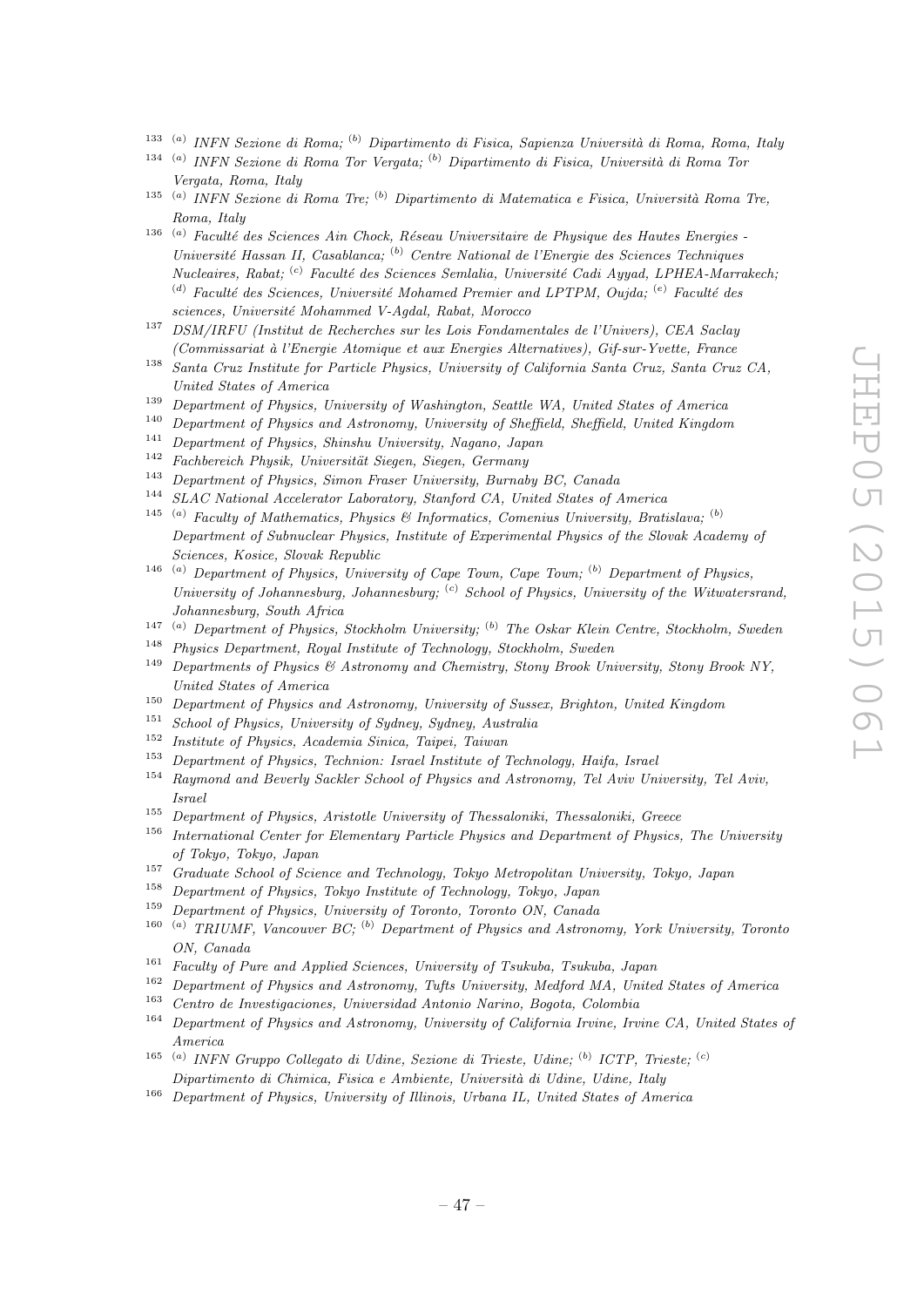- <sup>167</sup> Department of Physics and Astronomy, University of Uppsala, Uppsala, Sweden<br><sup>168</sup> Institute de Ekise Compuesular (IEC) and Departments de Ekise Atómics M
- Instituto de Física Corpuscular (IFIC) and Departamento de Física Atómica, Molecular y Nuclear and Departamento de Ingeniería Electrónica and Instituto de Microelectrónica de Barcelona (IMB-CNM), University of Valencia and CSIC, Valencia, Spain
- <sup>169</sup> Department of Physics, University of British Columbia, Vancouver BC, Canada<br><sup>170</sup> Department of Physics and Astronomy University of Victoria, Victoria BC, Co.
- <sup>170</sup> Department of Physics and Astronomy, University of Victoria, Victoria BC, Canada<br><sup>171</sup> Department of Physics University of Wanwick Country, United Kingdom
- <sup>171</sup> Department of Physics, University of Warwick, Coventry, United Kingdom<br> $\frac{172}{17}$  Western University Tribes, Large
- <sup>172</sup> Waseda University, Tokyo, Japan
- Department of Particle Physics, The Weizmann Institute of Science, Rehovot, Israel
- <sup>174</sup> Department of Physics, University of Wisconsin, Madison WI, United States of America
- <sup>175</sup> Fakultät für Physik und Astronomie, Julius-Maximilians-Universität, Würzburg, Germany<br><sup>176</sup> Fackkensisk G. Physik, Bergische Universität Wurgestel, Wurgestel, Germany
- $Eachbereich$  C Physik, Bergische Universität Wuppertal, Wuppertal, Germany
- <sup>177</sup> Department of Physics, Yale University, New Haven CT, United States of America
- <sup>178</sup> Yerevan Physics Institute, Yerevan, Armenia<br><sup>179</sup> Centre de Calcul de l'Institut National de Ph
- <sup>179</sup> Centre de Calcul de l'Institut National de Physique Nucl´eaire et de Physique des Particules (IN2P3), Villeurbanne, France
- <sup>a</sup> Also at Department of Physics, King's College London, London, United Kingdom
- <sup>b</sup> Also at Institute of Physics, Azerbaijan Academy of Sciences, Baku, Azerbaijan
- <sup>c</sup> Also at Novosibirsk State University, Novosibirsk, Russia
- <sup>d</sup> Also at Particle Physics Department, Rutherford Appleton Laboratory, Didcot, United Kingdom
- <sup>e</sup> Also at TRIUMF, Vancouver BC, Canada
- $f$  Also at Department of Physics, California State University, Fresno CA, United States of America
- <sup>g</sup> Also at Tomsk State University, Tomsk, Russia
- Also at CPPM, Aix-Marseille Université and CNRS/IN2P3, Marseille, France
- Also at Università di Napoli Parthenope, Napoli, Italy
- Also at Institute of Particle Physics (IPP), Canada
- $k$  Also at Department of Physics, St. Petersburg State Polytechnical University, St. Petersburg, Russia
- <sup>l</sup> Also at Department of Financial and Management Engineering, University of the Aegean, Chios, Greece
- $<sup>m</sup>$  Also at Louisiana Tech University, Ruston LA, United States of America</sup>
- $n$  Also at Institucio Catalana de Recerca i Estudis Avancats, ICREA, Barcelona, Spain
- Also at Department of Physics, The University of Texas at Austin, Austin TX, United States of America
- $P$  Also at Institute of Theoretical Physics, Ilia State University, Tbilisi, Georgia
- Also at CERN, Geneva, Switzerland
- <sup>r</sup> Also at Ochadai Academic Production, Ochanomizu University, Tokyo, Japan
- Also at Manhattan College, New York NY, United States of America
- <sup>t</sup> Also at Institute of Physics, Academia Sinica, Taipei, Taiwan
- Also at LAL, Université Paris-Sud and CNRS/IN2P3, Orsay, France
- <sup>v</sup> Also at Academia Sinica Grid Computing, Institute of Physics, Academia Sinica, Taipei, Taiwan
- Also at Laboratoire de Physique Nucléaire et de Hautes Energies, UPMC and Université Paris-Diderot and CNRS/IN2P3, Paris, France
- $x^*$  Also at School of Physical Sciences, National Institute of Science Education and Research, Bhubaneswar, India
- $y$  Also at Dipartimento di Fisica, Sapienza Università di Roma, Roma, Italy
- Also at Moscow Institute of Physics and Technology State University, Dolgoprudny, Russia
- <sup>aa</sup> Also at Section de Physique, Université de Genève, Geneva, Switzerland
- $a<sup>b</sup>$  Also at International School for Advanced Studies (SISSA), Trieste, Italy
- <sup>ac</sup> Also at Department of Physics and Astronomy, University of South Carolina, Columbia SC, United States of America
- ad Also at School of Physics and Engineering, Sun Yat-sen University, Guangzhou, China